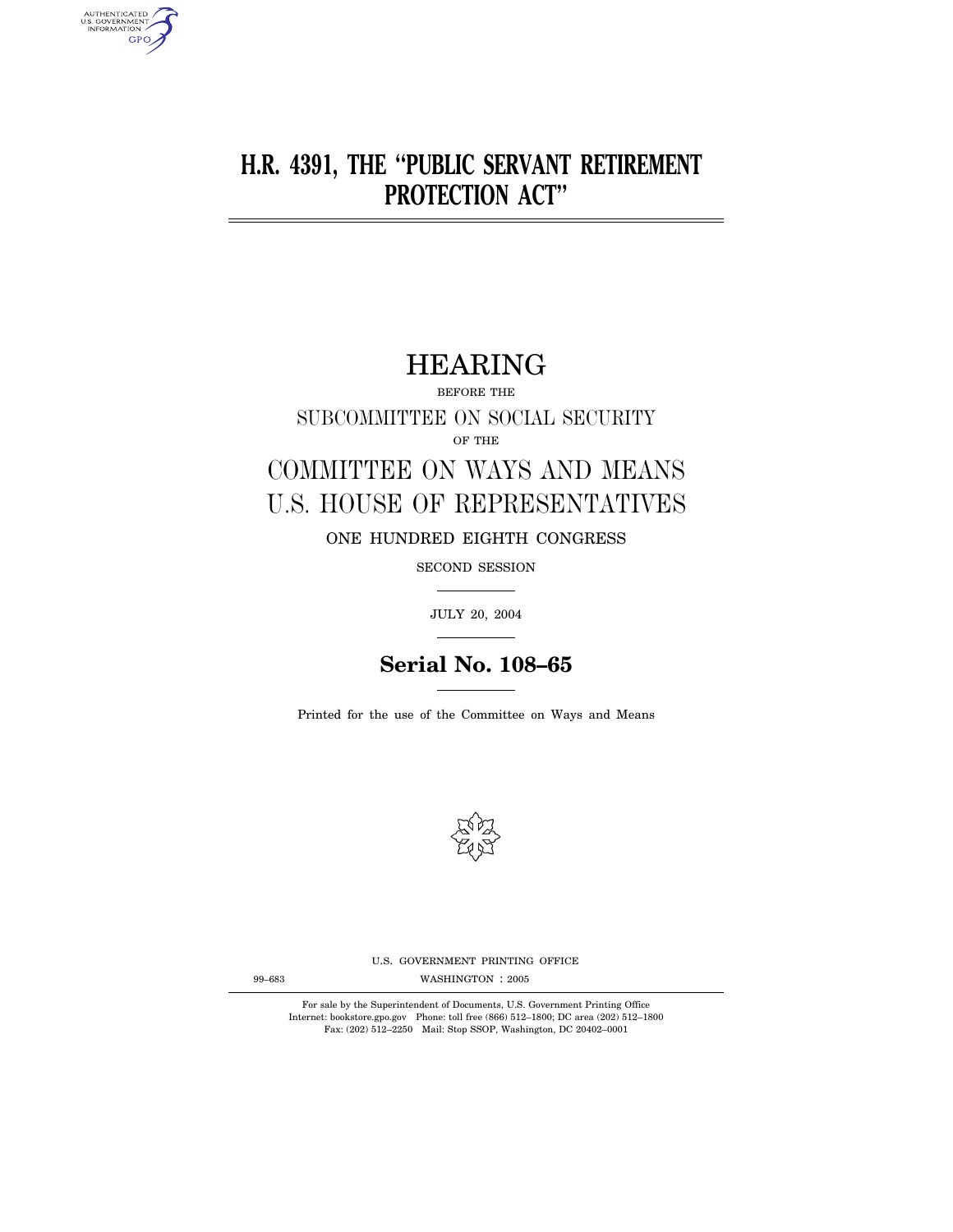## **COMMITTEE ON WAYS AND MEANS**  BILL THOMAS, California, *Chairman*

PHILIP M. CRANE, Illinois E. CLAY SHAW, JR., Florida NANCY L. JOHNSON, Connecticut AMO HOUGHTON, New York WALLY HERGER, California JIM MCCRERY, Louisiana DAVE CAMP, Michigan JIM RAMSTAD, Minnesota JIM NUSSLE, Iowa SAM JOHNSON, Texas JENNIFER DUNN, Washington MAC COLLINS, Georgia ROB PORTMAN, Ohio PHIL ENGLISH, Pennsylvania J.D. HAYWORTH, Arizona JERRY WELLER, Illinois KENNY C. HULSHOF, Missouri SCOTT MCINNIS, Colorado RON LEWIS, Kentucky MARK FOLEY, Florida KEVIN BRADY, Texas PAUL RYAN, Wisconsin ERIC CANTOR, Virginia

CHARLES B. RANGEL, New York FORTNEY PETE STARK, California ROBERT T. MATSUI, California SANDER M. LEVIN, Michigan BENJAMIN L. CARDIN, Maryland JIM MCDERMOTT, Washington GERALD D. KLECZKA, Wisconsin JOHN LEWIS, Georgia RICHARD E. NEAL, Massachusetts MICHAEL R. MCNULTY, New York WILLIAM J. JEFFERSON, Louisiana JOHN S. TANNER, Tennessee XAVIER BECERRA, California LLOYD DOGGETT, Texas EARL POMEROY, North Dakota MAX SANDLIN, Texas STEPHANIE TUBBS JONES, Ohio

ALLISON H. GILES, *Chief of Staff*  JANICE MAYS, *Minority Chief Counsel* 

# **SUBCOMMITTEE ON SOCIAL SECURITY**

E. CLAY SHAW, JR., Florida, *Chairman* 

SAM JOHNSON, Texas MAC COLLINS, Georgia J.D. HAYWORTH, Arizona KENNY C. HULSHOF, Missouri RON LEWIS, Kentucky KEVIN BRADY, Texas PAUL RYAN, Wisconsin

ROBERT T. MATSUI, California BENJAMIN L. CARDIN, Maryland EARL POMEROY, North Dakota XAVIER BECERRA, California STEPHANIE TUBBS JONES, Ohio

Pursuant to clause 2(e)(4) of Rule XI of the Rules of the House, public hearing records of the Committee on Ways and Means are also published in electronic form. **The printed hearing record remains the official version.** Because electronic submissions are used to prepare both printed and electronic versions of the hearing record, the process of converting between various electronic formats may introduce unintentional errors or omissions. Such occurrences are inherent in the current publication process and should diminish as the process is further refined.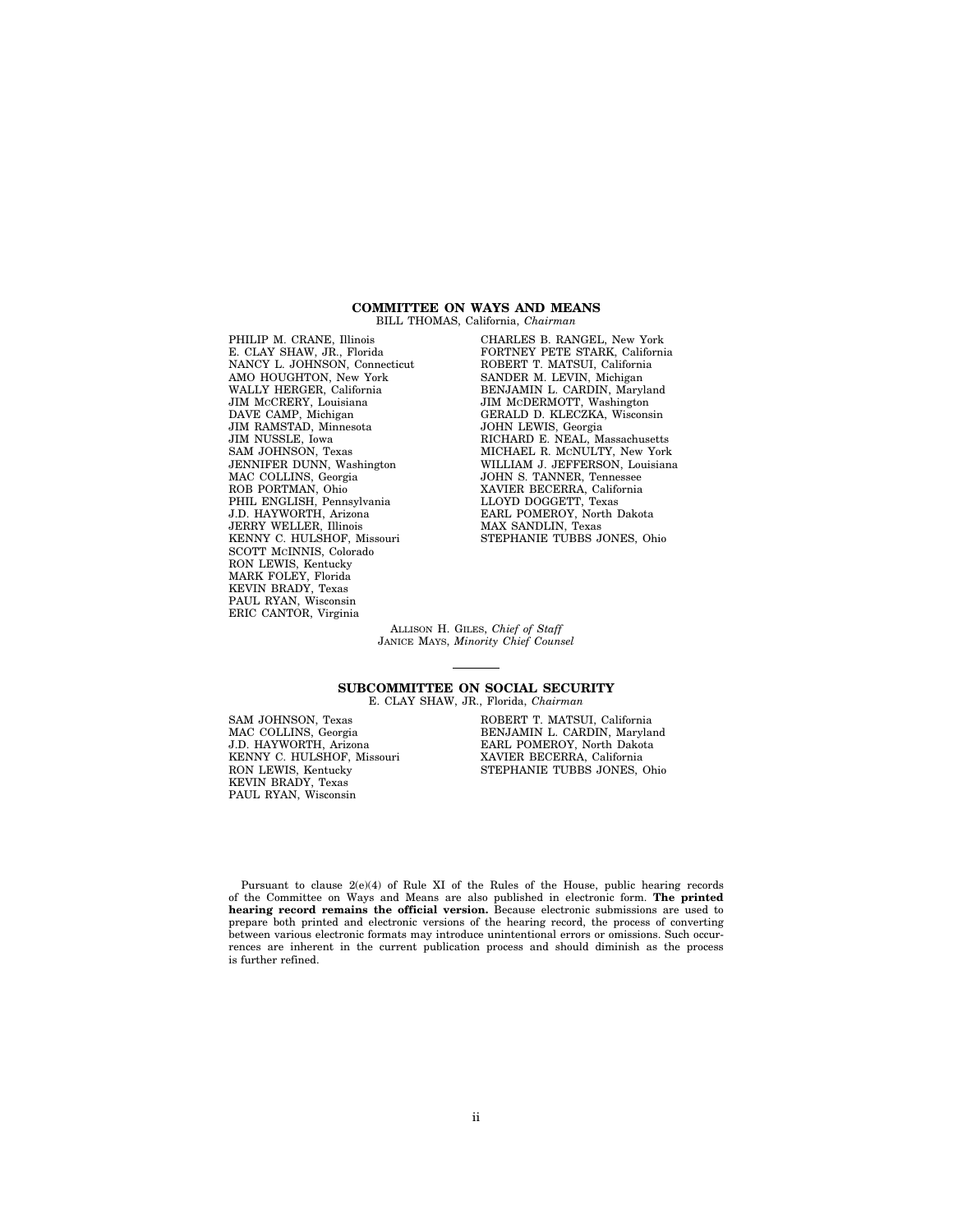# C O N T E N T S

|                                                                              | Page     |
|------------------------------------------------------------------------------|----------|
|                                                                              | 2        |
|                                                                              |          |
| <b>WITNESSES</b>                                                             |          |
| Social Security Administration, Martin H. Gerry, Deputy Commissioner, Dis-   | 9        |
|                                                                              |          |
|                                                                              | 30       |
|                                                                              | 36       |
|                                                                              | 33       |
|                                                                              | 26       |
| SUBMISSIONS FOR THE RECORD                                                   |          |
|                                                                              |          |
|                                                                              | 56       |
|                                                                              | 57       |
| Berman, Hon. Howard L., a Representative in Congress from the State of       |          |
|                                                                              | 57<br>58 |
|                                                                              | 59       |
|                                                                              | 59       |
|                                                                              | 59       |
|                                                                              | 59       |
|                                                                              | 60       |
|                                                                              | 60       |
| California Federation of Teachers, Sacramento, CA, Judith Michaels,          |          |
|                                                                              | 61       |
| California State Teachers' Retirement Systems, Gary Lynes, Sacramento, CA,   | 61       |
| statement                                                                    | 63       |
|                                                                              | 63       |
|                                                                              | 64       |
|                                                                              | 64       |
| Colorado Public Employees' Retirement Association, Robert Gray, statement    | 65       |
|                                                                              | 66       |
|                                                                              | 67       |
|                                                                              | 68       |
|                                                                              | 68       |
|                                                                              | 69       |
|                                                                              | 70       |
|                                                                              | 71       |
|                                                                              | 71       |
|                                                                              | 72       |
|                                                                              | 72       |
|                                                                              | 75       |
|                                                                              | 75       |
| Gray, Robert, Colorado Public Employees' Retirement Association, statement . | 65       |
|                                                                              | 76       |
|                                                                              | 76<br>77 |
|                                                                              | 77       |
|                                                                              | 77       |
|                                                                              | 78       |
|                                                                              | 78       |
|                                                                              | 80       |
|                                                                              | 80       |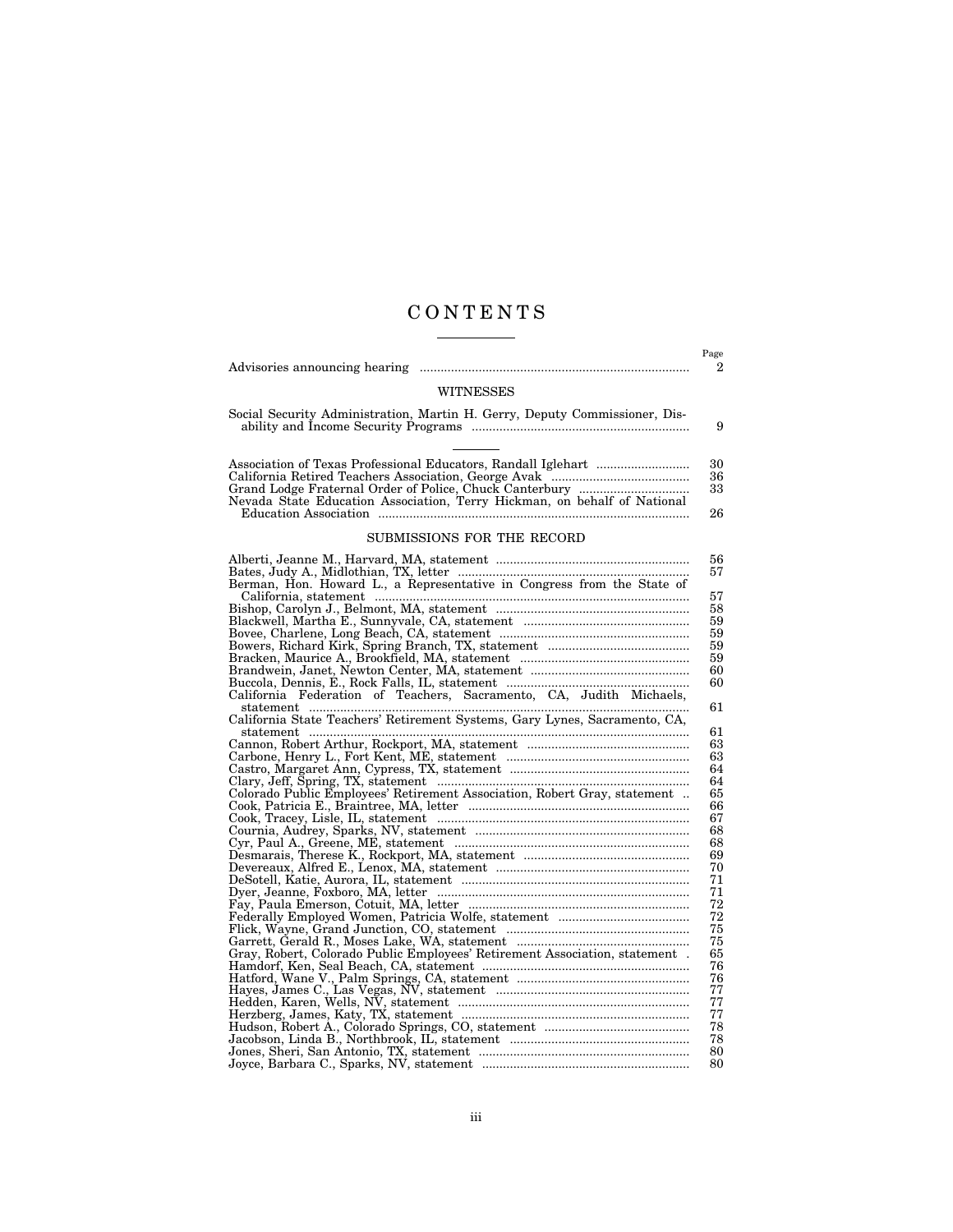|                                                                             | Page       |
|-----------------------------------------------------------------------------|------------|
|                                                                             | 81         |
|                                                                             | 82         |
|                                                                             | 82         |
|                                                                             | 83         |
|                                                                             | 83         |
|                                                                             | 84         |
|                                                                             | 84         |
|                                                                             | 85         |
|                                                                             | 86         |
| Lynes, Gary, California State Teachers' Retirement Systems, Sacramento,     |            |
|                                                                             | 61         |
|                                                                             | 86         |
|                                                                             | 86         |
| McKeon, Hon. Howard P. "Buck," a Representative in Congress from the        |            |
|                                                                             | 87         |
|                                                                             | 87         |
|                                                                             | 89         |
|                                                                             | 90         |
|                                                                             |            |
|                                                                             | 61         |
|                                                                             | 91         |
|                                                                             | 91<br>91   |
| National Association of Postmasters of the United States, Wally Olihovik,   |            |
|                                                                             | 92         |
| National Treasury Employees Union, Colleen M. Kelley, statement             | 93         |
|                                                                             | 94         |
|                                                                             | 95         |
|                                                                             | 95         |
|                                                                             | 96         |
| Olihovik, Wally, National Association of Postmasters of the United States,  |            |
|                                                                             | 92         |
|                                                                             | 96         |
|                                                                             | 97         |
|                                                                             | 97         |
| Porter, Hon. Jon C., a Representative in Congress from the State of Nevada, |            |
|                                                                             | 97         |
| Retired Educators Coalition for Social Security Fairness, statement         | 98<br>98   |
|                                                                             | 99         |
|                                                                             | 100        |
|                                                                             | 100        |
| School Employee Retirement Systems of Ohio, Columbus, OH, James R.          |            |
|                                                                             | 100        |
|                                                                             | 101        |
|                                                                             | 102        |
|                                                                             | 102        |
|                                                                             | 102        |
|                                                                             | 103        |
|                                                                             | 103        |
|                                                                             | 104        |
| Texas Classroom Teachers Association, Austin, TX, Shelby Patrick,           |            |
|                                                                             | 105        |
| Texas Federation of Teachers, Austin, TX, Eric Hartman, statement           | $105\,$    |
|                                                                             | 107        |
|                                                                             | 107<br>108 |
|                                                                             | 108        |
|                                                                             | 108        |
|                                                                             | 109        |
|                                                                             | 109        |
|                                                                             | 110        |
|                                                                             | 72         |
| Winfree, James R., School Employee Retirement Systems of Ohio, Columbus,    |            |
|                                                                             | 101        |
|                                                                             | 111        |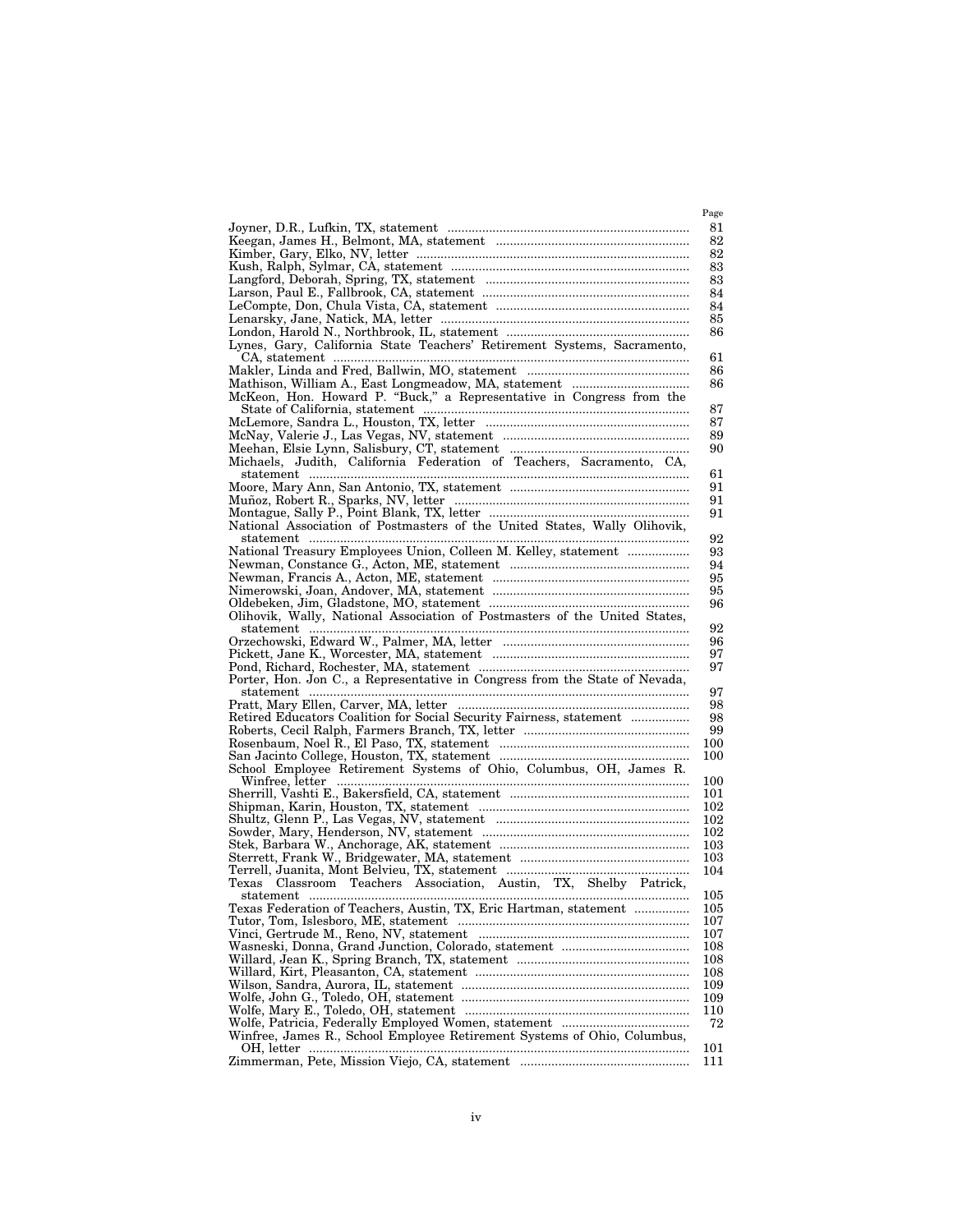# **H.R. 4391, THE ''PUBLIC SERVANT RETIREMENT PROTECTION ACT''**

# **TUESDAY, JULY 20, 2004**

U.S. HOUSE OF REPRESENTATIVES, COMMITTEE ON WAYS AND MEANS, SUBCOMMITTEE ON SOCIAL SECURITY, *Washington, DC.* 

The Subcommittee met, pursuant to notice, at 10:36 a.m., in room B-318, Rayburn House Office Building, Hon. E. Clay Shaw, Jr. (Chairman of the Subcommittee) presiding.

[The advisory and revised advisory announcing the hearing follow:]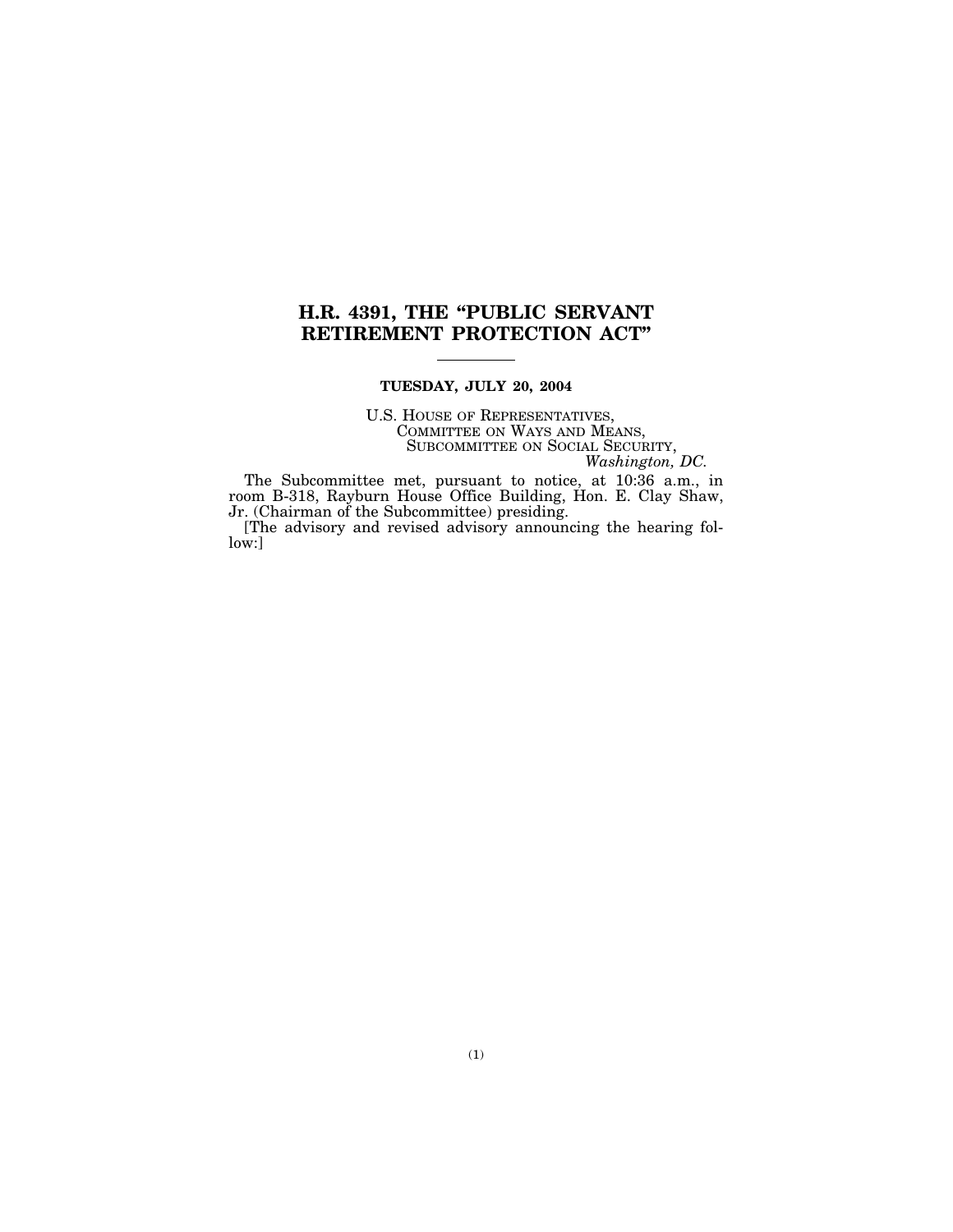# *ADVISORY*

**FROM THE COMMITTEE ON WAYS AND MEANS** 

# **SUBCOMMITTEE ON SOCIAL SECURITY**

FOR IMMEDIATE RELEASE CONTACT: (202) 225-1721 July 20, 2004 SS–10

# **Shaw Announces Hearing on H.R. 4391, the ''Public Servant Retirement Protection Act''**

Congressman E. Clay Shaw, Jr. (R–FL), Chairman, Subcommittee on Social Security of the Committee on Ways and Means today announced that the Subcommittee will hold a hearing on H.R. 4391, the ''Public Servant Retirement Protection Act'' (PSRPA). **The hearing will take place on Tuesday, July 20, 2004, in room B-318 Rayburn House Office Building, beginning at 10:00 a.m.** 

In view of the limited time available to hear witnesses, oral testimony at this hearing will be from invited witnesses only. However, any individual or organization not scheduled for an oral appearance may submit a written statement for consideration by the Subcommittee and for inclusion in the printed record of the hearing.

### **BACKGROUND:**

Two Social Security provisions, the Government Pension Offset (GPO) and the Windfall Elimination Provision (WEP), potentially affect about 7 million Federal, State, and local government employees. While these provisions were intended to help equalize, not penalize, the treatment of workers, many of those affected believe the provisions are unfair. Alternatively, some have suggested that requiring all government employees to pay Social Security taxes would ensure equal treatment of both government and private-sector employees, and would eventually eliminate the need for the GPO and WEP. Legislative proposals have been introduced in the 108th Congress and previous congresses to modify or repeal the GPO and WEP.

At a hearing in May 2003, the Subcommittee examined why the GPO and the WEP were enacted, how they work, and options for modification or repeal of these provisions. Implications of mandatory coverage of such employees were also examined. In addition, the Subcommittee examined how modifications to current law would affect beneficiaries, the budget, and Social Security's long-term financing.

Since then, on May 19, 2004, Rep. Kevin Brady (R–TX), along with Chairman Shaw, and Reps. Howard L. Berman (D–CA), Howard P. ''Buck'' McKeon (R–CA), Sam Johnson (R–TX), and Michael H. Michaud (D–ME), as well as other Members of the Subcommittee, introduced H.R. 4391, the PSRPA. The PSRPA repeals the WEP and replaces it with a new benefit calculation.

Created in 1983, the WEP modifies the Social Security benefit formula so that employees who pay into a government pension system or other retirement program in lieu of Social Security for some jobs in their career do not receive benefits that are relatively more generous than those of workers with equal earnings who paid Social Security taxes for all jobs in their career.

Under the PSRPA, Social Security benefits would first be calculated as if all the worker's earnings were subject to Social Security taxes, using the standard benefit formula. To ensure Social Security benefits are based only on Social Security-covered wages, the benefit that is actually paid would be adjusted to reflect the proportion of the worker's earnings that were subject to Social Security taxes.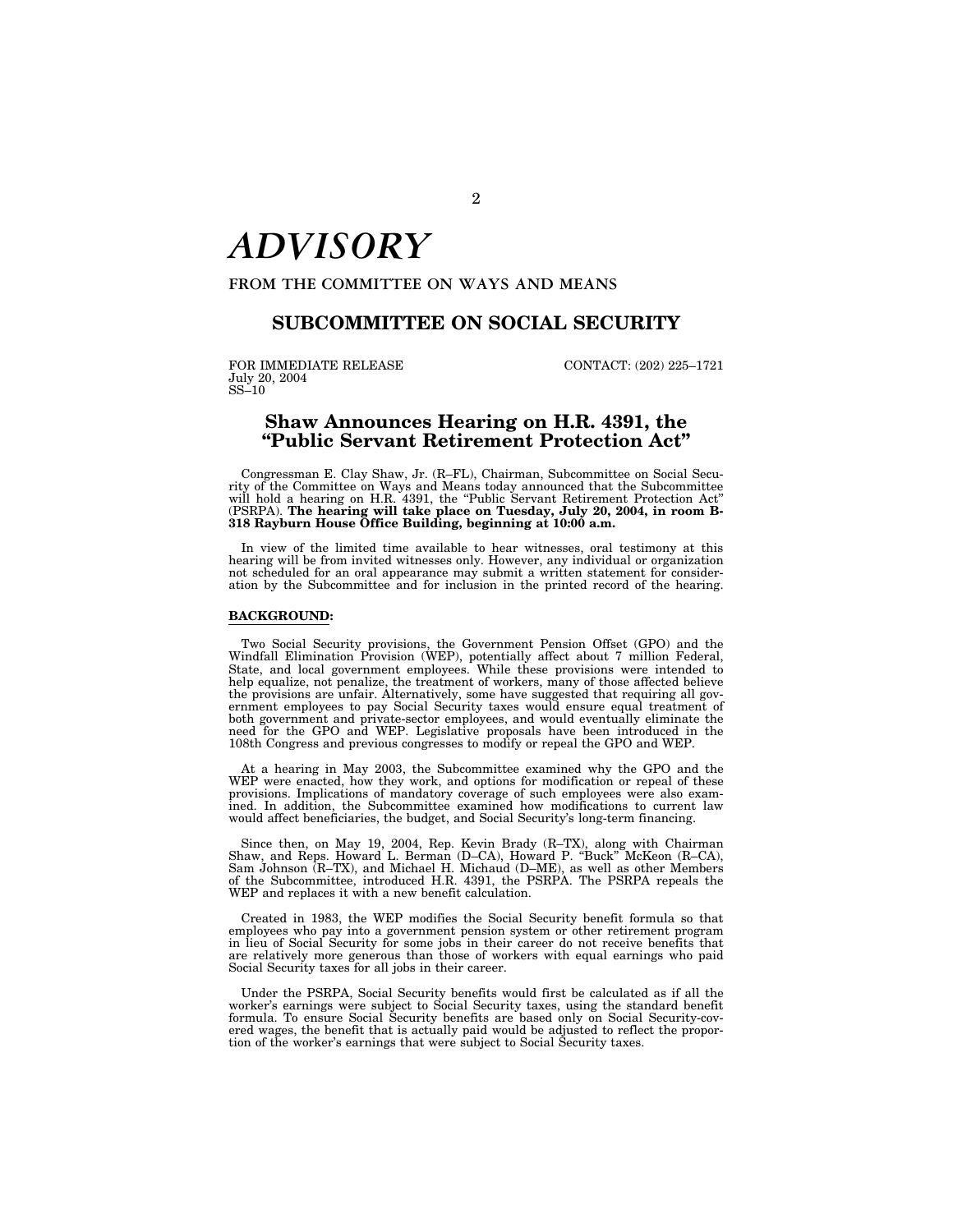In announcing the hearing, Chairman Shaw stated, ''The hard work and dedication of our Nation's public servants is deeply appreciated by all Americans. Teachers, police officers, firefighters, other public employees, and all workers deserve fair treatment under Social Security. This hearing provides an opportunity to understand how the Public Servant Retirement Protection Act' ensures equitable treatment of public servants and how it would affect Social Security's long-term financing.''

# **FOCUS OF THE HEARING:**

The Subcommittee will examine the WEP under current law and how the PSRPAwould affect current and future beneficiaries, and Social Security's long-term financing.

# **DETAILS FOR SUBMISSION OF WRITTEN COMMENTS:**

Please Note: Any person(s) and/or organization(s) wishing to submit for the hearing record must follow the appropriate link on the hearing page of the Committee website and complete the informational forms. From the Committee homepage, *http:*//*waysandmeans.house.gov,* select *''108th Congress''* from the menu entitled, *''Hearing Archives'' (http:*//*waysandmeans.house.gov/Hearings.asp?congress=16*). Select the hearing for which you would like to submit, and click on the link entitled, *''Click here to provide a submission for the record.''* Once you have followed the online instructions, completing all informational forms and clicking ''submit'' on the final page, an email will be sent to the address which you supply confirming your interest in providing a submission for the record. You *MUST REPLY* to the email and *ATTACH* your submission as a Word or WordPerfect document, in compliance with the formatting requirements listed below, by close of business, Tuesday, August 3, 2004. **Finally,** please note that due to the change in House mail policy, the U.S. Capitol Police will refuse sealed-package deliveries to all House Office Buildings. For questions, or if you encounter technical problems, please call (202) 225– 1721.

# **FORMATTING REQUIREMENTS:**

The Committee relies on electronic submissions for printing the official hearing record. As al-ways, submissions will be included in the record according to the discretion of the Committee. The Committee will not alter the content of your submission, but we reserve the right to format it according to our guidelines. Any submission provided to the Committee by a witness, any sup-plementary materials submitted for the printed record, and any written comments in response to a request for written comments must conform to the guidelines listed below. Any submission or supplementary item not in compliance with these guidelines will not be printed, but will be maintained in the Committee files for review and use by the Committee.

1. All submissions and supplementary materials must be provided in Word or WordPerfect format and MUST NOT exceed a total of 10 pages, including attachments. Witnesses and submitters are advised that the Committee relies on electronic submissions for printing the official hearing record.

2. Copies of whole documents submitted as exhibit material will not be accepted for printing. Instead, exhibit material should be referenced and quoted or paraphrased. All exhibit material not meeting these specifications will be maintained in the Committee files for review and use by the Committee.

3. All submissions must include a list of all clients, persons, and/or organizations on whose behalf the witness appears. A supplemental sheet must accompany each submission listing the name, company, address, telephone and fax numbers of each witness.

Note: All Committee advisories and news releases are available on the World Wide Web at *http:*//*waysandmeans.house.gov.* 

The Committee seeks to make its facilities accessible to persons with disabilities. If you are in need of special accommodations, please call  $202-225-1721$  or  $202-226-$ 3411 TTD/TTY in advance of the event (four business days notice is requested). Questions with regard to special accommodation needs in general (including availability of Committee materials in alternative formats) may be directed to the Committee as noted above.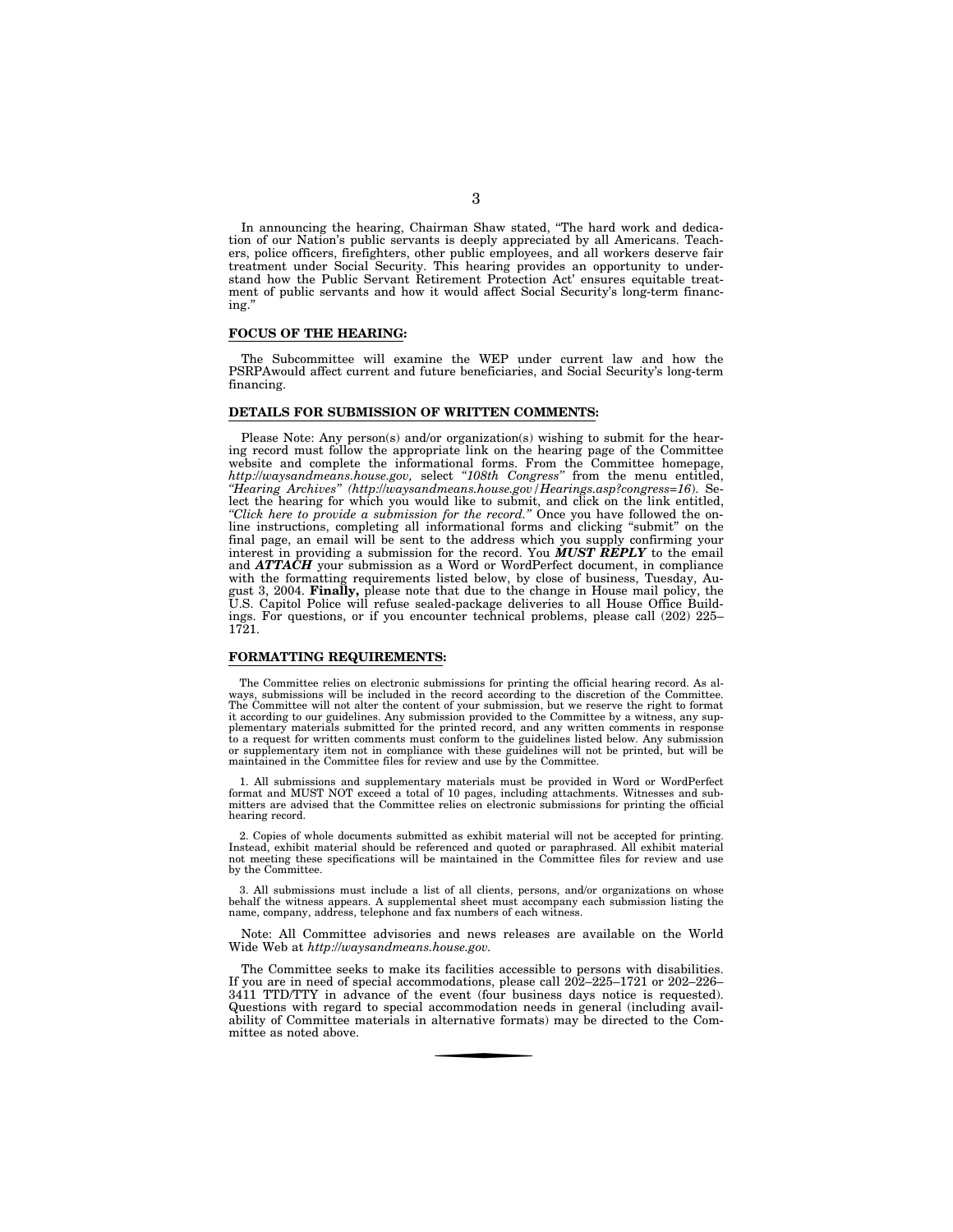# *ADVISORY*

**FROM THE COMMITTEE ON WAYS AND MEANS** 

# **SUBCOMMITTEE ON SOCIAL SECURITY**

FOR IMMEDIATE RELEASE CONTACT: (202) 225-9263 July 19, 2004 SS–10–Revised

# **Change in Time for Hearing on H.R. 4391, the ''Public Servant Retirement Protection Act''**

Congressman E. Clay Shaw, Jr. (R–FL), Chairman, Subcommittee on Social Security of the Committee on Ways and Means, today announced that the Subcommittee hearing on H.R. 4391, the ''Public Servant Retirement Protection Act,'' previously scheduled for 10:00 a.m. on Tuesday, July 20, 2004, in room B–318 Rayburn House Office Building, will now begin at 10:00 a.m. or immediately following the<br>completion of the full Committee markup of H.R. 4842, the "United States-<br>Morocco Free Trade Agreement Implementation Act," in the main Com-<br>mittee

All other details for the hearing remain the same. (See Social Security Advisory No. *SS–10,* dated July 13, 2004.)

Chairman SHAW. Good morning. The dedicated service of our Nation's hardworking teachers, police officers, firefighters, and other public employees is deeply appreciated by all Americans. They have earned and deserved fair treatment under Social Security. Toward that end, today's hearing will give us an opportunity to understand how H.R. 4391, the "Public Servant Retirement Protection Act,'' will ensure fair treatment of government employees and how it will affect Social Security's long term financing.

This is a bipartisan bill. It was introduced by Representative Brady, by myself, and by Representatives Johnson, McKeon, Berman, and Michaud. It is cosponsored by seven Subcommittee Members. The Subcommittee has long been concerned with the effect of the WEP (WEP), which currently affects about 760,000 beneficiaries. As the Social Security Administration (SSA) has said in public testimony numerous times, the WEP was intended to help equalize, not penalize, government employees.

Nevertheless, many of those affected believe the provision unfairly punished them for their government service. The WEP adjusts benefits for workers who did not pay Social Security taxes in some of their jobs to ensure they do not receive a relatively more generous benefit that was intended only for low-wage workers. However, analysis of the WEP has shown that this broad-brush approach does not accurately adjust the benefits in many cases, especially for low-wage workers.

To address this inequity, H.R. 4391 would eliminate the current arbitrary formula and would calculate benefits just like all other workers, assuming all wages were subject to Social Security taxes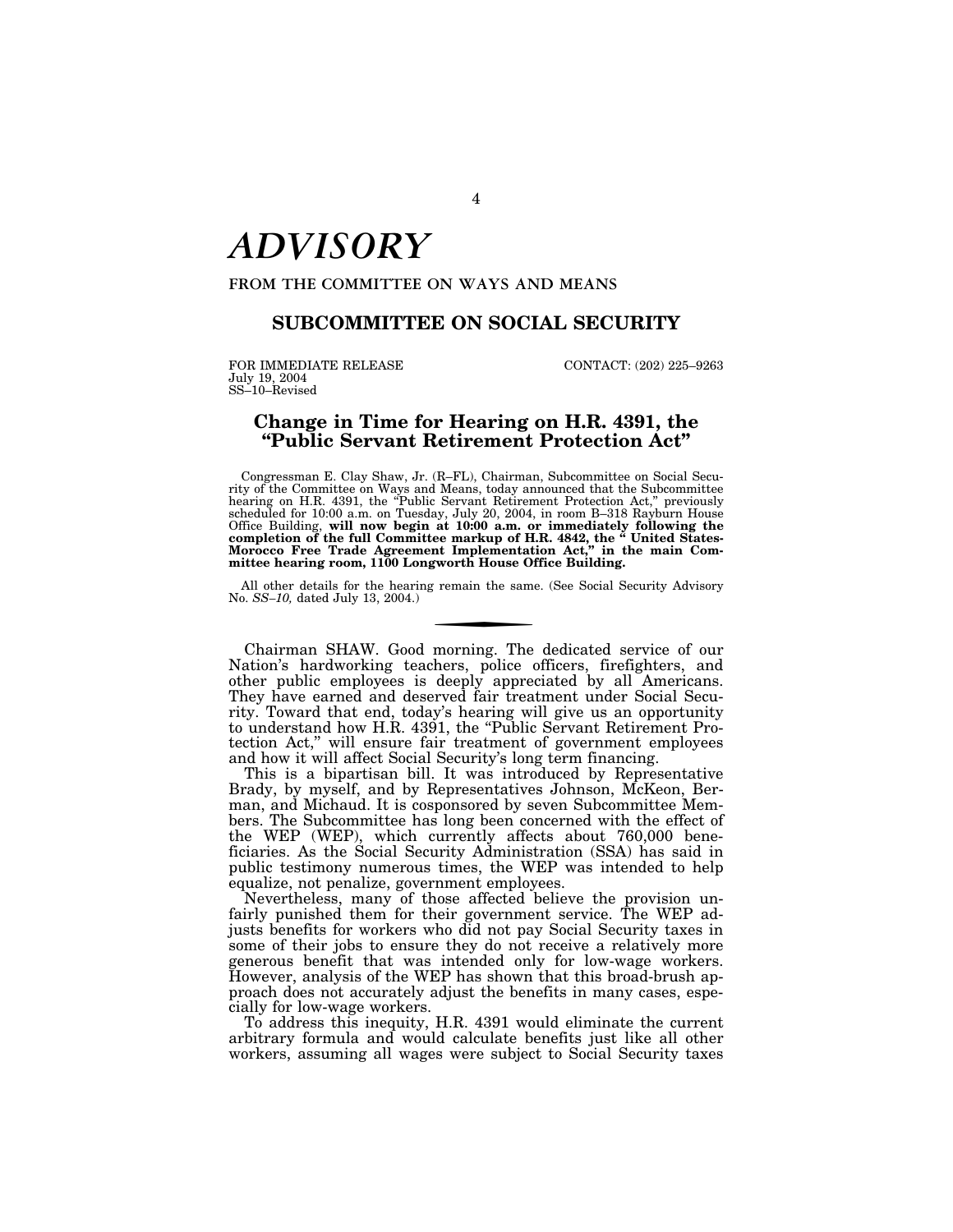using the standard benefit formula. Second, to make sure the Social Security benefit is based only on Social Security-covered wages, the benefit would be multiplied by the percentage of earnings subject to Social Security taxes. This formula would ensure that government employees receive benefits that replace the same amount of wages under Social Security as every other worker in America. No more, no less.

In my home State of Florida, more than 44,000 beneficiaries have their benefits reduced because of the WEP. Firefighters, police officers, and other public servants in my district have told me about the effect of the WEP on their retirement security and their concern about the provision. I have discussed H.R. 4391 with them and, like many of our witnesses today, they have agreed that this legislation is fair and have pledged their support. I thank our witnesses for joining us and I look forward to hearing their views about the effect of this bill on workers' benefits and Social Security finances. Now I would yield to Mr. Pomeroy.

Mr. POMEROY. Thank you, Mr. Chairman. Over 7 million public servants are not covered by Social Security and potentially, therefore, subject to the GPO (GPO), and the WEP. The WEP and GPO are widely acknowledged as blunt instruments. It comes as a surprise to public servants about to retire, and they leave workers without enough time to adjust their retirement planning accordingly. In 2004 alone, some 850,000 Social Security beneficiaries will have their benefits reduced due to the WEP. Another 400,000 beneficiaries will have their benefits reduced by GPO. Those two provisions are unpredictable, often unfair. Congress has demonstrated broad bipartisan support for full repeal of both. Rather than a full repeal, today's hearing is a more limited proposal. It pertains only to the WEP and it modifies, rather than limits, the benefit reduction formula. It does offer a formula that improves on current law; however, the approach does leave questions unanswered.

The SSA have the wage data necessary to implement this new formula? What do we do about the GPO? Where will offsets be found? Also, if offsets are going to be found within Social Security to accommodate the additional costs of H.R. 4391, do they involve reducing benefits or increasing the Federal Insurance Contributions Act taxes? Finally, what do we tell beneficiaries who will be worse off, not better, under the new formula? Mr. Chairman, I am hopeful that the answers to these questions and any others that my colleagues will have will be answered in the course of today's hearing. I would yield back. Are you going to go across the panel, Mr. Chairman?

Chairman SHAW. I have agreed to allow Mr. Sandlin to make an opening statement. We also have two other Members from our side from Texas, so I will allow them each to make a short opening statement for fairness—I know this is a Texas issue, and one that they are very concerned about. I will now recognize the gentleman from Texas, Mr. Johnson.

Mr. JOHNSON. Thank you, Mr. Chairman. I appreciate you holding this important hearing. Thank you specifically for inviting the Association of Texas Professional Educators (ATPE), who supports this legislation. I look forward to hearing their statements.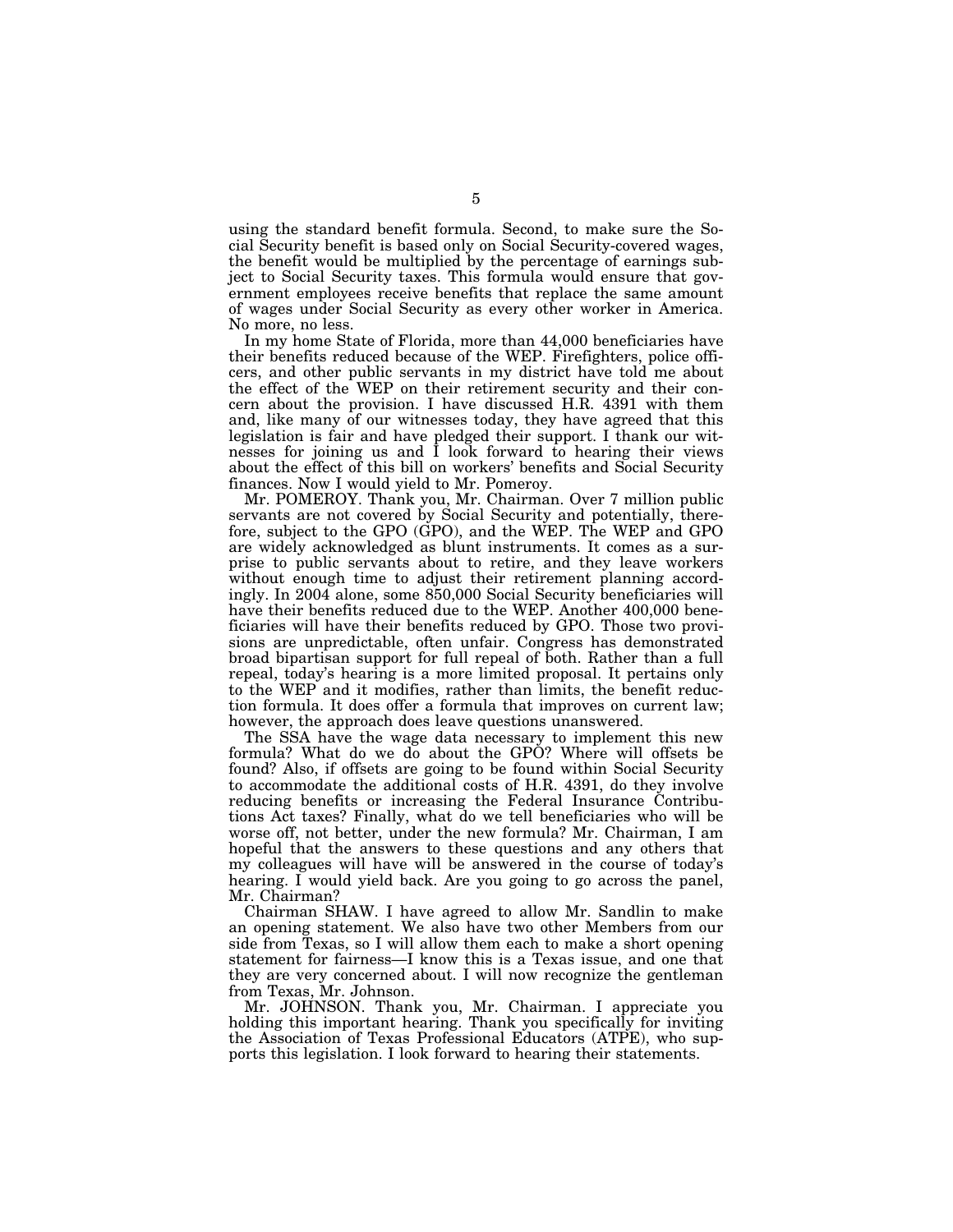There are two offset formulas under Social Security. One of them was the GPO, which dealt with spousal benefits, and the teacher loophole was a GPO problem that was closed by law. The other offset is the WEP, which deals with workers' own retirement benefits. It is an arbitrary formula meant to prevent a teacher or other government work, such as police or fire, from benefiting as a windfall from the progressive benefit formula under Social Security.

The current formula hacks at benefits to reach a less than perfect Social Security retirement benefit, and the bill introduced by Representative Brady and others, H.R. 4391, the Public Servant Retirement Protection Act, of which we are all cosponsors, would require the SSA to calculate benefits based on total actual income. Thank you for yielding the time, Mr. Speaker—Chairman.

Chairman SHAW. Thank you, Sam. Mr. Sandlin?

Mr. SANDLIN. Thank you, Mr. Chairman and Mr. Pomeroy, distinguished Members of the Subcommittee. Thank you for the opportunity to testify today on the WEP. I am pleased that the Subcommittee has convened a hearing to discuss the unfair impact of the current WEP's benefits calculation on our Nation's hardworking Federal, State, and local government employees. As a Member of the House Committee on Ways and Means, I am proud to lead the fight to alleviate the disparate treatment of our public employees.

As my colleagues know, I have introduced legislation in the past to eliminate the WEP. Today I come to encourage fairness and to reiterate my support for H.R. 594 and S. 349, the "Social Security" Fairness Act," which eliminates the WEP and the GPO. Rather than simply discuss amending the method by which the WEP is calculated, I am hopeful that our public debate today on the importance of restoring equity to the Social Security benefits for our retired government employees will result in H.R. 594 being brought to the floor of the House for a vote.

Both the WEP and the GPO need to be repealed. Years ago, Congress enacted the GPO and the WEP, which hurt our public employees. The WEP reduces the Social Security benefits of persons who split their careers between Social Security benefit work and work not covered by Social Security. The GPO reduces teachers' and other public employees' Social Security spousal or survivor benefits by two-thirds of their public pension. The National Education Association (NEA) has testified before Congress that 9 out of 10 public employees affected by the GPO will lose their entire spousal benefit. That is undeserved.

Until this year, Texas teachers have been able to escape the application of the GPO through use of the last-day rule, which granted teachers a reprieve if they worked their last day in Social Security-covered employment. The passage of H.R. 743, the so-called but misnamed ''Social Security Protection Act'', ended this practice July 1. It is a testament to Texas that we had thus far protected our teachers' full earned spousal Social Security benefits. It is a travesty that these earned benefits were effectively taken from our teachers this year by the U.S. Congress.

The vitriolic debate over our teachers' benefits, fueled on by many Members of the Congress, included incredulous accusations that our teachers were gaming the system. Let me be clear. The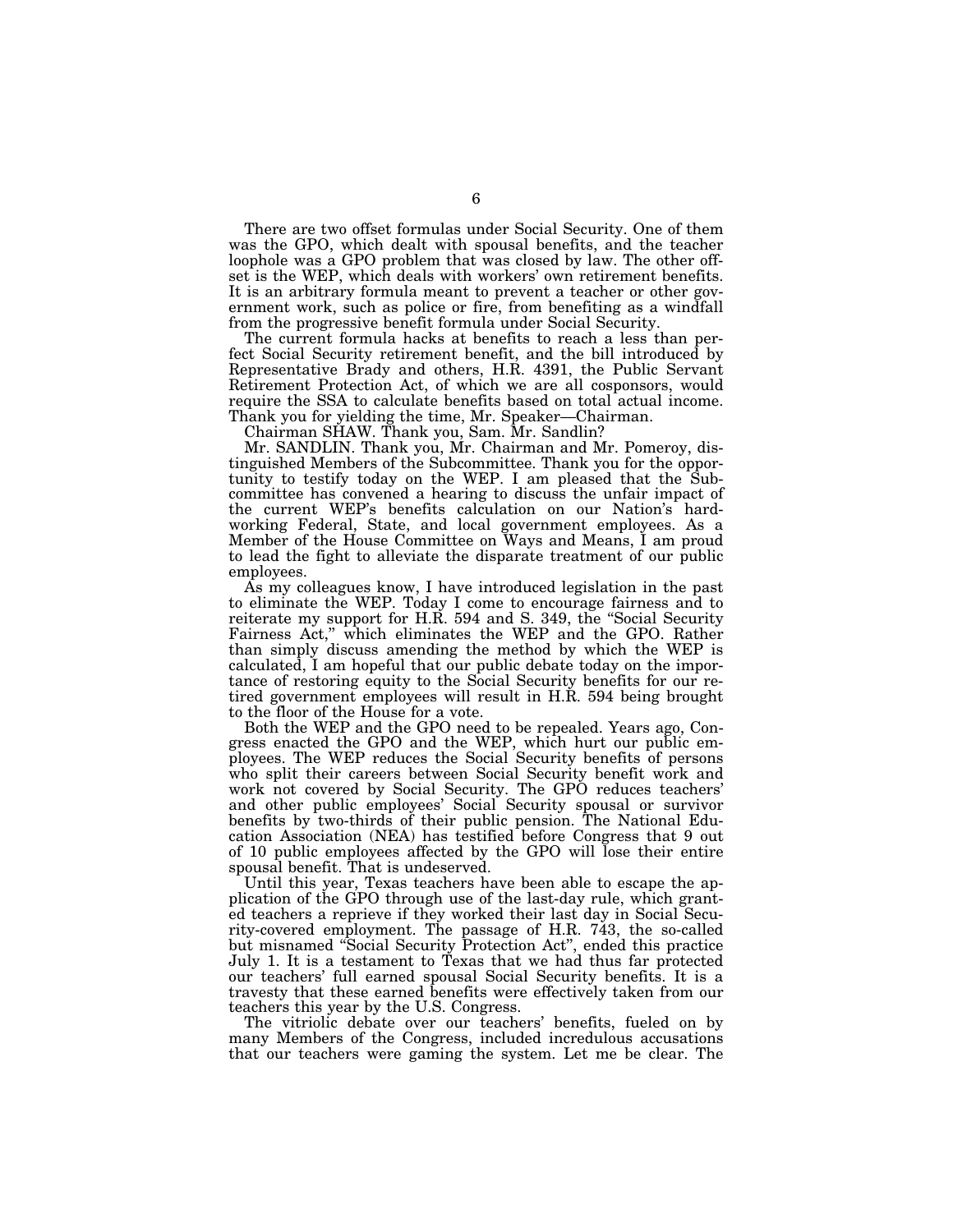work our teachers, firemen, policemen, and other government employees do, strengthens the foundation of our Nation every single day. More often than not, these people accept considerably smaller paychecks in order to serve their communities and to educate our children. A recent national survey noted that the average teacher salary in Texas is \$39,972, making Texas 30th in the Nation for teacher pay.

The effect of the GPO and WEP on our educational system in Texas can only continue to hurt our already crippling teacher shortage. The Texas Workforce Commission projects that Texas will need over 82,000 new teachers by 2008. The Texas State Teachers Association noted that last year more than 53,000 classrooms were staffed with insufficiently certified teachers. Some claim the GPO and the WEP provisions are not particularly onerous to many of affected retirees because the provision generally affects only those who are well off and have a generous government pension. I assure the Members of this Subcommittee that my mother knows from personal experience how false this assertion is. She spent all her life in public teaching and planned her retirement carefully. To have had her Social Security benefits arbitrarily and unexpectedly reduced and stolen was more than just an insult; it was a serious blow to her standard of living in her retirement years.

Some will characterize amending the WEP formula today as a good first step. I think it is a step too short. More accurately, it is a stumble characterized as a dance. Those who criticized our teachers and public servants on the floor of the House, those who voted against what was obnoxiously called a loophole now want to gallop in on what they think is a white horse and tell teachers they should be happy with less than half a loaf. Although they are still hanging teachers, they believe teachers should be happy because they are getting hung with a new rope. Isn't that special?

This year it is projected that over 850,000 public servants will have their retirement benefits slashed by the WEP, and 400,000 will have their retirement benefits slashed by the GPO. Congressman Jim Turner filed a discharge petition on March 10, 2004, to bring H.R. 594 to the floor. As of today, 192 Members of Congress have signed this important discharge petition to compel and up or down vote on H.R. 594, a bill with 300 cosponsors. We only need 26 more Members of Congress to step up to the plate for public employees. The time to act is now. Mr. Chairman, it is time to fish or cut bait.

Mr. Chairman, as Congress moves forward with reform of the Social Security system, I urge you and the Members of the Subcommittee to remember our retired Federal, State, and local government employees. They deserve much better from us. They have earned that much. Thank you for your consideration.

Chairman SHAW. Sir, I would like to make just a brief comment. You refer to this piece of legislation as a stumble. Well, it may be in the grand scheme of things, but I would like to point out it is a \$7 billion stumble. Mr. Brady?

Mr. BRADY. Well, now that the press conference is over, we can move to the hearing on the issue today of the WEP. I want to thank Chairman Shaw for holding this. I want to thank the cospon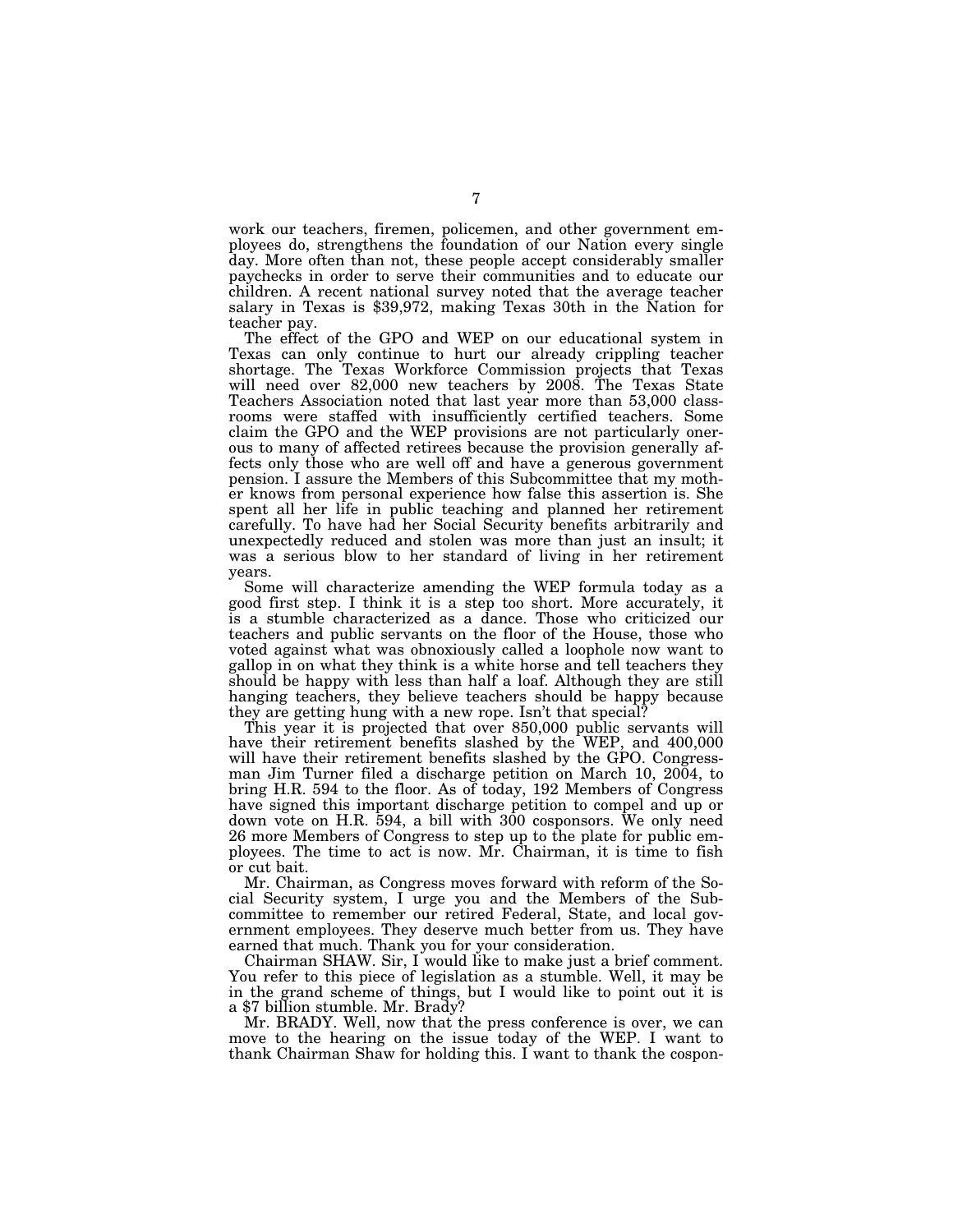sors' bipartisan way for working on this issue, and those testifying today, I think, have a real important message. Where I do agree with Max, my friend from Texas, is that there must be a better way to treat our teachers and firefighters and policemen when it comes to how much of their own Social Security they keep when they have earned two pensions—one within Social Security and one in the Social Security substitute. It seemed to me the more that we worked on this issue—and all of you are far more experienced than I—is that the WEP formula just seems to have grown arbitrary over the years and not reflective of the real world today.

The WEP today pretends everyone is wealthy. Repeal of the windfall pretends everyone is poor. Let's stop pretending. Let's provide equal treatment for everyone in Social Security based on a complete and accurate work record, their own complete and accurate work record. From a policy standpoint, I can't imagine what is more fair than equal treatment. As a teacher, I would want to be graded on my own work and not on the class average, which is what happens today. I think that it is important that we not pretend any longer that a \$30,000 teacher in Texas, a \$50,000 firefighter in California, and a \$150,000 administrator in Florida, all have earned the same amount over their non-covered years. It didn't happen, so let's not pretend that any further.

What this bill does is applies the same Social Security formula that all Americans receive for the actual time and proportioned years that people paid in. The result is—and this has been the hard part—the result is that we replace the same amount of wages for everyone within Social Security. That has been, I think, the elusive solution. I am not saying this is perfect, but what we are looking to do is find a way to help teachers, police officers, and firefighters while being fair to everyone else in Social Security. This is the balance we have sought in this bill, Mr. Chairman, and in testimony and the improvements, I think, from other Members, we are always looking for ways to make it just as good a bill as possible. I appreciate the chance for this hearing today.

Chairman SHAW. Thank you. Now we will go back to regular

Ms. TUBBS JONES. Mr. Chairman? Do I have a chance to say something real quickly, please?

Chairman SHAW. Well, I don't know how many opening statements we are having. Let's get to the witnesses, and anything that is brought out, you will be certainly given time, as all the Members of the Committee will be.

Ms. TUBBS JONES. A very polite way to say no. Thank you, Mr. Chairman.

Chairman SHAW. Our first witness, Mr. Martin Gerry, who is the Deputy Commissioner of Disability and Income Security Programs at the SSA. Welcome back to the Committee. We have your full statement, which will be made a part of the record, and you may proceed as you see fit.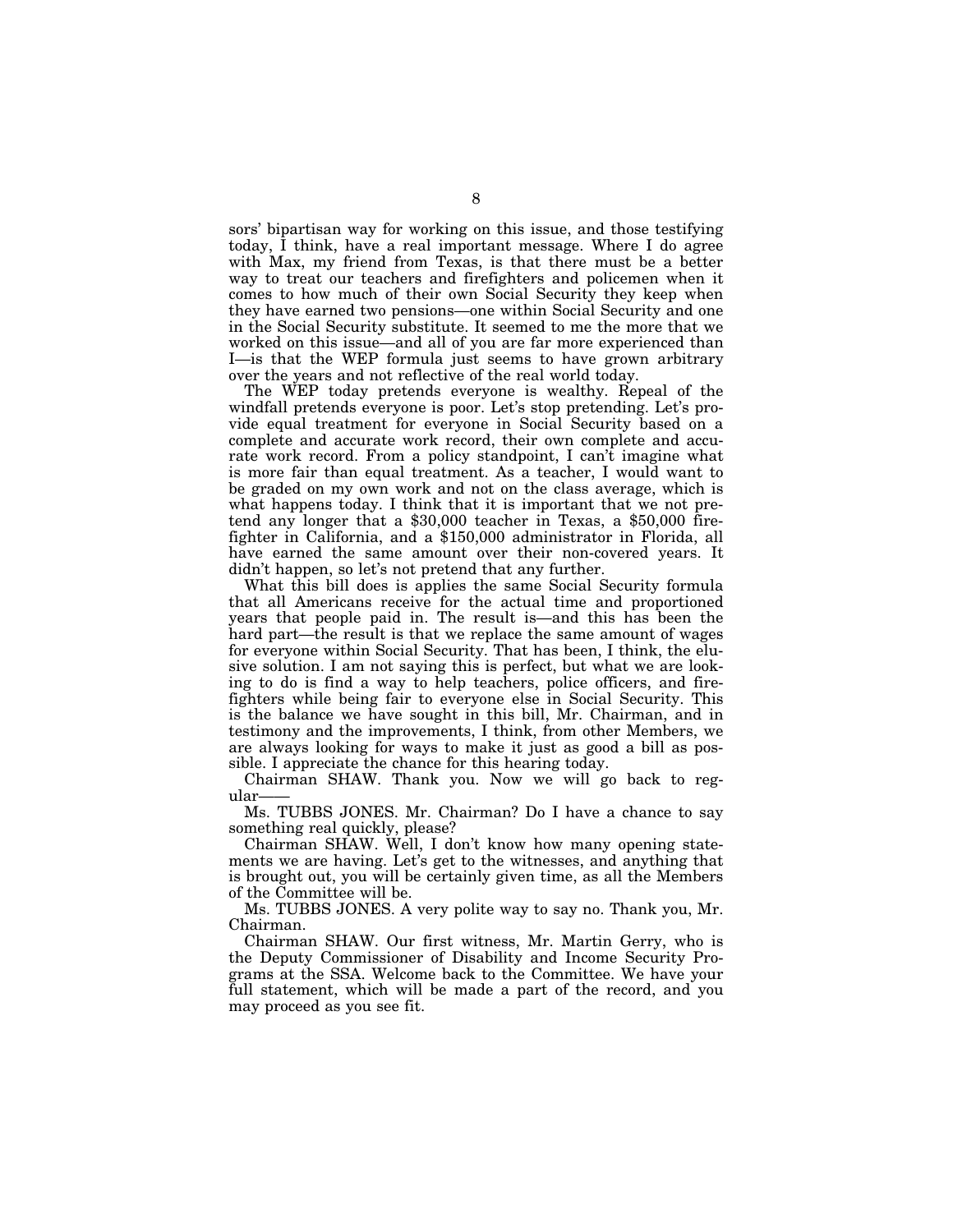# **STATEMENT OF MARTIN H. GERRY, DEPUTY COMMISSIONER, DISABILITY AND INCOME SECURITY PROGRAMS, SOCIAL SE-CURITY ADMINISTRATION**

Mr. GERRY. Thank you, Mr. Chairman. I want to very much thank the Subcommittee for inviting me to appear before you today. It is a pleasure particularly to appear before this Subcommittee, as it always has been so supportive of the SSA and its programs. I am also pleased to have an opportunity to discuss the WEP, or WEP, which I believe is an extremely complicated provision and not well understood. I know that is one of the goals of the hearing today.

First, let me begin by commending Congressman Brady and the other cosponsors of H.R. 4391, for what I believe is their very thoughtful approach to possible changes to the way the WEP is calculated. These changes are intended to better target the effect of the offset so that the amount of the resulting reduction in benefits more closely approximates the individual facts in each case.

Before I discuss H.R. 4391 and other approaches to modifying the WEP, I would like to take just a moment to give some background on the provision. As you know, Mr. Chairman, the Social Security amendments 1983 included the WEP as a means to eliminate what Congress viewed as windfall Social Security benefit for workers who also received pensions from employment not covered by Social Security. The WEP primarily affects government workers. Before WEP, some of these workers were treated as low lifetime earners for Social Security benefit purposes, and received the advantage of the weighted Social Security benefit formula in addition to their other government pension. WEP was intended to eliminate this advantage by using a different, less heavily weighted Social Security benefit formula.

A number of bills have been introduced that would change WEP, and these proposals include eliminating it entirely, providing higher Social Security benefits for government workers whose pensions from non-covered employment and their Social Security benefits are below certain levels, and by replacing the WEP benefit formula with an alternative computation. This last approach is embodied in the H.R. 4391. Under this bill, as introduced by Congressman Brady, a hypothetical primary benefit would first be computed based on all of the workers' covered and non-covered earnings after 1950. This hypothetical benefit would then be multiplied by the proportion of the worker's total earnings that were covered under Social Security to get a benefit level.

The bill would also guarantee that workers with a government pension based on non-covered earnings would receive no less than the benefit under the present WEP provision. The bill would apply to beneficiaries already on the rolls, as well as to future beneficiaries. Unfortunately, the data needed to make many of these calculations will not be available for all cases, making it difficult for the SSA to equitably administer the provisions of the bill. The SSA only has records of non-covered earnings beginning in 1978, when it began receiving Form W–2 information from employers, some of these records are incomplete. Certainly we have significant problems with the data up to at least 1983.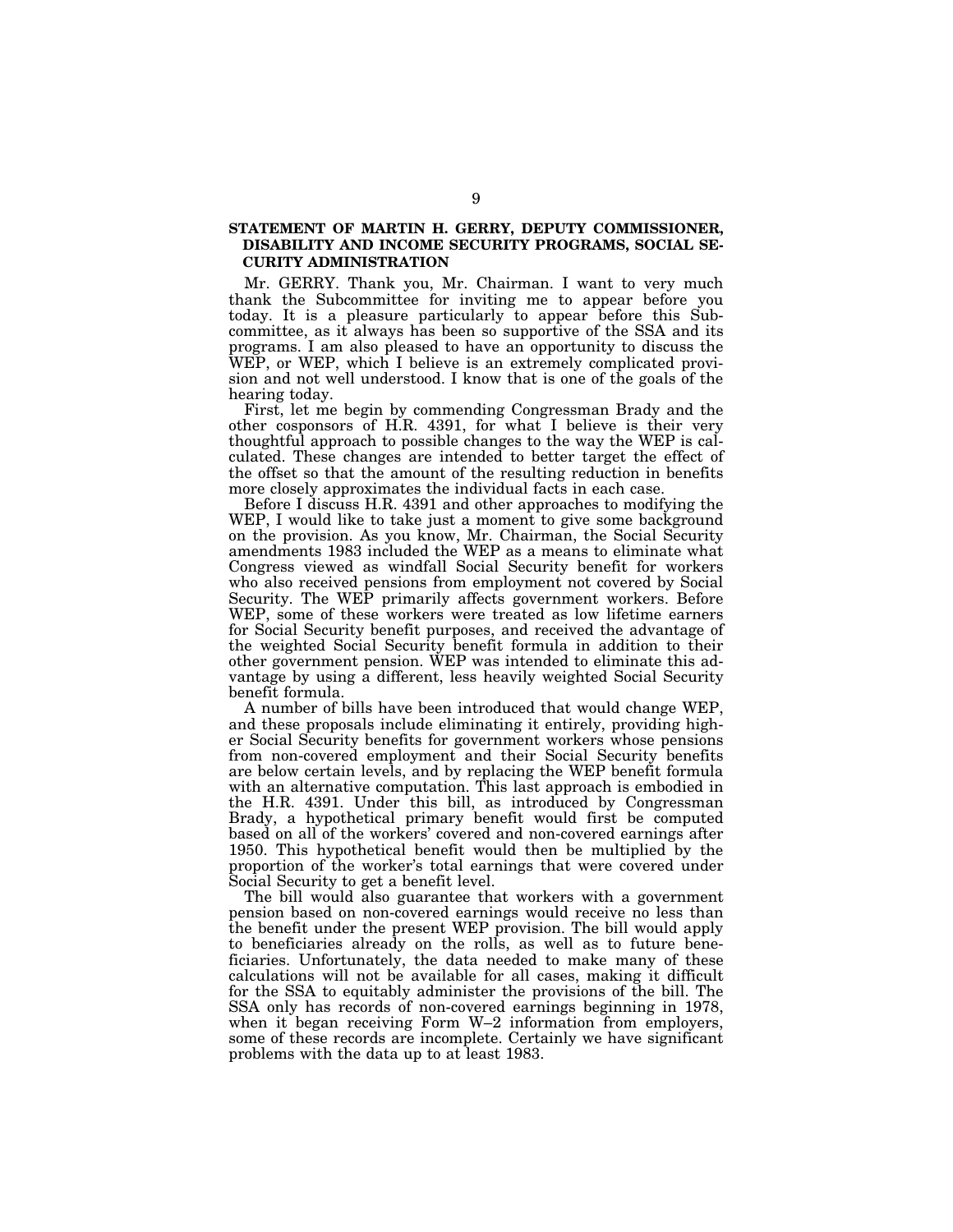It is questionable whether earnings before 1978 would be available from other sources. The non-covered earnings are needed for as many as 30 years ago, and employers are only required to keep records for 4 years. Many workers also may lack good records of their non-covered earnings prior to 1978, and providing information on those earnings could only serve to lower the benefits payable under the bill.

The bill gives the Commissioner of SSA the responsibility for developing a method for determining the amount of non-covered wages used to calculate the worker's pension. We understand that the intent is to permit SSA to deem non-covered earnings to a worker's earnings record when such earnings are not available. It is not clear to us how we could do this. Possibilities include, one, using the average earnings amount for the specific position held by the employee for that year; or two, calculating a deemed earnings amount based on the other years of earnings for which the SSA does have records, and using that as a reference point. Both of these approaches present substantial problems and potentially significant costs, and I have outlined the reasons for both the problems and the costs in my written testimony.

We are also concerned about taking on the workload of recomputing benefits for all current beneficiaries affected by the WEP to determine if they would receive higher benefits under the change. This would require that the SSA review benefits of up to 680,000 retired and disabled workers. In addition, the bill also provides that current workers be guaranteed present law benefits if higher. Consequently, the SSA would need to maintain two alternative WEP calculations for many decades if we are going to carry out that provision for everyone who is now affected.

In closing, let me again commend Congressman Brady for taking on such a complex issue, and thank the Chair and the Subcommittee for giving me this opportunity to discuss the WEP. As always, we would welcome the opportunity to continue to provide assistance and additional information to the Members of the Committee. I would be glad to answer any questions that you might have.

[The prepared statement of Mr. Gerry follows:]

#### **Statement of Martin H. Gerry, Deputy Commissioner, Disability and Income Security Programs, Social Security Administration**

Thank you for inviting me to discuss the Windfall Elimination Provision, or WEP, and proposals that would modify or eliminate the current formula, and, specifically H.R. 4391, the Public Servant Retirement Protection Act. This bill would replace the current WEP benefit formula with a formula that would take into account a worker's non-covered earnings as well as covered earnings. The proposed modifications to the WEP raise a number of technical issues that should be considered.

The WEP is not well understood, so today, I would like to take some time to describe the purpose of this provision, how it works, and issues that should be evaluated when considering legislative changes to this provision. I will also discuss SSA's efforts to educate individuals about the impact that a pension from non-covered work can have on their Social Security benefits.

# **GPO Provision**

However, before I discuss the WEP, I would like to briefly discuss the government pension offset (GPO) provision. The GPO also affects workers who receive pensions based on employment not covered by Social Security and is often confused with the WEP. For ease of discussion, when referring to government employment, I am refer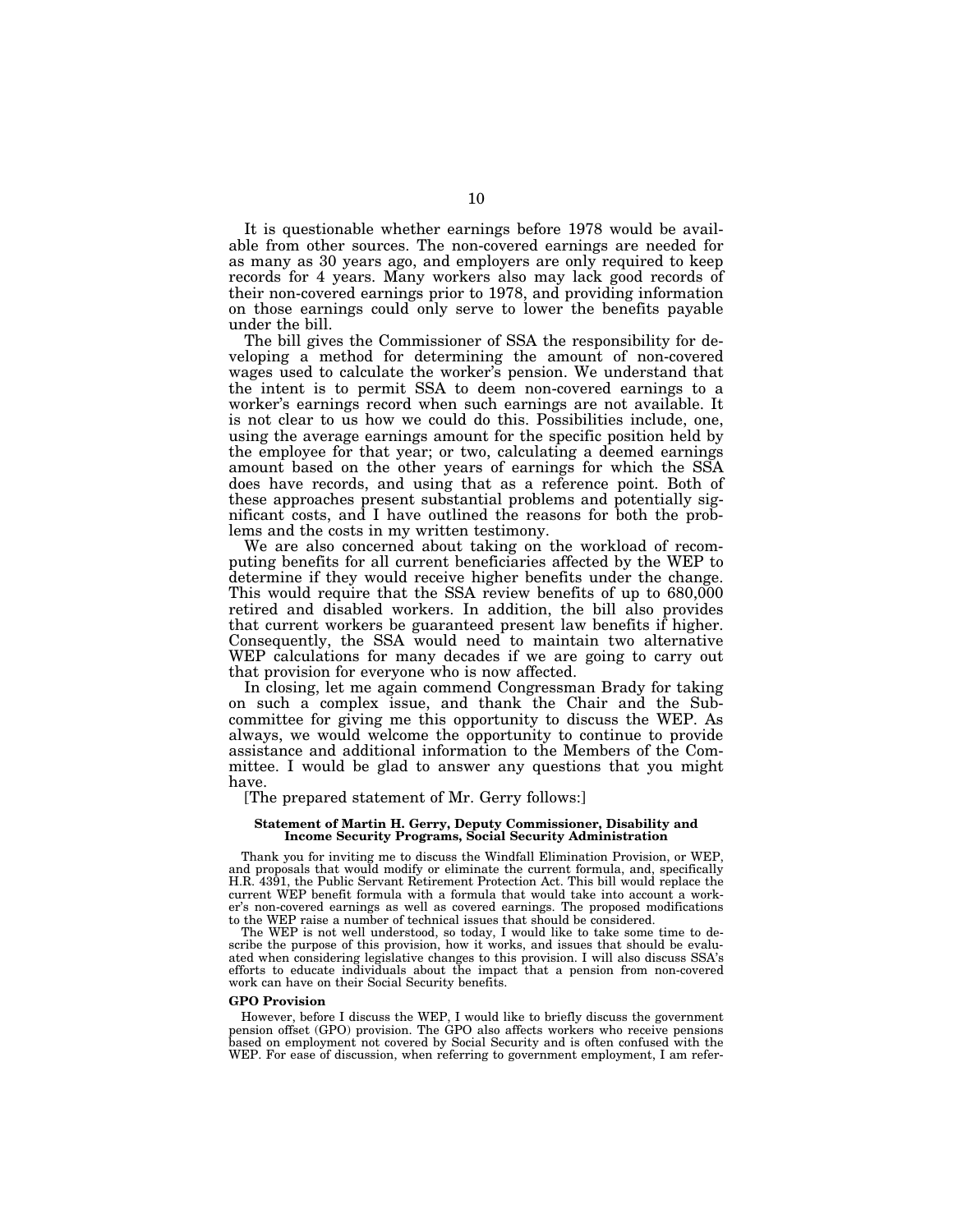ring to all levels of Federal or State government employment that is *not covered* by Social Security.

The GPO affects *government* retirees who are eligible for both:

- A pension based on their own work in a Federal, State, or local government job that was *not covered* by Social Security, and
- A Social Security *spouse's or surviving spouse's* benefit based on their husband's or wife's work in *covered* employment.

Under the GPO, a person's Social Security spouse's or surviving spouse's benefit is reduced by an amount equal to two-thirds of the amount of the person's government pension based on work not covered by Social Security. As of December 2003, about 390,000 beneficiaries had their benefits fully or partially offset due to the GPO.

In enacting the GPO, Congress intended to assure that when determining the amount of a spousal benefit (e.g., wife's, husband's, widow's, widower's), individuals working in non-covered employment would be treated in the same manner as those who work in covered employment. The GPO provision removed an advantage that some government workers had before the GPO was enacted. Before GPO, a person who worked in a government job that was not covered under Social Security could receive, in addition to a government pension based on his or her own earnings, a full Social Security spouse's or surviving spouse's benefit.

However, a person who works in a job that *is covered* under Social Security is subject to an offset under the dual entitlement provision. This provision, which has applied since 1940 when benefits were first payable to a worker's family members, requires that Social Security benefits payable to a person as a spouse or surviving spouse be offset by the amount of that person's own Social Security benefit. Thus, dually entitled beneficiaries receive the equivalent of their own worker's benefit or the spouse's/surviving spouse's benefit, whichever is higher.

The GPO acts as a surrogate for the dual-entitlement offset for workers receiving a government pension based on work not covered under Social Security because, if that work had been covered, any spouse's or surviving spouse's benefit would have been reduced by the person's own Social Security worker's benefit. The result of the GPO is that spouses and surviving spouses are treated similarly, regardless of whether their jobs are covered under Social Security or not.

### **Windfall Elimination Provision**

I would now like to discuss the WEP provision. The Social Security Amendments of 1983 (P.L. 98-21) included the WEP provision as a means to eliminate ''windfall'' Social Security benefits for retired and disabled workers receiving pensions from employment not covered by Social Security. Generally, while the WEP applies to any pension based on non-covered employment, it primarily affects government workers. (The WEP does not affect the Social Security benefits payable to survivors of workers who received pensions based on non-covered employment.)

The purpose of the WEP was to remove an unintended advantage that the weighting in the regular Social Security benefit formula would otherwise provide for persons who have substantial pensions from non-covered employment. This weighting is intended to help workers who spent their lives in low-paying jobs by providing them with a benefit that is relatively higher in relation to their prior earnings than the benefit that is provided for higher-paid workers.

However, because benefits are based on average earnings in employment covered by Social Security over a working lifetime (35 years for retired workers), a worker who has spent part of his or her career in employment not covered by Social Security appears to have lower average lifetime earnings than he or she actually had. (In determining average earnings for Social Security benefit purposes, years with no covered earnings are counted as years of zero earnings, as if the person had not worked at all.) Without the WEP, such a worker would be treated as a low-lifetime earner for Social Security benefit purposes and inappropriately receive the advantage of the weighted benefit formula. The WEP eliminates this potential ''windfall'' by providing for a different, less heavily weighted benefit formula to compute benefits for such persons.

## **Computation of the WEP Benefit**

Under the regular (non-WEP) benefit computation rules, a three-step weighted benefit formula is applied to a worker's average indexed monthly earnings (AIME) to determine his or her primary insurance amount (PIA). The PIA is the monthly benefit amount payable to a retired worker first entitled at the full retirement age or a disabled worker. The PIA formula applicable to workers who reach age 62 or become disabled in 2004 is: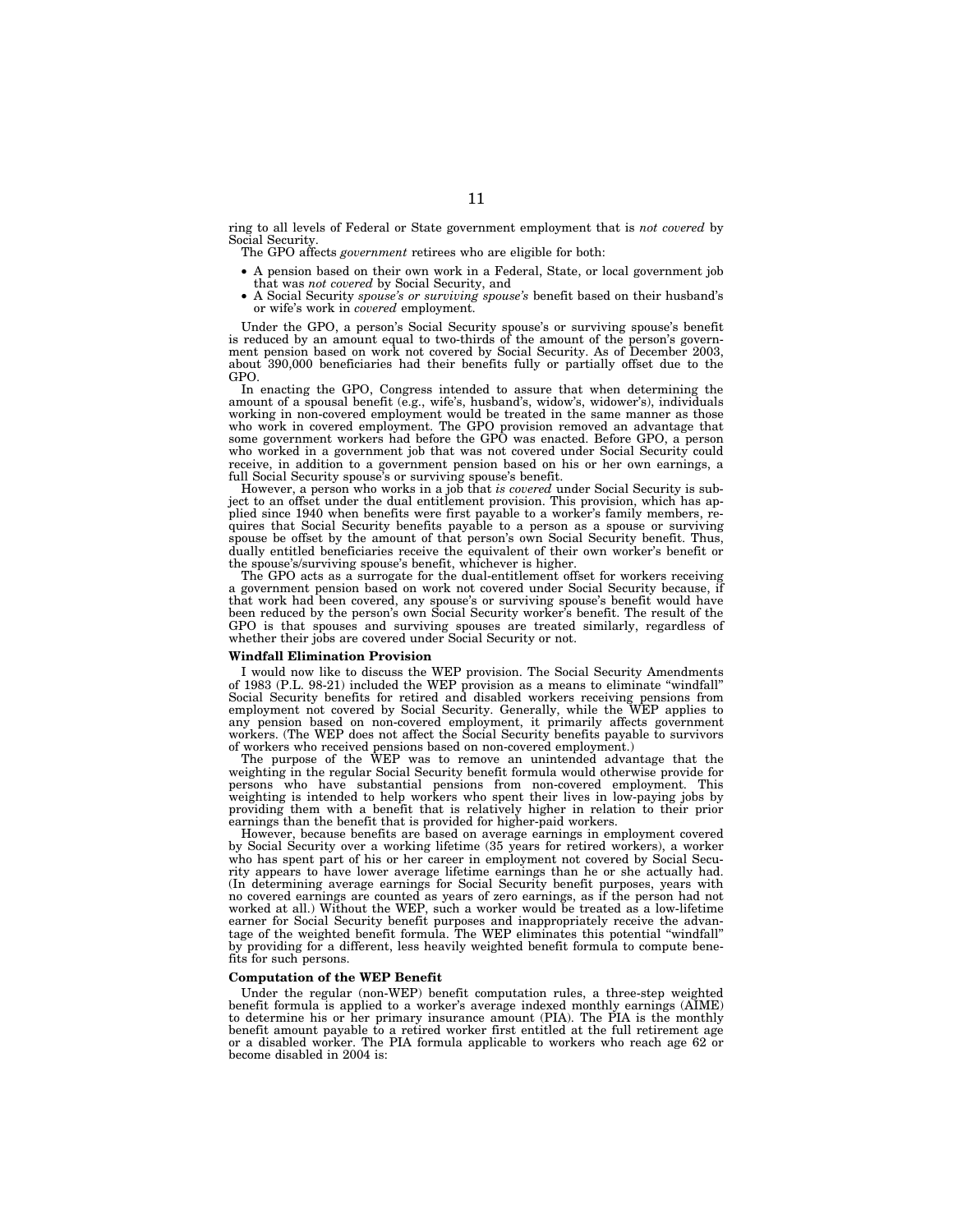90 percent of the first \$612 of AIME, plus

32 percent of the next \$3,077 of AIME, plus

15 percent of AIME above \$3,689.

Under the WEP computation, the 90-percent factor applied to a worker's average earnings in the first band of the Social Security benefit formula generally is replaced by a factor of 40 percent for workers who are receiving a pension from noncovered employment.

(Under both scenarios, the 32 and 15 percent factors are the same.) For a worker first eligible in 2004, the maximum WEP reduction is \$306 per month. Unlike the GPO, the WEP can never eliminate a person's Social Security benefit.

WEP does not apply to workers who have 30 or more years of substantial earn-ings under Social Security at all. For workers who have 21–29 years of substantial covered earnings under Social Security, the reduction under the WEP is phased out gradually.

The WEP provision includes a guarantee designed to help protect workers with relatively low pensions based on non-covered employment. This guarantee provides that the reduction in Social Security benefits can never exceed one-half the amount of the pension based on non-covered work.

#### **Educating the Public**

As you can see, the WEP and GPO provisions are complicated and consequently, there have been misunderstandings about who is affected. In order to lessen this confusion, SSA has made revisions to the *Social Security Statement* that highlight and make clearer that the WEP and GPO may affect a worker's future Social Security benefit if he or she receives a pension based on non-covered employment. The *Statement* refers individuals to SSA publications that explain how benefits can be affected by the WEP and GPO. It also refers individuals to an SSA website, which was recently revised to make sure that there is ample information and links to fact sheets that explain the impact of the GPO and WEP. The website includes a benefit calculator that allows workers to estimate the effects that WEP may have on their monthly benefit.

Additionally, SSA offices nationwide provide pre-retirement seminars to employ-ees who request them. If government employees request the seminar, we inform them of the potential impact that WEP and GPO may have on their monthly Social Security benefit.

As you know, the Social Security Protection Act of 2004 provides that all *Social Security Statements* issued after December 31, 2006 will contain language to explain the maximum potential effects of the WEP and GPO to any person whose records indicate that they may be subject to those provisions. We are currently examining ways to use our administrative records of non-covered earnings to identify individuals whose benefits are likely to be affected by the GPO or WEP.

## **Legislation Affecting WEP**

A number of bills have been introduced that would change the WEP. These proposals include:

- eliminating the WEP entirely;
- providing higher Social Security benefits for government workers whose pensions from non-covered employment, in combination with their Social Security benefits, are below certain levels; and
- replacing the WEP benefit formula with an alternative computation.

Each of these approaches raises issues that I would like to discuss. Let me start with the elimination of the WEP. If the WEP did not apply, approximately 680,000 retired and disabled workers would see their benefits increase. It is estimated that elimination of the WEP would have a 5-year cost of \$10.8 billion and a 10-year cost of \$29.7 billion. The long-range cost would be significant—estimated to be 0.06 percent of taxable payroll.

The second type of proposal that has been introduced would provide less of a WEP reduction, or no WEP reduction, if the combined amount of the worker's non-covered pension and Social Security benefits is below a certain threshold. Representative pension and Social Security benefits is before a concentrum interpretently introduced bill,  $H.R. 4234$ , the more recently introduced bill, would exempt an individual from WEP if his or her combined benefits were less than \$2,500 per month when he or she is first eligible for both Social Security and a non-covered pension. Workers with combined amounts of \$3,334 or higher would be fully subject to the WEP in the same manner as under current law. And for those whose combined amounts are between \$2,500 and \$3,334 per month, the WEP would be phased in. This change is estimated to have a 5-year cost of \$7.8 billion;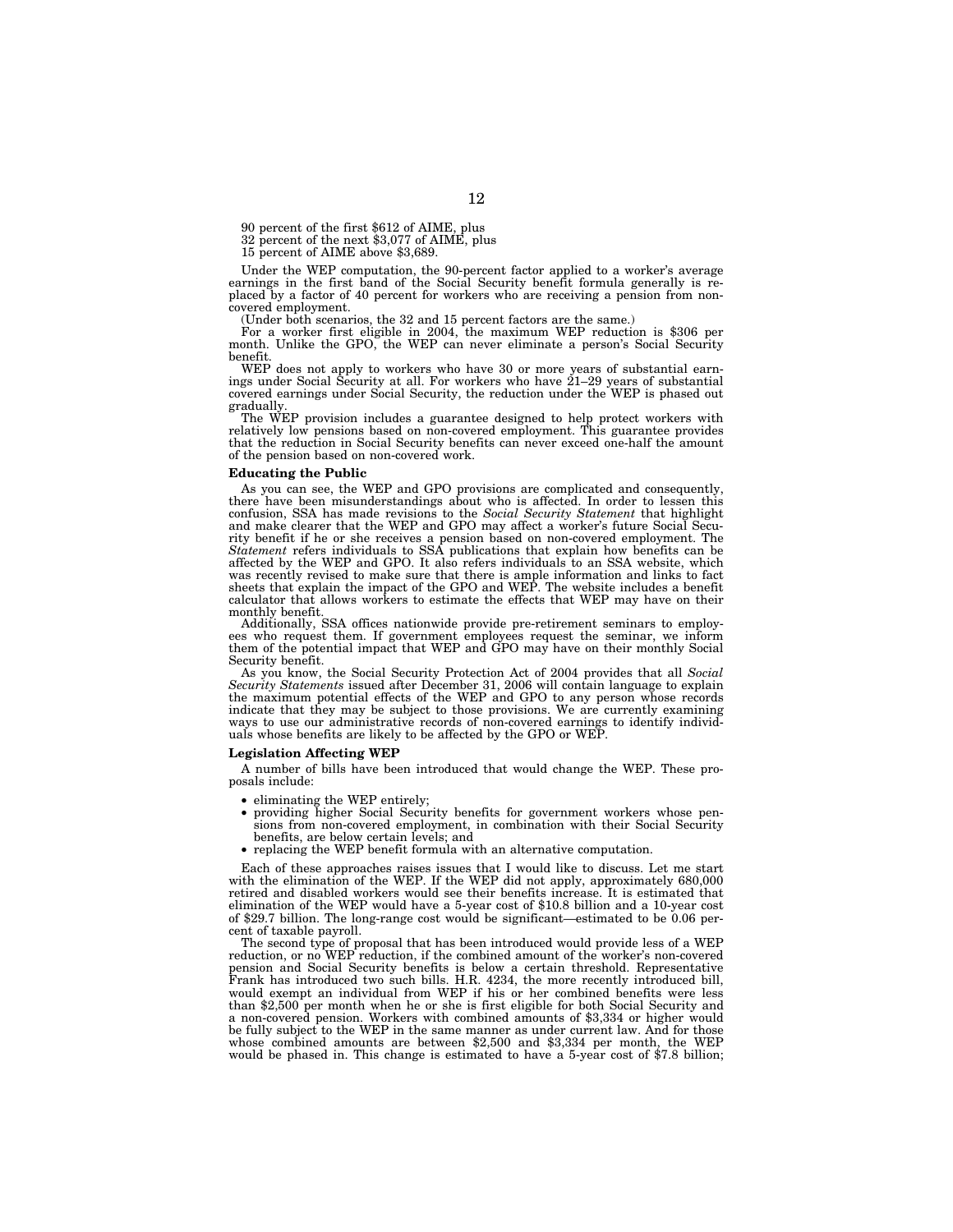the 10-year cost would be \$18.7 billion; and the long range cost would be 0.01 percent of taxable payroll.

Because the threshold amounts of \$2,500 and \$3,334 are not indexed for future years, over time, more workers would have combined amounts exceeding \$3,334 and thus would be fully subject to the WEP because their non-covered pensions and their Social Security rates will rise in nominal dollars. It is not clear if this effect is intended. Also, because of the link between the application of the WEP and a dollar amount of the person's monthly income from Social Security and the government pension, some have said that this change would be introducing a form of ''means test'' for Social Security benefits.

The third type of bill that has been introduced would replace the current WEP formula with an alternative computation. This is the approach embodied in H.R. 4391, as introduced by Representative Brady. Under this bill, a hypothetical primary benefit would first be computed based on *all* of the worker's covered and noncovered earnings after 1950. This hypothetical benefit would then be multiplied by the proportion of the worker's total earnings that were covered under Social Security to obtain the primary benefit payable to the worker.

The bill also includes a guarantee provision that would ensure that workers whose government pension is based on non-covered earnings in the year of enactment or earlier would receive no less than the benefit under the present law WEP provision. The bill would apply to beneficiaries already on the rolls, as well as to future beneficiaries.

I would like to commend Representative Brady and the co-sponsors of this bill for the thoughtful approach developed for eliminating the ''windfall'' that would otherwise accrue to workers with pensions from non-covered employment.

However, SSA has a number of concerns with the bill. The primary issue is that the computation would consider non-covered earnings after 1950, but SSA only has records of non-covered earnings beginning in 1978, when it began receiving Form W-2 information from employers, and some of these records are incomplete—particularly for the years soon after SSA began collecting this earnings information.

An analysis of the records of individuals with non-covered earnings indicated that there are many individuals who have gaps in their non-covered earnings patterns. It appears likely that, in many cases, those individuals remained in non-covered employment during those "gaps." An evaluation of the largest 155 non-covered Federal and State/local government employers showed that for about 30 percent of these employers there was either a complete gap for one year or more, or for one year or more there were substantially lower non-covered earnings posted relative to a surrounding year.

- Of the 47 employers that seemed to have a problem, 32 had a problem in one of the years in the period 1984–1986.
- For only 4 of the 47 employers, the "gap year" was for 1990 or later.

In addition, although State and local governments were supposed to file Forms W–2 for non-covered earnings for the years 1978–81, compliance for this period was generally inconsistent with regard to State and local entities because there were no enforcement activities.

With respect to a worker's non-covered earnings for years before 1978, it is questionable whether information about these earnings would still be available. The earnings in question would be for periods that are  $\tilde{27}$  or more years ago and employers are only required to keep records for the last 4 years. It would be a substantial workload for SSA to try to develop this information which would be needed to calculate the Social Security benefit under the bill. In addition, it could be quite burdensome for the government employers to access this information—if it still exists.

Further, there could be questions concerning willingness to cooperate, particularly when the agency needed records the employee might have, because including additional non-covered earnings in the computation could only serve to lower his or her benefit amount payable under the bill. Conversely, the benefit would be higher without such earnings. For example, a worker whose non-covered earnings were entirely before 1978 would fully avoid the WEP reduction under the proposed computation if those earnings were not counted. Counting such pre-1978 non-covered earnings in some cases but not others, based on availability, would not be equitable.

As indicated previously, the bill would be effective for those on the rolls, necessitating a recomputation of benefits for *all* current beneficiaries affected by the WEP in order to determine if they would receive higher benefits under the change. This would require SSA to review the benefits of up to 680,000 retired and disabled workers currently affected by the WEP to determine if their monthly benefits should be adjusted.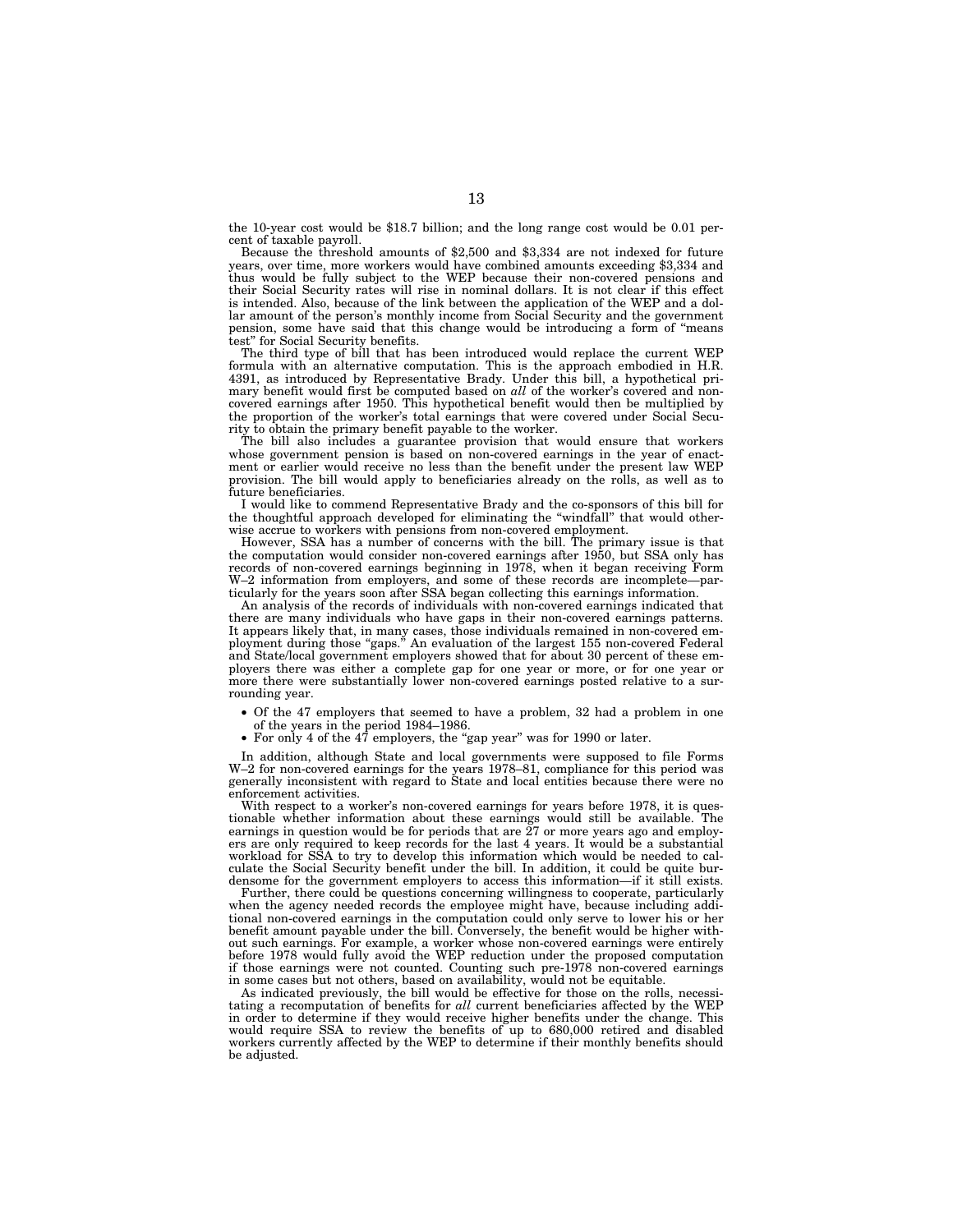If the worker had non-covered earnings before 1978, these reviews would require SSA to attempt to obtain information from the former employer regarding those earnings. Because of the large volume of recomputations required and associated manual actions, the workload impact on SSA would be substantial—and would create delays in other workloads. We estimate that implementation of H.R. 4391, including development of pre-1978 non-covered earnings (when available), would require more than 2,600 workyears (\$190 million) over 5 years. Further, the necessary systems changes would be significant and would require at least 18 months to implement.

The bill appears to recognize the problem associated with obtaining pre-1978 noncovered earnings. Although the effect of the bill language is not clear, it gives the Commissioner of SSA the responsibility for developing a ''method'' for determining the amount of non-covered wages used to determine the worker's pension. The Commissioner would have some latitude in determining what is reasonable, but the noncovered wage amounts determined for the year in question must be derived from employment records or from other information received by SSA.

We believe that the intent of this special language in the bill is to permit SSA to ''deem'' non-covered earnings to a worker's earnings record when such earnings are not available. It is not clear exactly how this would be done. Possibilities might include using the average earnings amount for the specific position held by the employee that year. Under this approach, SSA would need to verify the job position (e.g., janitor, teacher, bus driver) for each worker for each year in question. There would also be an issue of how to compute the average. That is, would the average earnings amount be based on the average at the State level for that position or at the level of the specific employing entity? (There are over 2,300 State and local government entities.) There is also a question of whether such historical average earnings data would be available for the myriad of different positions employed by State and local governments.

Another possibility might be to calculate a deemed earnings amount based on years of earnings that SSA does have on its records for the individual. However, because a worker's pre-1978 earnings would often be early in a person's career, the subsequent earnings used to compute the average would likely be higher than the actual amount of pre-1978 earnings. Therefore, the person's actual pre-1978 earnings would be lower than the deemed amounts assigned to those years. Because inclusion of additional non-covered earnings could only lower the Social Security benefit payable, the worker may well object if he or she believes that the deemed earnings amounts are too high—even if he or she does not have proof otherwise.

An additional point is that the bill provides for individuals to be guaranteed present law, if higher, for many years into the future. Thus, a worker who just recently became employed in a non-covered job at, say, age 22, would be allowed to retain the present-law WEP rules, if a higher benefit would result, 40 years in the future when he or she claimed Social Security benefits. Consequently, SSA would need to maintain two alternative WEP calculations for many decades to come.

SSA's Office of the Chief Actuary estimates that enactment of H.R. 4391 would increase program costs by \$2.6 billion over the first 5 years; the 10-year cost would be \$7.0 billion. The long-range cost of the program would increase by 0.01 percent of taxable payroll. These cost estimates assume that only the available non-covered earnings data on SSA's records, for years 1978 and later, would be used in calculating the proposed benefit. The actuaries used this assumption because they believed that the availability of non-covered data for years before 1978 would be problematic for at least some, if not many, non-covered workers. To the extent that workers' pre-1978 non-covered earnings are available and could be included in the proposed benefit computation, the cost of the bill would be somewhat lower.

#### **Conclusion**

H.R. 4391 proposes significant changes to the manner in which the WEP is calculated. These changes are intended to better target the effect of the offset so that the amount of the resulting reduction in benefits more closely approximates the individual facts in each case. Unfortunately, the data needed for these calculations much of it wages paid to individuals as many as 30 or more years ago—will not be readily available for all cases, making it difficult for SSA to equitably administer the provisions of the bill. In addition, the workloads that would be generated by passage of such legislation would be tremendous and take years for SSA to complete.

I want to again thank the Chairman and the Subcommittee for giving me this opportunity to discuss the WEP and GPO provisions and to share SSA's analysis on legislation before the Congress. As always, SSA would welcome the opportunity to provide assistance to the Members and is more than willing to work with you to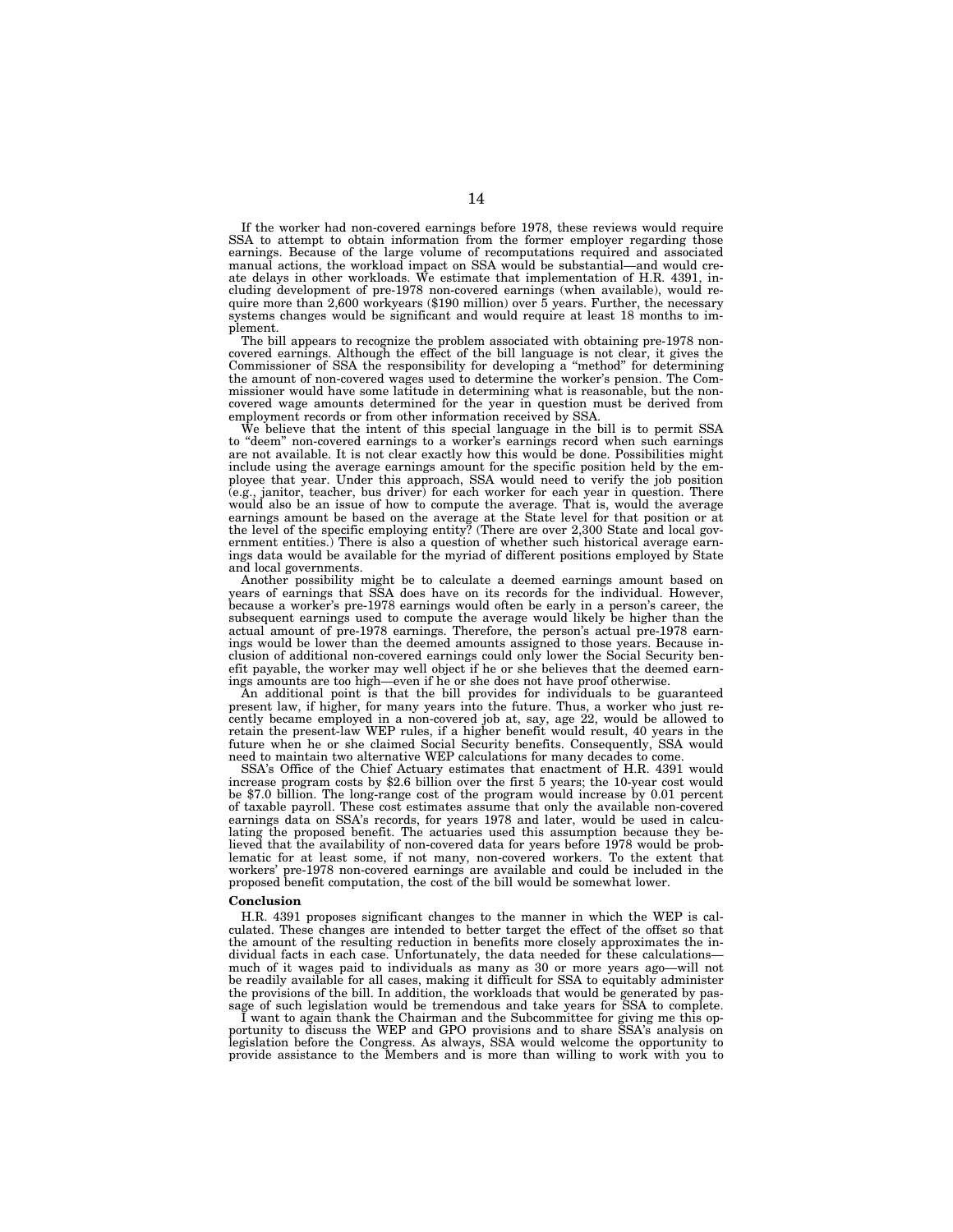provide any additional information you request. I would be glad to answer any questions you might have concerning the WEP and GPO provisions.

Chairman SHAW. Thank you. Mr. Johnson?

Mr. JOHNSON. Thank you, Mr. Chairman. Thank you for being here, Mr. Gerry. Tell me, would workers, in your opinion, be treated more fairly under this bill, in your view?

Mr. GERRY. Well, it is clear to me that that is the goal of the bill. Part of the problem in answering your question is how we would practically implement the bill. As I have looked at the problems that we have, in particular with pre-1978 data, it isn't clear to me that we would eliminate many of the fairness problems. We might create new fairness problems, depending on how we approach that. I think, as Congress considers the legislation, it would be very important for Congress to lay out clearly to the agency how we should resolve some of those issues. I mentioned in my oral statement a couple of different approaches that we might use. Each of those has implications, particularly for people who might have had much lower earnings earlier in their career, where an average either for the profession or for themselves would not accurately represent.

Mr. JOHNSON. No, no, but it doesn't.

Mr. GERRY. It could overstate their earnings.

Mr. JOHNSON. That would give them more, not less. Isn't that true?

Mr. GERRY. Well, it would give them a higher income level, which would give them a greater reduction in benefits. In other words, it would tend to inflate their non-covered earnings if indeed we had people whose early years were lower, by assuming the average, we would be raising, in effect, the amount that we would assign to those years. That would be the effect of it.

Mr. JOHNSON. I know, but how would that affect their retirement?

Mr. GERRY. Well, then that would, of course, increase the relative amount of earnings that would be imputed to the non-covered side. That would, in effect, change the calculation of the benefit formula so that the Social Security portion of the wages would be lower, because of the imputed additional non-covered earnings from these early years, and that would mute or soften the attempt to try to eliminate the WEP.

I said in my statement it is complicated, and I think part of the reason is that anything that we would do in the formula that would overstate non-covered wages—unintentionally, would have the opposite effect of what I think the bill attempts to do, and that is the problem with using averages, especially for people who had a progressive increase over the years in their wages for their profession taking their later average, or the average, would tend to give you a higher number than what they would really have earned, for example, in their early years.

Mr. JOHNSON. Yes, but that is why the bill gives you the authority to set up the system, so you can figure out how to do it. [Laughter.]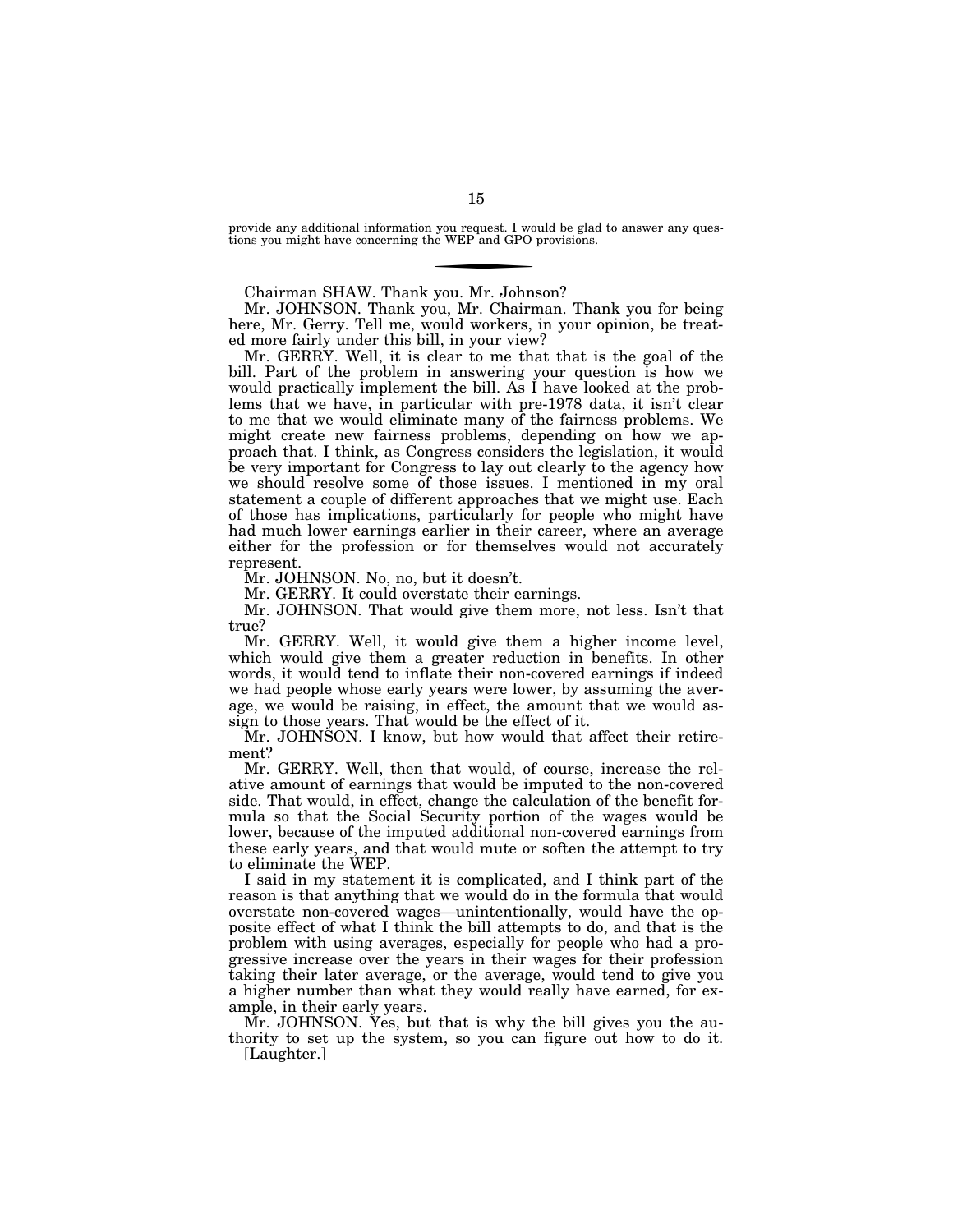I am not impressed that you say you can't do it. It seems to me you ought to be able to review 680,000 pretty quickly. You review every one of them every year, don't you?

Mr. GERRY. Well, what we are talking about is re-computing every one of these cases.

Mr. JOHNSON. Don't you re-compute every one every year?

Mr. GERRY. We don't re-compute every one every year.

Mr. JOHNSON. Well, you send us a form. Where do you get the numbers from?

Mr. GERRY. When people apply for benefits, we are using information—unless that information changes, we wouldn't re-compute that information every year. Basically, we make a calculation of the retirement benefit amount. Unless something changes with respect to the information, which would not normally be the case, we wouldn't re-compute it every year.

Mr. JOHNSON. Salaries don't change on people every year?

Mr. GERRY. Well, we are talking about people who are now retired.

Mr. JOHNSON. Yes, I understand.

Mr. GERRY. Whatever people are earning now wouldn't affect that retirement benefit, unless the earnings were high enough to be included in the computation.

Mr. JOHNSON. Do you have the computer capability to do that? Mr. GERRY. We could develop the computer capability to do the

additional re-computations. We can make changes in the system to do that, and I think it is definitely feasible. I think there is a significant cost, which I have outlined in my written testimony, to doing it. The re-computation estimates suggest it is something around 2,600 work years, which is a significant additional cost.

Mr. JOHNSON. I find that a little hard to believe. Thank you very much. Thank you, Mr. Chairman.

Chairman SHAW. Mr. Pomeroy?

Mr. POMEROY. Thank you, Mr. Chairman. I think your testimony, Mr. Gerry, lays out that while simple in concept, implementation of this legislative proposal is anything but easy. Therefore, I take some exception to characterizing those that simply want to scrap WEP as not playing substantively on the topic matter. This is not a path that gets us to just calculating carefully the percentage of Social Security versus non-covered wages because we don't have that data. One of the things about the annual statement I get from SSA on my earnings history is that every bit of it back to my high school jobs were somehow captured in the system. It seemed like you would have 680,000 individuals, more than live in the entire State of North Dakota, to go back and figure out, well, what was covered, what did you do when you weren't covered, how long does that go back? I understand that in particular it is a problem for pre-1978, but is a daunting challenge, is that correct?

Mr. GERRY. That is right. Although I would say that the data situation obviously gets better each year in that, at some point, we will reach a point where people retiring won't have pre-1978 earnings and wouldn't have the problem, so there is a time-

Mr. POMEROY. That is correct, but you could be 45 and have pre-1978 earnings fairly conceivably in your earnings history.

Mr. GERRY. Yes.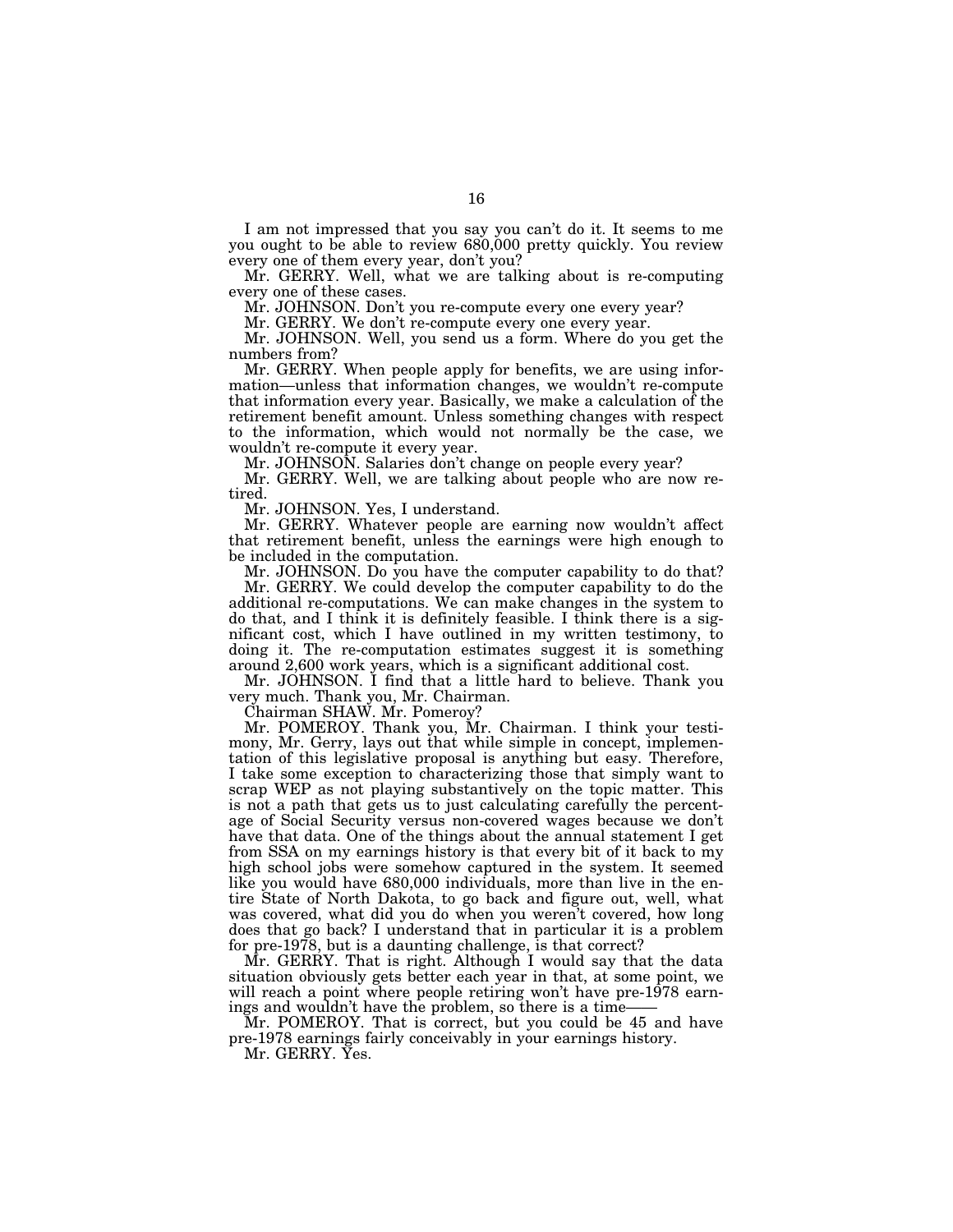Mr. POMEROY. We are talking about a population 45 and older. I think most of us think that is still a group that counts.

Mr. GERRY. Right, and I just want to say, to be accurate, that I think that there are parts of the changes that would not be difficult for data after 1983 particularly. We have that information; we can make those calculations. When there are gaps, I think they are relatively easy.

Mr. POMEROY. Mr. Gerry, it seems to me that all this wrestling around about what we ought to do to develop a new formula, I am still—I don't fully appreciate the problems with the existing WEP. Is it unfairly reducing benefits? Is it too blunt an instrument that tends to err on shorting what people ought to be paid? I need more information on that. What is your view?

Mr. GERRY. Well, it is clear that when Congress created it, and I want to keep stressing that Congress created this, because I think that this was deliberated at some length. The agency has basically attempted to apply it. By picking the 40 percent figure, there is an arbitrariness to that number. That certainly would mean that there are some people who are adversely affected by that number. There is no way around that. Now, any number would be arbitrary. Ninety is actually arbitrary, too. It is a question of-

Mr. POMEROY. Do you have any notion on percentage that might be disadvantaged at the 40 number?

Mr. GERRY. No, and in part for the same data reasons. I think the approach that H.R. 4391 takes is a perfectly sound approach to looking at the comparison. I think the logic of the bill is very obvious. If we could really do that, if we could really see what were covered earnings and what were not covered earnings and what is the percentage of reduction, that is a very logical strategy to me. I think that makes sense. It is the practical problem of doing it. The concern I think that we would have about that is to be sure that if we are going to have to take another arbitrary approach one way or the other, that Congress look at that question. I think it is good that we have tools to ferret out what Congress intends, but I think it would be very helpful to know specifically which way Congress intends us to go.

That is what I am trying to say. I think we have worked very long with this and we want to continue to work with the Subcommittee on this because the approach seems—if we could carry it out, I think it would be very much improved over where we are. I think the data problems are going to lead us to one set of assumptions or another. In other words, what I am saying, Mr. Pomeroy, is I think there are several intermediate positions between leaving everything the way it is and completely eliminating the WEP. That is what I assume the Subcommittee is struggling with.

Mr. POMEROY. We are. Is the SSA doing work internally on it?

Mr. GERRY. We have been looking, really, at the proposals that have been coming from the Subcommittee and trying to think through the questions that you have raised. There is the pre-1978 earnings question, which is obviously the number one practical problem. There does seem to be a limited number of things that could be done. I have laid them out in my written testimony.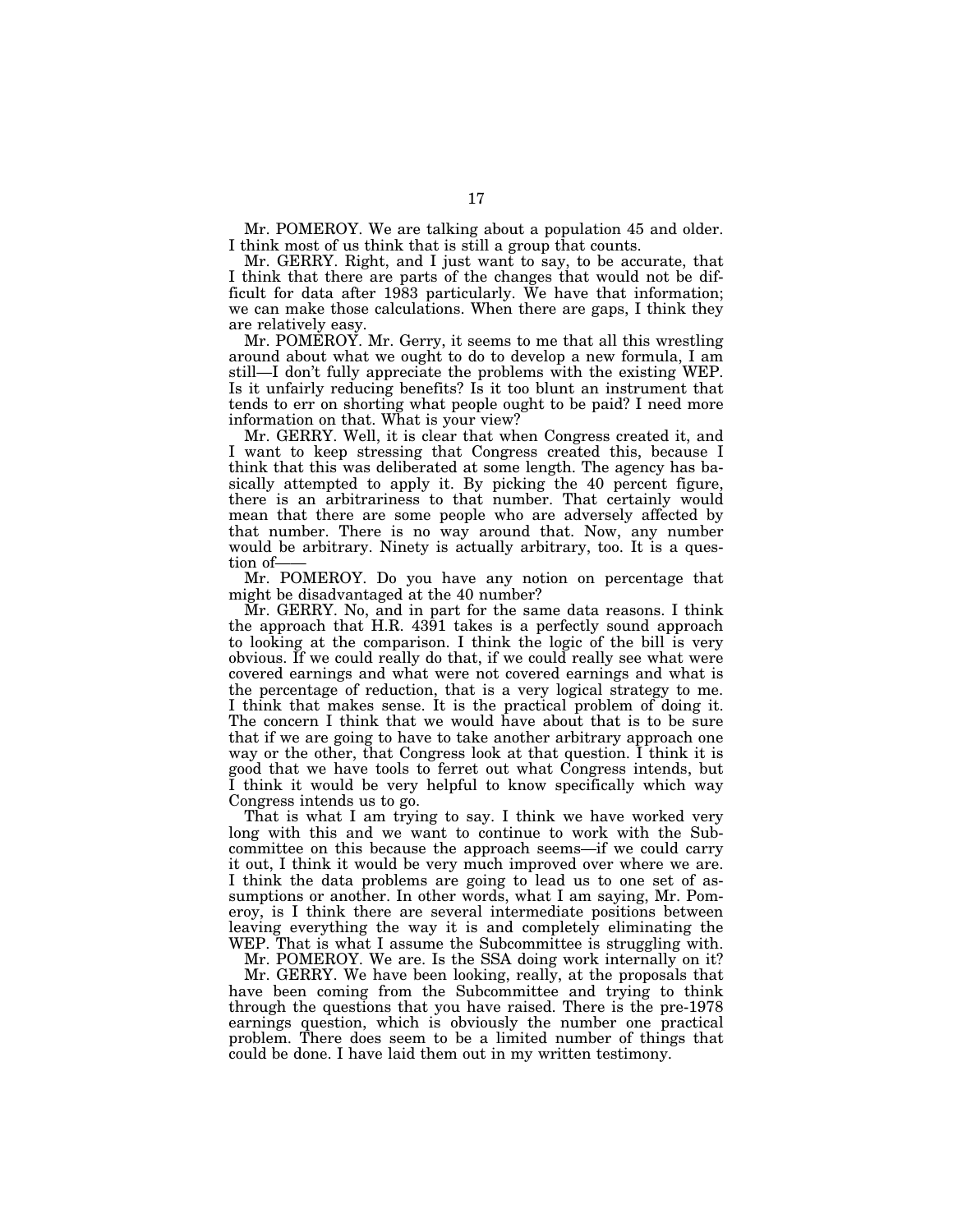Mr. POMEROY. Some might suggest that the time to fix these issues, both of them, is in exchange for bringing these non-covered systems into the system, so you bring public plans into Social Security. At that time, part of the quid pro quo is we fix this. Again, that is not necessarily my position. Some have discussed it in that context. I would just note, as my time has expired, that Congressman Gene Green sought to testify today. For reasons of the Chair, the Members were not participating. I want to underscore his interest in the issue, as my colleague Max Sandlin's, with whom I have talked about this issue many times. I thank the Chair and I yield back.

Chairman SHAW. I think maybe we need a little clarification as to the problem that Mr. Gerry is talking about. Social Security benefits are figured using the 35 highest years of earnings. When Mr. Gerry says that he doesn't have anything prior to 1978, if you do the math, that is 26 years ago. You can see the problem of the gap that he is concerned about. Our jobs are to make the law; his job is to be able to make it work.

[Laughter.]

Mr. GERRY. Faithfully executed, Mr. Chairman.

Chairman SHAW. With that, Mr. Hulshof.

Mr. HULSHOF. Thank you, Mr. Chairman. I want to, at the outset, provide my unqualified, unequivocal support, Mr. Brady, for your bill. I am proud to be a cosponsor. To me, politics is the art of the possible. We can all talk about the barriers that would be in place and the challenges that we would have. I guess, Mr. Gerry, one of the things we could be—and it is appropriate that you point out how difficult it would be for your agency. I guess—because as Mr. Johnson pointed out, we want to give leeway to the SSA. I guess one of the other options would be that we, Congress, could be very proscriptive as far as what authority we would give you, and yet we would opt for the flexibility.

I have to say to my friend from Texas, Mr. Sandlin, the so-called incredulous claims that you, and I put quotations around it while you made that statement. The incredulous claims that you claim Members of Congress made regarding the Texas loophole, were based upon actual cases testified to by the Inspector General of the SSA. Don't shake your head, Mr. Sandlin. It happened here in this hearing.

Mr. SANDLIN. Do you want to yield?

Mr. HULSHOF. I recall—I will if I have time. I recall specifically the Inspector General talking about a teacher from Texas who drove 500 miles one way, was a janitor for a day, drove back 500 miles another way, and ended up having a significant windfall, and that was an actual case. I will yield to you to respond to that.

Mr. SANDLIN. That is very interesting, and shows that you don't understand the issue. The teacher probably did that. Here is the thing, the teacher 500 miles one way and 500 miles back to claim a retirement benefit earned by a lifetime of work by the spouse. Not 1 day. It doesn't have anything to do with 500 miles or 5,000 miles. It has to do with a spouse that works an entire lifetime, earns Social Security benefits, and has them taken away. If the teacher had been in any other profession—a doctor, a lawyer, a street sweeper, anything else, that offset would not have hap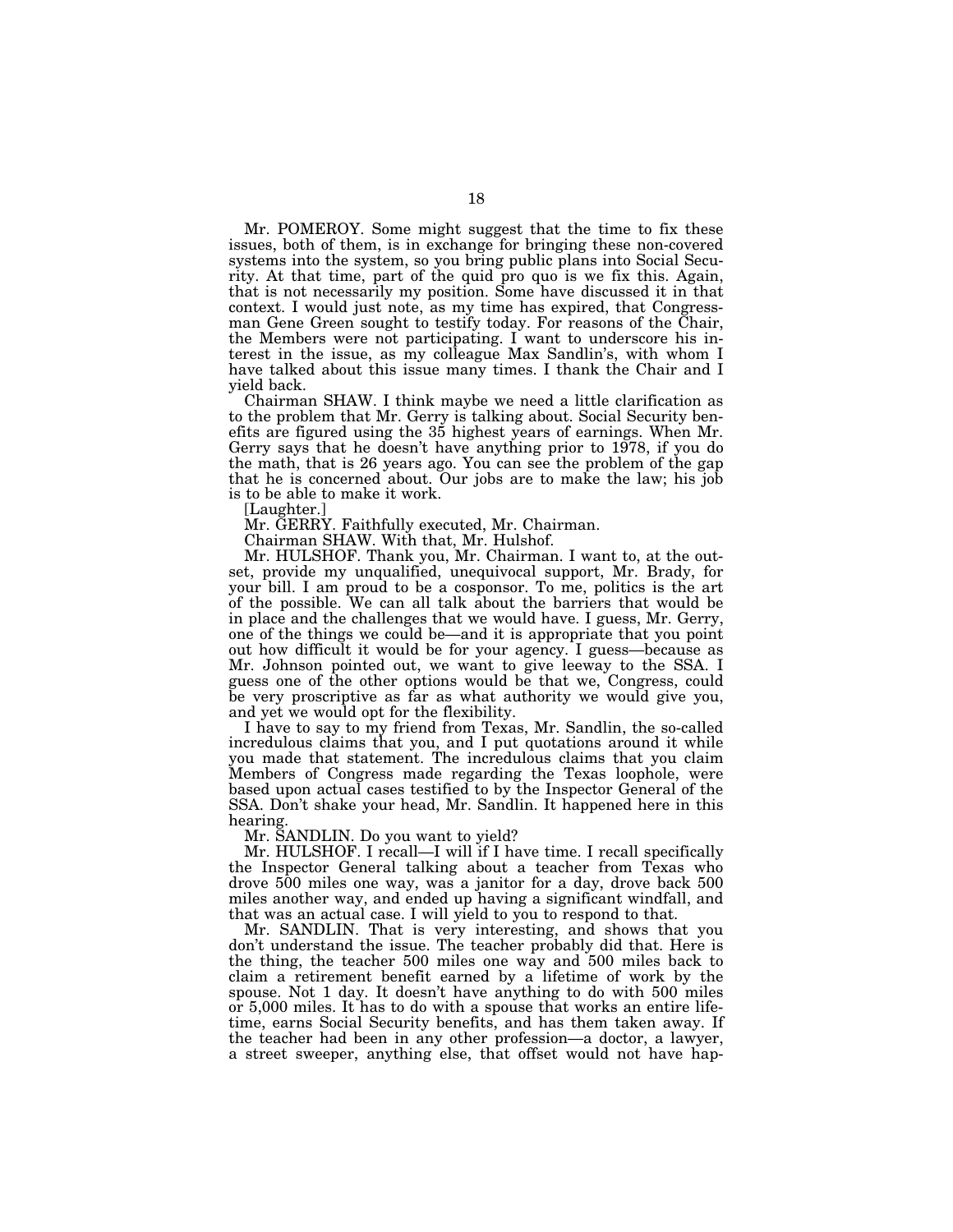pened. I don't see it as unfair. It is to do what the law says, and now you have taken that away from them.

Mr. HULSHOF. Reclaiming my time, Mr. Sandlin, and I have yielded you time to explain. I stand corrected—it was not the Inspector General, Mr. Chairman, it was the U.S. Government Accountability Office (GAO) in hearings that you have conducted that we participated in. Let me talk just a little bit about fairness and, Mr. Gerry, bring you into this because I want to—let's put this on the record and make sure that my information is accurate. In fact, in the next panel we have testimony that about one-third of teachers pay into a government employee pension plan that substitutes for Social Security. Is that a fairly accurate percentage?

Mr. GERRY. I honestly don't know.

Mr. HULSHOF. I believe the testimony we are going to have is roughly—is that right, Mr. Brady, that roughly a third of teachers pay into a substitute, two-thirds of teachers across the country pay into Social Security. Do you believe, Mr. Gerry, that Mr. Brady's bill, H.R. 4391, helps ensure that both groups of teachers are treated more equally as far as terms of how much of their Social Security taxed wages would be, benefits would be replaced?

Mr. GERRY. I think, of course, I would like to answer yes, but part of the problem I have is with this question of how it will actually be administered and what Congress wants to do. Certainly that is its goal, and logically it should do that. For people—I would say that for individuals not affected by the pre-1978 earnings question, certainly I think that would be a reasonable conclusion to draw, that they would be more fairly and more individually affected. When you get to people with pre-1978 earnings, the problems that I have been identifying get to the very heart of the whole idea, which is making it specific to the individual. When you start assuming or assigning averages then you may get back to the same problem we have now.

Mr. HULSHOF. Well, in conclusion I would say that perhaps a point of agreement that I could reach with my friend from Texas is that we understand this is an arbitrary line, that when WEP was created back in 1983, this was an arbitrary line, and it has taken us 21 years to get here. I would hope that it will not take us 21 years to get to a point where we could actually—where we can fix this. If we are talking about fairness, Mr. Chairman, my belief is that teachers who pay into a Social Security substitute and those that pay into Social Security should be treated on an equitable basis. I think complete repeal, as many have advocated, seems to suggest that some teachers deserve more generous Social Security benefits than others. I think ultimately we are trying to find that fair approach. Again, Mr. Brady, I commend you because I think your bill does just that. I yield back. Thank you, Mr. Chairman.

Chairman SHAW. Mr. Becerra.

Mr. BECERRA. Thank you, Mr. Chairman, and Mr. Gerry, thank you very much for being here again. You are right, this is a complicated issue, and I suspect that few people—maybe even those sitting in this room, but  $\overline{I}$  suspect most sitting in this room are either affected by it or are here for a particular reason with regard to WEP and GPO. I suspect most people, if they happen to be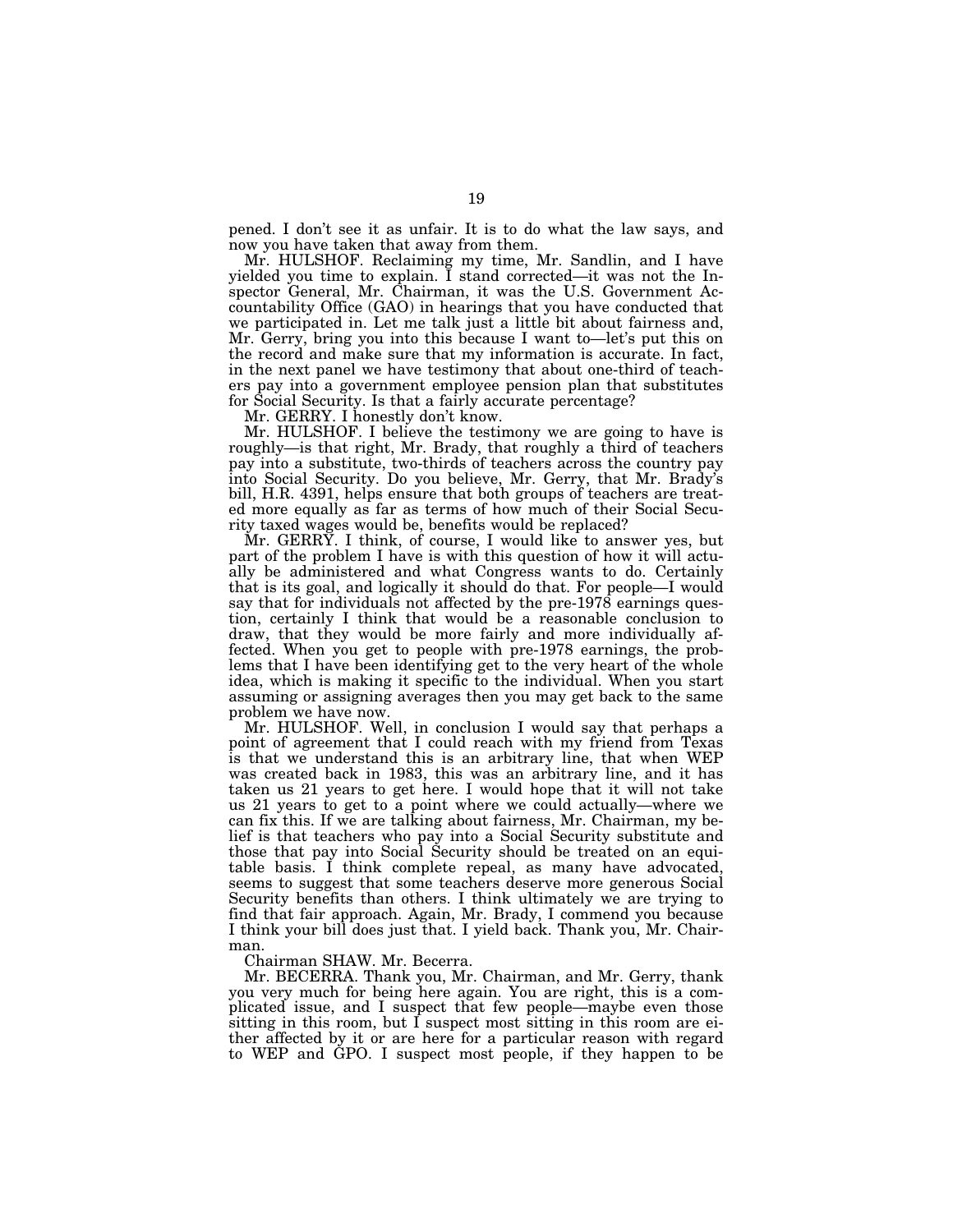watching this hearing, don't quite understand what is going on. In the 5 minutes that I have to ask you questions, I probably can't help you edify all those who are watching a great deal more.

Let me ask this. When you mentioned that it would cost 2,600 work years or that it would take 2,600 work years to recalculate or to try to give us a formula and be able to calculate the Social Security benefits for folks affected by WEP, what does that mean and that is  $2,600$  work years over  $5$  years. Does that mean something over 500 full time person working hours for 5 years?

Mr. GERRY. Yes, it would. Well, that would be the average. This is assuming, now, that we take H.R. 4391 as it stands. That would include the work on the pre-1978 earnings. I just want to make that clear, because we have had some estimates, and some of them include pre-1978 earnings and some don't. I am including that.

Mr. BECERRA. Let me make sure I try to focus. I am trying to make sure I understand this, 2600 work years over 5 years?

Mr. GERRY. Right.

Mr. BECERRA. That straight calculation would be 520 work years—or 520 people working 1 year for 5 years. Five hundred twenty.

Mr. GERRY. Well, it is really 2,630 people working for a year. The elapsed time over which they would work is 5 years.

Mr. BECERRA. Right, so 2,600 new—would they be exclusively working on this issue?

Mr. GERRY. Yes. That is the amount of time it would take to make all the calculations.

Mr. BECERRA. These 2,600 people would not be doing other SSA tasks.

Mr. GERRY. Right.

Mr. BECERRA. Like making sure benefits are paid to those Social Security recipients, making sure that problems with receipt of benefits are handled, problems for those who are survivors or disabled individuals, this 2,600 new people that we need for 5 years would simply be to try to get this bill up and running?

Mr. GERRY. Well, whether they were new or existing that is what they would do for 5 years.

Mr. BECERRA. Okay, well, if they are existing, then you are pulling them off of something else?

Mr. GERRY. That is right.

Mr. BECERRA. Let me make sure. To try to make sure that we continue to do all the functions that the SSA has today and do what this bill provides, we have to find moneys to pay 2,600 additional people for the next 5 years.

Mr. GERRY. I think it is a fair way to state it.

Mr. BECERRA. Just trying to get a sense of what we are looking at doing, because as it is, I know we all in our own particular district offices get folks who have constant concerns about their existing benefits and getting their payment and so forth. I just wanted to make sure I understood that correctly. How can we calculate the salaries and payments into a non Social Security covered work before 1978? What is your best sense of how we can do that, aside from what you mentioned before, which is an average, take the average salary for that particular position?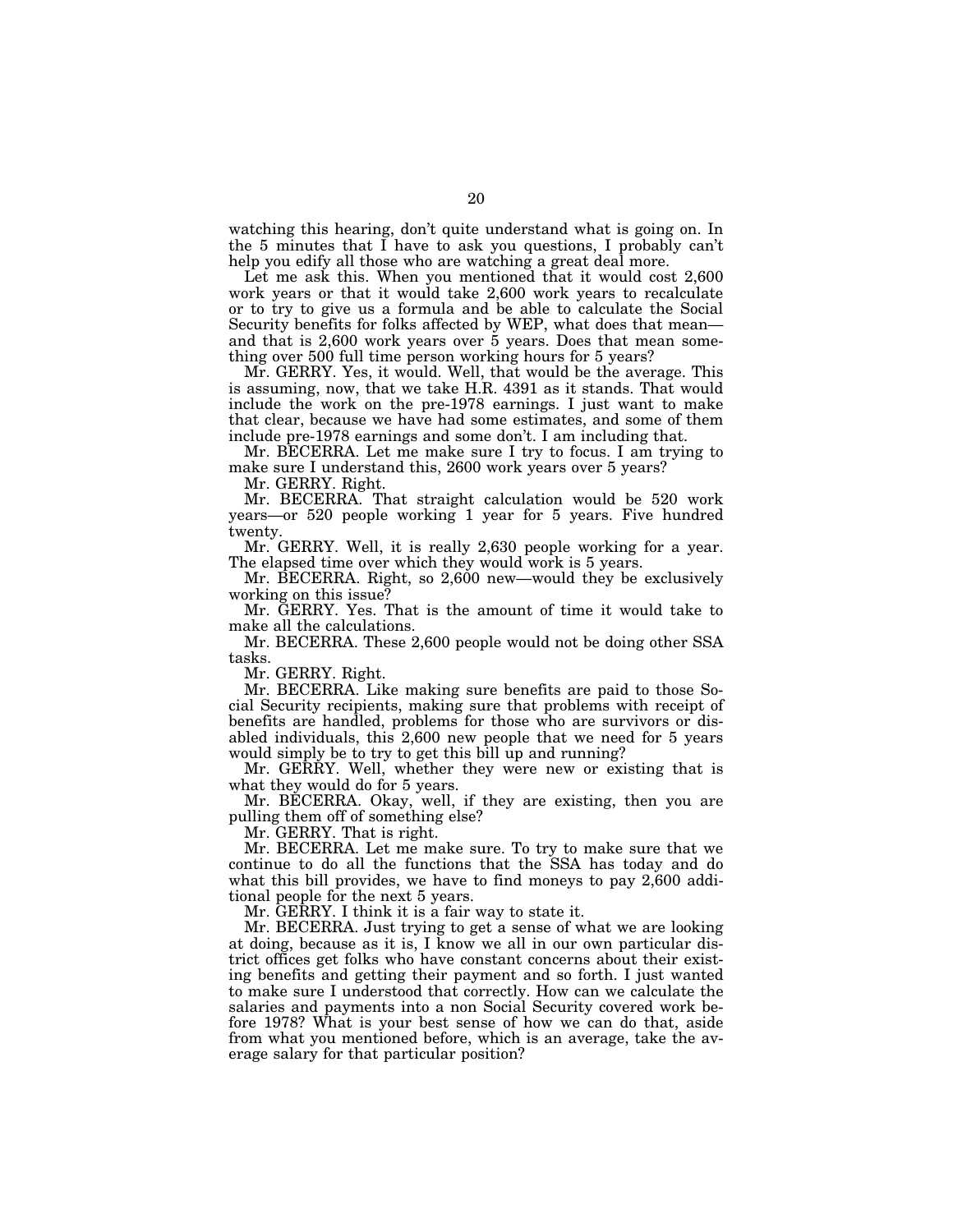Mr. GERRY. The agency has looked at, and I know in one case communicated—three different approaches that I am aware of. One is to simply ignore pre-1978 earnings for everybody. That is an approach. It costs more money; it is much simpler to do. The work year estimates, for example, would drop to 740 from 2,630 if we ignored these earnings. The amount of money that we would end up paying in benefits would be significantly higher.

Mr. BECERRA. Let me stop you for a second. Are you saying that the 2,600 work year number that you have given us includes doing the work to calculate prior to 1978?

Mr. GERRY. Yes.

Mr. BECERRA. Okay, good.

Mr. GERRY. As best we can estimate it.

Mr. BECERRA. Thanks for that clarification.

Mr. GERRY. Okay, so if we didn't do that, it would drop.

Mr. BECERRA. How do you-

Mr. GERRY. On the other hand, the cost, that is, the amount of money that we would pay out. One way of putting it is that establishing pre-1978 earnings, when they exist, always results in either the same or a lower. Not doing that has to result in significant increases in benefit amount program costs.

Mr. BECERRA. How would you secure the participation or cooperation of workers in attempting to secure records for pre-1978 work?

Mr. GERRY. We would use our best efforts to ask people. If that is what Congress required us to do, we would have to use our best efforts to persuade people to voluntarily come forward and do that.

Mr. BECERRA. You become not the SSA but the Internal Revenue Service (IRS), probably, in the minds of a lot of these folks, I suspect.

Mr. GERRY. I am not sure how voluntary IRS participation is. Something like that. The second approach—you were asking me about the three, and I gave you the first one. The second approach, which I know has been outlined in a letter from the actuary, would be to have a situation where people would have a choice of either proving what their earnings were or staying with the existing rule. That would really get at the point you are making, which is it would put the option with the individual, who would then have an interest in trying to find all this data if they wanted to come in and take advantage of the different formula. That is another approach.

Obviously, that would have significant administrative savings for us because, the burden would be on the worker to show us what the earnings were, rather than for us to go out and try to find that data. Now, it obviously means that for workers who don't have the data and have no way to get it, they really don't have that choice.

The third approach is this assigned-average idea, that instead of either of the other two approaches, we would treat pre-1978 earnings by either looking at the years of work that we do have records of and assuming that the same level exists for the years we don't have records of. That would be one approach; or looking at the profession, like teachers, and—take the Texas teachers situation—saying that in 1972 the average Texas teacher earned this amount of money and so we will assume that that is the amount of money the individual earned. Now, those are the only approaches that I know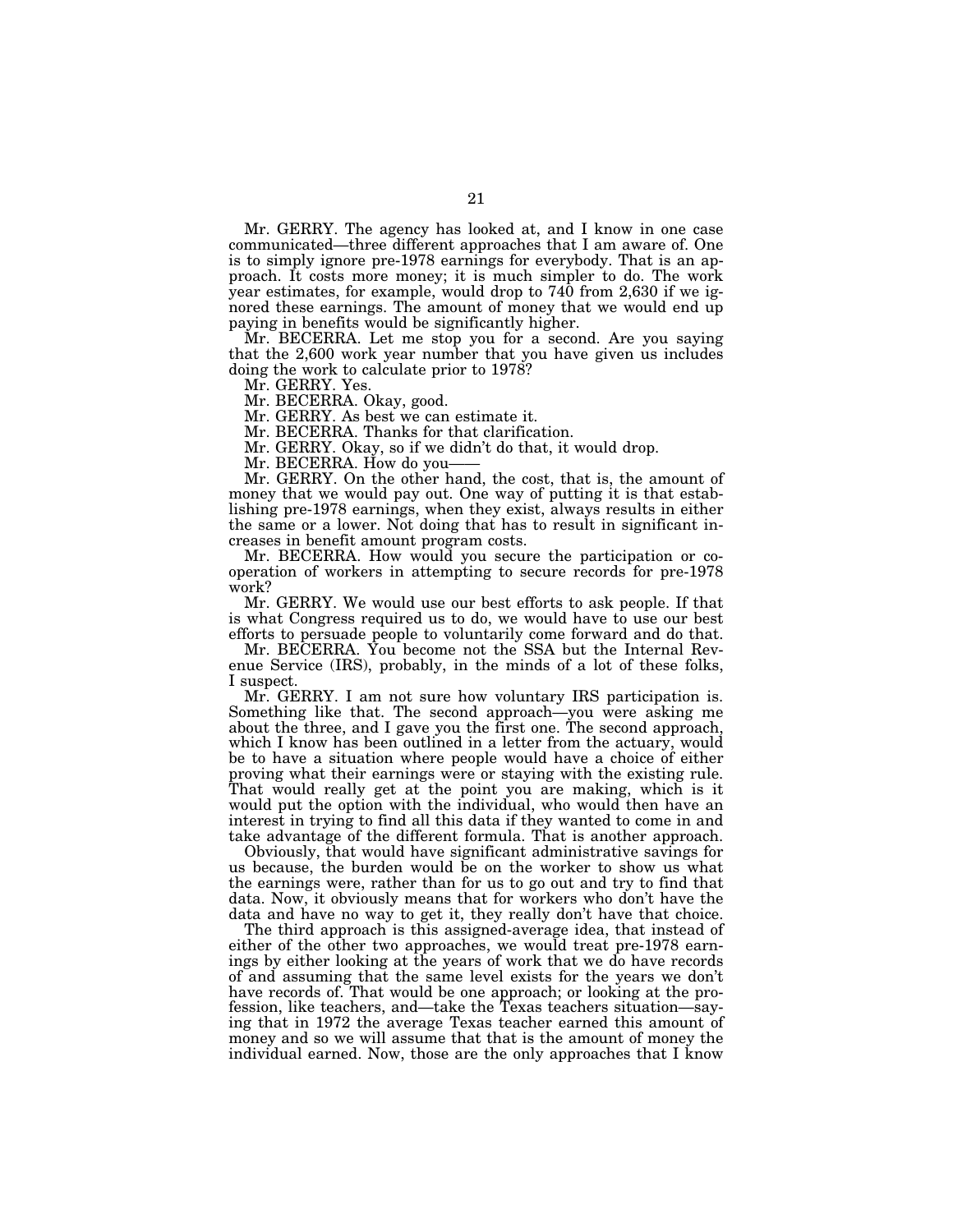of. It is either, forget about the pre-1978 earnings, have this choice, or use some way of imputing a value when you don't have the data. I think that covers the options that I can see.

Mr. BECERRA. I guess the one concern I would have in how we implement this—and I will end with this, Mr. Chairman—is that if we are projecting that this bill could cost about \$10 billion in order to try to provide some fairness to all those folks who have retired and are seeing this offset, we are going to have to—and the sponsors have said, they are going to find an offset to pay for this, I hope what we don't do is try to look within Social Security to try to find the offset, because it is already difficult to find \$7 billion to continue to pay the benefits that people are entitled to and into the future. Thank you for your testimony. Mr. Chairman, I thank you for the time.

Chairman SHAW. I want to tell all Members that the clock down in front of the witness is not working, but the clock in front of me is working, and you went 3 minutes over. Mr. Brady?

Mr. BRADY. Thank you. Look, I think this is a good line of questioning. Two thoughts for Mr. Gerry. One, did you get a chance to see the Congressional Research Service (CRS) report on who would benefit from this bill that was released yesterday?

Mr. GERRY. Yes.

Mr. BRADY. What it says-

Mr. GERRY. Well, I am sorry, Mr. Brady. I have heard about what was said. I haven't read it.

Mr. BRADY. Okay. Just studying it, what it says, I have two points to make, really. One is on the costs. We will come to this. What CRS basically says is, running the estimates, that minimumwage workers and low-wage workers will receive the greatest-percent increase in Social Security under this bill, compared to current law; that average-wage workers with up to 27 years in that second job, their non substitute job, would also receive more than they do today; and that high-wage workers with up to 23 years of covered earnings would also receive benefits greater than they would today, which is a major part of the 750,000 people who are affected by the WEP.

If you would take a look at those numbers and how CRS came to that, those are consistent with the numbers the Subcommittee has run in our offices. Any thoughts you have, because, again, everyone is individual. It is hard to do averages—which is the whole intent of this bill, by the way, but if you take a look at those computations and let us know any thoughts you have, that would be helpful.

Second point on cost. One, I think, compared to the unfairness of it, I think the administrative costs are small compared to the unfairness of what people haven't received under the windfall provision. Two, the costs, the \$190 million, the 2,600 work years, seem awfully high. Over the next 5 years what that works out to is \$250,600 for each person affected by WEP. One, let this be my bid to do it for half of that for each of those workers; and second, it seems to me that we have and opportunity to allow workers to do their own computations. I know that since we have introduced the bill, we have had thousands of teachers contact us. A number of them pulled down your own computation worksheet to figure out,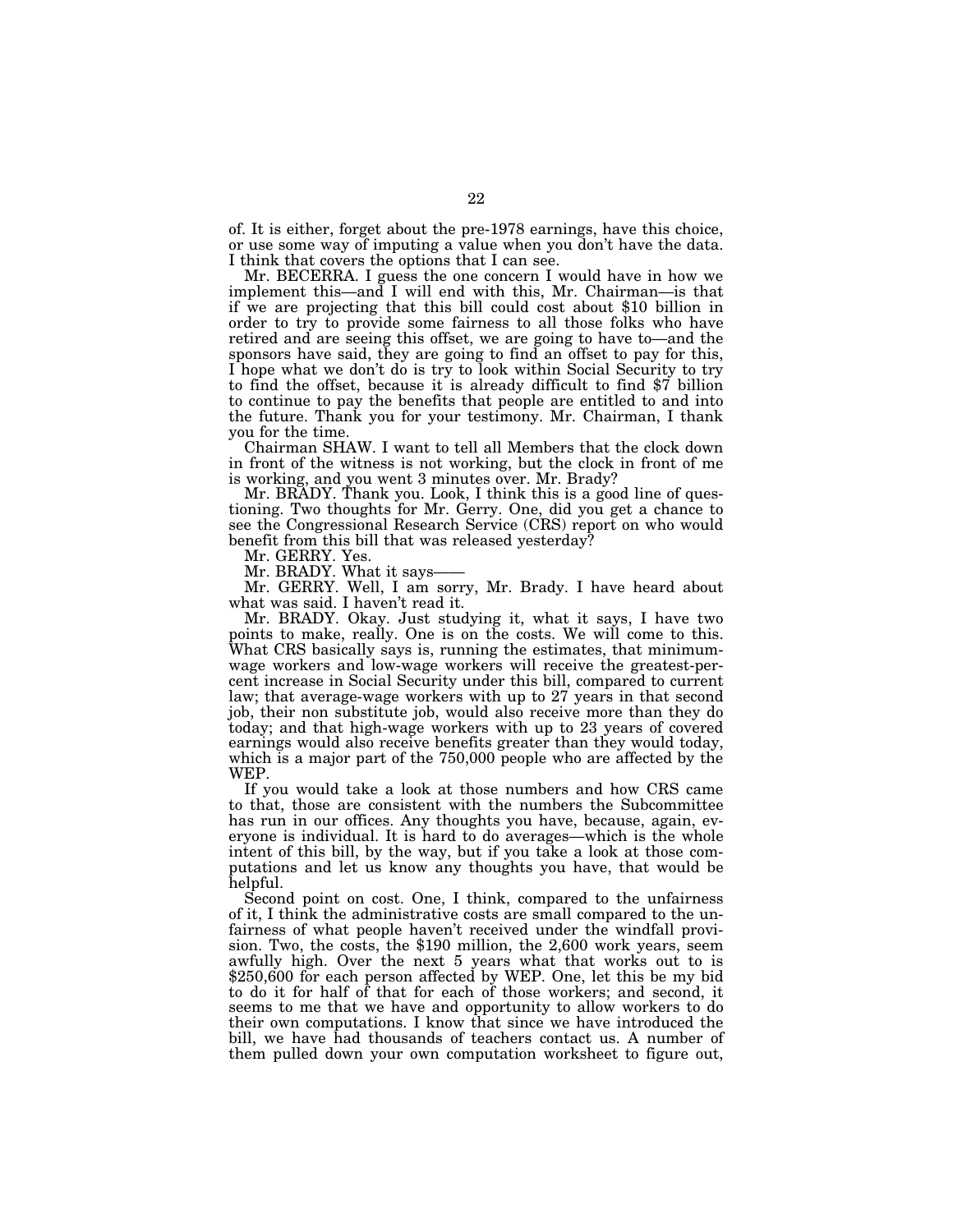those born in 1940, their own figures. I think providing people the option to reconstruct their work wages is a very viable option.

The final point is it seems to me this problem gets smaller each year. Obviously, as more and more work records are absolutely accurate and very accessible, this becomes a small problem. You will have to re-calculate figures if WEP is repealed as well. What this does is—no question, I think the point you make is a good one. We have to do a lot of work to make sure it is accurate to each person. That is my point. I think it is worth doing work to make it accurate to each person, because most of these people in this room today think their Social Security really is based on their actual work record—not an average, or a formula, or some estimate. I think it is important that we work through this, any suggestions on more flexibility, any opportunities for working to have accurate records, any coordination with the IRS or the ability for a person to request their IRS records to complete their own work record, I think, would be very helpful. With that, I yield back, Mr. Chairman.

Mr. GERRY. Let me just say, Mr. Brady, that we would be happy to look at the data and I would be happy to sit down and talk with you about it after we do. I would be happy at any point in time with any Members of the Committee to talk about how to do this. This is a difficult task, and I think a dialog from time to time between us would be good. I think we appreciate the goal that the bill is attempting to achieve, and perhaps together we can come up with some other strategies.

The difficulty, as much as I agree with you that it probably makes sense to do the work, is whether, even if we do the work, we can still arrive at a number that is going to really represent the individual. Right now it still appears to me that we are going to reach a point where we need to decide and this is something I think Congress rather than the agency probably has to focus on. When in doubt, do we basically assume the average or do we assume up? In other words, is the goal to ensure that no one gets an unfairly low amount of pension or too large an offset? When we get to certain groups of cases, we may end up giving some people some amounts that might be higher than if we had all the individual data, in order to ensure that no one would get an amount that is too low.

Mr. BRADY. I think, Mr. Gerry, to conclude, the goal is to get people the most accurate Social Security benefit based on their actual complete work records. I think we can do that for far less than has been estimated today for those beneficiaries. I look forward to working with you on that. Thanks.

Chairman SHAW. I think it is important—just a point of clarification, for people outside of this room listening to these proceedings that it is important to point out that we do have complete records as to Social Security earnings. Nobody should think that they paid into Social Security and there is no record of that, because there certainly is. What Mr. Gerry is talking about is non Social Security wages. Why is that important? It is important because when you take the highest 35 years of earnings to calculate whether someone is high-income or low-income, this can make a big difference. Particularly, most people prior to 1978, who are still in the workforce, made probably a lot less than they are making today.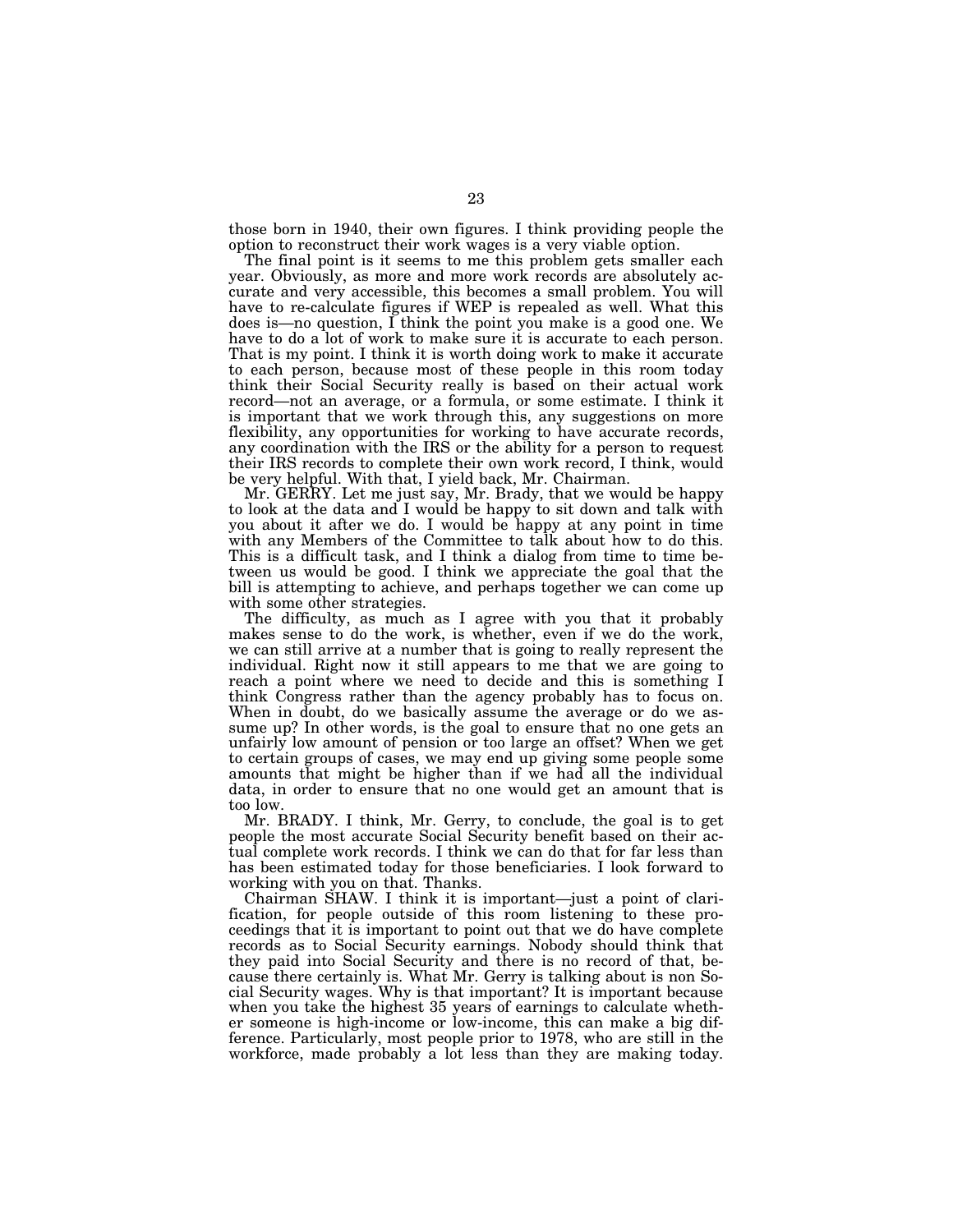It would be to their advantage to have their average amount of earnings reduced because of the progressiveness within the system itself.

I think when you bring out the point that you can ask people to supply you with that information, almost totally it would be to their advantage to do so. I think that probably would work. If we don't make an attempt to learn exactly what those wages were prior to 1978, it is probably going to—for most people, it will be unfair to them as to the benefits that they would receive. What we are trying to do, and our objective here under this bill, is to give people the benefits they paid for. It is plain and simple.

Ms. TUBBS JONES. Mr. Chairman, thank you. I would like to also request unanimous consent to submit an opening statement for the record.

Chairman SHAW. Without objection. All Members—and I didn't mean to cut you off on that—all Members by unanimous consent without objection can put whatever opening statements into the record they like. Now, I am talking about Members of this Committee.

Ms. TUBBS JONES. Thanks, Mr. Chairman. How are you today, sir?

Mr. GERRY. Fine, thank you, Ms. Tubbs Jones.

Ms. TUBBS JONES. Good. You seem to propose three possible options. As we do on our tax forms, we have options of taking a deduction, we can take an itemized deduction, we can take a deduction that it is kind of general across-the-board, based on our income, and so forth. Have you contemplated the possibility of giving people one of these options on the way in which they would calculate their Social Security for purposes of looking at an offset?

Mr. GERRY. Well, we have looked at each of those three categories, the ones that I mentioned, which would be completely ignoring pre-1978.

Ms. TUBBS JONES. We don't have a lot of time, so I don't want you to go back through the three.

Mr. GERRY. Yes, we have looked as best we can at what the implications would be of doing each. Now, we haven't done the calculations, but, and we wouldn't know, one of the options, remember, was a choice by the worker. It would have to be based on our estimate of the choices that would be made.

Ms. TUBBS JONES. Understood. Do you see it as a possibility that there could be any of those options that a worker could choose which way you would calculate?

Mr. GERRY. Well, I think the worker option—I want to separate that from what I would say is the Congress's option. The options that I was looking at were options that Congress could consider.

Ms. TUBBS JONES. No, no, back up a minute. What I am saying is these are options that the Congress could consider, but one of the options that Congress could consider would be to allow the worker to submit information for purposes of a calculation.

Mr. GERRY. That is right, and the proposal was to allow the worker to submit information, or go with the current WEP formula, so it would be a choice.

Ms. TUBBS JONES. This is a significant issue for people across the country, not just in Texas but across-the-board, because I con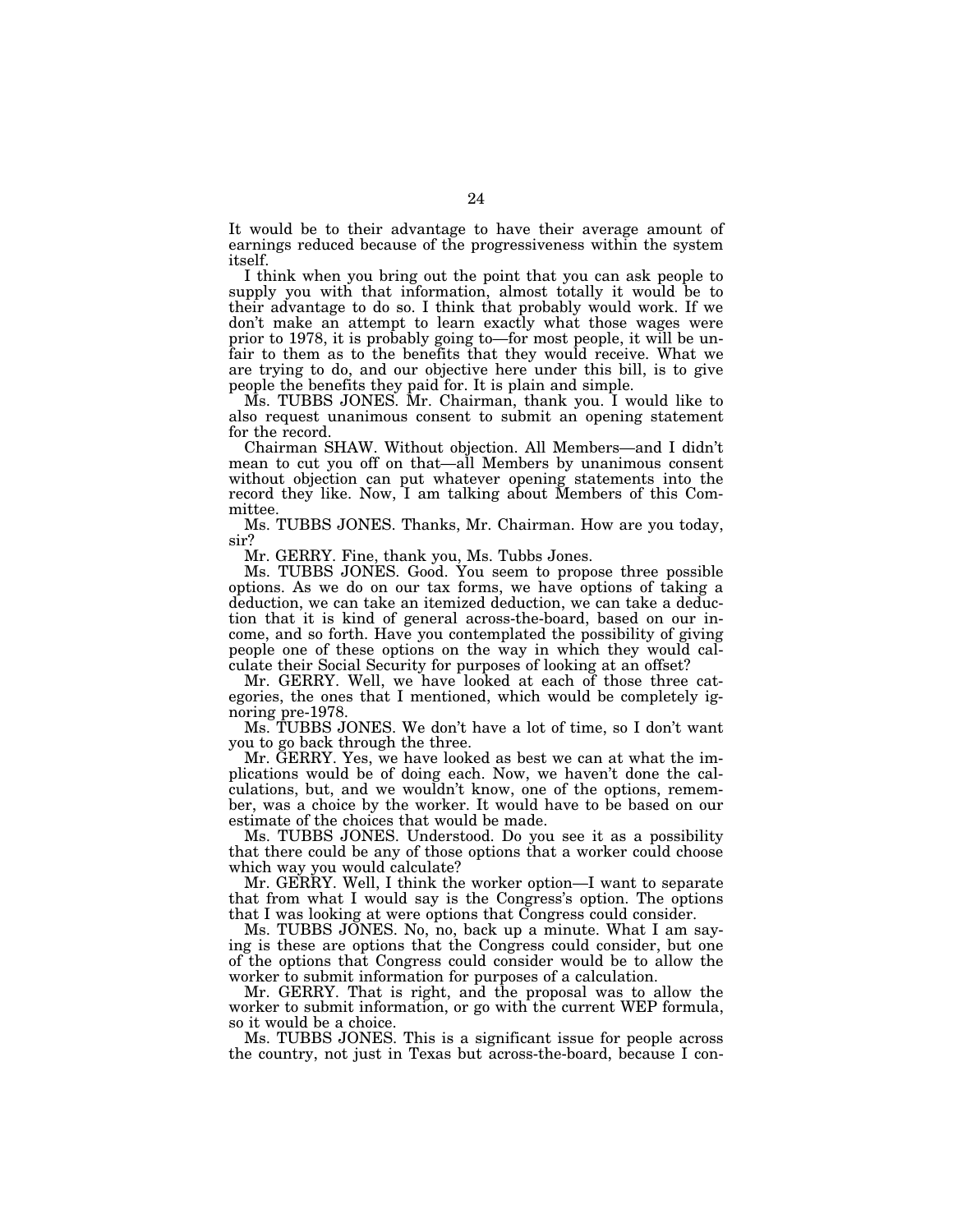stantly have people coming into my congressional office saying, Congresswoman, why can't I get the wages of my husband? He didn't get them; I ought to be able to get them. I shouldn't be stuck with wages that are much lower, particularly when you begin to look at women who have been in the workforce and their salaries or their income have been probably 7 cents on the dollar of the income of men, and women tend to get penalized more often than men do, when you begin to calculate Social Security or the amount of money that they are going to receive on retirement. Is that a fact?

Mr. GERRY. Well, what you are describing I think is the GPO problem, which is what happens to a spouse who has——

Ms. TUBBS JONES. That is why we are here.

Mr. GERRY. Well.

Ms. TUBBS JONES. Or that is part of the discussion we are having today, though, right?

Mr. GERRY. Yes. I just wanted to separate it from the discussion on the WEP that we are having. I think they are related, but they are two different issues. The equity issues exist in both, but the provisions are quite different. In the example that I think you were giving, Congress adopted the theory of dual entitlement in the GPO approach. The reduction is at two-thirds, so it is not a dollar for dollar, but does reduce the Social Security benefit that a spouse can receive based on a non-covered government pension. In the case of Social Security, it is of course a direct offset, the dual entitlement provision. They are related.

Ms. TUBBS JONES. Conceptually, then, we could end up when we come through this process in a similar problem that the notch people, or notch babies, are faced with in that we are unable to explain to them as to how we calculate or allocate Social Security for people.

Mr. GERRY. I wouldn't want to compare them, but I think we could come through and have a problem that would not be easy-

Ms. TUBBS JONES. I am not comparing, but-

Mr. GERRY. I think it is very hard for people to understand this now, and I think it is going to remain complicated for most people to understand.

Ms. TUBBS JONES. The process is complicated, but the dollar signs are not complicated. People understand ''more money'' or ''less money" or "no money." I think the obligation is on us, and I think you are hearing from every Member of this panel, that we must resolve and work this issue out, because the people of the United States deserve some resolution to have this completed. Fair?

Mr. GERRY. It seems fair to me, and I think obviously the Subcommittee is approaching it that way. It seems—I guess my only point would be that what we would like to do is, in any way that we can, be helpful to the Subcommittee in figuring out the best way to do that.

Ms. TUBBS JONES. Including following whatever instructions we ultimately decide that you need to do to get this done, right? Mr. GERRY. Absolutely.

Ms. TUBBS JONES. Okay. Thank you, Mr. Chairman, I appreciate it.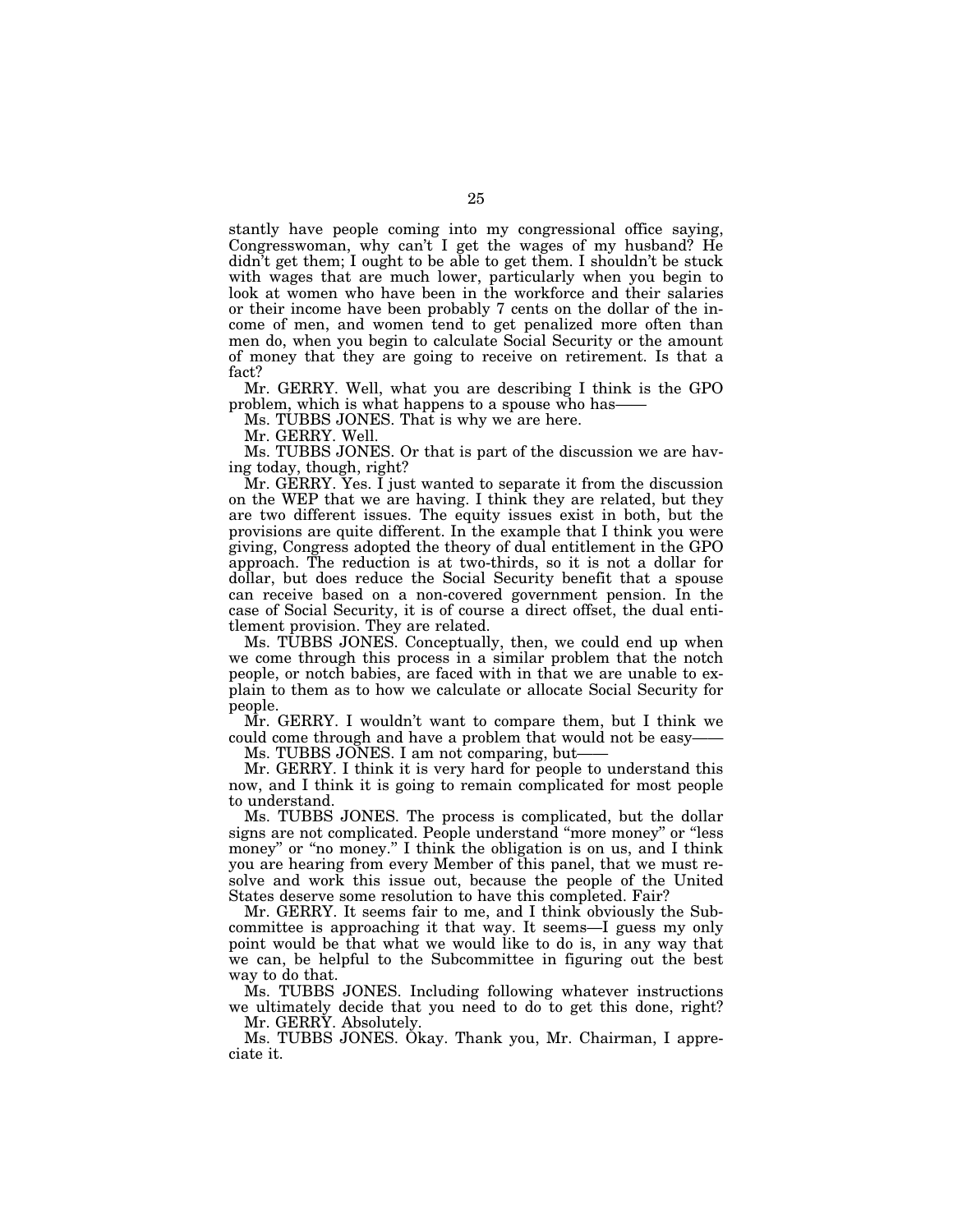Chairman SHAW. Good move. You passed the buck right back to us. Okay.

[Laughter.]

Chairman SHAW. Mr. Gerry, thank you very much for you testimony.We now have a panel of witnesses, if they would come up and take a seat at the table. Terry Hickman, who is the President of the Nevada State Teachers Association (NSEA), and he is appearing on behalf of the NEA; Randall Iglehart, who is the State President of the ATPE in Austin, Texas; Chuck Canterbury is National President of the Grand Lodge Fraternal Order of Police (FOP); and George Avak, who is the President-Elect of the California Retired Teachers Association (CRTA), Sacramento, California. Welcome to all the witnesses. As is my custom, I may have mispronounced some of your names, and you can correct me when you are called upon, if you would. We have your full written testimony, which will be placed in total in the record, and you may proceed as you see fit.

I am going to try—is the other side of that clock working down there? Nothing is working? Anyway, I think all of you have been instructed to be with us for 5 minutes of direct testimony and then being available for questioning. We appreciate that. Mr. Hickman, you may proceed.

# **STATEMENT OF TERRY HICKMAN, PRESIDENT, NEVADA STATE EDUCATION ASSOCIATION, LAS VEGAS, NEVADA, ON BEHALF OF NATIONAL EDUCATION ASSOCIATION**

Mr. HCIKMAN. Good morning, Chairman Shaw and Members of the Subcommittee. Thank you for the opportunity to speak with you today about the Public Servant Retirement Protection Act. My name is Terry Hickman. I am a high school counselor. I am President of the NSEA, and I am here today on behalf of the 22,000 members of the NSEA, the 2.7 million members of the NEA, and my own family.

I am pleased to speak today in support of the Public Servant Retirement Protection Act. This legislation represents a critical first step toward addressing the harsh impacts of the WEP as well as the GPO. As you know, the WEP reduces the earned Social Security benefits of an individual who also receives a public pension from a job not covered by Social Security. I am a prime example of the impact of WEP. Years ago, when my wife and I were just starting out, I began teaching in Lake Tahoe, Nevada. I loved teaching, and I was thrilled to have my first job in Lake Tahoe. I was equally passionate about my students as well as building up my support for my own family.

In my second year of teaching, my wife and I decided we needed some additional income in order to buy our first home, and to fulfill her lifelong dream of going to college. Rather than incurring large debt, we decided that I would take a second job. For nearly 10 years, I worked two jobs—teaching or in counseling every day until 2:30 p.m., and managing a health and fitness center in a casino until 10 p.m. four nights a week.

The hours were tough, but the rewards were well worth the sacrifice. Not only were my wife and I able to purchase our first home in which to raise our family, but my wife was able to graduate from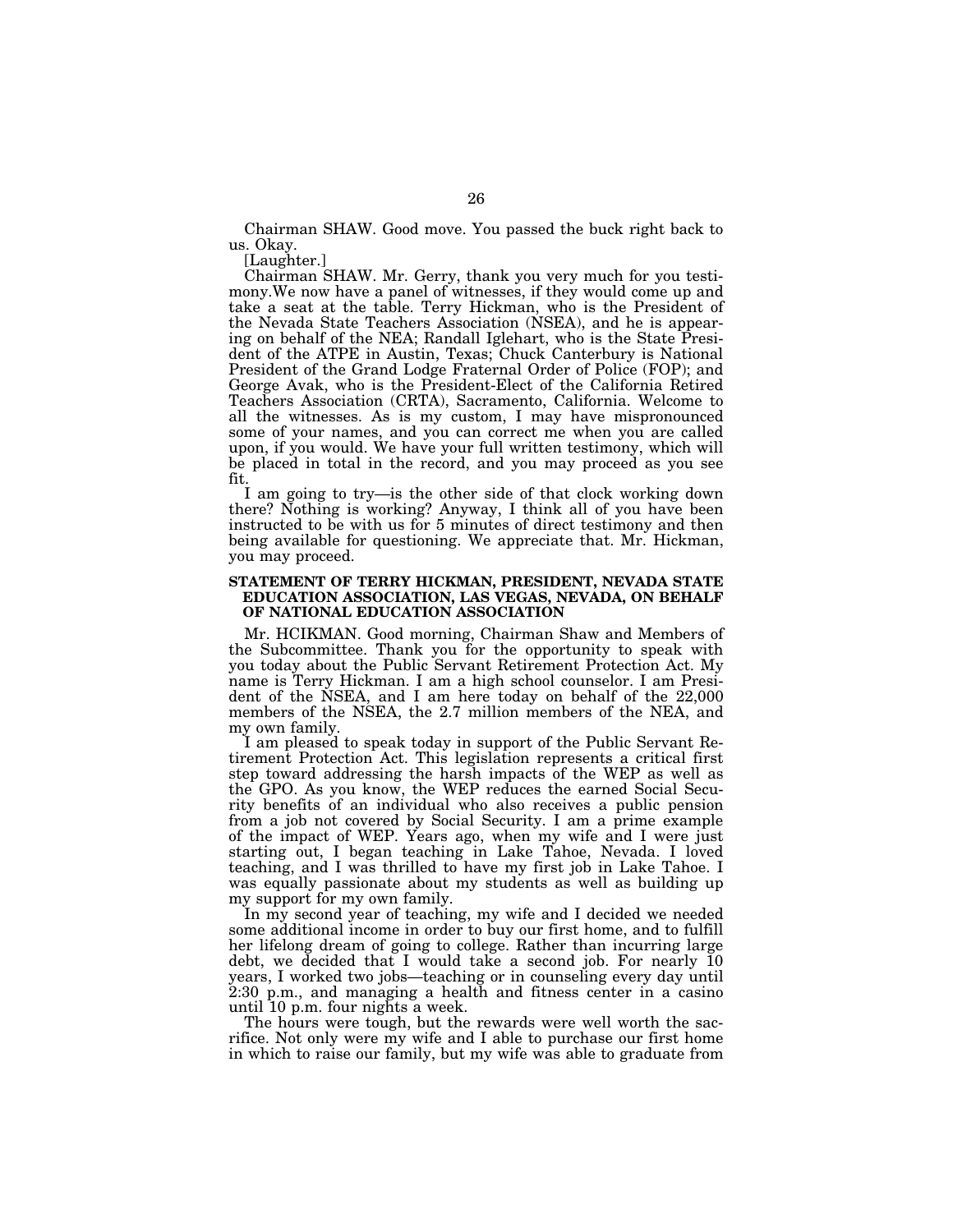college and become a teacher herself. I was never more proud than the day that I watched my wife receive her diploma. Family came from across the United States to see her walk across the stage, because she had worked—we had worked as a family together to pull together the resources to make her dream come true. I was also very proud that I believed that by working the second job, I was working to make a difference for my family and for long-term security for my wife and myself. My job at the casino was covered by Social Security, and I had earned the 40 quarters necessary to qualify for benefits.

I was quite surprised and disappointed to hear and to learn that the public teaching pension from Nevada would result in a loss of a significant portion of my Social Security benefit. I was further shocked to hear that some policy makers justified this offset by referring to my Social Security benefit as a windfall, or double dipping. It is unfathomable to me that Congress considers the benefits that I earned at two separate jobs to be double dipping. It seems only fair that if I worked two jobs that I should be able to collect the benefits that I earned. It is even more unbelievable that Congress would penalize me for my values of hard work and the family values that we had of dedication as a family to work together for my community and also for our country.

Sadly, my story is not unique in Nevada or for many other States. As President of the NSEA, I have gotten phone calls from members devastated by the news that they are going to lose or sometimes almost all their benefits from Social Security. Like me, these educators entered the profession because of their desire to have an impact on the Nation's children. They often ask me to do something about it as President. Some of you have received e-mails today from those in Nevada and other States who are so concerned about this provision, the WEP.

The WEP has an impact far beyond the individuals losing benefits. Perhaps the most alarming problem that we face is the fact of recruiting new teachers into the profession. Like many States, Nevada is the fastest-growing State and certainly needs more teachers. It is surprising when I get phone calls, especially—not too long ago I got a call from a couple in Minnesota who wanted to move to Las Vegas. After I asked them, do you live in a Social Security State, and explained to them the penalties that they could receive, they were no longer willing to move to Nevada. When we need teachers the most, we have to pull out the welcome mat in Nevada because of the benefits that they could lose if they come from a Social Security State.

The NSEA has formed a strong coalition with our State retirement system, and together we regularly publicize the fact that public service in Nevada can lead to a significant loss of one's Social Security benefits. I would like also to just take a moment to address the GPO. The GPO also penalizes individuals who have dedicated their lives to public service. This offset has the harshest impact on those who can least afford the loss—lower-income women.

Given the unacceptable impact of the WEP and GPO on so many of our Nation's teachers, NEA supports the Public Servant Retirement Protection Act as a critical first step toward repeal of both offsets. NEA is very pleased to see such strong bipartisan support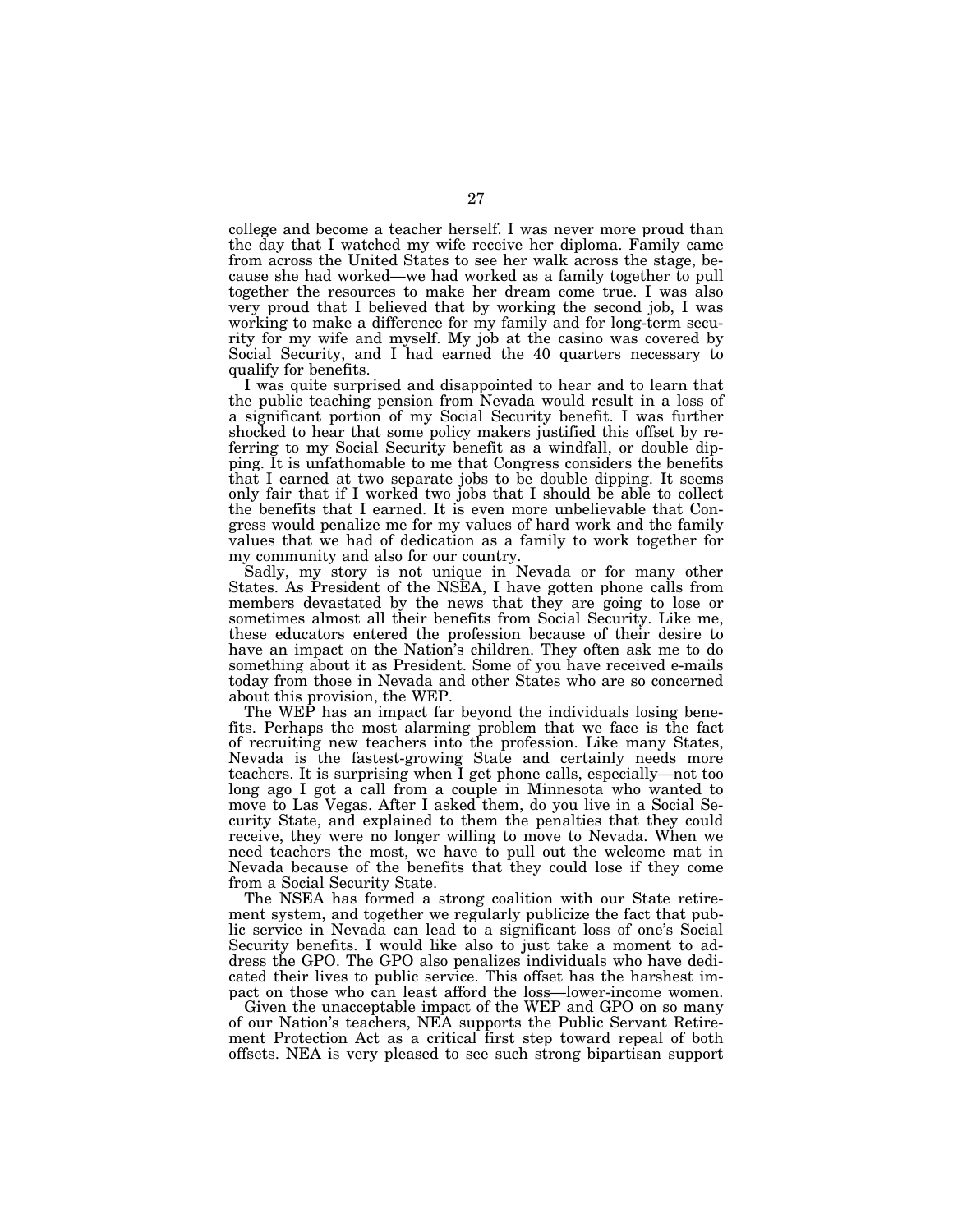for this important legislation, and we thank the Chair and the Committee Members, especially Congressman Kevin Brady, for their efforts to bring this legislation forward. The NEA supports the Public Servant Retirement Protection Act as a first step toward full repeal of the GPO and WEP. We believe it will result in a significant benefit for those educators and public employees in Nevada and the other states. I can say, from my own calculations, that I believe I will receive several hundred dollars more a month if this bill comes to fruition.

On behalf of NEA, NSEA, and my family, I wish to thank you for the opportunity to share my thoughts. My wife and I made the right decision many years ago. We valued hard work, we valued our family, we valued our first home, and we valued her college education. We now ask the Committee to move quickly to mark up Public Servant Retirement Protection Act and move it swiftly to final passage and enactment. Thank you.

[The prepared statement of Mr. Hickman follows:]

#### **Statement of Terry Hickman, President, Nevada State Education Association, on behalf of National Education Association**

Chairman Shaw and Members of the Subcommittee:

On behalf of the National Education Association's (NEA) 2.7 million members, I would like to thank you for the opportunity to speak with you today about the Public Servant Retirement Protection Act (H.R. 4391).

My name is Terry Hickman and I am a high school counselor and the President of the Nevada State Education Association (NSEA). I am here today on behalf of myself, the more than 22,000 members of NSEA, and the 2.7 million members of the National Education Association.

I am pleased to speak today in support of the Public Servant Retirement Protection Act. NEA believes this legislation represents a critical first step toward addressing the harsh impacts of the Windfall Elimination Provision (WEP) as well as the Government Pension Offset (GPO).

## **The Windfall Elimination Provision: An Unfair Penalty for Public Service**

As you know, the WEP reduces the earned Social Security benefits of an individual who also receives a public pension from a job not covered by Social Security. Congress enacted the WEP ostensibly to remove an advantage for short-term, higher-paid workers under the original Social Security formula. Yet, instead of protecting low-earning retirees, the WEP has unfairly impacted lower-paid retirees such as educators.

I am a prime example of the impact of the WEP. Years ago, when my wife and I were just starting out, I began teaching in Lake Tahoe, Nevada. I loved teaching, and was passionate about working with children. I was equally passionate about building and supporting my family.

In my second year of teaching, my wife and I decided we needed some additional income in order to buy our first home and to fulfill her dream of going to college. Rather than incurring large debt, we decided that I would take a second job. For ten years, I worked two jobs—teaching every day until 2:30pm and managing a health and fitness center at a casino until 10:00pm four days a week. The hours were tough, but the rewards were well worth the sacrifice. Not only were my wife and I able to purchase a home in which to raise our family, but my wife was able to graduate from college and become a teacher herself. I was never more proud than the day I watched my wife receive her diploma, because I knew how hard she had worked, and how we had pulled together as a family to make her dream come true.

I was also proud because I believed that by working two jobs for so long, I had made a real contribution to our family's long term security. My job at the casino was covered by Social Security, and I had earned the 40 quarters necessary to qualify for benefits. So, I was quite surprised to learn that my eventual receipt of a public teaching pension from Nevada would result in the loss of a significant portion of my hard-earned Social Security. I was further shocked to hear some policymakers justify this offset by referring to my Social Security benefits as a "windfall" or "double dipping.''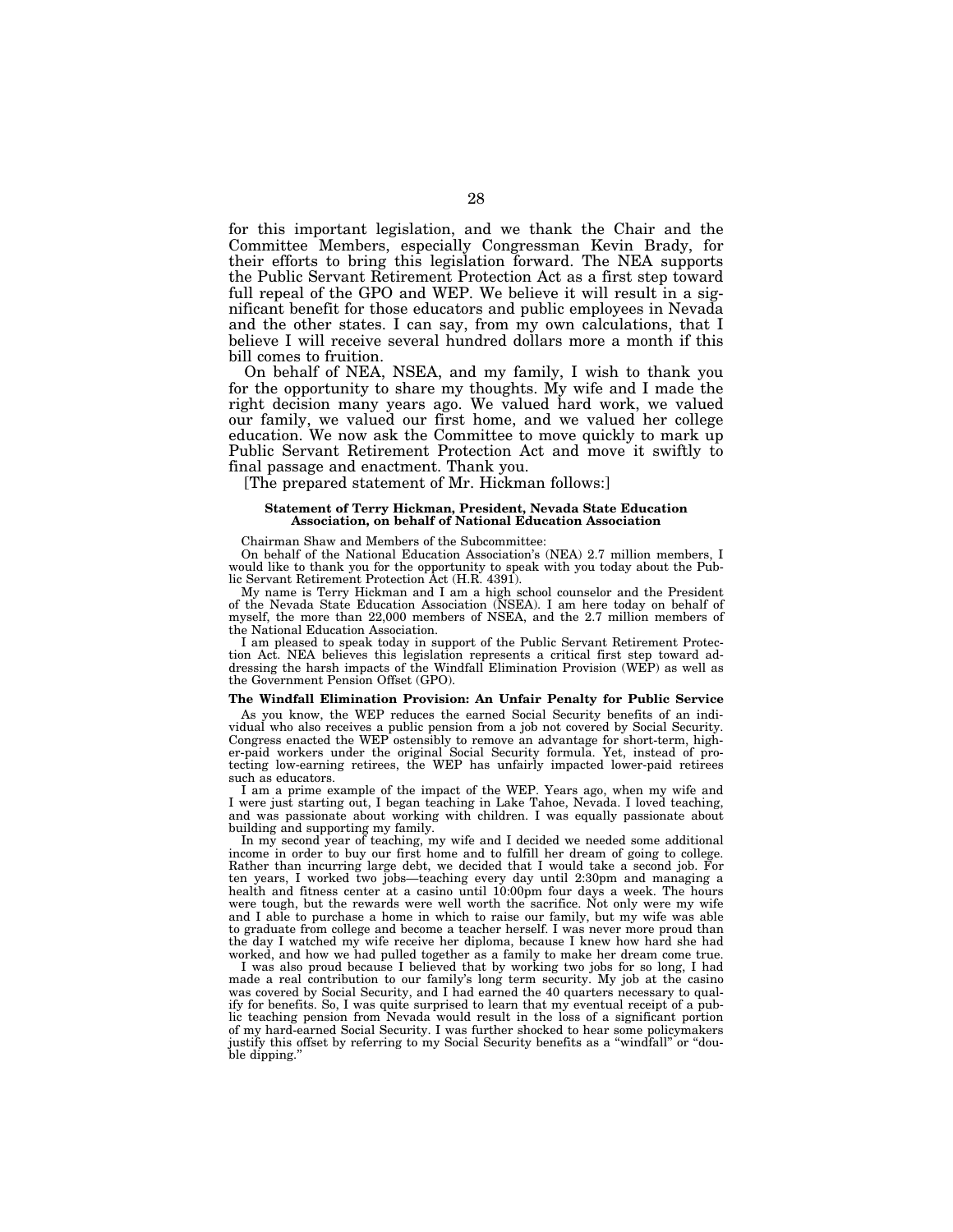It is unfathomable that Congress considers the benefits I earned at two separate jobs to be double dipping. It seems only fair that if I work two jobs, I should be able to collect the benefits I earned. It is even more unbelievable that Congress would penalize me for my values of hard work and dedication to my family, my community, and my country.

Sadly, my story is not unique in Nevada or in many other states across the nation. As president of NSEA, I get phone calls every week from members devastated by the news that they will lose Social Security benefits they had counted on for their retirement. Like me, these educators entered the profession because of their desire to have an impact on our nation's children, often at considerable financial sacrifice. They often ask me to do everything I can to get the WEP and GPO repealed.

#### **The National Impact: Undermining Teacher Recruitment Efforts**

The WEP has an impact far beyond the individuals losing benefits. Perhaps most alarming, the offset is impacting the recruitment of quality teachers. Like many states, Nevada is facing a shortage of qualified teachers, and is looking for ways to attract the best and the brightest to teach in Nevada. Yet, while policymakers are encouraging experienced people to change careers and enter the teaching profession, individuals who have worked in other careers are less likely to want to become teachers if doing so will mean a loss of Social Security benefits they have earned.

I see the impact on Nevada first hand. In addition to the calls I receive from NSEA members impacted by the WEP and GPO, I receive many calls from teachers looking to move to Nevada and from individuals looking to enter teaching from the military or other professions. I now advise these callers to think long and hard before making such a move, because of the negative impact of the offsets on any Social Security benefits they have earned.

In addition, our state retirement system has just mandated that anyone new to the system be informed of the penalties that may result from the Social Security offsets by taking a public service job in Nevada. NSEA has formed a strong coalition with the state retirement system and, together, we regularly publicize the fact that public service in Nevada can lead to a loss of a significant portion of one's Social Security benefits.

## **The Government Pension Offset: Another Unfair Penalty**

Although the bill under consideration today does not address the GPO, a discussion of the offsets must include a mention of this other unfair penalty. The GPO reduces Social Security spousal or survivor benefits by two-thirds of the individual's public pension. Thus, a teacher who receives a public pension for a job not covered by Social Security will lose much or all of any spousal survivor benefits she would expect to collect based on her husband's private sector earnings.

Congress and the President agreed in 1983 to reduce the spousal benefits reduction from a dollar-for-dollar reduction to a reduction based on two-thirds of a public employee's retirement system benefits. This remedial step, however, falls well short of addressing the continuing devastating impact of the GPO.

The GPO penalizes individuals who have dedicated their lives to public service. Nationwide, more than one-third of teachers and education employees, and more than one-fifth of other public employees, are not covered by Social Security, and are, therefore, subject to the GPO.

Estimates indicate that 9 out of 10 public employees affected by the GPO lose their *entire* spousal benefit, even though their deceased spouse paid Social Security taxes for many years. Moreover, these estimates do not include those public employees or retirees who never applied for spousal benefits because they were informed they were ineligible. The offset has the harshest impact on those who can least afford the loss: lower-income women. Ironically, those impacted have less money to spend in their local economy, and sometimes have to turn to expensive government programs like food stamps to make ends meet.

NEA receives hundreds of phone calls and letters each month from educators impacted by the GPO. In Nevada, I also am contacted by many widows and widowers struggling to survive on incomes close to poverty and fearing they will be unable to cover their housing, medical, and food expenses on their meager incomes.

#### **The Public Servant Retirement Protection Act: An Important Step**

Given the unacceptable impact of the WEP and GPO on so many of our nation's teachers, the National Education Association supports the Public Servant Retirement Protection Act as a critical first step toward repeal of both offsets. NEA is very pleased to see such strong bipartisan support for this important legislation, and we thank the chair and committee member Congressman Kevin Brady for their efforts in bringing this legislation forward.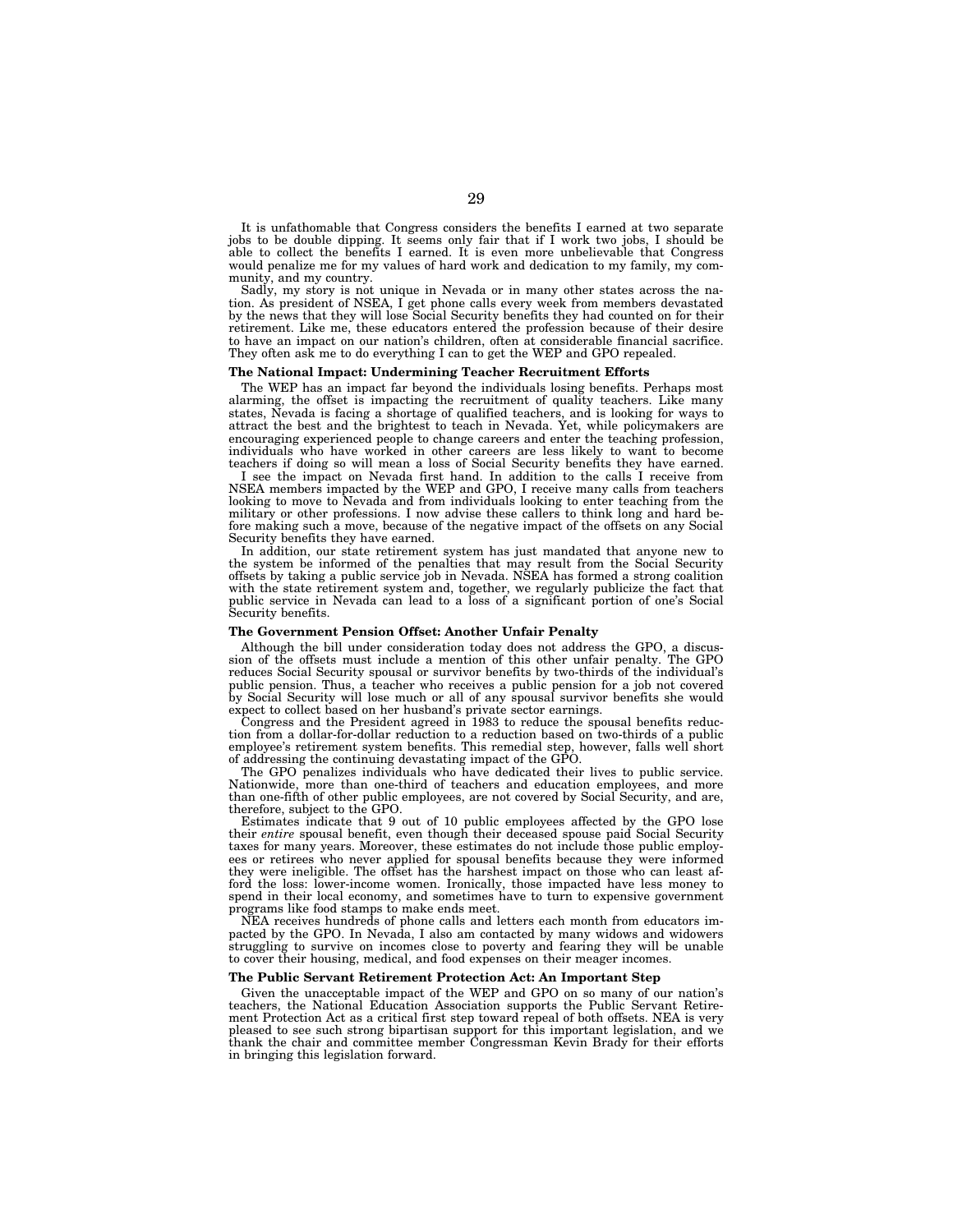H.R. 4391 would eliminate the current WEP offset formula and would apply the same formula currently used to calculate non-impacted individuals' benefits. It would then reduce the benefit by the percentage of indexed earnings that came from work not covered by Social Security. The bill includes a ''hold harmless'' provision guaranteeing that no person who already has earnings from any non-Social Security employment will receive less in benefits than they would under the current system.

NEA supports the Public Servant Retirement Protection Act as a first step toward full repeal of both the GPO and the WEP. We believe it will result in a significant benefit increase for many educators and other public employees.

We do, however, believe that several issues must be addressed as the bill moves forward. First, we look forward to working with the committee to resolve issues regarding the availability of earnings information from jobs not covered by Social Security. It is critical that the legislation address how the Social Security Administration will determine earnings from non-covered work in calculating benefit levels.

Second, we urge the committee to pay for the WEP fix in a manner that does not further exacerbate the unfair impact of the WEP and GPO. We would strongly oppose any effort to pay for this legislation through additional enforcement of these discriminatory offsets.

#### **Conclusion**

On behalf of NEA, NSEA, and my family, I thank you for the opportunity to share my thoughts with you today. I urge the committee to move quickly to mark-up the Public Servant Retirement Protection Act and move it swiftly to final passage and enactment. Furthermore, I ask that you please look for ways to repeal completely both the WEP and the GPO as Congress continues to explore these issues.

Thank you.

Chairman SHAW. Thank you. Here is the name I am worried about mispronouncing.

Mr. IGLEHART. Iglehart.

Chairman SHAW. I did it.

Mr. IGLEHART. That is correct. You did an excellent job with that.

# **STATEMENT OF RANDALL IGLEHART, STATE PRESIDENT, AS-SOCIATION OF TEXAS PROFESSIONAL EDUCATORS, AUSTIN, TEXAS**

Mr. IGLEHART. Mr. Chairman, Committee Members, my name is Randall Iglehart and I thank you for the opportunity to be here today to testify in support of H.R. 4391. I am here as president of the ATPE, the largest professional educators association in Texas. We are the largest non-union independent educators association in the Nation. I have been a public educator for over 28 years. I teach English, limited English proficient students, at Mark Twain Middle School in San Antonio Independent School District.

The ATPE supports H.R. 4391 because it addresses a problem in current law that reduces the Social Security benefits of individuals eligible for government pensions, such as those provided through the Teacher Retirement System (TRS) of Texas. Currently, only 45 of nearly 1,100 Texas public school districts participate in both Social Security and TRS. However, many public educators have earned Social Security benefits by working second jobs or from private-sector jobs they held before teaching.

The WEP reduces the Social Security benefits of these folks by imposing an arbitrary formula on their benefits. Under this formula, a person who merely meets the minimum eligibility requirements for a government pension could face the full effect of the WEP formula, reducing his benefit by as much as \$300 per month.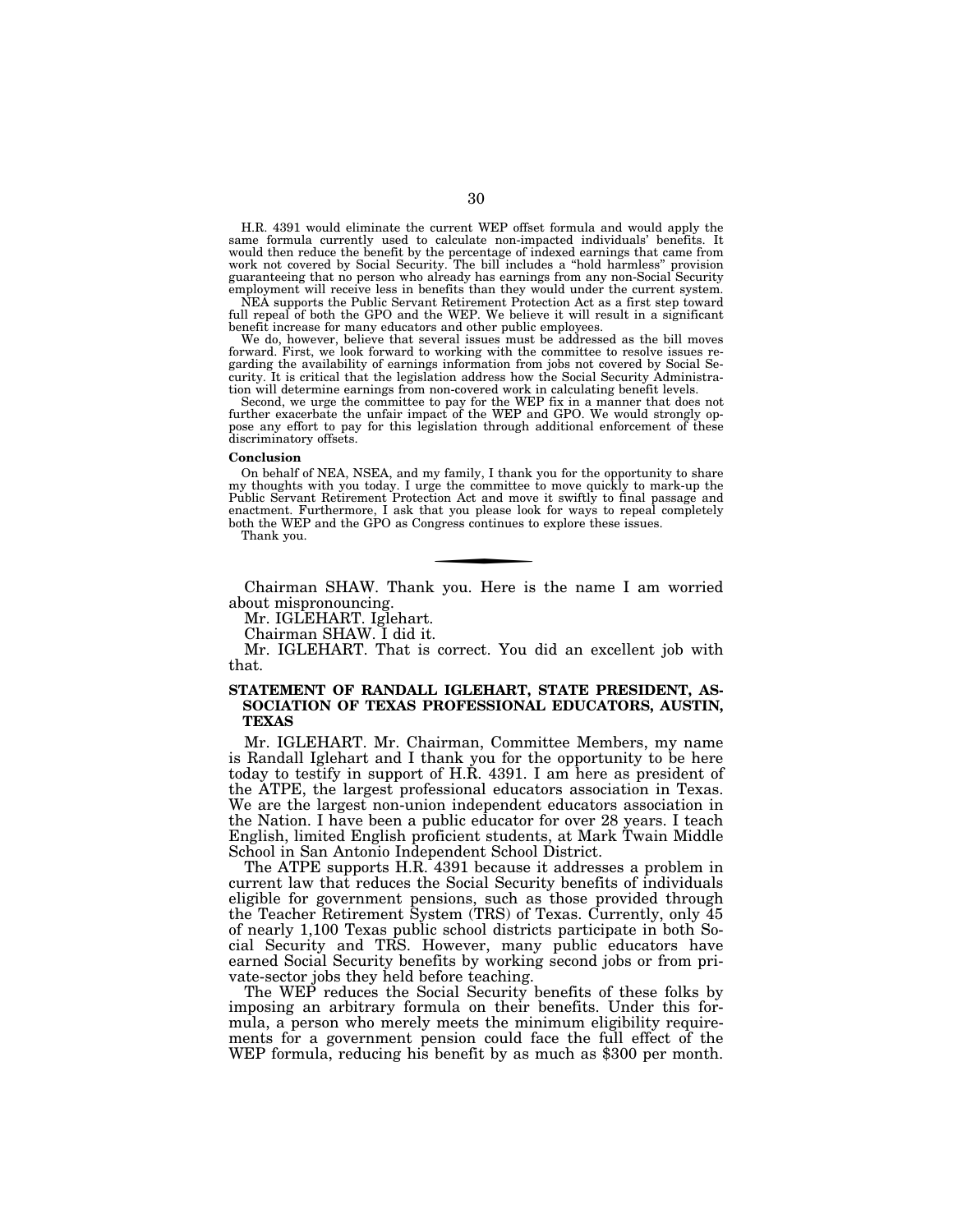The ATPE believes the WEP acts as a deterrent to talented private-sector employees who are vested in Social Security and are interested in teaching as a second career, as well as to professional educators from states that pay into Social Security who are thinking about moving to Texas to teach.

Texas is facing a teacher shortage approaching 50,000. The State recently cut benefits for active and retired educators due to State budget cuts last year, and retirements are at an all time high. The ATPE believes we must take steps to recruit and retain the brightest individuals into the classroom to ensure that every Texas student receives an exemplary education. The ATPE supports H.R. 4391 because it repeals the WEP, and replaces it with a formula that figures government employee Social Security benefits in the same way the benefits of private-sector employees are figures. The Public Servant Retirement Protection Act will help the State of Texas recruit and retain qualified public educators from other professions and from other States, and Lord knows we need that.

The ATPE thanks Representative Brady and Representative Johnson and the co sponsors of H.R. 4391 for working with our association toward ending the inequities of the WEP. However, because H.R. 4391 does not address the GPO, we urge your support for an amendment to the bill that will address the harsh effects of the GPO on public educators. By reducing the spousal or widow Social Security benefits of persons eligible for government pensions by two-thirds of the amount of the pension, the GPO eliminates spousal or widow benefits for many retired Texas public educators. The GPO has caused an enormous strain on the morale of public educators in Texas, causing a potential doubling of the retirement rate in 2004, as projected by the TRS.

Many experienced educators recently retired to meet the July 1, 2004, deadline in H.R. 743. By retiring by that date and working their last day in a district that pays into both TRS and Social Security, they avoided the GPO. Many other educators are leaving the profession early and cashing in their TRS accounts to avoid the GPO. The ATPE urges this Subcommittee to amend H.R. 4391 to lessen the effects of the GPO on public educators. Now, although we support total repeal of the GPO, as is accomplished by H.R. 594, a bill that now has 300 cosponsors, we have included several suggestions for compromise in our written testimony. This would bolster teacher morale and encourage qualified public educators to remain in the classroom.

The ATPE thanks the Members of the Subcommittee for this opportunity to participate in this hearing and for your willingness to receive our input on this critical issue that affects so many public educators. We urge you to amend and pass H.R. 4391 during the 108th Congress. Educators are the most important resource in providing children with the knowledge they will need to succeed in life, and your efforts to protect their retirement benefits will have a lasting impact on the quality of the education received by students in the public school system. Thank you.

[The prepared statement of Mr. Iglehart follows:]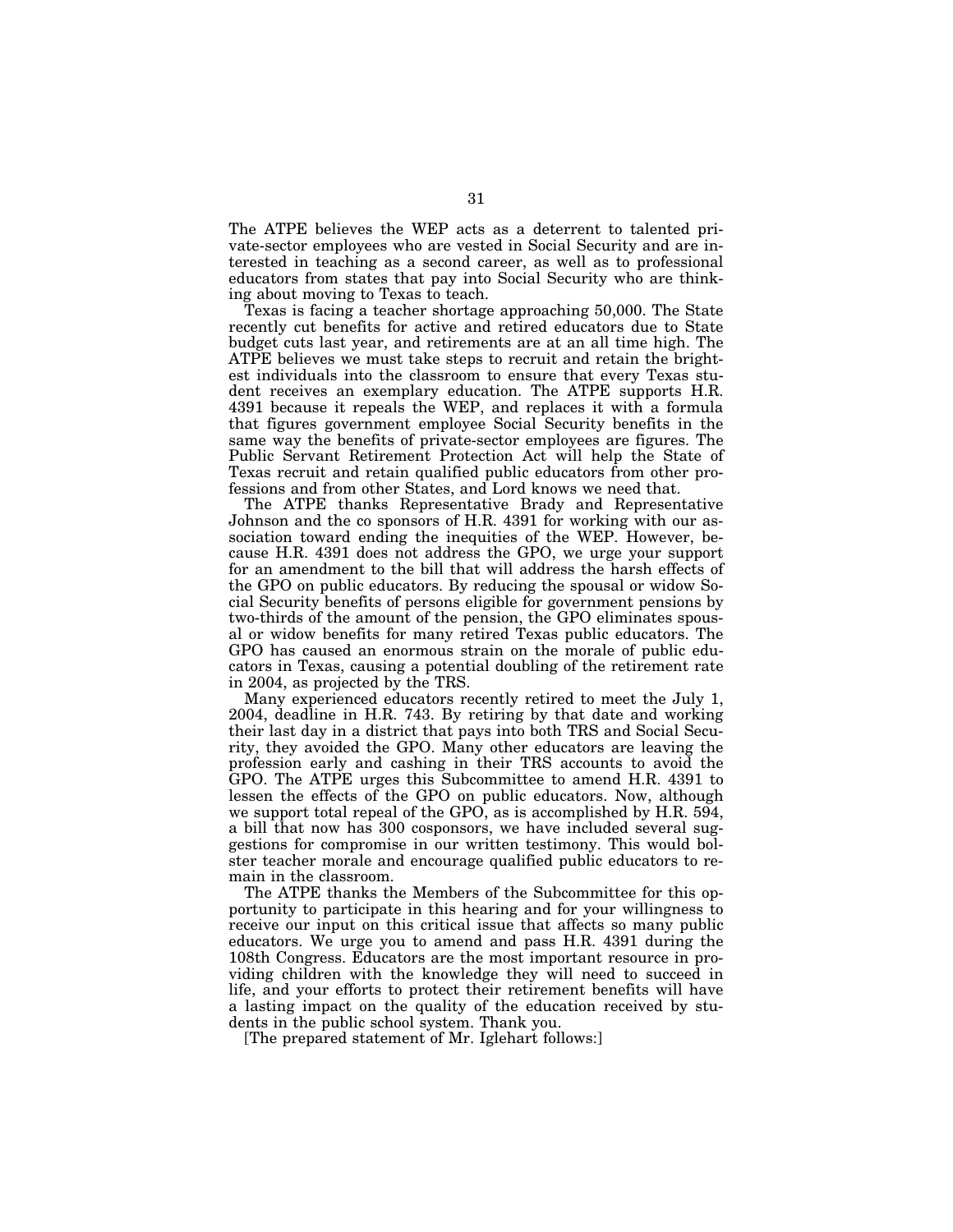#### **Statement of Randall Iglehart, State President, Association of Texas Professional Educators, Austin, Texas**

The Association of Texas Professional Educators (ATPE) is the largest professional educators' association in Texas. With more than 100,000 members, we are also the largest non-union educators' association in the nation. ATPE is committed to: advocating for better benefits for all educators; promoting a collaborative work environment; the right of educators' to choose the association they feel represents their interests; and providing the best education possible for Texas children. We thank you for the opportunity to provide input to the Subcommittee on HR 4391, the Public Servant Retirement Protection Act (PSRPA).

ATPE supports HR 4391 as a step toward addressing the inequities in current law related to the Social Security benefits of individuals eligible for government pensions, such as those provided through the Teacher Retirement System of Texas (TRS). In Texas, it is mandatory for public school employees to contribute 6.4 percent of their pay to the TRS system. Currently, only 45 Texas public school districts also participate in Social Security. However, many public educators have earned Social Security benefits by working second jobs or from private-sector jobs they held before teaching

The Windfall Elimination Provision (WEP) reduces the Social Security benefits of persons who have worked in jobs that pay into the Social Security system and in jobs that do not. The WEP imposes an arbitrary formula on these individuals that is based partially on the number of years they paid into Social Security rather than the amount they will receive from their government pensions. That means that a person who worked in a Social Security-covered job for 20 years but who is also eligible for a government pension benefit of \$500 per month will have his Social Security benefit reduced by the same amount as a person who paid into Social Security for 20 years but will receive a government pension benefit of \$1,200 per year. Under this formula, a person who merely meets the minimum eligibility requirements for a government pension could face the full effect of the WEP formula, reducing his benefit by as much as \$300 per month.

ATPE believes the WEP acts as a deterrent to talented, private-sector employees who are vested in Social Security and are interested in teaching as a second career, as well as to professional educators from states that pay into Social Security who are thinking about moving to Texas to teach. Furthermore, it arbitrarily punishes those who have worked to become vested in both Social Security and government pensions. Texas is facing a teacher shortage approaching 50,000, the state recently cut benefits for active and retired educators due to state budget cuts last year and retirements are at an all-time high. ATPE believes we must take steps to recruit and retain the brightest individuals into the classroom to ensure that every Texas student receives an exemplary education.

Some suggest that mandating all public school employees to participate in Social Security would solve the controversy surrounding the Social Security offsets. ATPE emphatically disagrees and opposes mandating Texas educators into the Social Security system. Texas is one of 13 states where Social Security participation is not required of all public school employees. In those 13 states, contribution rates, retirement formula multipliers and cost-of-living adjustments (COLAs) are higher than in Social Security states. These higher rates are established by state legislatures to make up for the lack of this important federal retirement benefit.

ATPE believes the additional fiscal demands that mandatory Social Security coverage would require of the state would ultimately be reconciled through smaller state contributions to TRS and larger contributions from active and retired educators. This would produce additional strain on an already overworked and underappreciated profession and could have a devastating effect on the actuarial soundness of the TRS fund, reducing benefits for TRS members.

ATPE supports HR 4391, the PSRPA, because it repeals the WEP and replaces it with a formula that figures government employees' benefits in the same way the benefits of private sector employees are figured. By considering the complete earnings history of a worker, in both covered (by Social Security) employment and noncovered employment, when determining average monthly earnings over a worker's lifetime and applying the same formula percentage to all workers, the PSRPA will mean greater benefits for public educators qualified for Social Security benefits.

The new formula under the PSRPA is a fair compromise between the arbitrary WEP and total repeal and will help the state of Texas recruit and retain qualified public educators from other professions and from other states. ATPE thanks Rep. Brady and the cosponsors of HR 4391 for working with our organization toward ending the inequities of the WEP.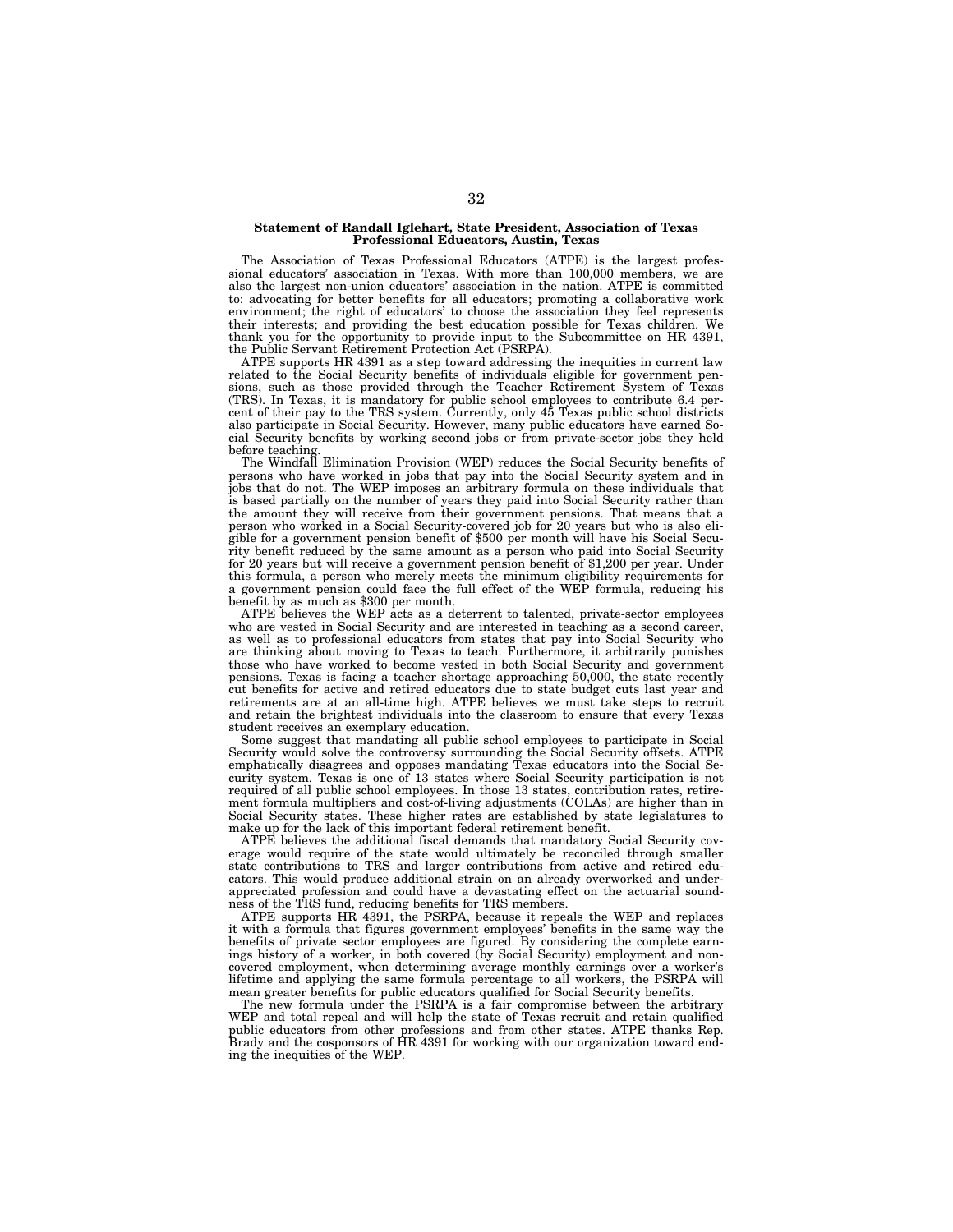However, because HR 4391 does not address the Government Pension Offset (GPO), we urge your support for an amendment to the bill that will address the harsh effects of the GPO on public educators. By reducing the spousal or widow Social Security benefits of persons eligible for government pensions by two-thirds of the amount of the pension, the GPO eliminates spousal or widow benefits for many retired Texas public educators. The GPO has caused an enormous strain on the morale of public educators in Texas causing a potential doubling of the retirement rate in 2004 as projected by the TRS. Many experienced educators recently retired to meet the July 1, 2004, deadline in HR 743. By retiring by that date and working their last day in a district that pays into both TRS and Social Security, they avoided the GPO. Many other educators are leaving the profession early and cashing in their TRS accounts to avoid the GPO.

ATPE urges this Subcommittee to amend HR 4391 to lessen the effects of the GPO on public educators. Suggestions include total repeal of the GPO, an exemption for public educators, or a partial repeal that would exempt widows and those with combined pension and spousal benefits that fall below a certain level.

HR 594, the Social Security Fairness Act, is legislation that would repeal both the WEP and the GPO. That bill now has 300 bipartisan cosponsors, including several of the cosponsors of HR 4391, but the bill has yet to be marked up by this Committee and debated on House floor. ATPE is hopeful that both HR 4391 and legislation to address the GPO will pass the 108th Congress and become law. This will bolster teacher morale and encourage qualified public educators to remain in the classroom.

ATPE thanks the members of this Subcommittee for the opportunity to participate in this hearing and for your willingness to receive our input on this critical issue that affects so many public educators. Educators are the most important resource in providing children with the knowledge they will need to succeed in life, and your efforts to protect their retirement benefits will have a lasting impact on the quality of the education received by students in the public school system.

# Chairman SHAW. Thank you, Mr. Iglehart. Mr. Canterbury?

# **STATEMENT OF CHUCK CANTERBURY, NATIONAL PRESIDENT, GRAND LODGE FRATERNAL ORDER OF POLICE**

Mr. CANTERBURY. Good morning, Mr. Chairman, and distinguished Members of the House Subcommittee on Social Security. My name is Chuck Canterbury. I am the National President of the FOP, and I am the elected spokesperson of our 318,000 rank-andfile police officers. We are the largest law enforcement labor organization in the United States. I am here this morning to advise you of our support for H.R. 4391, which would repeal the WEP and replace it with a more equitable individualized calculation of Social Security benefits.

The FOP has been at the forefront of an important effort by public employees to repeal both the WEP and the GPO. In May, I appeared before this Subcommittee to testify in favor of H.R. 594, which would repeal both of these inequitable provisions. This morning I would like to confine my remarks to the WEP and its effect on retired law enforcement officers, and to demonstrate the importance of this new act and why it is needed and how it will help our law enforcement officers.

Under the current WEP formula, law enforcement officers who serve communities which are not included in the Social Security system may lose up to 60 percent of their Social Security benefit to which they are entitled by virtue of secondary or post retirement employment which required them to pay into the Social Security system. While this provision affects all public employees who are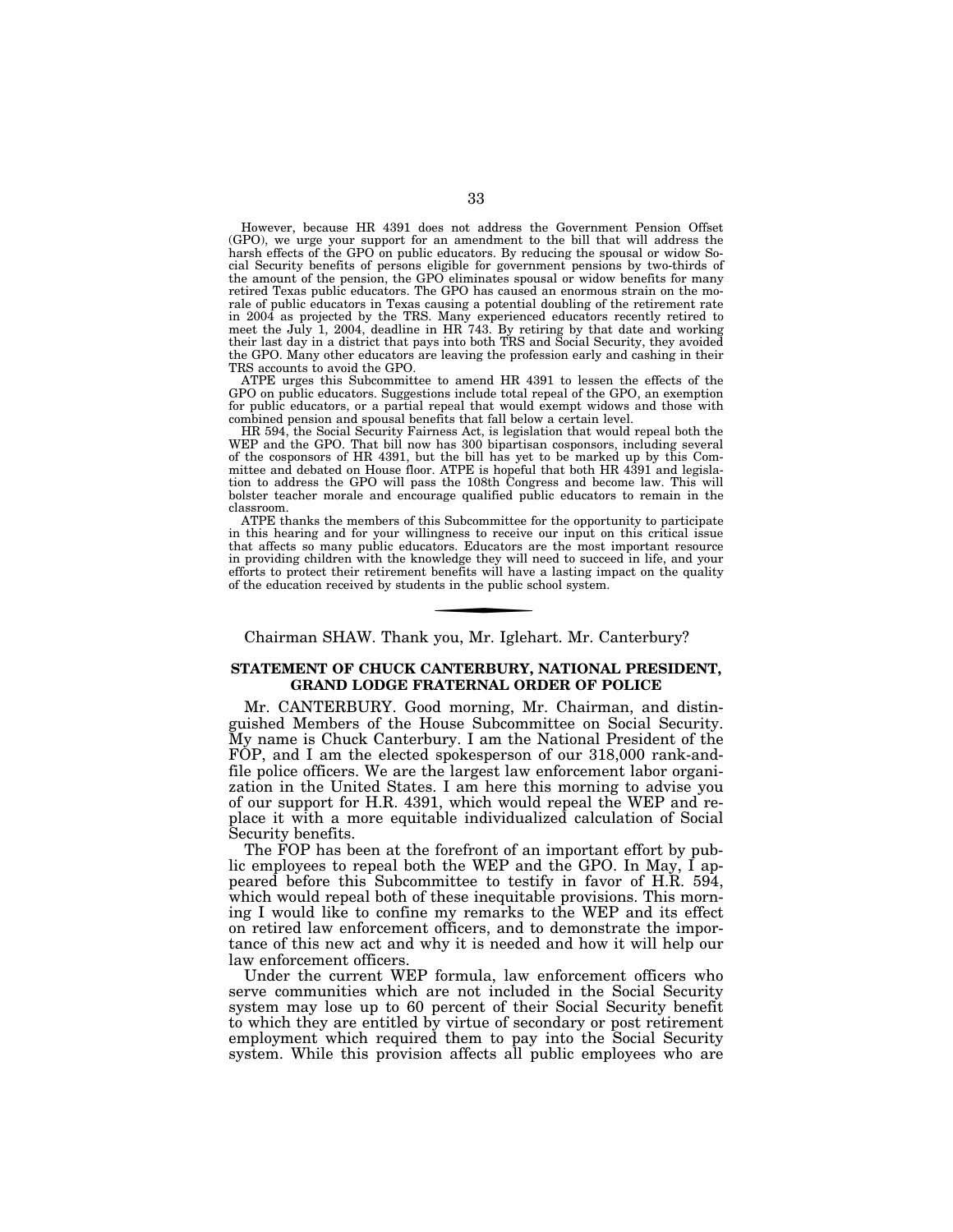outside the Social Security system, we have maintained that it has a disparate impact on law enforcement officers for several reasons.

One, law enforcement officers retire earlier than employees in many other professions owing to the physical demands of the job. Thus, after their law enforcement service, many law enforcement officers are likely to begin second careers and hold jobs that do pay into the Social Security system, and even more officers are likely to moonlight, that is, hold second or even third jobs, throughout their entire careers in order to augment their income. This creates an unjust situation that too many of our members find themselves in. They are entitled to a State or local retirement benefit because they worked 20 or more years keeping their streets and neighborhoods safe, and also worked at a job, or jobs, in which they paid Social Security, entitling them to that benefit as well.

However, because of the WEP, if their second career resulted in less than 20 years of substantial earnings, upon reaching the age they eligible to collect Social Security, they discover that they lose 60 percent of the benefit for which they were taxed. Actuarially speaking, I doubt many of our officers will even live long enough to break even, and that is to collect the money that they paid into the system, much less a windfall, Mr. Chairman. These men and women earned their State and local retirement benefits as public employees, and they paid Social Security taxes while employed in the private sector. There is no windfall. Bluntly put, the WEP has not eliminated a windfall for individuals who did not earn it, but it has resulted in a windfall for the Federal Government at the expense of public employees.

House Resolution 4391 is an excellent first step in correcting the inequity of the current law and represents a commendable compromise between those who justly believe that public employees are being treated unfairly and those who are concerned about the potential financial consequences of repealing the WEP. Under H.R. 4391, the WEP would be repealed and replaced with an individualized calculation of Social Security benefits based on an individual's entire work history. Social Security benefits would be calculated as if all the worker's earnings were subject to Social Security taxes, using the standard benefit formula. To ensure Social Security benefits are based on Social Security wages, the benefit would be multiplied by the percentage of earnings subject to the Social Security taxes.

The legislation will change the law to treat our Nation's public employees much more fairly, and the FOP is proud to offer this measure our support. Mr. Chairman, I want to thank you and the other Members of this distinguished Subcommittee for the chance to appear here today, and we thank you for your work on this very important action to our Members.

[The prepared statement of Mr. Canterbury follows:]

# **Statement of Chuck Canterbury, National President, Grand Lodge Fraternal Order of Police**

Good morning, Mr. Chairman, Ranking Member Matsui, and distinguished Members of the House Subcommittee on Social Security. My name is Chuck Canterbury, National President of the Fraternal Order of Police. I am the elected spokesperson of more than 318,000 rank-and-file police officers—the largest law enforcement labor organization in the United States.  $\vec{l}$  am here this morning advise you of our support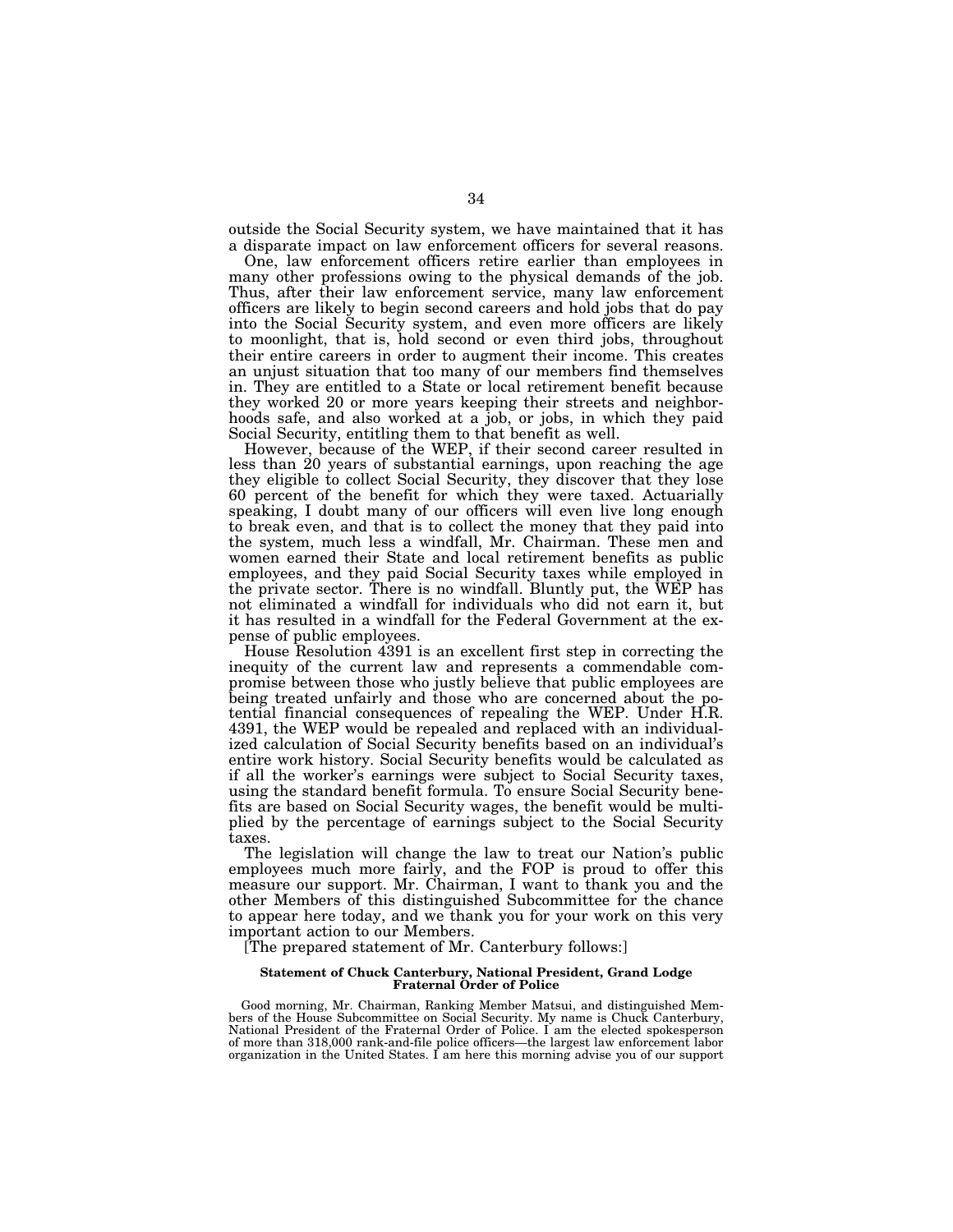for H.R. 4391, the "Public Servant Retirement Protection Act," which would repeal the Windfall Elimination Provision (WEP) and replace it with a more equitable, individualized calculation of Social Security benefits.

The Fraternal Order of Police has been at the forefront of an important effort by<br>public employees to repeal both the WEP and the Government Pension Offset<br>(GPO). In May of last year, I appeared before this Subcommittee to

and its effect on retired law enforcement officers to demonstrate the importance of the ''Public Servant Retirement Protection Act''—why it is needed and how it will

help law enforcement officers. Under the current WEP formula, law enforcement officers who served communities which are not included in the Social Security system may lose up to sixty per-cent (60%) of the Social Security benefit to which they are entitled by virtue of secondary or post-retirement employment which required them to pay into the Social Security system. This sixty percent (60%) is a lot of money, especially when you consider that the officer and his family were likely counting on that benefit when they planned for retirement.

While this provision affects all public employees who are outside the Social Secu-rity system, the F.O.P. has always maintained that WEP has a disparate impact on law enforcement officers for several reasons. First of all, law enforcement officers retire earlier than employees in many other professions. Owing to the physical demands of the job, a law enforcement officer is likely to retire between the ages of 45 and 60. Secondly, after 20 or 25 years on the job, many law enforcement officers are likely to begin second careers and hold jobs that do pay into the Social Security<br>system. Even more officers are likely to "moonlight," that is, hold second or even<br>third jobs throughout their law enforcement career in come. This creates an unjust situation that too many of our members find themselves in: they are entitled to a State or local retirement benefit because they<br>worked 20 or more years keeping their streets and neighborhoods safe, and also<br>worked at a job or jobs in which they paid into Social Securit in less than twenty (20) years of substantial earnings, upon reaching the age they are eligible to collect Social Security, they will discover that they lose sixty percent (60%) of the benefit for which they were taxed! Actuarially speaking, I doubt many officers will live long enough to "break even"—that is collect the money they paid into the system, let alone receive any "windfall." These curity taxes while employed in the private sector. How is this a windfall?

I think it is clear that Congress did not intend to reduce the benefits of hardworking Americans who chose to serve their States and communities as public employees and then went on to have second careers or worked second jobs to make ends meet. After all, when Social Security was established in 1935, it intentionally excluded State and local employees. And though most public employees are now in the Social Security system, fifteen (15) States—Alaska, California, Colorado, Connecticut, Georgia (certain local governments), Illinois, Louisiana, Kentucky (certain local governments), Maine, Massachusetts, Missouri, Nevada, Ohio, Rhode Island, and Texas—which remain outside the Social Security system. It is these approximately seven (7) million public employees that need the help of Congress.

When the WEP was enacted in 1983, it was part of a large reform package designed to shore up the financing of the Social Security system. Its ostensible purpose was to remove a ''windfall'' for persons who spent some time in jobs not covered by Social Security (like public employees) and also worked other jobs where they paid Social Security taxes long enough to qualify for retirement benefits. Yet the actual effect of the provision has had a profoundly negative impact on low-paid public employees outside the Social Security system, like law enforcement officer

To the Fraternal Order of Police, this is a matter of fairness. The WEP substantially reduces a benefit that employees had included and counted on when planning their retirement. The arbitrary formula in current law, when applied, does not eliminate ''windfalls'' because of its regressive nature—the reduction is only applied to the first bracket of the benefit formula and causes a relatively larger reduction in benefits to low-paid workers. It also overpenalizes lower paid workers with short careers or, like many retired law enforcement officers, those whose careers are split inside and outside the Social Security system.

The repeal of the Windfall Elimination Provision has elicited no organized support, because I believe that the overwhelming majority of Members of Congress agree with the position of the Fraternal Order of Police, which is that the current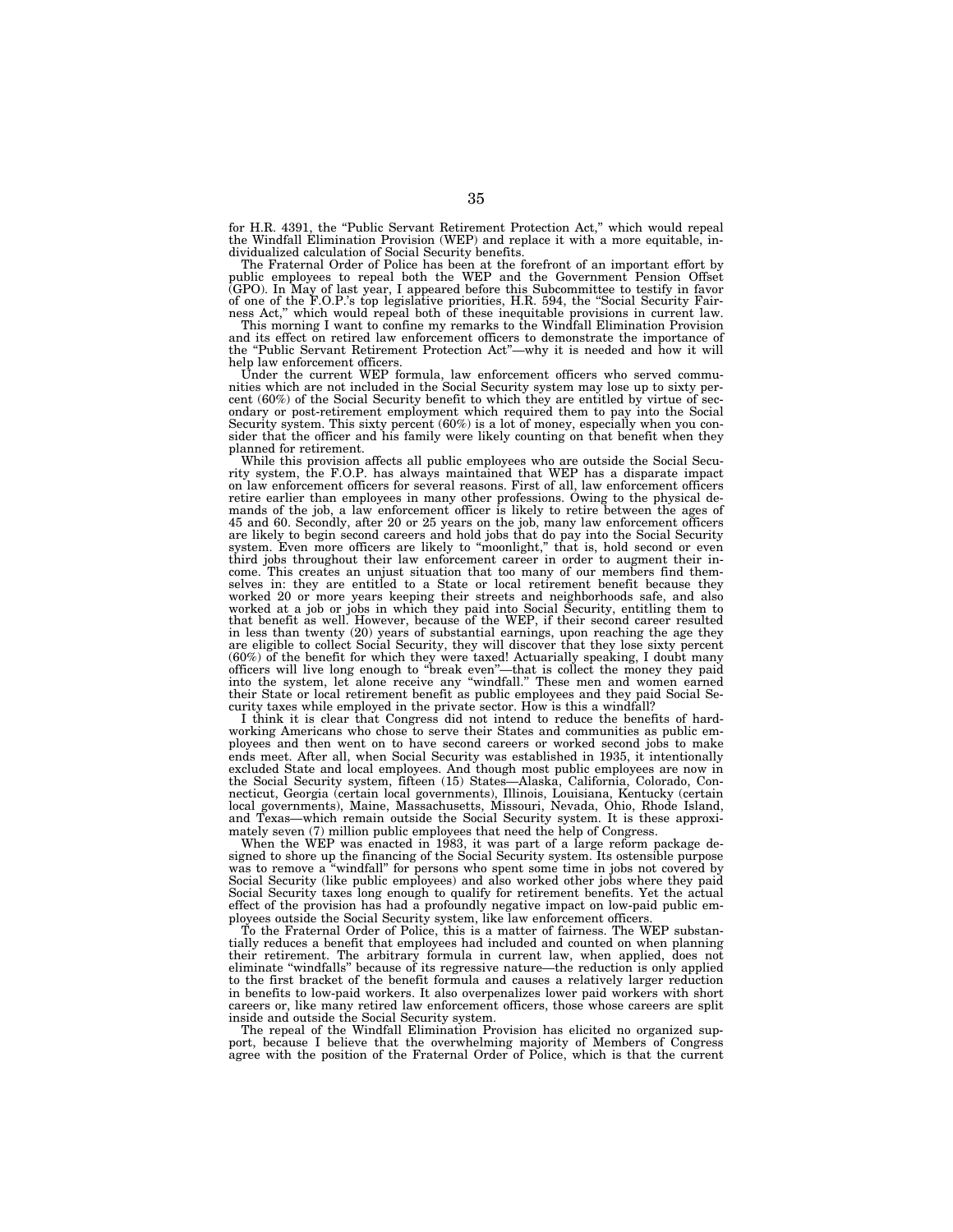law is unfair to public employees. Yet despite this agreement, the estimated costs for a full repeal of the WEP are considerable and I believe that this is the primary reason that such proposals garner a great deal of support, but little attention. Bluntly put, the WEP has not eliminated a windfall for individuals who did not earn it, it has resulted in a windfall for the Federal government at the expense of public employees.

This is why I believe that H.R. 4391, introduced by Representative Kevin P.<br>Brady (R-TX), Howard L. Berman (D-CA), Howard P. "Buck" McKeon (R-CA), Sam<br>Johnson (R-TX), Michael Michaud (D-ME), and you, Mr. Chairman, is so im It is an excellent first step in correcting the inequity of current law and represents a commendable compromise between those who justly believe that public employees are being treated unfairly and those who are concerned about the potential fiscal consequences of repealing WEP.

The legislation we are discussing here today would repeal the Windfall Elimi-nation Provision (WEP) and replace it with an individualized calculation of Social Security worker benefits based on an individual's entire work history. Under the legislation, Social Security benefits would be calculated as if all the worker's earnings were subject to Social Security taxes, using the standard benefit formula. To ensure Social Security benefits are based only on Social Security wages, the benefit would be multiplied by the percent of earnings subject to Social Security taxes. Cur-rent retirees and workers who have non-Social Security wages in or before the year following enactment will receive the higher of either their benefit under current law or their benefit calculated under this bill.

The ''Public Servant Retirement Protection Act'' will change Social Security law to treat our nation's public employees much more fairly and the Fraternal Order of Police is proud to offer the measure its support.

Mr. Chairman, I want to thank you and the other Members of this distinguished Subcommittee for the chance to appear before you today. It is my hope that you and the Subcommittee will mark-up and pass H.R. 4391 in the near future. I will now taken any questions you may have.

# Chairman SHAW. Thank you, Mr. Canterbury. Mr. Avak?

# **STATEMENT OF GEORGE AVAK, PRESIDENT-ELECT, CALI-FORNIA RETIRED TEACHERS ASSOCIATION, SACRAMENTO, CALIFORNIA**

Mr. AVAK. Good morning. Mr. Chairman and Members of the Subcommittee on Social Security, my name is George Avak and I am President-Elect of the CRTA. We have more than 52,000 members and represent the interests of 170,000 retirees who receive a pension from the California State TRS (CalSTRS). Thank you for inviting me to testify here today regarding H.R. 4391.

The CalSTRS is not integrated with the Social Security system, so most of our members are subject to the WEP and the GPO. While we continue to support repeal of both of these penalties, as encompassed in H.R. 594 and S. 349, we welcome H.R. 4391 as the first step toward fair and equal treatment of all people, regardless of their careers, by the Social Security system.

While California's public schoolteachers did not pay into Social Security during their teaching careers, nor were they given the opportunity to do so if they so chose, many did pay into Social Security doing summer jobs or prior employment. The reality was that a 9 month teaching job could not support a family for 12 months, so teachers worked in the summer. By doing so, teachers not only met the immediate needs of their family, but they thought they were also helping to meet their needs in their retirement. They recognized that they could not have a secure retirement by relying on just their teacher's pension. Not only was their pay below average compared to people with comparable educational backgrounds and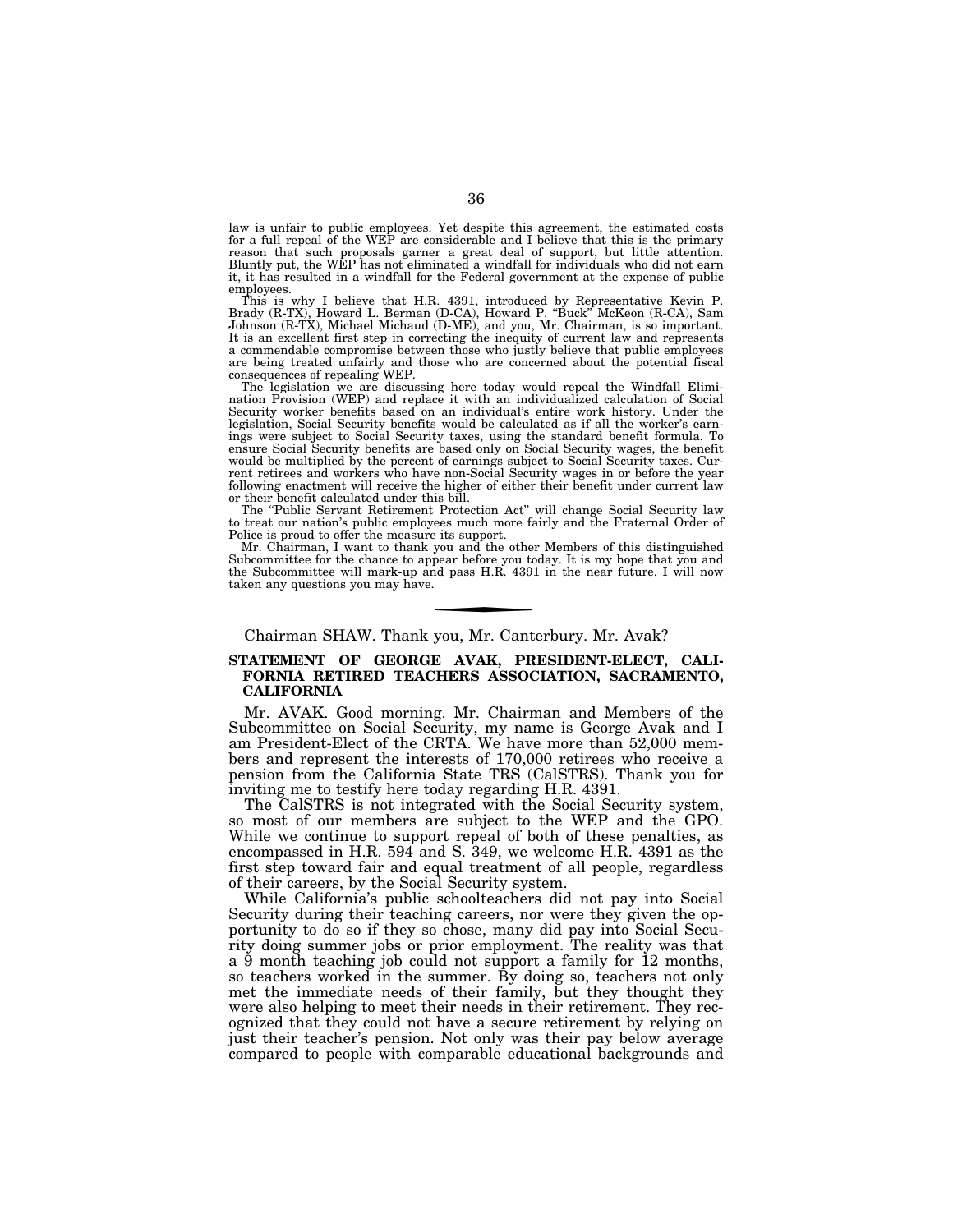training, but the pension based on that working salary was not adequate to maintain a decent standard of living in retirement. As recently as 1998, an independent study conducted for CalSTRS concluded that the pension benefit provided by the system was not generally accepted by standards of income replacement in retirement.

I would also note that teachers paid for their pensions with an 8 percent payroll deduction. In the private sector, at companies that provide pensions, the common practice is for the employee to pay his share of the Social Security tax and the employer provides a pension at no additional cost to the employee. For example, a teacher who retired in 1987 today receives a CalSTRS pension of less than \$2,000 a month. Women retiring that year, and most teachers are women, receive an average of just \$1,688 a month. These pensions alone can hardly secure a retirement in a high-cost State such as California. That is why so many teachers worked in summer jobs where they could pay into Social Security in the belief that they would receive supplemental income in retirement. We estimate that about 40,000 California teachers are affected by the WEP. They lose an average of \$300 per month due to WEP. That may not sound like much money, but it is nearly 18 percent of the

The maximum Social Security benefit payable in 2004 is \$2,111 a month. The average payment is \$922. Our members typically qualify for a little more than half of the average payment based on their Social Security covered earnings before the application of WEP. That level of benefit is commensurate with the level of employment in Social Security jobs. To have what is already a modest benefit further reduced because one chose a career in public service such as education is not a message we should be sending. No other Social Security beneficiary is subjected to any type of means testing based on non Social Security income or financial resources, and we do not believe it is fair to impose such a test on public servants.

California and many other states are facing looming shortages of qualified teachers. One important source of new teachers will be those who decide on teaching as a second career. While they may be willing to make financial sacrifices in order to teach, they may be unable to make similar sacrifices in retirement.

There is another issue that must be addressed when identifying the necessary revenues to partially restore benefits lost to the WEP, as proposed in H.R. 4391. The fact is that 20 years after its imposition, the WEP and the GPO are a mystery to most people affected by them. The SSA sends out annual estimates of benefits that are misleading to those affected and has made no concerted effort to inform people about those penalties. The CalSTRS make only a limited mention of the Social Security penalties in the information it provides to its members. Many of our CalSTRS first learn about WEP and GPO when they apply for their benefits—much too late to make alternative financial plans to ensure a secure retirement.

Many times Social Security mistakenly provides a full benefit to retired teachers even though they are subject to those penalties. When Social Security learns of their error, they routinely send out letters to recipients demanding full repayment of the overpaid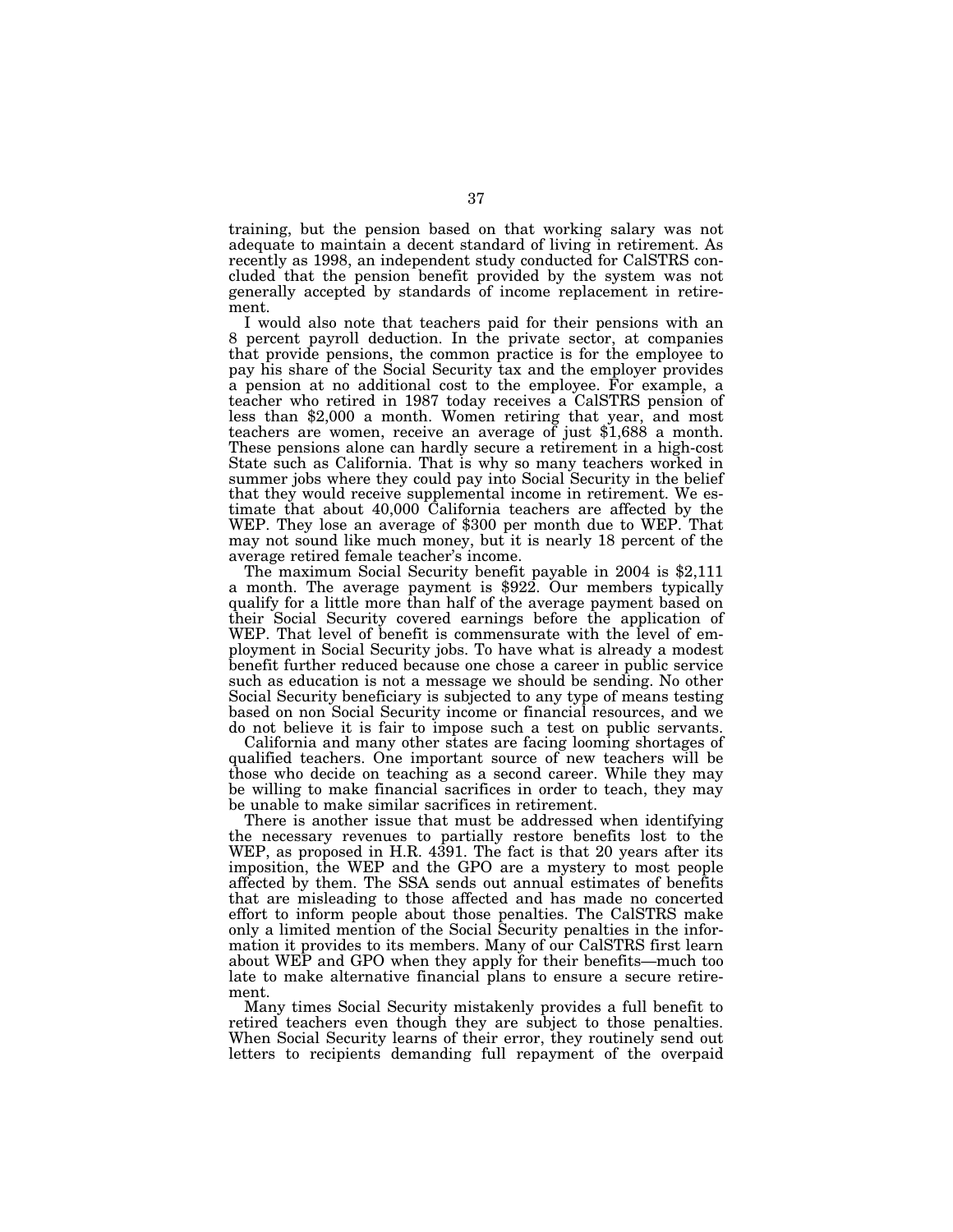amount within 30 days. We have members who have been paid full benefits for years, unaware that they are subject to these penalties. When the mistake is caught, they not only find they are losing a portion of their monthly income, but also have a significant and unexpected debt to pay. For some, the amount owed has ranged from \$4,000 to \$43,000. We would urge you to hold harmless such people who have been overpaid due to governmental error absent any evidence of fraud on the part of the recipient. Our members worked hard all their lives. They played by the rules and always expected to carry their own weight. What they didn't know was that the rules were changed, and now they are bearing the unfortunate brunt of that change.

We applaud Congress for finally recognizing that the impacts of WEP are not what were originally intended. House Resolution 4391 makes an important first step in rectifying those unforeseen consequences, and it will provide a measure of needed relief. I would like to thank all the Members of this Committee, and thank you for the time you have given me.

[The prepared statement of Mr. Avak follows:]

## **Statement of George Avak, President-Elect, California Retired Teachers Association, Sacramento, California**

Mister Chairman and members of the Subcommittee on Social Security, my name is George Avak, and I am president-elect of the California Retired Teachers Association. We have 52,000 members and represent the interests of 170,000 retirees who receive a pension from the California State Teachers Retirement System (CalSTRS). I want to thank you for inviting me to testify here today regarding HR 4391.

CalSTRS is not integrated with the Social Security system so most of our members are subject to the Windfall Elimination Provision and the Government Pension Offset.

While we continue to support repeal of both of these penalties, as encompassed in HR 594 and S 349, we welcome HR 4391 as the first step towards fair and equal treatment of all people, regardless of their careers, by the Social Security system.

While California's public school teachers did not pay into Social Security during their teaching careers—nor were they given the opportunity to do so if they chose many did pay into Social Security during summer jobs or prior employment. The reality was that a nine-month teaching job could not support a family for 12 months, so teachers worked in the summer.

By doing so, teachers not only met the immediate needs of their family but they thought they were also helping to meet their needs in retirement. They recognized that they could not have a secure retirement by relying on just their teacher's pension. Not only was their pay below average compared to people with comparable educational backgrounds and training, but the pension based on that working salary was not adequate to maintain a decent standard of living in retirement.

As recently as 1998, an independent study conducted for CalSTRS concluded that the pension benefit provided by the system did not meet generally accepted standards of income replacement in retirement.

I would also note that teachers paid for those pensions with an eight—percent payroll deduction. In the private sector, at companies that provide pensions, the common practice is for the employee to pay his share of the Social Security tax and the employer provides a pension at no additional cost to the employee.

For example, a teacher who retired in 1987, today receives a CalSTRS pension of less than \$2,000 a month. Women retiring that year—and most teachers are women—receive on average just \$1,688 a month. These pensions alone can hardly sustain a secure retirement in a high-cost state such as California. That is why so many teachers worked in summer jobs where they could pay into Social Security in the belief they would receive supplemental income in retirement.

We estimate that about 40,000 California teachers are affected by the WEP. They lose an average of \$300 per month due to the WEP. That may not sound like much money, but it's nearly 18 percent of the average retired female teacher's income. The maximum Social Security benefit payable in 2004 is \$2,111. The average pay-

ment is \$922. Our members typically qualify for a little more than half of the aver-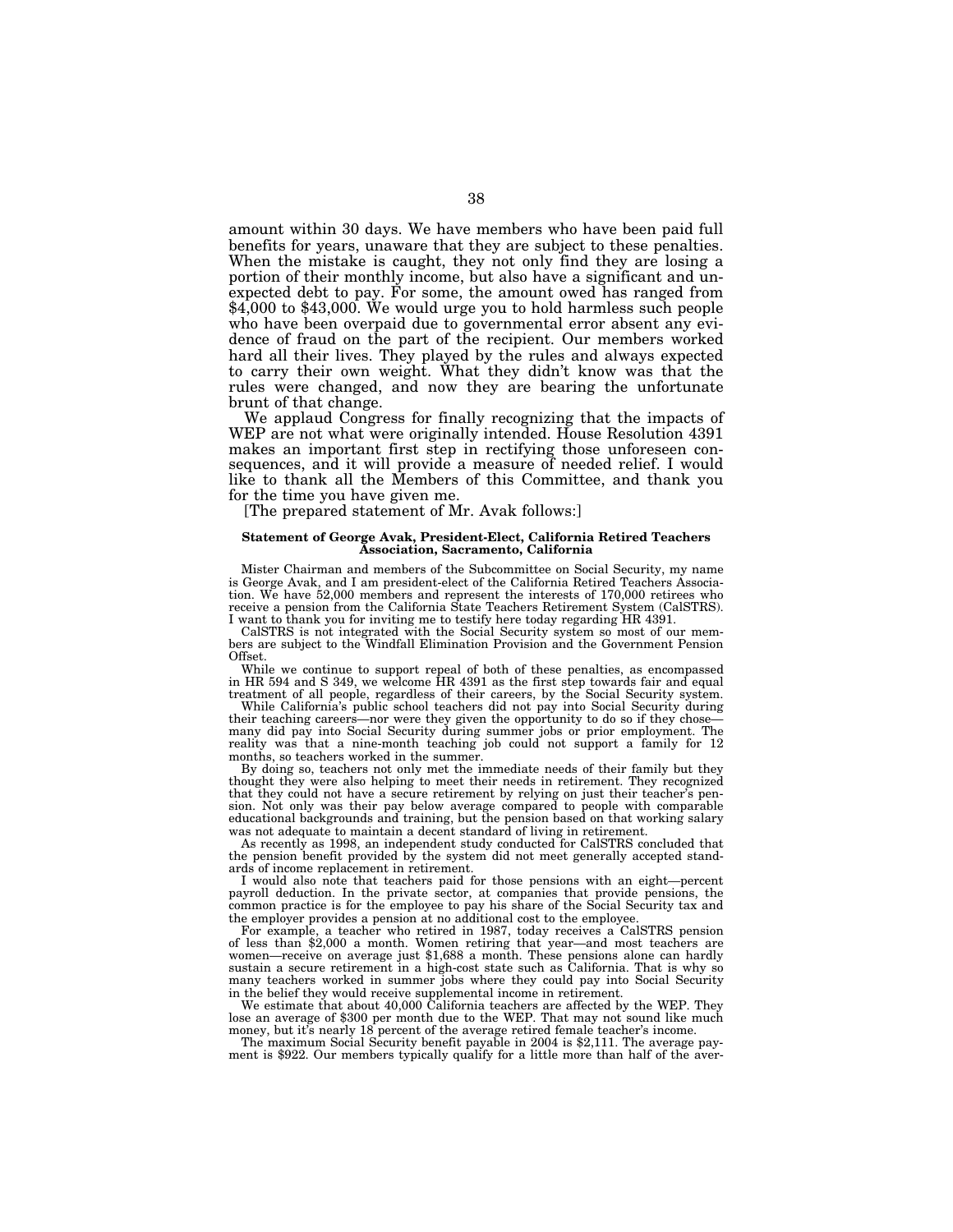age payment based on their Social Security-covered earnings before the application of the WEP. That level of benefit is commensurate with the level of employment in Social Security jobs.

To have what is already a modest benefit further reduced because one chose a career in public service such as education is not a message we should be sending. No other Social Security beneficiary is subjected to any type of means testing based on non-Social Security income or financial resources, and we do not believe it is fair to impose such a test on public servants.

California and many other states are facing looming shortages of qualified teach-ers. One important source of new teachers will be those who decide on teaching as a second career. While they may be willing to make financial sacrifices in order to teach, they may be unable to make similar sacrifices in retirement.

The penalties imposed on their earned Social Security benefits may make teaching a poor choice and could hamper efforts to recruit competent professionals in the coming years.

There is another issue that must be addressed when identifying the necessary<br>revenues to partially restore benefits lost to the WEP, as proposed in HR 4391. The<br>fact is that 20 years after their imposition, the WEP and the out annual estimates of benefits that are misleading to those affected, and has made no concerted effort to inform people about these penalties. CalSTRS makes only limited mention of the Social Security penalties in the information it provides to its members.

Many of our members first learn about the WEP and GPO when they go to apply for their benefits—much too late to make alternative financial plans to ensure a secure retirement.

Many times Social Security provides a full benefit to retired teachers even though they are subject to these penalties. When they learn of their error, they routinely send out letters to recipients demanding full repayment of the overpaid amount within 30 days. We have members who have been paid full benefits for years, unaware that they are subject to these penalties. When the mistake is caught, they not only find out they are losing a portion of their monthly income but also have a significant and unexpected debt to repay.

For some, the amount owed has ranged from \$4,000 up to \$43,000. We would urge you to hold harmless such people who have been overpaid due to governmental error

absent any evidence of fraud on the part of the recipient. Our members worked hard all of their lives. They played by the rules and always expected to carry their own weight. But what they didn't know was that the rules were changed and now they are bearing the unfortunate brunt of that change

We applaud the Congress for finally recognizing that the impacts of the WEP are not what were originally intended.

HR 4391 makes an important first step in rectifying those unforeseen con-sequences and it will provide a measure of needed relief to our members impacted by the WEP. Thank you.

Chairman SHAW. Thank you, Mr. Avak. Just very briefly, the problem of a notice going out showing the incorrect amount is something that has come to the attention of this Committee, and we are working with the SSA hopefully to correct that, or at least have some type of a warning on it telling people receiving a government pension other than Social Security, that that amount might vary. It is unfair to people who are going into retirement and trying to figure out exactly what their budgets are going to be. Mr. Johnson?

Mr. JOHNSON. Thank you, Mr. Chairman. Mr. Iglehart, thank you for being here. It is a lot cooler here than in San Antonio right now, isn't it?

Mr. IGLEHART. A little bit.

Mr. JOHNSON. I notice that you still want some changes to the GPO. I would love to ask you a question. The GPO only replicates the dual entitlement rule that all other American spouses live with. Everyone is allowed to collect the greater of either retirement bene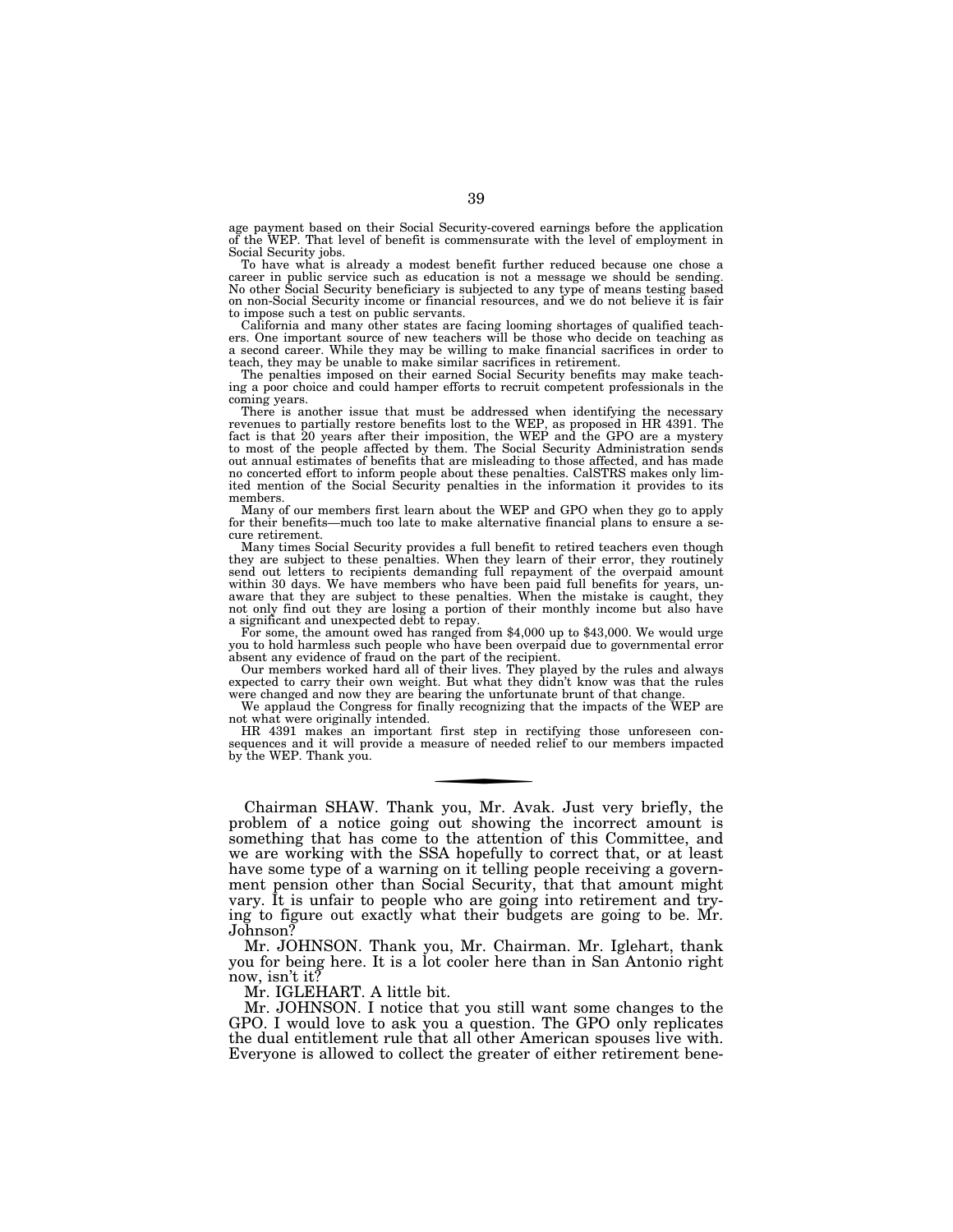fits or spousal benefits, but not both. Why do you believe that those Texas teachers who don't participate in Social Security should get more benefits than those in the 45 Texas school districts that do pay taxes into Social Security?

Mr. IGLEHART. Well, we don't view it as these individuals necessarily receiving more. We are just trying to establish some type of equity, because these people, even though they may not have paid into the system, their spouses did. As a result of that, we feel that they are entitled to some of those benefits.

Mr. JOHNSON. Well, they do get the benefits. They get the higher of the two, whichever is greater. That is true for me and everybody else in this audience. What is different about a Texas teacher as compared to a policeman or a fireman or somebody else?

Mr. IGLEHART. Well, we are not saying that there is any difference between them. That is not what we are saying.

Mr. JOHNSON. Okay, you don't want to answer the question, I take it. That is okay. Mr. Avak, you indicated that some of your teachers get more than they should after they retire and then have to pay it back. I understand that situation, but does your organization try to inform the teachers, or do you just leave it to the Social Security system to do that?

Mr. AVAK. Well, we don't have all of the retired teachers as members of our association. There are 170,000 in the State of California. We feel that the obligation of informing them should be with Social Security. We are not an agent-

Mr. JOHNSON. Even though they don't work under Social Security?

Mr. AVAK. Well, if they are going to have the penalties imposed upon them because of having paid in Social Security prior to their employment as teachers, or subsequent to having been employed as teachers, then the obligation is with Social Security to let them know of the consequences of this particular process.

Mr. JOHNSON. You don't feel any obligation.

Mr. AVAK. We do the best we can to inform as many of our retired teachers as possible. We have a limited budget and it costs a lot of money to send out letters to all the people in our association and those who are not members.

Mr. JOHNSON. I bet you send out letters all the time. Do you in Texas, do you all inform them of the differences in the systems?

Mr. IGLEHART. I am sorry, I was not listening to the question. Mr. JOHNSON. Do you keep them informed, your members, of the differences in the Social Security system and what they can ex-

pect when they retire?

Mr. IGLEHART. We try to. Of course, on an individual basis, it is difficult to tell members exactly what they are going to get. We try to keep them informed about the differences between the two and what they may be eligible for and not eligible for.

Mr. JOHNSON. Thank you. Mr. Hickman, do you all as well?

Mr. HICKMAN. Yes. In Nevada we have made very sure, because we have a close relationship with the Public Employee Retirement System, and we were actually going to put a bill in for this coming session in Nevada to require such notification. Our Public Employee Retirement System has already agreed to that. We totally support the effort that everyone who now becomes a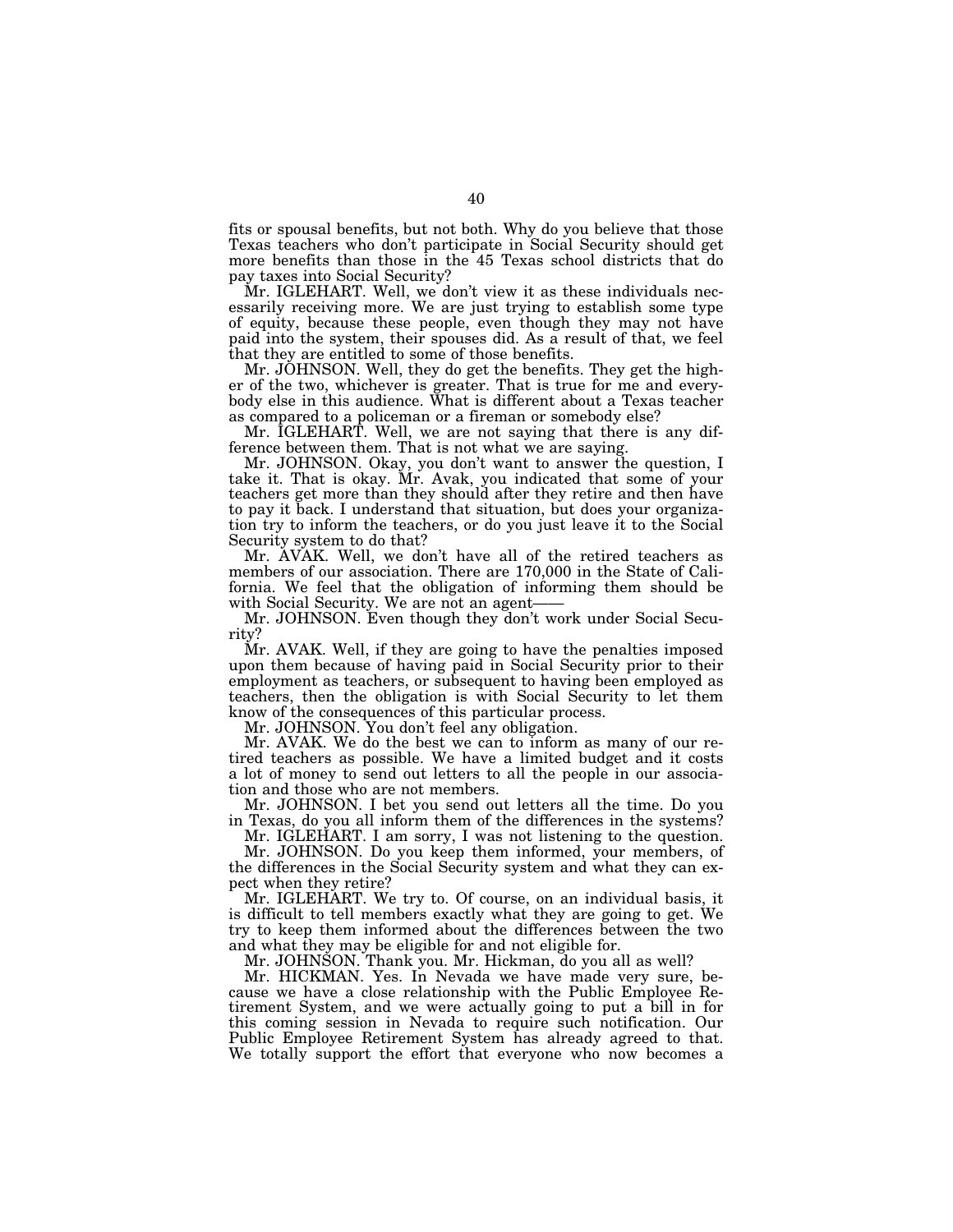member of the Public Employee Retirement System is notified that, by doing so, they may be subject to the WEP/GPO problems that may come to them if they have some Social Security.

Mr. JOHNSON. Thank you.

Mr. HICKMAN. We are all very proud of that.

Mr. JOHNSON. Thank you. Yield back.

Chairman SHAW. I was reminded by staff that under H.R. 743, "The Social Security Protection Act" (P.L. 108–203) passed by this Committee and recently enacted into law that the SSA is going to have to come up with some way of handling that particular problem of notification. Mr. Becerra?

Mr. BECERRA. Thank you, Mr. Chairman, and thank you, gentlemen, for your testimony and the work that you and your associations have done to try to bring this to a final vote and, hopefully, passage. Let me ask a question. This is a question that I ask simply to see if you all can continue to give us some guidance on how to get this done.

There will be a cost associated with this. Some may portray this as not so much a cost, it is finally paying up what was due a lot of folks who didn't get their share of Social Security retirement benefits. One way or the other, the Federal Government would have to come up with money—in the case of this legislation, if the cost projections are accurate, about \$7 billion over the next 10 years. If we were to eliminate WEP, that would be somewhere around \$30 billion over the next 10 years. Let's talk simply about

this legislation, about \$7 billion. We are running a fiscal budget deficit of some \$470 billion this year alone. We have over a \$7 trillion debt right now in this country. Everything that we are being told is that we are going to continue to see historically high budget deficits for the Federal Government. Seven billion compared to a \$7 trillion national debt isn't that much. Seven billion dollars compared to a 1-year annual deficit for this year of \$470-plus billion is not that much, but \$7 billion is still \$7 billion more than what the Federal Government has available to spend.

Give me your sense of how you would suggest to us that we move forward on this. I can give you some of my ideas on that, but without influencing what you might have to say, give me a sense of how you would suggest that we try to address all the different needs that the government has, whether it is national security, fighting terrorism, providing education funding, providing health care, Social Security, Medicare, all the rest, and then also doing this which I think most of us would agree is essential to do. Open question. Anyone.

Mr. IGLEHART. I am sure all of us would agree here that that is a very difficult task. With the help of Mr. Gerry and some other keen advisors, I think it is something that can be accomplished. Exactly how, we would have to look at the details of all of this, of course, which we don't have before us. Be we are pretty certain it can be done.

Mr. BECERRA. Well, let me propose—let me ask a question, you can give me a thumbs up or thumbs down. Should we do more aggressive enforcement of current GPO/WEP provisions, to collect money there to then have money to pay out to do a revised or re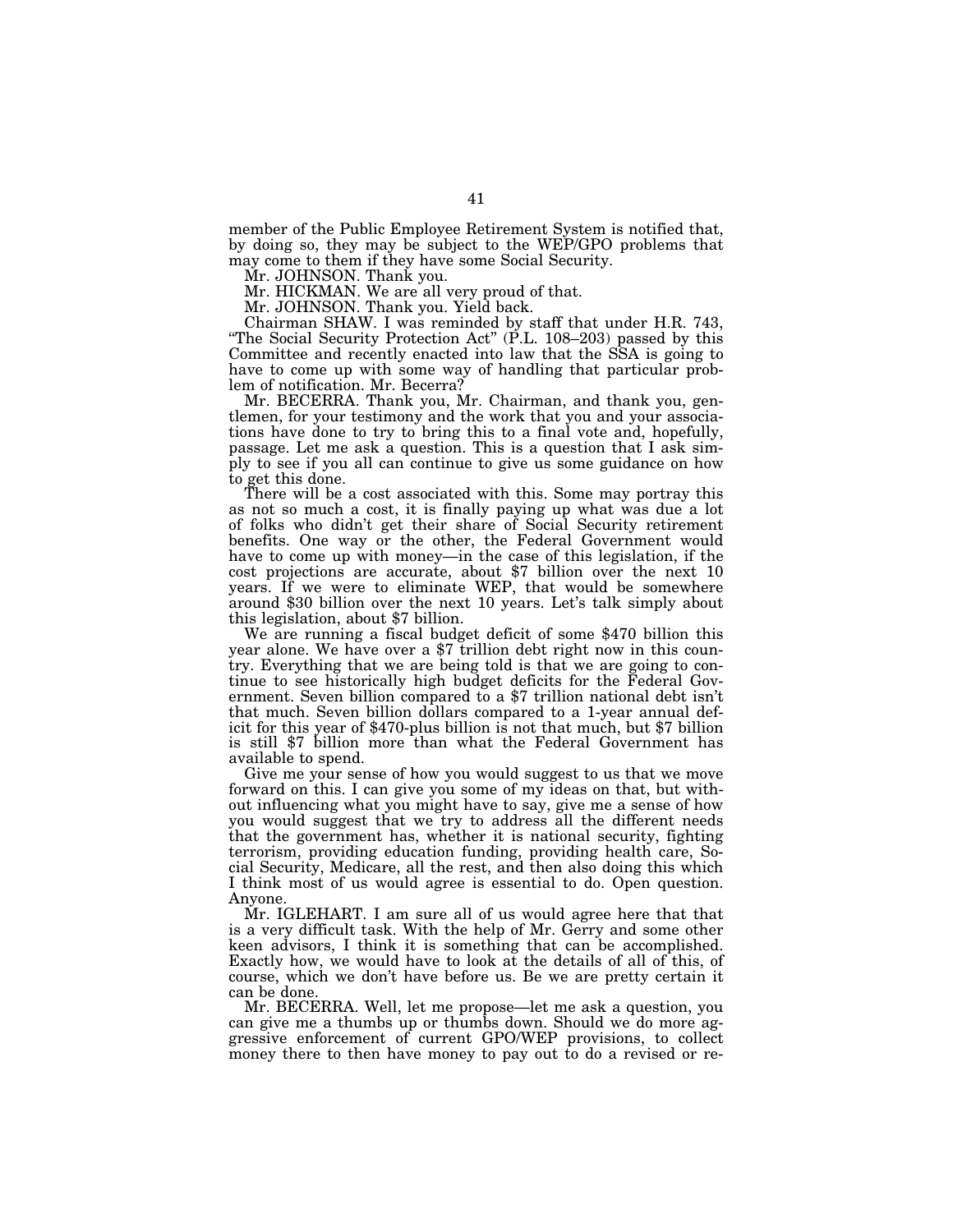formed WEP? In other words, there are lot of folks out there who have received these letters from Social Security saying we didn't realize this but we are paying you more than, under the current law, you should be receiving because you did government non-Social Security work and also you have earnings that are Social Security-related government work. Should we do more active enforcement of those folks who received those letters but haven't returned the money Social Security says they are owed to try to help pay for this reform of WEP? Any thumb up? Probably thumb down?

Let me ask this. I am going to assume that if you don't give me a thumb up, that means it is a thumbs down. What about this? We passed some tax cuts in this country in the last few years, 2001 and 2003, totalling over a trillion dollars in reduced Federal revenues as a result of those tax cuts. Most of the money went to folks far beyond the means of those who are retired under Social Security and trying to get some of this money back. Would you suggest that perhaps we reduce the size of the tax cuts for perhaps the one tenth of 1 percent wealthiest Americans in this country to find some of the money to help pay for this? Thumbs up? Thumbs down? See, one thumb up. Okay.

Mr. BRADY. Mr. Chairman, is Mr. Becerra leading the witnesses at all in this?

[Laughter.]

Mr. BECERRA. It is a tough one, and it is going to be a tough one for us to resolve, because I think everyone has the desire to try to make this work. I hope that what we will be able to do is come up with the courage to find how we pay for this, because we need to. We have a lot of obligations, but we also have obligations for people who have worked very hard. I just wanted to see if you all might have some recommendations or suggestions for us. Mr. Chairman, I know we don't have the light, but I suspect my time is up, so I yield back and thank you for the time.

Chairman SHAW. You yield back 9 seconds. Mr. Hulshof?

Mr. HULSHOF. Thank you, Mr. Chairman.

Chairman SHAW. By the way, that was a very interesting line of questioning.

Mr. HULSHOF. It was, and even though it is an accounting device, there still is the firewall between the Social Security taxes that are paid into the system and the income tax structure. I want to commend the gentleman from California and want to maybe step back. I appreciate the testimony offered, because we have had a good, lively discussion—I heard somebody say, actually, ''sparring'' this morning—and I wanted to get back more to some general themes. I have heard throughout about how your constituencies, in fact, yourself, Mr. Hickman, your personal story about working hard, people playing by the rules, a strong work ethic. We all lament the salary structure that you have. Of course, that is not within the purview of Congress necessarily. Mr. Avak, you even mentioned the high cost of living in California—talk to that guy down there, Mr. Becerra.

As we understand it, the purpose of the hearing is, of course, that we recognize that last year there were 700,000 retirees and disabled Americans, about 2 percent of the workforce, that earned the benefit both from Social Security and from a pension plan that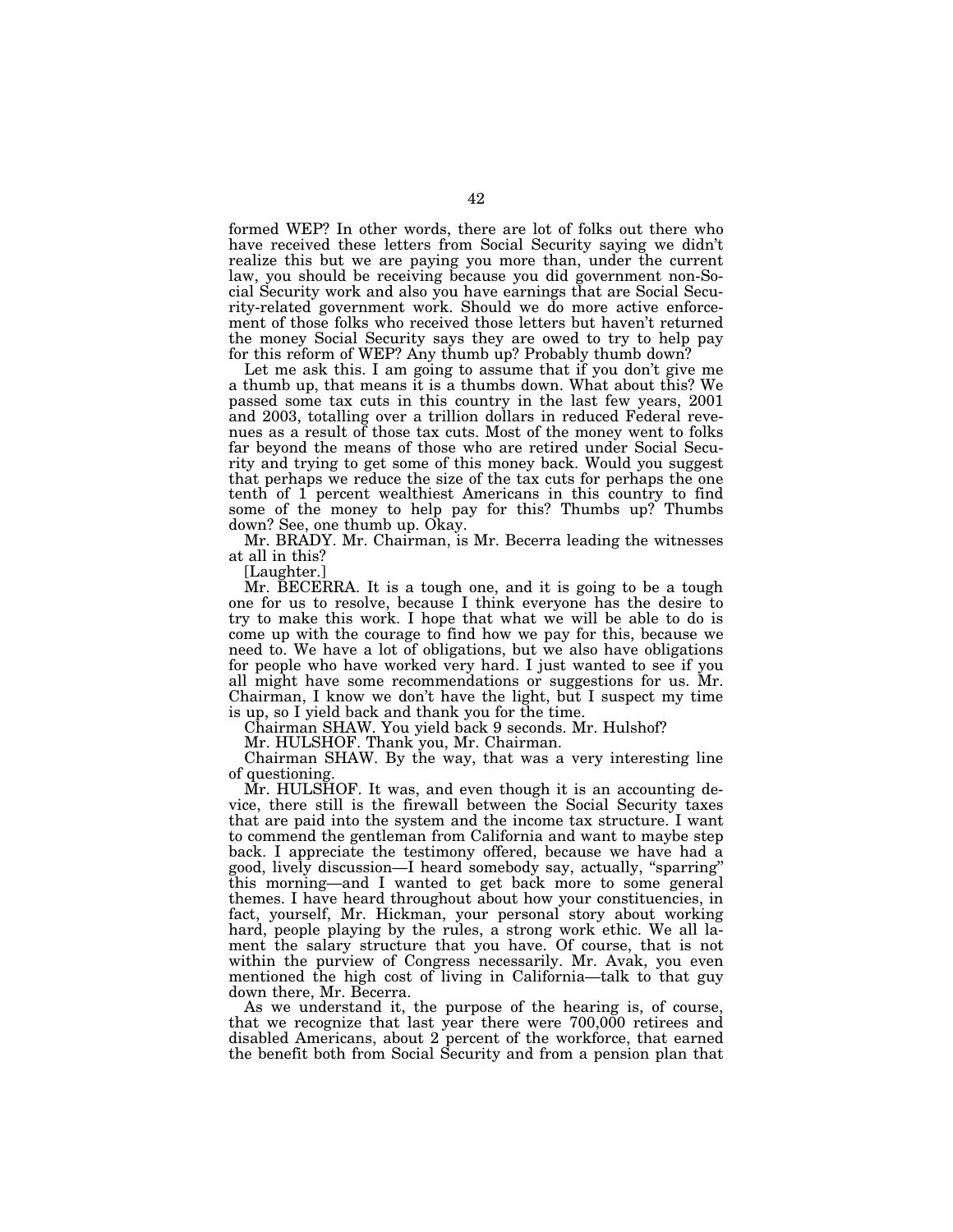substitutes for Social Security. Again, for those folks—Mr. Chairman, you reminded us that there is an audience broader than just these walls, that back in 1983 Congress enacted this arbitrary line of the WEP, and the intent was—I haven't gone back to look at the debate specifically, but generally the intent was this formula that employees who earned a Social Security pension along with a pension from a substitute, like a teacher, like a police officer or Mr. Canterbury, that they would not receive a more generous Social Security benefit that some worker with equal earnings who had paid into Social Security their entire lifetimes. That was the intent. Everybody recognizes, though, this was an arbitrary line that was drawn.

The thing, though, the final point I would like to make, and really not a question but I think just, again, to kind of step back, is that Mr. Brady's bill, this bill that we are here and you have testified about, does in fact repeal the WEP. His bill repeals the WEP. Social Security would no longer be figured by an arbitrary formula but would, in fact, be based on each worker's actual work history. Again, that attempt is to treat all workers fairly. Again, I want to commend you not only for your lifetime of experience in the groups that you represent, but your willingness to work with us and to try to address this in the most fair and equitable manner possible. Thank you, Mr. Chairman.

Chairman SHAW. Thank you, Mr. Hulshof. Mr. Brady?

Mr. BRADY. Thank you, Mr. Chairman. I want to join with Mr. Becerra, Mr. Johnson, and Mr. Hulshof in thanking the witnesses because I think it has been real enlightening. A couple of thoughts. One, I think all of us agree that this formula from 21 years ago just doesn't fit today. When you listen to a teacher who worked a second job in a casino, teachers trying to recruit educators to San Antonio, police officers whose colleagues aren't going to live to a ripe old age, and a teacher in California whose elderly colleagues have trouble living in a high-cost State. The real problems with the one size fits all approach. Under this bill, the point you made is this WEP formula disappears. The same formula that everyone else on Social Security receives is applied to your workers, which is— I can't think of anything fairer than equal treatment. If you will remove that—if you can pull that down a second, thank you, Mr. Hulshof.

What we are trying to do under this bill is everyone is so different an individual it is hard to compare dollars, but you can compare how much their wages are replaced by Social Security. That is what we focused on. Are people getting back an equal percentage of what they put in, in other words. Under this bill, a Social Security worker, a little over 40 percent replacement wage. Under the current law, it dips, just as each one of you said. Each one of your fellow members and fellow teachers and police officers are penalized. Under H.R. 4391, the wage replacement rate is almost identical for workers, so they are getting back in Social Security almost identical percentage of what they paid in. That is the goal of what we are trying to do today.

The point I think I want to make, the question I want to ask of each of those who testified, you are individuals, as your stories tell today. There have been some who are suggesting that the cost of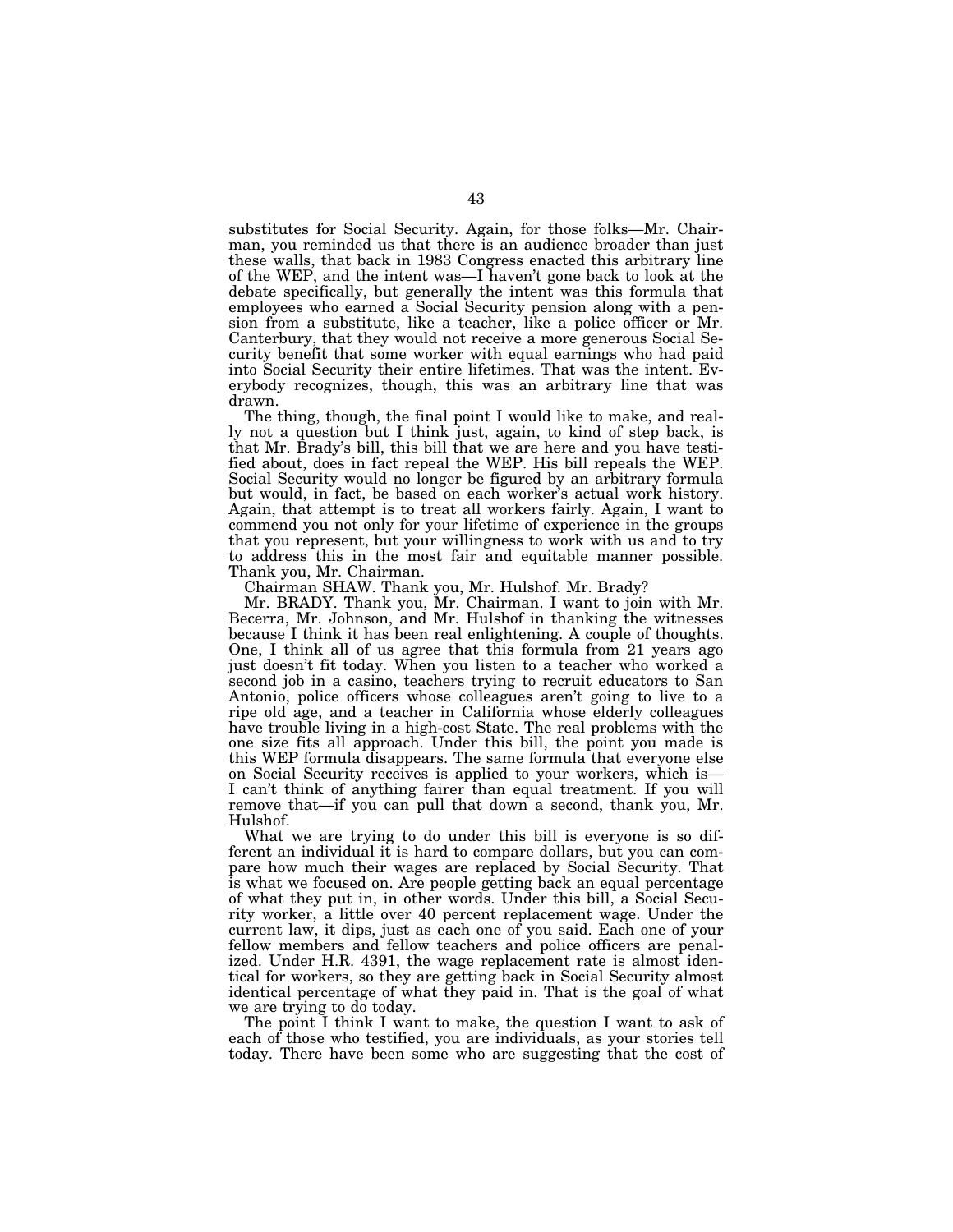going back and figuring out your accurate and complete work records is too high, is too much for the effort. While I think the \$190 million estimate, which really does work out to about a quarter of a million dollars a worker, seems to me just insane in amount. I think we can do it for a fraction of that. The point that still remains is, for your members to be eligible for equal treatment based on, really, what their life work history is, do you think it is worth the effort to recalculate the benefits based on an individual rather than on some guess? I will start with Terry, Mr. Hickman.

Mr. HICKMAN. Thank you, Congressman Brady. I would ask a question in return: what price is justice? I believe the individual does have a right to have their Social Security benefit based upon what they have done. You are absolutely correct, one-size-fits-all is not correct. I know the thousands of retired teachers and educators and State employees in the State of Nevada are asking for fairness, and this is the way for it to be based upon the individual. We totally support that. There is no price for justice, because this bill will help to make it right based upon the individual's work record, and we think that is what should be done.

Mr. BRADY. Thank you, sir. Howdy, Randall.

Mr. IGLEHART. Thank you, Representative Brady. We certainly appreciate your and the Committee's efforts in this process. We think it does take a giant step toward establishing some type of equity in this system. Our members will greatly appreciate this effort, and we would like to see it passed during the 108th Congress.

Mr. BRADY. You bet. Thank you. Sir.

Mr. CANTERBURY. Absolutely, it has been an equity issue from day one. I think the misnomer has always been that it is getting a benefit that you are not entitled to. It is a benefit that you paid into. If I work a parallel career while I police the streets of my city and then bus tables at Shoney's the rest of the time, I am getting my Social Security benefit on my bussing tables. It was an inequity from the start. I can promise you that my members will volunteer enough man-hours individually to track down their non-covered wages.

[Laughter.]

If I can promise from the thousands of e-mails that I receive, they already know those figures. If they have to go to their private pensions, I am sure that the private pension calculated their benefit based on their non-covered Social Security. I believe those figures are very easily retrievable.

Mr. BRADY. We hear exactly the same thing from our teachers in Texas. We can recalculate.

Mr. CANTERBURY. We can find them.

Mr. BRADY. Yes, sir. Thank you.

Mr. CANTERBURY. Thank you.

Mr. AVAK. We have a lot of retired math teachers.

[Laughter.]

We would be happy to resume employment. I know my wife, she is very, very mathematical. I don't want to say "calculating," but she is terrific in math. She looks forward to looking at the bill when we go to the grocery store and calculating to be sure that there were no errors in what the grocery store told us we were to pay.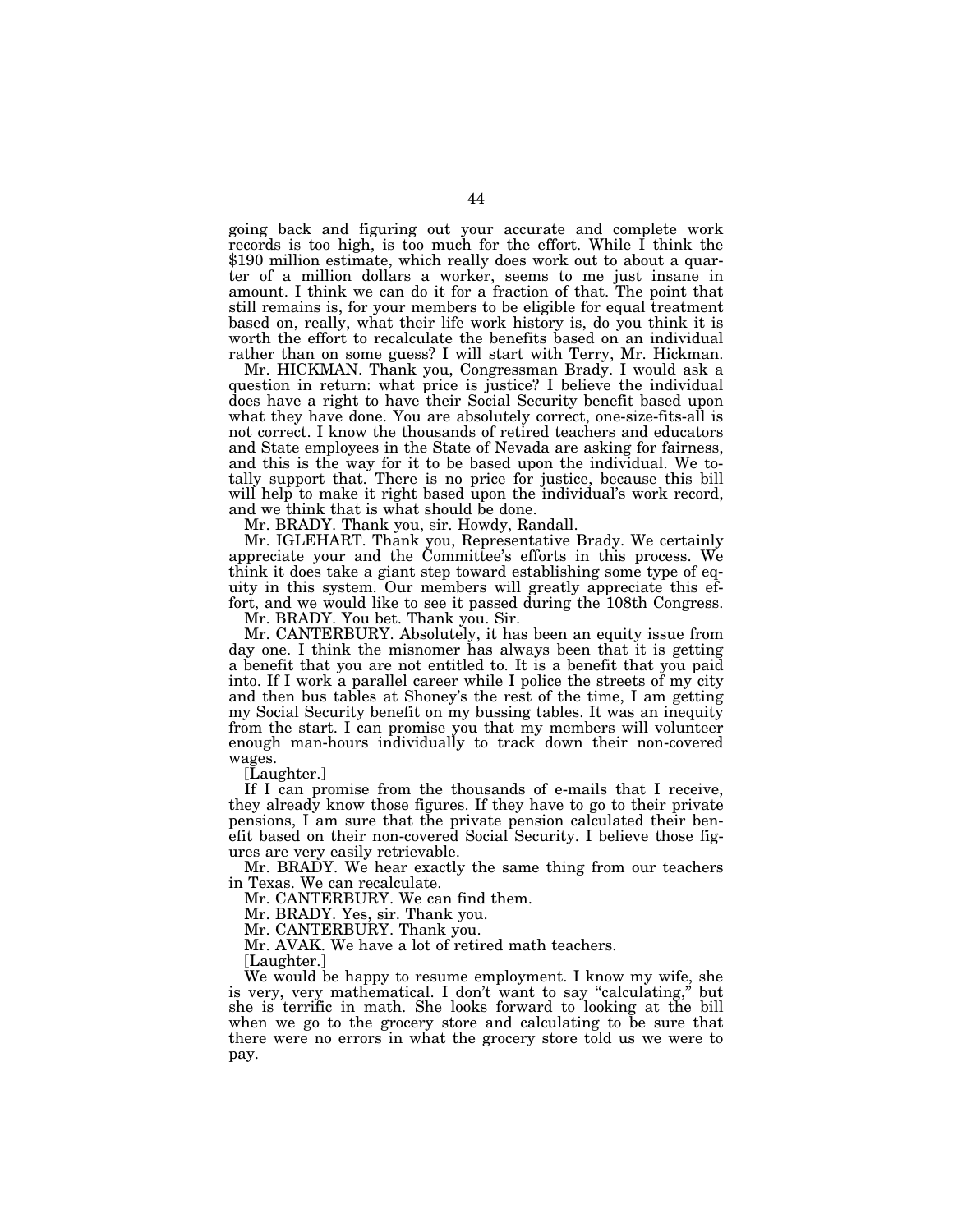Mr. BECERRA. Mr. Chairman, we had better hire his wife.

Mr. AVAK. Our association, though, is supporting this bill as a major step forward. We appreciate the efforts of this Committee, and especially you, in bringing it forward. I think that democracy is an evolution, and things take steps sometimes to get accomplished. If we didn't have these small or whatever steps they are, we wouldn't see the fruition of a lot of tremendous efforts that take a lot of time to accomplish. Thank you.

Mr. BRADY. Well, thank you. All your testimony has been very enlightening. We appreciate it.

Chairman SHAW. I think this is an unusual bill; it is an unusual moment. I particularly like the way Mr. Canterbury summed it up for the FOP, and that it is a question of fairness, getting what you paid into. That is what this bill asks, and that is what we hope it can do. I think also it is an interesting moment when you see the NEA, the Texas teachers, FOP, retired California teachers, and conservatives on this Committee, such as Mr. Johnson, all agreeing together. Something is wrong.

[Laughter.]

Or something is very right. I think all of us fully understand this bill. I join you in my hope that this can be done in the 108th Congress. If not, I would guess that in the 109th Congress there will be probably an overhaul of Social Security. I, for one will work hard to try to get it done this year, but if not, we will work to get it put into the bill next year. In fact, I think it is in a bill. We are trying to move this ball ahead. One of the most unfair things that you think about in Social Security is that young workers going into the workforce, such as my grandson back here—who is working for nothing in my office. I might say—I want to be sure that Wyatt is going to be able to be sure that he is going to get back a good retirement for the money that he is going to pay into Social Security.

Congress has got to do something about this, because we are in danger. We talk about the amount of deficit that we have today. We haven't seen anything yet, unless Congress gets busy and reforms Social Security. I will do my best to be sure that, if we haven't passed it beforehand, that it will certainly be part of the total Social Security reform. I want to join the other Members of this panel in thanking all of you for coming and testifying. You obviously have done your homework, and I share your views. Thank you.

[Whereupon, at 12:21 p.m., the hearing was adjourned.]

[Questions submitted from Chairman Shaw to Mr. Gerry, Mr. Hickman, Mr. Iglehart, Mr. Canterbury, and Mr. Avak, and their responses follow:]

# **Questions from Chairman E. Clay Shaw, Jr. to Mr. Martin H. Gerry**

**Question: Please comment on the enclosed CRS analysis of H.R. 4391. Do you agree with the findings of this report? Please describe generally the workers who would benefit from H.R. 4391.** 

Answer: This CRS report analyzes the effect of the proposed benefit formula change on various categories of future hypothetical workers with scaled earnings who retire at age 67 in 2051. The report determined that minimum-wage workers and low-wage workers would receive the greatest percentage increase in Social Security benefits under H.R. 4391, relative to current-law, regardless of the number of years of covered earnings. Further, the level of benefit increases under H.R. 4391 for individuals with somewhat higher earnings would be dependent, in part, on the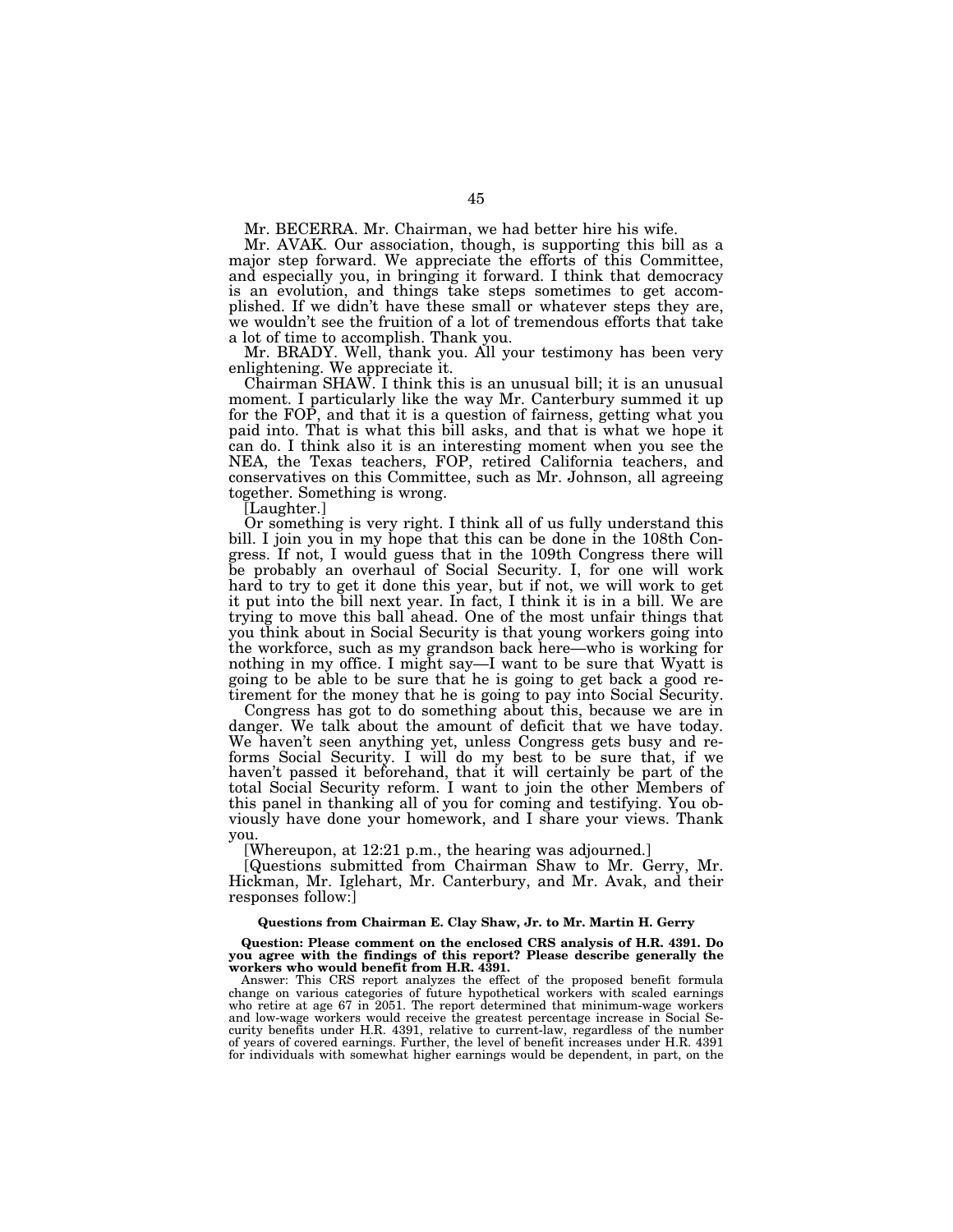proportion of the individual's lifetime earnings that are attributable to covered employment. While H.R. 4391 would generally provide higher benefits for many beneficiaries, among those who would not gain would be: 1) average earners with more than 27 years of covered earnings, 2) high earners with more than 23 years of covered earnings, and 3) all those with career maximum earnings under Social Security.

While we have not replicated their analyses, the methodology CRS uses in this report appears reasonable, and their conclusions are generally consistent with SSA's analysis of the bill's effects. We have generally found that:

- Lower and mid-level career earners (considering both covered and non-covered earnings) are more likely to receive a benefit increase under the proposal, and the amount of the increase would tend to be higher for these individuals than for other groups.
- Workers who are more likely to receive lower benefits under the new calculation formula (unless protected by the present-law guarantee provision) include workers who—
	- currently benefit from the present-law rule that phases out or eliminates the WEP reduction for individuals who have 21 or more years of substantial covered earnings under Social Security;
	- have high career earnings with substantial combined earnings from both covered and non-covered employment.

Last year SSA staff evaluated the impact of this proposal on simulated WEP beneficiaries attaining age 62 in 1999. This analysis assumed that, unlike H.R. 4391, there was no present-law guarantee and that pre-1978 non-covered earnings were not considered. This analysis found that:

- 88 percent of those affected would receive higher benefits under the new calculation; and
- the group with the largest average increase in benefits was the lowest earning group.

A similar analysis (using the same assumptions) was done for simulated workers reaching age 62 in 2018. For this group, 61 percent of those affected would receive higher benefits. The substantially greater percentage with improved benefits in 1999 is due to the fact that the proposed proportional WEP would provide a greater increase if a portion of non-covered earnings is ignored, as occurs in the analysis for those eligible in 1999 by leaving out pre-1978 non-covered earnings.

**Question: Please discuss whether the current law WEP (WEP) fairly adjusts benefits for all workers to ensure workers with part of their careers in jobs not subject to Social Security taxes receive equal replacement of their Social Security-covered earnings as workers in covered employment their entire career. Also, please discuss the history of this provision and how the current formula was determined.** 

Answer: Congress established the WEP to prevent workers with pensions from work not covered by Social Security from receiving the unintended advantage of the full weighting in the regular benefit formula that is meant for long-term, low-paid workers. The WEP eliminates this potential windfall by providing for a different, less weighted benefit formula to compute benefits for such persons.

The WEP also includes two special provisions that limit the potential benefit reduction for many workers. One provision guarantees that the WEP reduction can be no more than one-half of the amount of the pension from non-covered employment. The other provision phases out the reduction for workers with more than 20 years of substantial earnings under Social Security and fully eliminates the WEP reduction for workers with 30 or more years of substantial earnings. These two provisions were included to provide some protection for workers with low non-covered pensions or workers who had substantial careers in Social Security covered employment.

With respect to the legislative history of the WEP, the 1982 National Commission on Social Security Reform, chaired by Alan Greenspan, recommended that the computation of benefits for workers who receive pensions from non-covered work should be modified. (No specific benefit formula was recommended.) The decisions to reduce the first factor of the Social Security benefit formula from 90 percent to 40 percent, to set the guarantee at one-half of the pension, and to phase out the WEP reduction based on the number of individual's years of substantial covered earnings, were the result of compromises between the House and Senate versions of the 1983 Social Security amendments. (The Senate version would have lowered the first factor from 90 percent to 32 percent, set the guarantee at one-third of the pension amount, and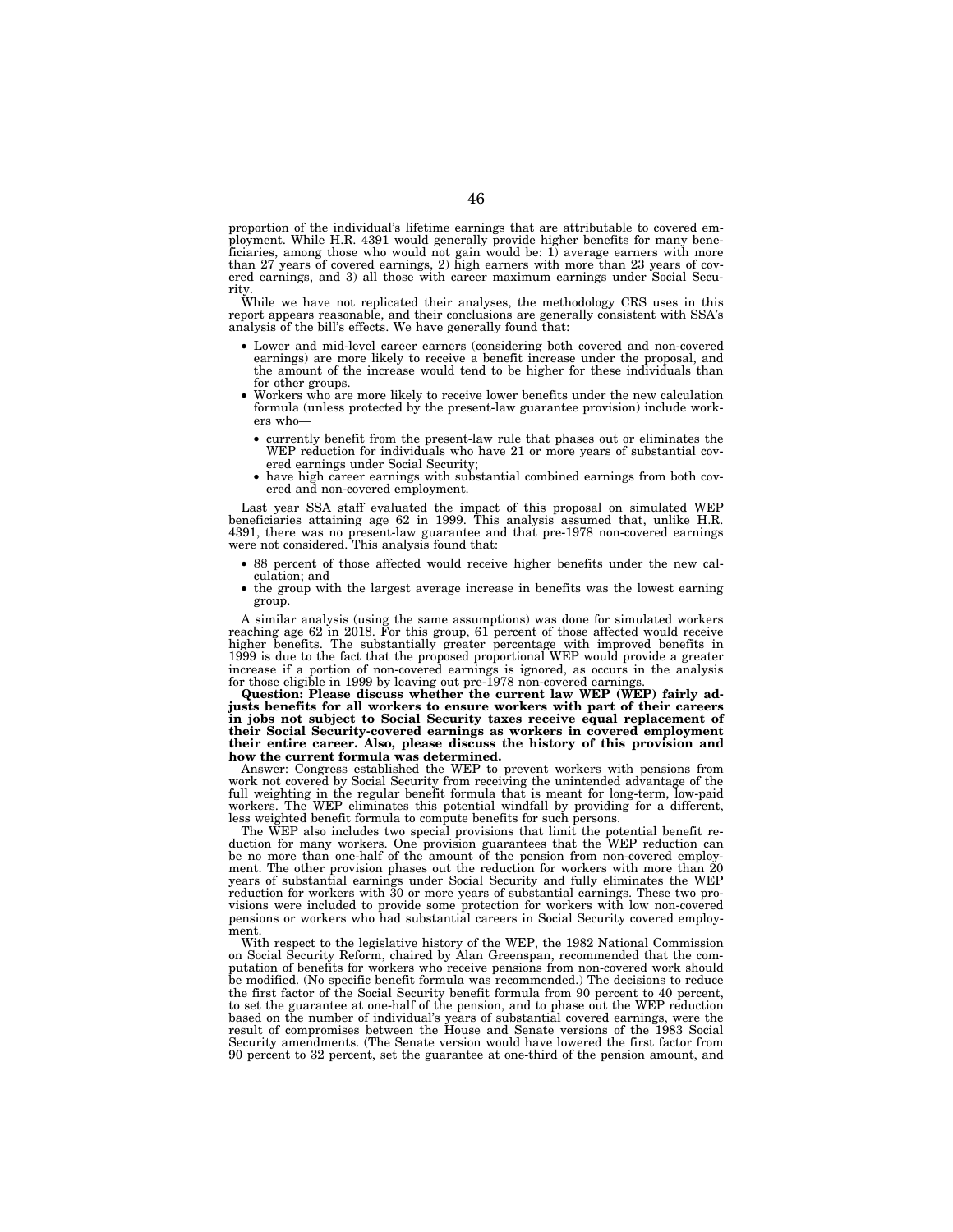provided a phase-out of the reduction for workers with substantial covered earnings. The House version would have lowered the first factor from 90 percent to 61 percent, set the guarantee at one-half of the amount of the pension, and did not include a phase-out provision.)

Originally, the provision that phases out the benefit reduction for workers who had substantial earnings under Social Security applied only if the worker had 26 or more years of substantial earnings. Legislation enacted in 1988 (P.L. 100–647) extended the phase out so that it first begins to apply to workers who have 21 or more years of substantial earnings under Social Security.

**Question: You said the Social Security Administration (SSA) does not have complete information on earnings not subject to Social Security taxes prior to 1978 and has only incomplete information for about a decade after that. Why is that the case? What options does the SSA have for obtaining wage data that pre-dates 1978? Are you able to partner with the Internal Revenue Service, the Office of Personnel Management, State employers or State pension systems to obtain information not currently available in SSA archives? Are these agencies likely to have these records? Or would the SSA expect to rely primarily on beneficiaries' own records of their past wages? What procedures and evidence does the SSA normally utilize in verifying missing earnings information (whether or not an individual is affected by the WEP)?** 

Answer: Prior to tax year 1978, when Annual Wage Reporting began, covered (FICA) wage data was collected by the IRS and forwarded to SSA. Non-covered earnings for these years were also collected by IRS but were not forwarded to SSA. While SSA did begin to receive non-covered earnings information on Forms W–2 beginning in 1978, many State & local government entities did not start submitting W–2 data to SSA until 1980 or 1981. State and local entities began filing W–2s with all information including Social Security covered wages (previously reported separately to SSA) with W–2s for tax year 1982.

Even after 1981, some earnings records continue to be incomplete—primarily for years prior to 1990. An analysis of the records of individuals with non-covered earnings indicated that there are many individuals who have gaps in their non-covered earnings patterns. It appears likely that, in many cases, those individuals remained in non-covered employment during those "gaps." An evaluation of the largest 155 non-covered Federal and State/local government employers showed that for about 30 percent of these employers there was either a complete gap for 1 year or more, or for 1 year or more there were substantially lower non-covered earnings posted relative to a surrounding year.

- Of the 47 employers that seemed to have a problem, 32 had a problem in one of the years in the period 1984–1986.
- For only 4 of the  $47$  employers, the "gap year" was for 1990 or later.

It appears that the missing non-covered earnings are due to reporting errors by the employer, rather than an error in posting the earnings to the worker's record.

If pre-1978 non-covered earnings were to be used in the benefit computation (as under H.R. 4391), the potential sources for obtaining pre-1978 non-covered earnings are the individual, the individual's employer, or his/her pension system. Following is a discussion of the availability of non-covered earnings from various sources.

## *Individuals*

The IRS requires that an individual taxpayer keep his/her tax returns for 3 years from the date the return was due or filed, or two years from the date the tax was paid, whichever is later. Presumably, most individuals would not have wage information going back 27 or more years. Individuals could contact their prior employer(s) to see if they had this earnings information but IRS rules require that employers only keep employment records for 4 years after the tax is due or paid, whichever is later.

Further, under the language in H.R. 4391, if the individual *did* have the earnings information, it may not be to his/her advantage to provide it to SSA because inclusion of these additional pre-1978 non-covered earnings would serve to lower the benefit payable under the H.R. 4391 computation. Likewise, if an employer/pension payer had the worker's yearly earnings amounts (or could derive them from other records), there is no incentive for the employer/pension payer to expend the resources to research this information—especially if it could only decrease the former employee's Social Security benefit.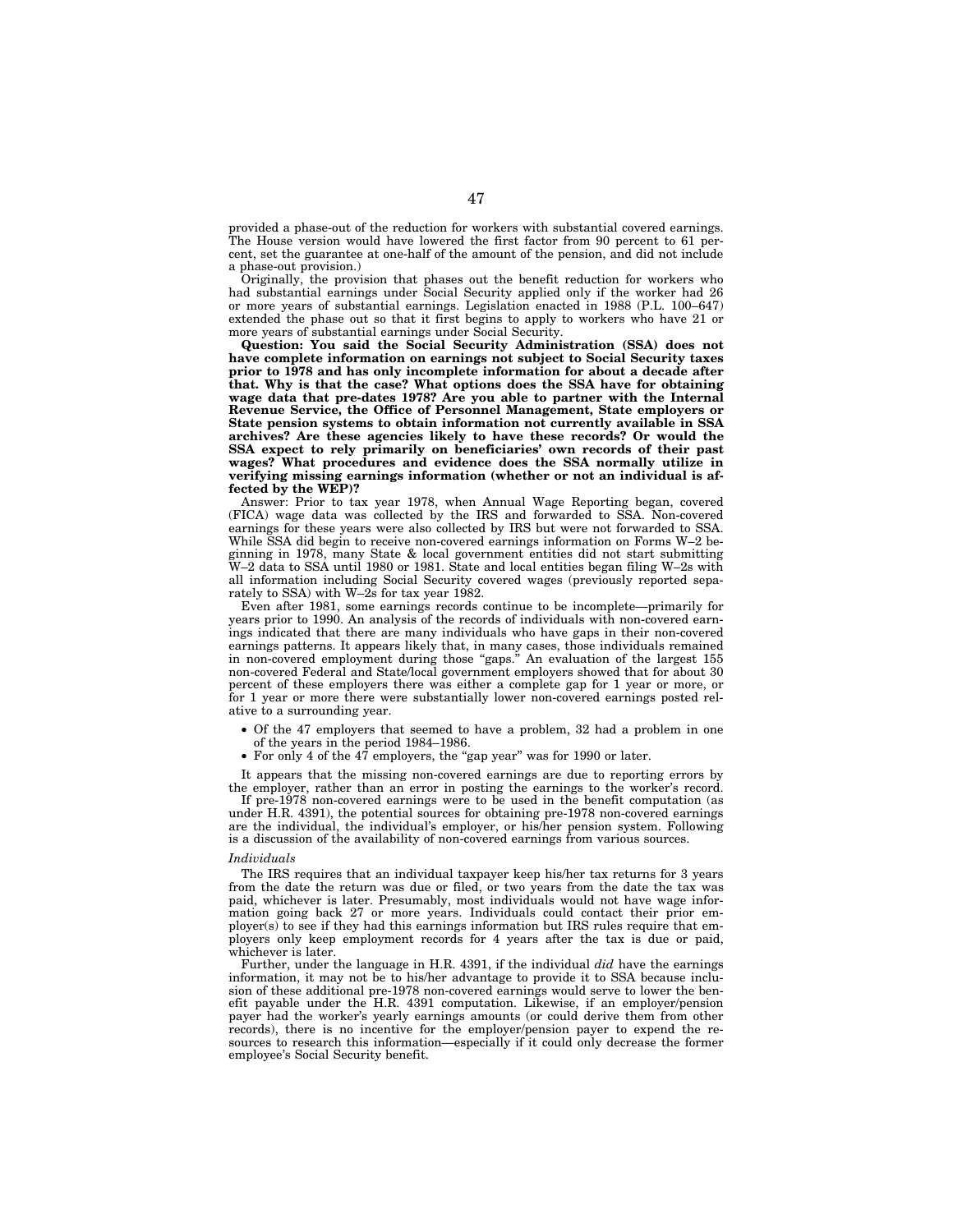#### *Internal Revenue Service*

IRS has informed us that they would be unable to supplement information already in SSA's possession regarding non-covered earnings. IRS stores paper copies<br>of Forms W–2s for only 7 years from the date of filing before they are destroyed<br>by law. The information that IRS stores electronically (rel Forms W–2. This excerpted information is only available for up to 10 years. Fur-thermore, the electronic transcript information for joint returns would combine the couples' wages (on line 7) and there would be no way to discern the earnings of each member of the couple, nor would there be a way to discern covered versus non-covered earnings.

#### *Office of Personnel Management (Federal Employees)*

The OPM maintains only paper records of federal employee's annual retirement deductions, which presumably could be used to derive an annual earnings amount. It would be a very labor intensive manual process to obtain this information for prior years—potentially, back to 1951 (as required by H.R. 4391). SSA would have to provide OPM with the name and SSN of the employee; OPM would have to go to the record center and pull the paper record to get the payroll deduction amount. SSA would then have to apply appropriate conversion factors for each year to get the amount of earnings. (There were a number of changes made to the payroll deduction amounts between 1951 and 1969.)

We were informed that individual federal agencies may have paper payroll records at the St. Louis records center; again, if available, obtaining this information would be a manual process and it is unlikely that records are maintained back to the fifties. Retirement records are automated but only record the total years of service and average salary amount for purposes of the ''high 3'' retirement annuity calculation.

### *State and Local Governments*

There are approximately 22,000 State and local governmental employers in the U.S. The number of State and local government pension payers is not known and it is not clear how many of these organizations would have wage information earlier than 1978. However, based on a few of the larger non-covered State entities we have contacted, few have such information available and those that do would require either a labor intensive search and/or development of a special program that could derive the wages from the contributions paid. For example, one large State pension plan told us they have wage information on contributions from the mid-seventies; however, to obtain just the contributions of one employee for 1 year, they would have to look at 24 separate reels of microfilms (i.e., one microfilm for 1 pay period). In situations where wages could be derived from pension contributions, the amount of these wages would not match taxable wages because certain payments such as bonuses and overtime are not subject to pension contributions.

The SSA has long-established procedures and evidentiary requirements that are used to develop and document earnings that have not been recorded on a worker's earnings record. The first step in an investigation and resolution of an allegation of missing or incorrectly posted covered earnings is to establish the identity of the requester. Once SSA has established the individual's identity, the individual is requested to provide evidence of his employment, such as a Form W–2, employer statement, pay stubs, and so forth. There is a hierarchy of primary and secondary evidence which is requested in order to establish and post missing earnings. Primary evidence of earnings, such as the Form W–2 or employer statements verifying the fact and periods of employment as well as amount of earnings, is always requested first. If primary evidence is not available, then additional evidence is requested, such as union statements, pay slips, tax records, and so forth., in order to establish the missing earnings.

All questions, discrepancies, and so forth., are resolved by requesting additional evidence from the individual or employer before any action is taken by SSA to credit the earnings. SSA does not take any corrective action unless the evidence submitted or obtained clearly establishes the individual's identity, the employment and the amount of earnings.

**Question: H.R. 4391 provides leeway for your agency to determine how to implement the new benefit computation. In your testimony, you described a scenario where the SSA would use only post-1977 earnings to calculate benefits under the new benefit formula in H.R. 4391. Please elaborate on other options for how the SSA might implement the bill. For each option, provide a discussion of the following: the effect on the SSA's ability to ad-minister the provisions of H.R. 4391; incentives or disincentives for workers and employers to provide historical earnings information; equity or po-**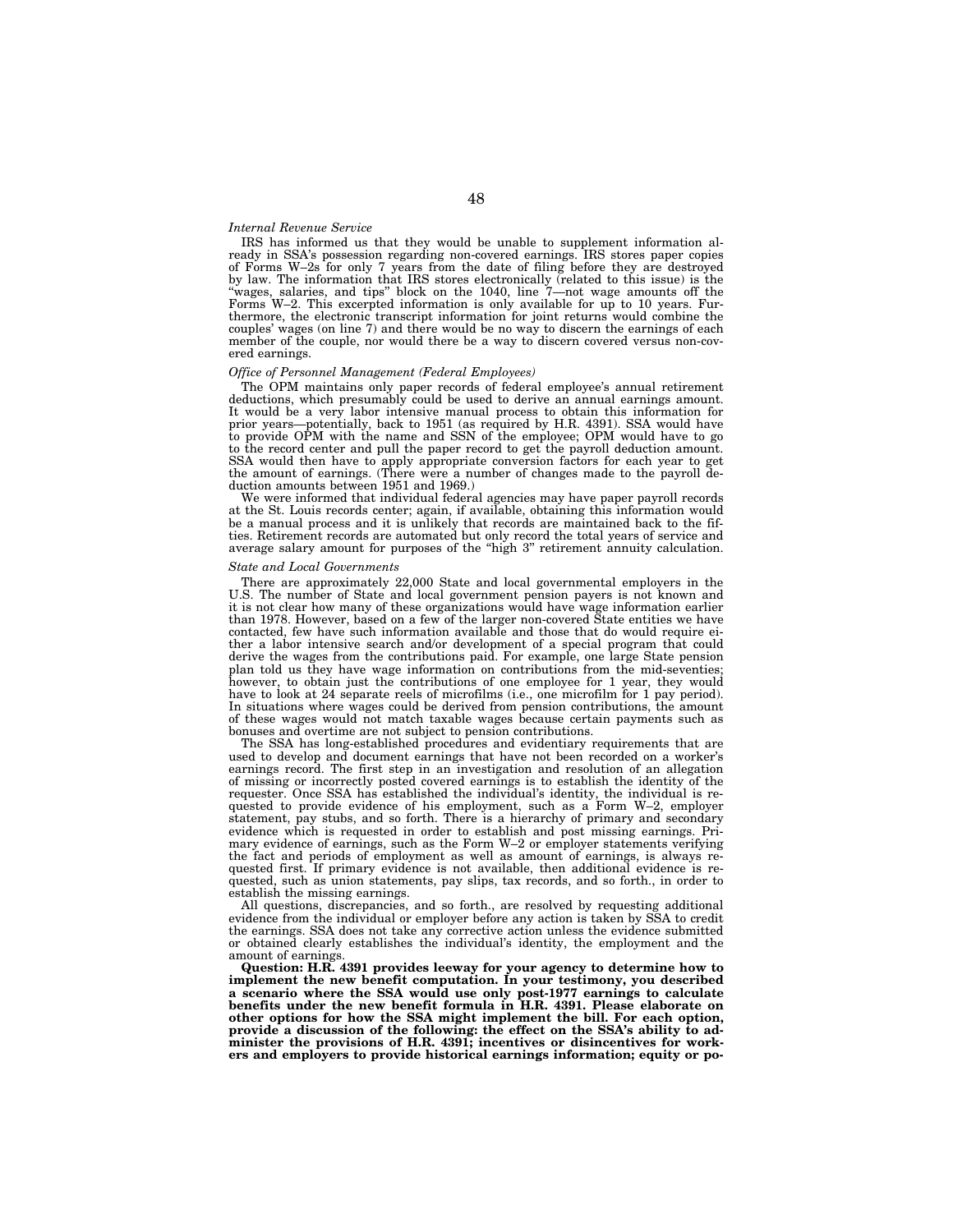**tential inequity in treatment of workers who cannot obtain proof of their non-covered earnings; and the estimated short and long-term cost to the program. What do you recommend as the best way to ensure those affected by the WEP receive fair replacement of their Social Security-covered earnings without creating an undue administrative burden on the SSA and State and local government employers?** 

Answer: For purposes addressing the lack of readily available data on worker's pre-1978 non-covered earnings, there are potential options for computing Social Se-curity benefits under H.R. 4391 (in addition to excluding all pre-1978 non-covered earnings). These options are:

### Option 1

*If actual earnings are unavailable, assign to the worker the ''average'' salary in that jurisdiction for his or her specific position (e.g., teacher) for that year.* 

- While actual pre-1978 pay records of individual workers may no longer be avail-able, historic pay tables may exist that would allow SSA to determine an aver-
- age salary. The SSA would have to verify the job position (teacher, janitor, administrator, bus driver, and so forth.) for each worker for each year. We would then need to know the average salary for each non-covered position.<br>• There would be a question of how specific should the "position" be—for example,
- an electrician trainee is not the same position as a master electrician—at least
- The SSA would have to determine whether to use the average at the State level or at the level of the specific employing entity (i.e. individual school district.
- There is also a question as to what average amount would be used if the data needed to compute the average is not available.
- Because the greater the amount of non-covered earnings used in the computation, the lower the resulting benefit would be under H.R. 4391, people may complain that the average used by SSA is too high for them. For many affected workers, the pre-1978 non-covered may reflect their earliest years of employment and the ''average'' earnings amount could be too high compared to the amount of their actual earnings. Such workers for whom pre-1978 non-covered earnings are not available may believe that they are not being treated fairly compared to other workers who can obtain their pre-1978 earnings.
- compared to other workers who can obtain their pre-1978 earnings. However, if the ''average'' earnings amount used for many pre-1978 years were much higher than the worker's actual earnings, this could become an incentive for workers to provide SSA with proof of actual earnings. Conversely, there would be a disincentive to supply actual earnings if the "average" used for many of the pre-1978 years were much lower than the worker's actual earnings.

#### Option 2

Determine the Average Indexed Yearly Earnings (AIYE) for all years of covered<br>and non-covered earnings that are available (e.g., if there are 15 such years of earn-<br>ings, then compute the AIYE for those 15 years) and assig

The years of earnings that are *not* available (often early in the person's career) may be lower than the other, later, years and thus the AIYE that is "deemed" for those earlier years may be too large—compared to the person's actual earnings. (This result would be disadvantageous to the person.)

If the AIYE is larger than the person's actual earnings, this would serve as an incentive for workers to provide proof of non-covered earnings. However, applying the AIYE in such cases may then be viewed as unfair to workers who simply are not able to provide such proof.

- This approach may also be inaccurate if the worker received a significant pro-<br>motion (e.g. teacher to principal) or a demotion.
- This Option would be simpler to administer than Option 1. Unlike Option 1 the amount of earnings for missing years would always be determinable and would not require research into the pay levels for a myriad of different positions in that State or local jurisdiction. Further, the earnings used for missing years would not be arbitrary amounts based on other workers' average salaries; rather, they would be based on the worker's own personal earnings history.

#### Option 3

*SSA would use all available procedures to establish a worker's entire non-covered work history in order to compute the worker's Social security benefit. However, if all non-covered earnings cannot be established, present-law WEP will apply.*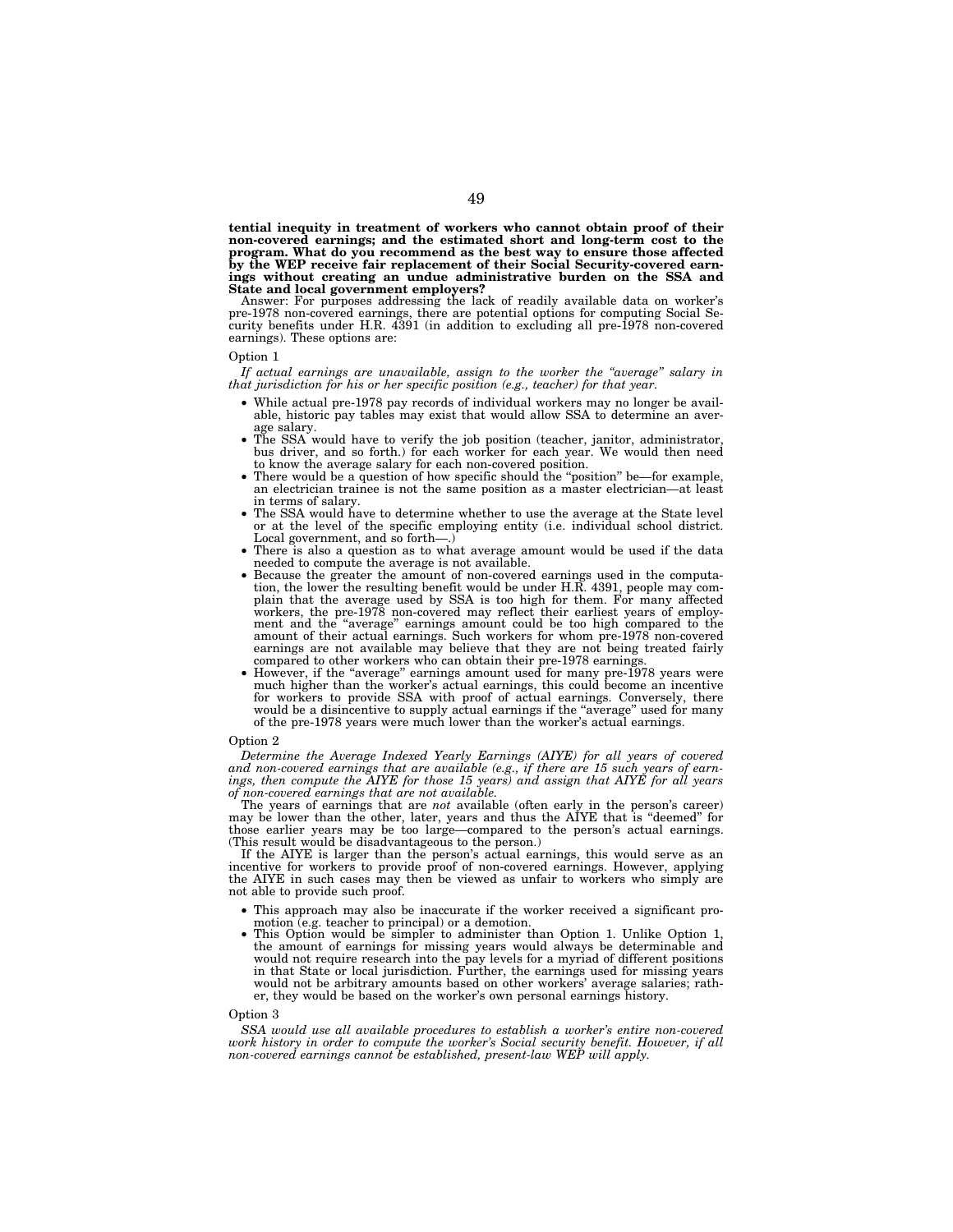- Such an ''all-or-nothing'' approach could be an incentive for workers to assist SSA in establishing proof of their non-covered earnings. Most workers would gain from the provisions of H.R. 4391. Under this Option, the only way they could take advantage of the new computation would be to have all of their noncovered earnings.
- For future cohorts, this provision may not be a significant problem as SSA has better records of non-covered earnings. However, it may be viewed as unfair to those workers who cannot give us this information, especially for workers on the rolls who have a significant proportion of their non-covered work prior to 1978.
- Maintaining present law WEP would prevent any worker from being disadvantaged. However, SSA may have to maintain present-law WEP forever since there may always be instances where SSA cannot establish amounts of non-covered earnings (e.g., foreign work for which the worker receives a pension.)

In estimating the program costs of H.R. 4391, SSA's Office of the Chief Actuary assumed that no-pre-1978 non-covered earnings would be available for inclusion in the computation. Based on that assumption, program costs for H.R. 4391 are estimated to be \$3.5 billion over the first 5 years and \$7.1 billion over the first 10 years. The estimated long-range cost is 0.01 percent of taxable payroll.

The program costs for Options 1 and 2 would be less than the costs for the approach that would exclude all pre-1978 non-covered earnings because any additional pre-1978 non-covered earnings used in the benefit computation would decrease the Social Security benefit. SSA has not developed costs for Options 1 and 2 because there is significant data that is unavailable, but needed, to generate reliable cost estimates (such as the periods and extent of workers' non-covered service before 1978). However, SSA is currently working on a cost estimate for Option 3.

With respect to question 4b, SSA does not believe that any of the options offer a better way than current law to ensure that those affected by the WEP receive a fair wage replacement of their Social Security-covered earnings, without creating an undue administrative burden on SSA and State and local government employers.

**Question: Beginning with which cohort of retirees do you believe the SSA would have substantially complete earnings records and would be able to administer the benefit computation in H.R. 4391 without having to develop additional proof of non-covered earnings?** 

Answer: The first year for which SSA has a record of workers' non-covered earnings is 1978. Therefore, the first cohort for which SSA would have reasonably complete earnings records, and would be able to administer the benefit computation in H.R. 4391 without having to develop additional proof of non-covered earnings in most cases, would be those persons who were age 22 in 1978 and who will attain age 62 in 2018. These individuals are currently about 48 years old. (Age 22 is often used in benefit examples as the age at which it can be expected that full-time workers will have begun their careers.)

However, as noted earlier, many State & local government entities did not start submitting W–2 data to SSA until 1980 or 1981. Because of this significant issue, the first cohort for which SSA would have *substantially complete* earnings records, and thus could avoid having to develop additional proof of non-covered earnings, would be those persons who were age 22 in 1982 and who will attain age 62 in 2022.

**Question: The ''Social Security Protection Act of 2004'' (P.L. 108–203) requires the SSA to include in the Social Security Statement sent to workers an explanation of the potential benefit reductions under the GPO (GPO) and WEP, and requires the SSA to develop a notice for employers to use in informing newly hired employees who are not subject to Social Security taxes of the effect of the GPO and WEP. Would you provide an update as to how implementation of this provision is progressing? What feedback are you receiving from stakeholders as the process moves forward?** 

Answer: With respect to modifying the *Social Security Statement*, the Office of Communications (OCOMM) has been working with the Office of Disability and Income Support Programs to undertake the activities required to fulfill the requirements of the law. Because the SSPA was only signed into law on March 2, 2004, we are in the planning stages for this provision which is effective January 2007. Our goal is to provide the most meaningful WEP/GPO information to the largest number of workers, ensuring that all those potentially affected by these provisions receive the necessary information.

With respect to the notice to be given to newly hired employees, SSA has developed a draft notice that provides information concerning both the WEP and GPO provisions, as required by the legislation. SSA recently met with concerned advo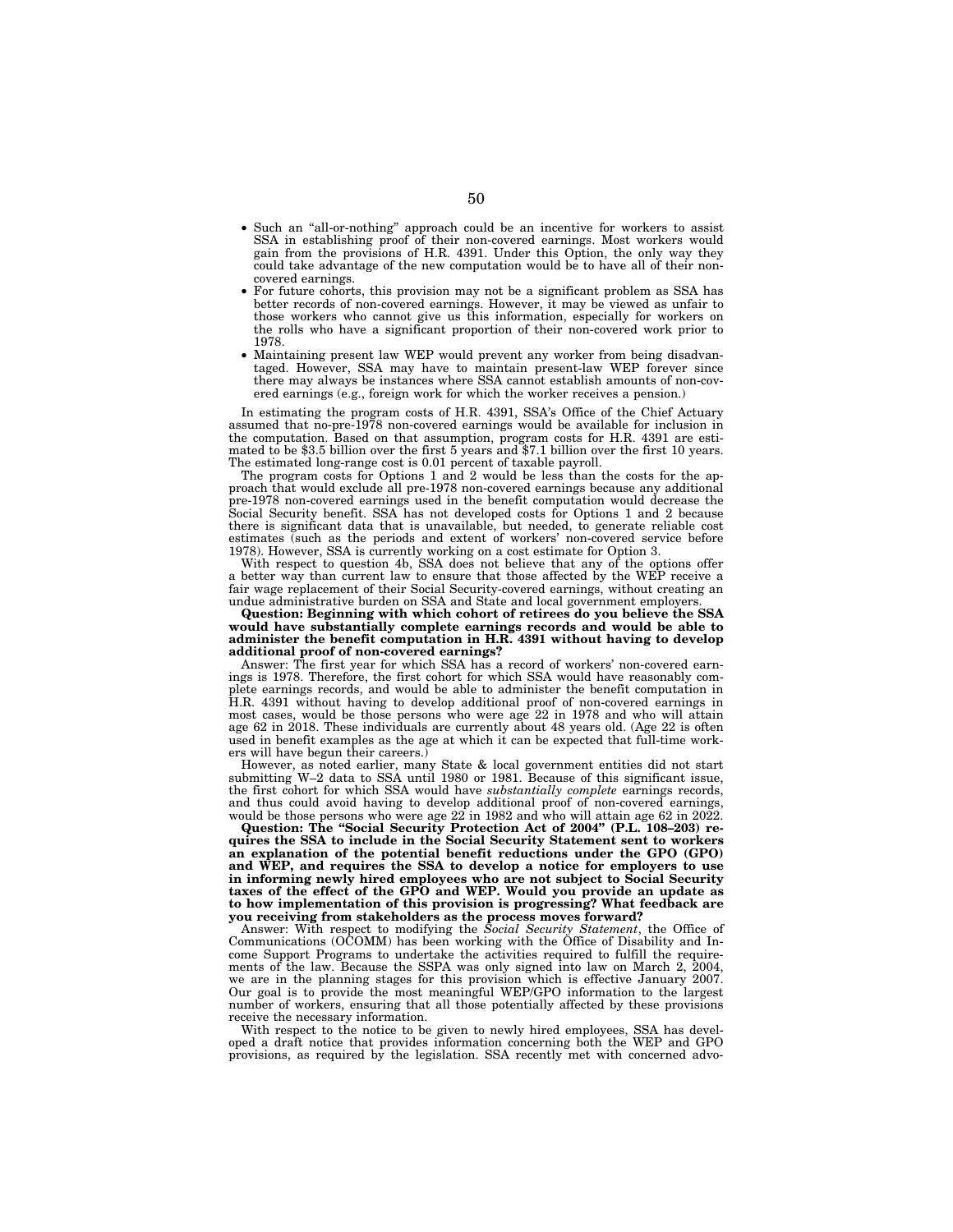cates to discuss the draft notice and to address their concerns. SSA is on track for timely implementation of this provision of P.L. 108–203.

**Question: In addition to worker education about the GPO and WEP required in P.L. 108–203, what other recent improvements to brochures, the SSA website and other public communications have been made to help make individuals aware of these provisions and how they may affect their benefits?** 

Answer: We have taken many actions in the last year to help individuals affected by GPO and WEP understand how these provisions may affect their future benefits. For example, we have strengthened the language in our publications, *GPO* and *WEP.* These publications are available in print and electronically.

On our website, *Social Security Online*, we have improved our page, "Information for government Employees," at http://www.ssa.gov/gpo-wep/ by adding a GPO calculator, enhancing the existing WEP calculator and adding a chart on ''How the WEP Can Affect Your Social Security Benefit.'' This page provides ample information on GPO and WEP. It is valuable in financial planning, because it helps the public get realistic estimates of the benefits they may receive from Social Security after GPO or WEP is taken into account. We also have added several new entries to our ''Fre-quently Asked Questions'' page on our website that explain the GPO and WEP pro-

visions and how they can affect Social Security benefits. **Question: Under current law, workers are exempt from the WEP if they have 30 or more years of substantial earnings under Social Security. If a worker retiring this year paid Social Security taxes on approximately \$282,000 in wages, just meeting the minimum requirement over the past 30 years, he would be exempt from the WEP. However, if he paid Social Secu**rity taxes on the same amount of wages, but earned it over 20 years instead<br>of 30 years, he would not be exempt. Or, if he earned just \$1.00 less than<br>the minimum amount for "substantial" earnings in each of those years, h **covered employees if they benefit from this exemption, do you think it is needed as a permanent part of the law under the new benefit computation in the bill in order to ensure workers with identical wage histories are treated equally? Similarly, do you believe the provision limiting the WEP reduction under current law to an amount equaling no more than one-half the government pension should be made a permanent part of the law under H.R. 4391 (rather than only a grandfather provision) in order to ensure workers with identical wage histories are treated equally under the program?** 

Answer: The H.R. 4391 ''hold harmless'' provision allows any individual who has non-covered earnings prior to the year after enactment to be subject either to the new benefit formula or to the current-law WEP, whichever is more advantageous. These individuals would have the opportunity to benefit from current-law provisions which 1) phase out the WEP reduction if the worker has 21–29 years of "substantial'' covered earnings and fully eliminate the WEP if the worker has at least 30 of such years, and 2) guarantee that the WEP reduction will not be more than one half of the non-covered pension amount. Approximately 7.6 percent of workers subject to the WEP have the effect of the WEP reduced due to the guarantee that the WEP reduction will not exceed one half of the non-covered pension amount; almost 19 percent have the effect of the WEP reduced because they have between 21 and 29 years of substantial covered earnings. No data are available on the number of beneficiaries who would have been subject to the WEP but were exempt because they have 30 or more years of substantial covered earnings.

Under H.R. 4391, individuals with non-covered earnings which first occur in the year following enactment or later would not benefit from the exemption based on year following enactment or tater would not be use the guarantee that the reduction will<br>30 years of substantial covered earnings or the guarantee that the reduction will not exceed one half of the non-covered pension amount. Modifying H.R. 4391 to make these two provisions a permanent part of the law would provide additional protections for those whose non-covered employment begins in the future, reducing the possibility that they would be disadvantaged relative to current law. However, these changes to the bill would increase program costs. In addition, they would also increase administrative complexity because SSA would need to administer these additional provisions for all years into the future.

As pointed out in the question, it is true that equity questions can be raised about the operation of the WEP ''phase-out'' based on the number of years of substantial covered earnings. That is, the distribution of earnings over a worker's lifetime, including whether the earnings in a given year are slightly more or less than the spec-ified threshold, can result in wholly different treatment under this provision. These points could be used as arguments against retaining the current phase-out provision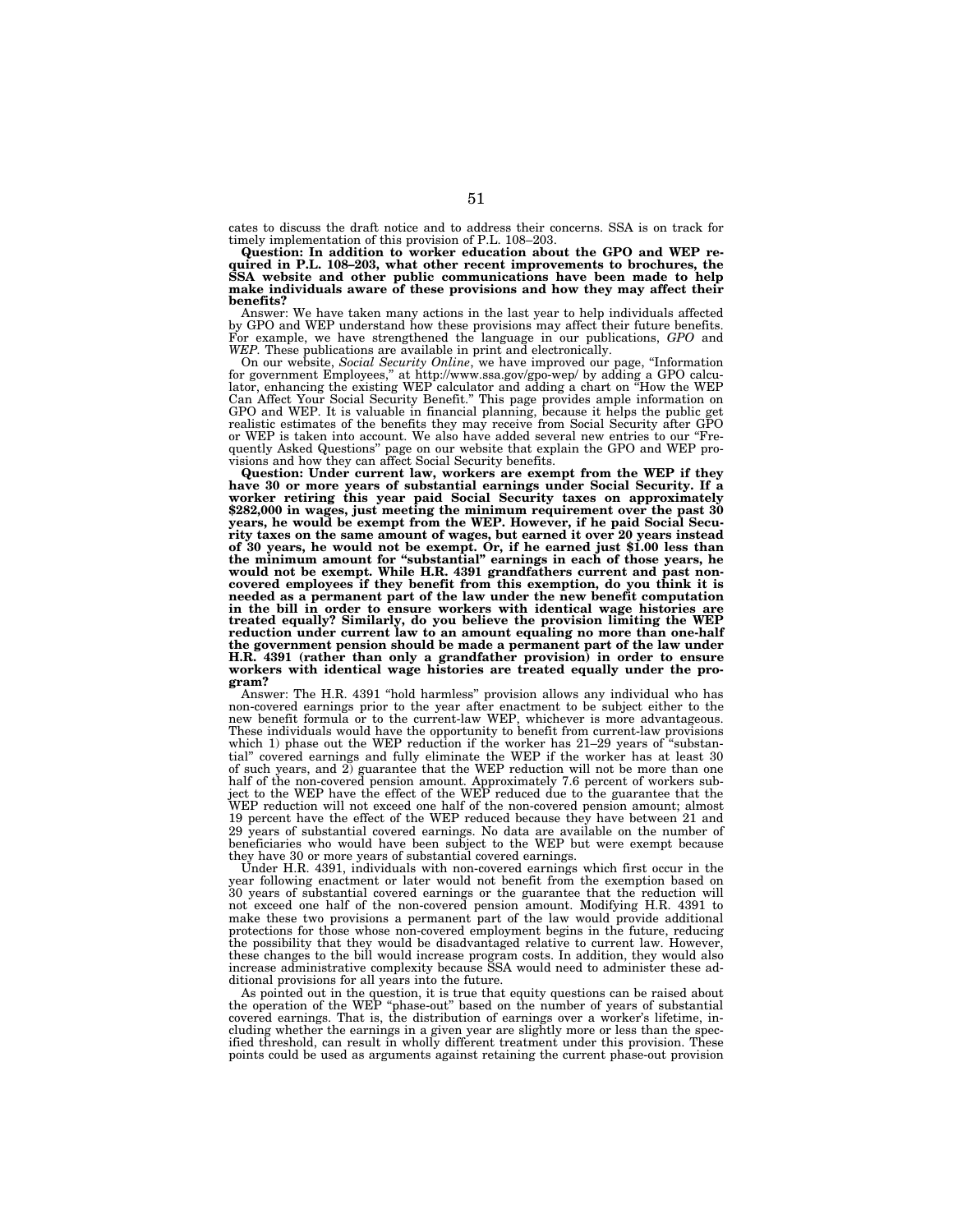for those whose non-covered employment first begins in the year following enactment.

**Question: We heard testimony stating that about one-third of teachers pay into a government employee pension plan that substitutes for Social Security coverage, and the remaining two-thirds pay into Social Security. Would H.R. 4391 help ensure that both groups of teachers are treated equally in terms of how much of their Social Security-covered wages that Social Security benefits replace? If we repeal the WEP, would the two groups be treated equally?** 

Answer: As I stated before your Subcommittee at the July 20, 2004 hearing, the goal of H.R. 4391 is to better target the effect of the offset so that the amount of the resulting reduction in benefits more closely approximates the individual facts in each case. Unfortunately, the data needed for these calculations—much of it wages paid to individuals as many as 27 or more years ago—will not be readily available in many (perhaps most) cases, making it difficult for SSA to equitably administer the provisions of the bill. Inequities would occur in the application of the WEP because counting pre-1978 earnings for some cases and not for others (based on availability) would not be fair.

As an illustration, there would be a question of equity in recomputing the benefits of workers whose non-covered earnings are entirely before 1978. For those workers for whom the needed pre-1978 earnings information cannot be obtained, the WEP reduction would be entirely removed. However, for those workers for whom pre-1978 earnings are available, those earnings would result in a WEP reduction.

Repeal of the WEP would not result in equal treatment of teachers who were covered under Social Security compared to teachers who instead paid into a government retirement system. As I stated in my written testimony:

''The purpose of the WEP was to remove an unintended advantage that the weighting in the regular Social Security benefit formula would otherwise provide for persons who have substantial pensions from non-covered employment. This weighting is intended to help workers who spent their lives in low-paying jobs by providing them with a benefit that is relatively higher in relation to their prior earnings than the benefit that is provided for higher-paid workers.

''However, because benefits are based on average earnings in employment covered by Social Security over a working lifetime (35 years for retired workers), a worker who has spent part of his or her career in employment not covered by Social Security appears to have lower average lifetime earnings than he or she actually had. (In determining average earnings for Social Security benefit purposes, years with no covered earnings are counted as years of zero earnings, as if the person had not worked at all.) Without the WEP, such a worker would be treated as a low-lifetime earner for Social Security benefit purposes and inappropriately receive the advantage of the weighted benefit formula. The WEP eliminates this potential ''windfall'' by providing for a different, less heavily weighted benefit formula to compute benefits for such persons.''

Thus, repealing the WEP would result in workers who spent a portion of their careers in employment not covered by Social Security receiving more favorable treatment under Social Security than comparable workers who had worked a lifetime in covered employment.

**Question: One of the witnesses at the hearing testified that the SSA does not always immediately identify workers who should be subject to the GPO or the WEP, and as a result some retirees may accumulate a large overpayment of benefits by the time the SSA correctly applies those provisions to their benefits. The witness also recommended that the SSA hold these individuals harmless, absent any evidence of fraud. Do you agree with the recommendation? What do you recommend to prevent or minimize these overpayments?** 

Answer: Claimants for retirement benefits are asked at the time of application if they are receiving or expect to receive a pension based on non-covered work, and the application they sign affirms this information. If they expect to receive in the future a pension based on non-covered employment, the beneficiary is required to report such receipt to SSA. Once SSA learns of the pension receipt, SSA obtains verification of the pension and applies the WEP and/or GPO accordingly. Because claimants are made aware of the need to report these pensions, we have concerns about the recommendation to hold them harmless if they are overpaid because they have failed to report.

Waiving the overpayment would result in an incentive for the claimant not to tell SSA of the receipt of the non-covered pension. If the claimant knew that the overpayment would be waived, it would be in his/her best interest to not inform SSA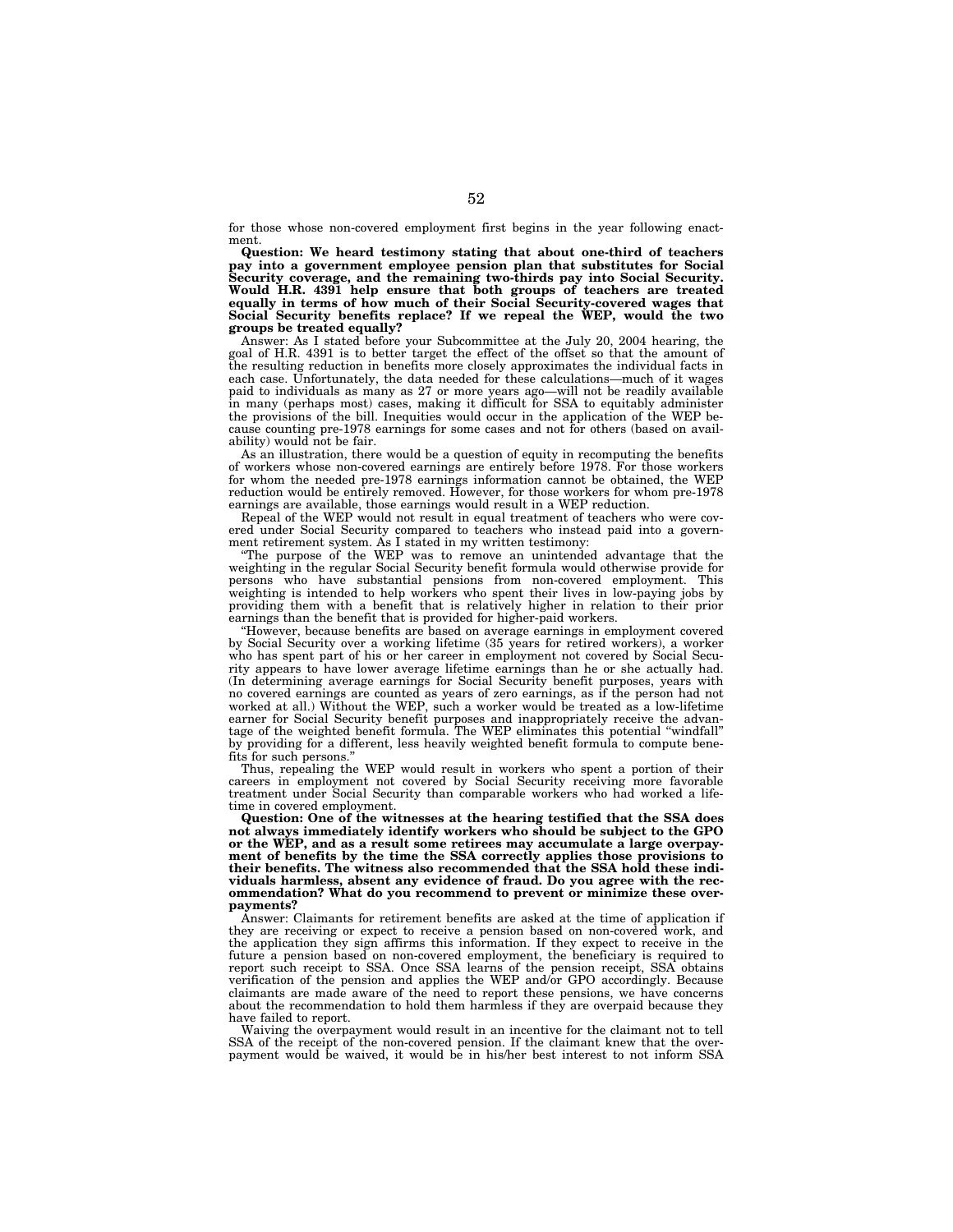of the pension because the WEP or GPO reduction would only apply prospectively beginning at the point that SSA otherwise learns of the pension receipt.

Further, waiving the WEP/GPO overpayment in situations in which the beneficiary fails to inform SSA of the receipt of a non-covered pension may provide an advantage to this group compared to other similarly situated beneficiaries. For example, when a disability beneficiary fails to inform SSA of the receipt of a workers' compensation payment that is subject to Social Security offset, the resulting overpayment that occurs when SSA learns of the payment is not automatically waived.

The SSA largely relies on the applicant/beneficiary to correctly inform us that he or she is entitled or becomes entitled to a non-covered pension. To minimize overpayments that result due to retroactive application of the WEP and/or GPO, SSA has an ongoing computer-matching program with the Office of Personnel Management (OPM) that matches persons receiving Social Security benefits with persons receiving a pension from OPM based on non-covered employment. However, SSA does not have any similar program to identify Social Security beneficiaries who are also receiving pensions based on non-covered work for a State or local government. In addition, when the claimant states that he/she expects to receive a pension from noncovered employment in the future, SSA establishes a diary to alert claims personnel to recontact the claimant at the time the claimant has alleged that pension payments will begin.

To help address this problem, the President's FY 2005 Budget includes a proposal that would improve the administration of the WEP and GPO by improving the coordination of reports of pension payments based on employment not covered by Social Security. This change would give SSA the ability to independently verify whether beneficiaries have pension income from employment not covered by Social Security.

A past study of SSA's administration of the WEP and GPO provisions by the General Accounting Office (GAO) found that there are many beneficiaries who are not subjected to the WEP and GPO because SSA does not know they are receiving pensions based on non-covered employment. With the change proposed in the President's Budget, SSA would be able to obtain data on pensions based on non-covered work in a more timely and consistent manner. The proposal would thereby improve SSA's stewardship over the program and the Social Security trust funds.

### **Questions from Chairman E. Clay Shaw, Jr. to Mr. Terry Hickman**

**Question: You stated that H.R. 4391 would apply the same basic benefit formula to everyone. If H.R. 4391 would ensure that all workers are treated equally, regardless of whether part of their career was spent in jobs not subject to Social Security taxes, would you explain why you believe the WEP should be completely repealed? Should teachers who pay into a Social Security substitute receive more generous Social Security benefits than teachers who pay Social Security taxes on all their earnings?** 

Answer: The NEA supports repealing two Social Security Act amendments that negatively impact thousands of public employees including many teachers and education support professionals. The GPO (GPO) and WEP (WEP) unfairly reduce or eliminate benefits that employees or their spouses have earned and are expecting in retirement. These provisions impact educators, police officers, firefighters and other public employees who have dedicated their lives to public service. The WEP reduces the earned Social Security benefits of an individual who also receives a public pension from a job not covered by Social Security. The WEP causes hardworking people to lose a significant portion of the benefits they earned themselves. The number of people impacted by these provisions across the country is growing every day as more and more people reach retirement age.

While H.R. 4391 does initially apply the same basic benefit formula to all recipients, it then reduces the final benefit by a percentage. NEA believes this bill offers an important first step, but it does not ensure that educators and other public employees will receive all the benefits they earned by paying into Social Security. Therefore, NEA urges Congress to pass H.R 4391 as a first step, but also to pass the Social Security Fairness Act (H.R.594), which would completely repeal both the GPO and the WEP.

The NEA believes that teachers and other public employees should receive the Social Security benefits they have earned by paying into the system. We do not believe that repealing the WEP or GPO would give public employees a more generous benefit, but would simply ensure them the benefits they or their spouse have earned.

**Question: You state in your testimony that the WEP hurts teacher recruitment efforts, especially in cases where people are considering teach-**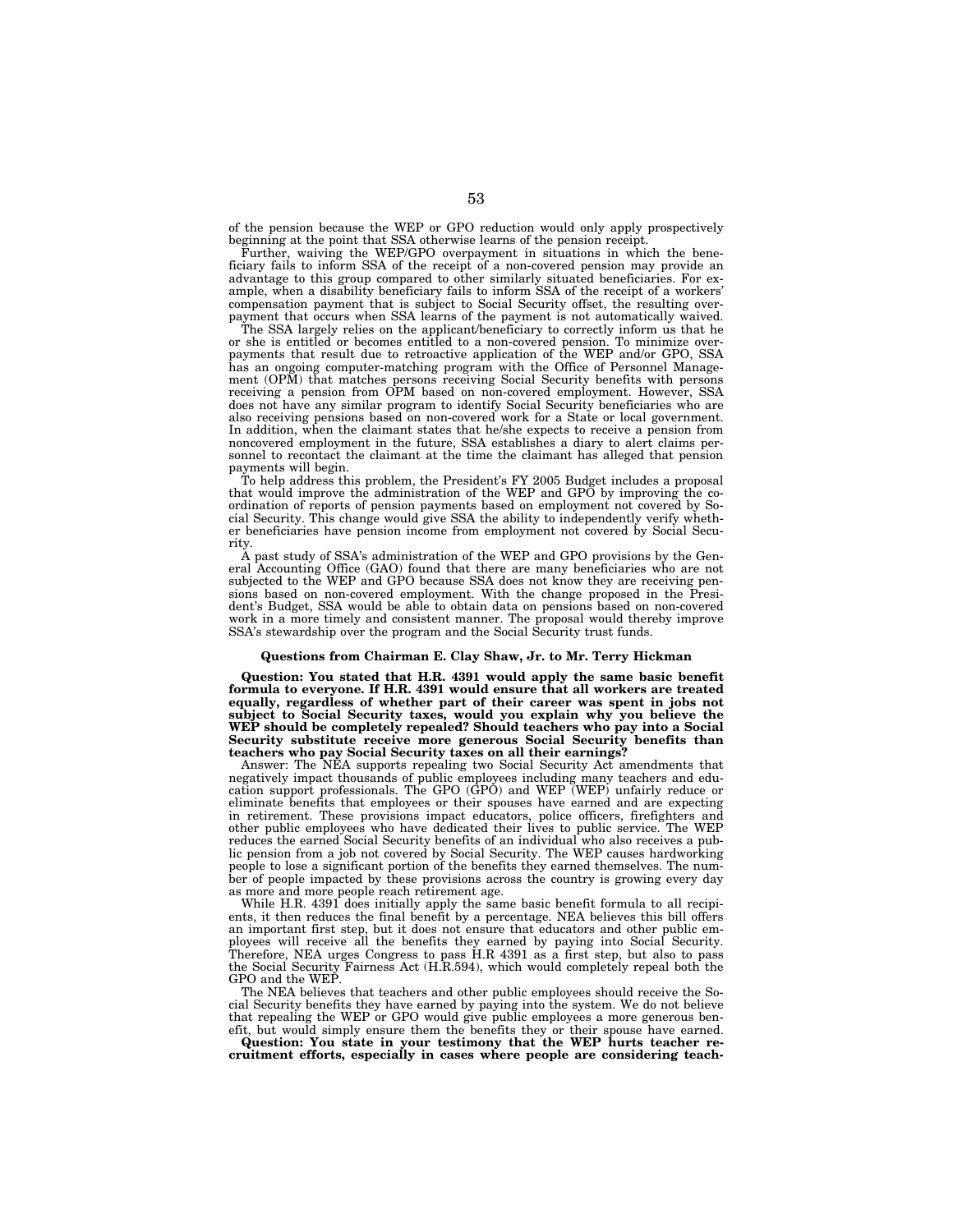## **ing as a second career. Would passage of H.R. 4391 help your recruitment efforts?**

Answer: The NEA believes that individuals who worked in other careers are less likely to want to become teachers if doing so will mean a loss of earned Social Security benefits. The WEP also causes current educators to leave the profession, and students to choose courses of study other than education. Passage of H.R. 4391 would be an important first step in providing relief from the negative financial consequences of the WEP and ought to encourage more individuals to enter the teaching profession.

Again, thank you and the House Ways and Mean Committee, Subcommittee on Social Security, for addressing the Social Security provisions affecting public employees. We look forward to working with you on this issue.

# **Questions from Chairman E. Clay Shaw, Jr. to Mr. Randall Iglehart**

**Question: You stated that H.R. 4391 would apply the same basic benefit formula to everyone. If H.R. 4391 would ensure that all workers are treated equally, regardless of whether part of their career was spent in jobs not subject to Social Security taxes, would you explain why you believe the WEP should be completely repealed? Should teachers who pay into a Social Security substitute receive more generous Social Security benefits than teachers who pay Social Security taxes on all their earnings?** 

Answer: As I stated in my testimony last month, ATPE supports HR 4391. We believe that the formula proposed by the bill to calculate the Social Security benefits of persons also eligible for a government pension is a fair one because it will figure these workers' benefits in the same way that private sector employees have their benefits figured. Our advocacy of full repeal of the WEP has been based on our members' recognition of the inequities of the current law and their desire to receive the benefits they have earned while working in jobs covered by Social Security. We understand that full repeal of the WEP would create new inequities in the benefits formula and believe HR 4391 offers a workable solution and a fair compromise between total repeal and the current law.

**Question: You state in your testimony that the WEP hurts teacher recruitment efforts, especially in cases where people are considering teaching as a second career. Would passage of H.R. 4391 help your recruitment efforts?** 

Answer: I also testified that removing the strong disincentive (WEP) in current law to become a Texas teacher would help the State of Texas with our massive shortage of certified teachers. If potential Texas teachers know that the Social Security benefits they have earned in other states or other careers will be not be reduced by an arbitrary formula just because they are also eligible for a pension from the Teacher Retirement System, school districts will be better able to recruit the best and brightest into our classrooms.

#### **Questions from Chairman E. Clay Shaw, Jr. to Mr. Chuck Canterbury**

**Question: We appreciate your support for H.R. 4391. As you said, it would help police officers who enter a second career after doing so much to ensure Americans' safety. Are there any particular aspects of the bill you think could be improved?** 

Answer: The F.O.P. supports H.R. 4391, the "Public Servant Retirement Protection Act,'' (PSRPA) which we view as a solid, compromise piece of legislation between the proponents of a full repeal of the WEP (WEP) and the GPO (GPO), as provided for in H.R. 594, the "Social Security Fairness Act," that was the subject of a hearing before the Subcommittee last May, and those who have concerns about the cost associated with the full repeal of both these measures.

In the view of the F.O.P. however, the issues of the WEP and GPO are linked. While we have no further suggestions to improve H.R. 4391 insofar as it addresses the WEP, we would be supportive of adding a new section to the bill which would address the unfairness of the GPO to law enforcement officers and their families and believe the legislation would be improved by such an addition.

**Question: According to a Public Pension Coordinating Council survey,**  about 40 percent of police officers and firefighters are subject to Social S **curity taxes in their jobs, and would not be affected by the WEP. Since H.R. 4391 results in equal treatment of both Social Security-covered and noncovered police officers and firefighters, would you explain why you believe the WEP should be completely repealed? Should police officers who pay into a Social Security substitute receive more generous Social Security**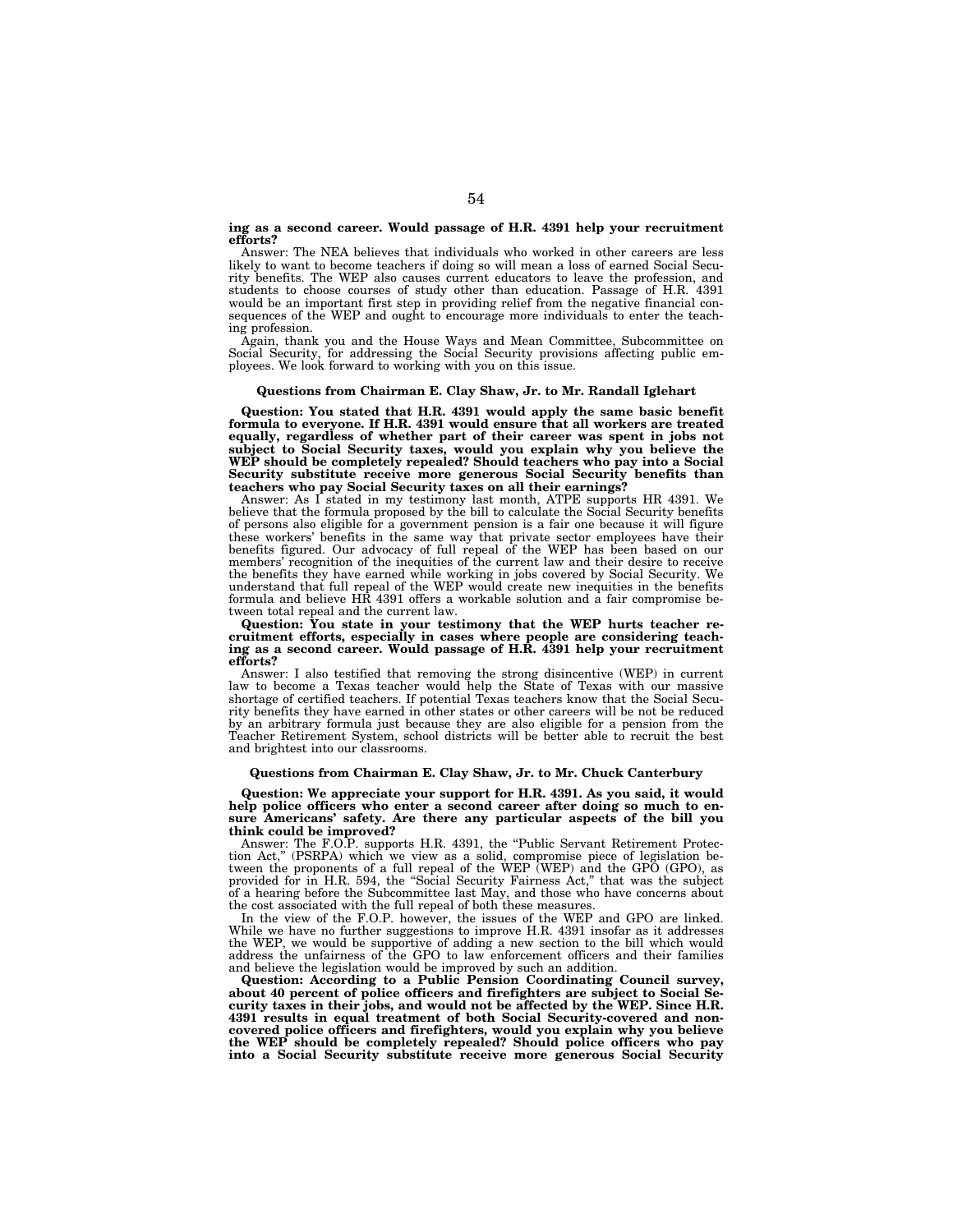## **benefits than police officers who pay Social Security taxes on all their earnings?**

Answer: The enactment of H.R. 4391, the "Public Servant Retirement Protection Act,'' does make the treatment of public employees more equal, and it is for that reason that the F.O.P. supports its passage. However, the new benefit calculation proposed by this legislation still treats public employees who pay to participate in their own retirement plans differently than public employees who are inside the Social Security system.

The ostensible purpose of the WEP is to remove a so-called "windfall" for persons who spent some time in jobs not covered by Social Security (like public employees) and also worked other jobs where they paid Social Securit qualify for retirement benefits. The PSRPA does lessen this penalty and certainly treats public employees in a public pension plan better and more equally than the current formula, but the basic unfairness still exists—the Social Security benefits for which these employees were taxed are computed differently, not for different work or a different length of service, but solely because they receive a government pension from non-covered employment in the public sector. These retirement plans, many of which were designed and tailored with the public safety employee in mind, deliver a greater benefit to their participants than does Social Security. This is the so-called ''windfall'' that the WEP was designed to eliminate and it is also the basis for the new benefits calculation proposed by H.R. 4391.

We believe that Martin H. Gerry, Deputy Commissioner of Disability and Income Security Programs at the Social Security Administration, was correct in his concluding remarks at the Subcommittee's hearing on this legislation: ''H.R. 4391 proposes significant changes to the manner in which the WEP is calculated. *These changes are intended to better target the effect of the offset* so that the amount of the resulting reduction in benefits more closely approximates the individual facts in each case.'' [emphasis added]

The F.O.P. supports H.R. 4391 because it does treat public employees more fairly than the current formula. However, the fact remains that the benefit formula in the PSRPA is still a reduction that is applied only to those employees who receive a government pension for work outside the Social Security system who also worked at jobs inside the Social Security system and who paid taxes on these wages in the expectation that they would provide them with a future benefit. The F.O.P. maintains that this benefit ought to be calculated in the same way as any other employee's Social Security benefit, and not be reduced because they participate in a State or local retirement plan.

# **Questions from Chairman E. Clay Shaw, Jr. to Mr. George Avak**

**Question: You mentioned that H.R. 4391 makes an important step toward helping teachers affected by the WEP. Would you explain in more detail how it would help retired teachers in California?** 

Answer: HR 4391 would reduce the WEP (WEP) by approximately 10% to 30% for those currently retired teachers who are effected by the WEP. We estimate that over 40,000 California retired teachers are affected by the WEP and that many more will be affected in future years. The estimate of the 10% to 30% restoration for those affected by the WEP is based upon the HR 4391 examples developed for the legislation and our analysis of data from the State Teachers' Retirement System. Approximately 30% of the STRS members have joined the System after age 40. Presuming those who joined the system after age 40 had a career in Social Security prior to joining STRS, we then project for those retirees who are affected by WEP. Because the WEP reduction can be up to \$300 per month, the 10% to 30%, HR 4391 restoration would result in between \$30 per month and \$90 per month compared to the current application of the WEP.

**Question: You stated that sometimes the Social Security Administration (SSA) does not learn a beneficiary is subject to the GPO or WEP until they have received benefits for many years, thus resulting in overpayment of benefits. Individuals are asked whether they receive a government pension when they apply for benefits, and are required to report any changes in their government pension to the SSA. Why do you believe so many people become overpaid? How would you suggest we prevent overpayments from happening?** 

Answer: We believe individuals indicate that they have a government pension when they are asked the correct question. However, it might not always be clear to either the person in Social Security filling out the form or to the individual appli-cant that this also then triggers a WEP or GPO effect. CRTA, State Teachers' Retirement System, California Teachers Association, and the United Teachers Los An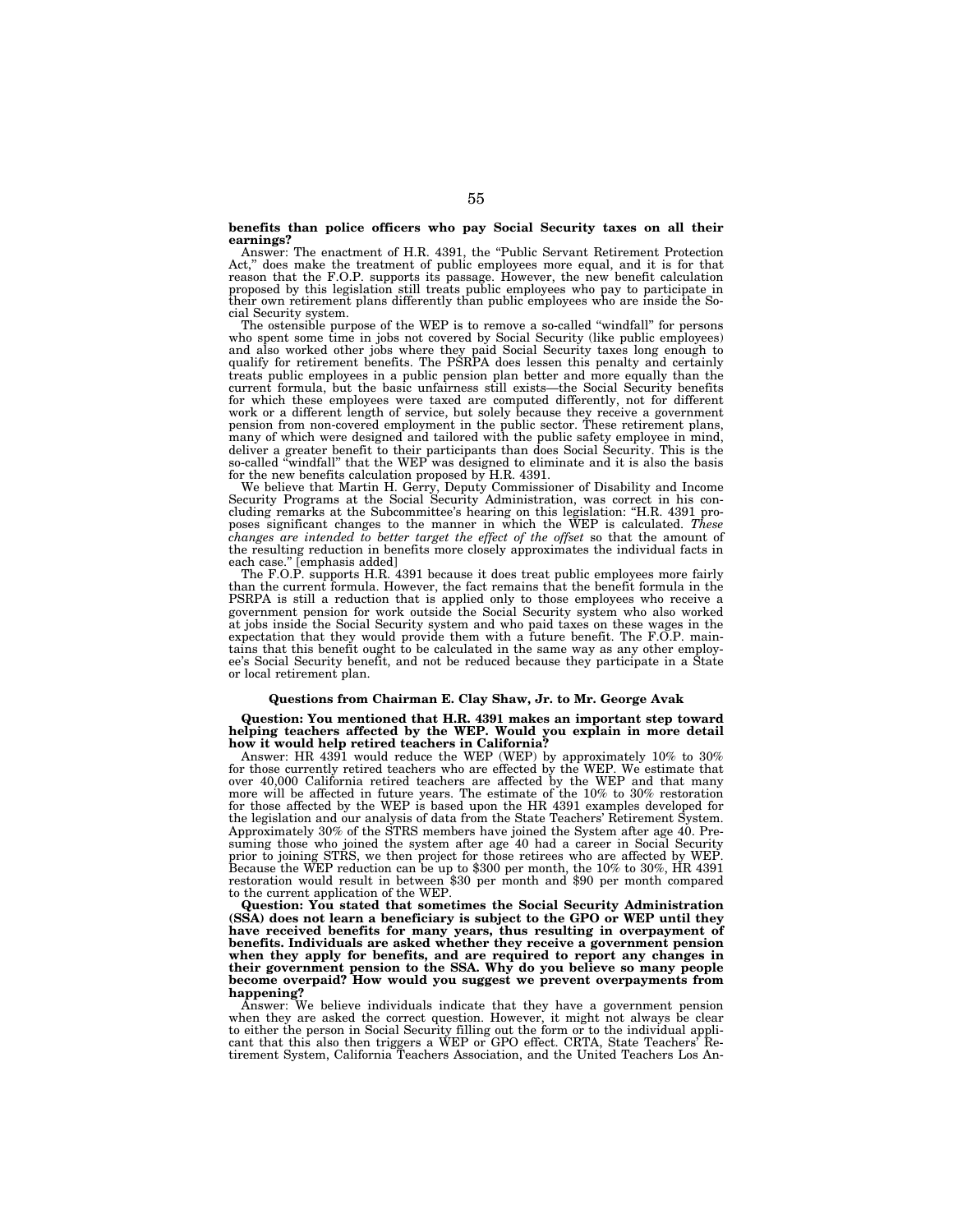geles are attempting to ensure that all current and future retirees are aware of this issue. CRTA believes that in addition to our efforts to inform current and future retirees, the SSA needs to have more significant training of their personnel to ensure that the questions are asked correctly and any necessary follow up questions are asked correctly.

The CRTA strongly believes that if the overpayment occurred because of Social Security staff error, then the individuals should not be excessively penalized for that overpayment. We recommend the repayment be no more than  $5\%$  of the monthly Social Security allowance reduced until the overpayment is paid. We do not advocate this, however, in the case of fraud or intentional misrepresentation. In those cases, the full overpayment should be recovered as soon as possible, if not immediately, and any appropriate legal sanctions should be applied.

Thank you for this opportunity to respond to your supplemental questions.

# [Submissions for the record follow:]

## **Statement of Jeanne M. Alberti, Harvard, Massachusetts**

I am writing to explain my concerns regarding the WEP and the GPO, and to urge you both to pass H.R. 4391, the Public Servant Retirement Protection Act, and to work toward repealing both the WEP and the GPO.

Both my husband and I worked for many years in the private sector, each of us earning enough quarters to be eligible for Social Security benefits upon retirement. When we started our family and bought a house, I continued to work by writing the local newspaper, and selling Avon products, which I could do from home while raising our children. My husband continued his education, getting his doctorate, and went into teaching at Northeastern, a private university.

In order to help out financially, I finished my degree, and taught at a Catholic high school for two years before entering the public education system. Eventually we both decided to spend the largest part of our career years teaching in public education, myself at the high school level, and my husband at the university level. My husband, now deceased, had a gift for teaching and connecting with university-age students. I myself have loved teaching, and though retiring this year, will miss it greatly.

Since my husband's death I have been receiving a small pension from the Commonwealth of Massachusetts, as he died before retiring, just after reaching his 50th birthday. His Social Security benefits, which I am not yet eligible for as his widow, are currently approximately \$600 per month.

Having retired this year due to health concerns, and as I didn't start public school teaching until the age of 40, I will be receiving a pension of only 36% of my annual salary, which is only slightly more than the 2/3 of my husband's Social Security benefits to which I would be eligible next year on my 60th birthday. This completely wipes out for me any widow's benefits I might have been expecting. In addition, at age 62, when I might be able to begin collecting on my own Social Security benefits (which are approximately \$350 per month at the moment), my benefits will ostensibly be cut in half due to the pension I am receiving from the Commonwealth of Massachusetts.

Together, my husband's annuity and my pension total barely enough to cover my present living expenses. I foresee future possible medical expenses, and worry how I will cover them when the time comes. Although retired, I will be looking for ways to find additional income in the next few years, while I am still healthy and can do so. To have to pay more into Social Security in the next few years will be a very unfair situation considering my expectation of receiving little in return.

I fail to see how either my public school teaching pension or my Social Security benefits could be construed as a ''windall'' or ''double dipping.'' If I have worked at separate jobs, why am I penalized, and not able to collect benefits from each job worked?

Teaching is hard work, and though my first inclination was that it would give me time with my family, I came to love the opportunities I was given through teaching to work with and be inspired by the teenagers I taught. I find it incomprehensible that I am now struggling to make ends meet because I changed careers from the private sector to committing myself to the community and our nation through public education.

I respectfully urge the committee to move quickly to move the Public Servant Retirement Protection Act swiftly to final passage and enactment. In addition, I ask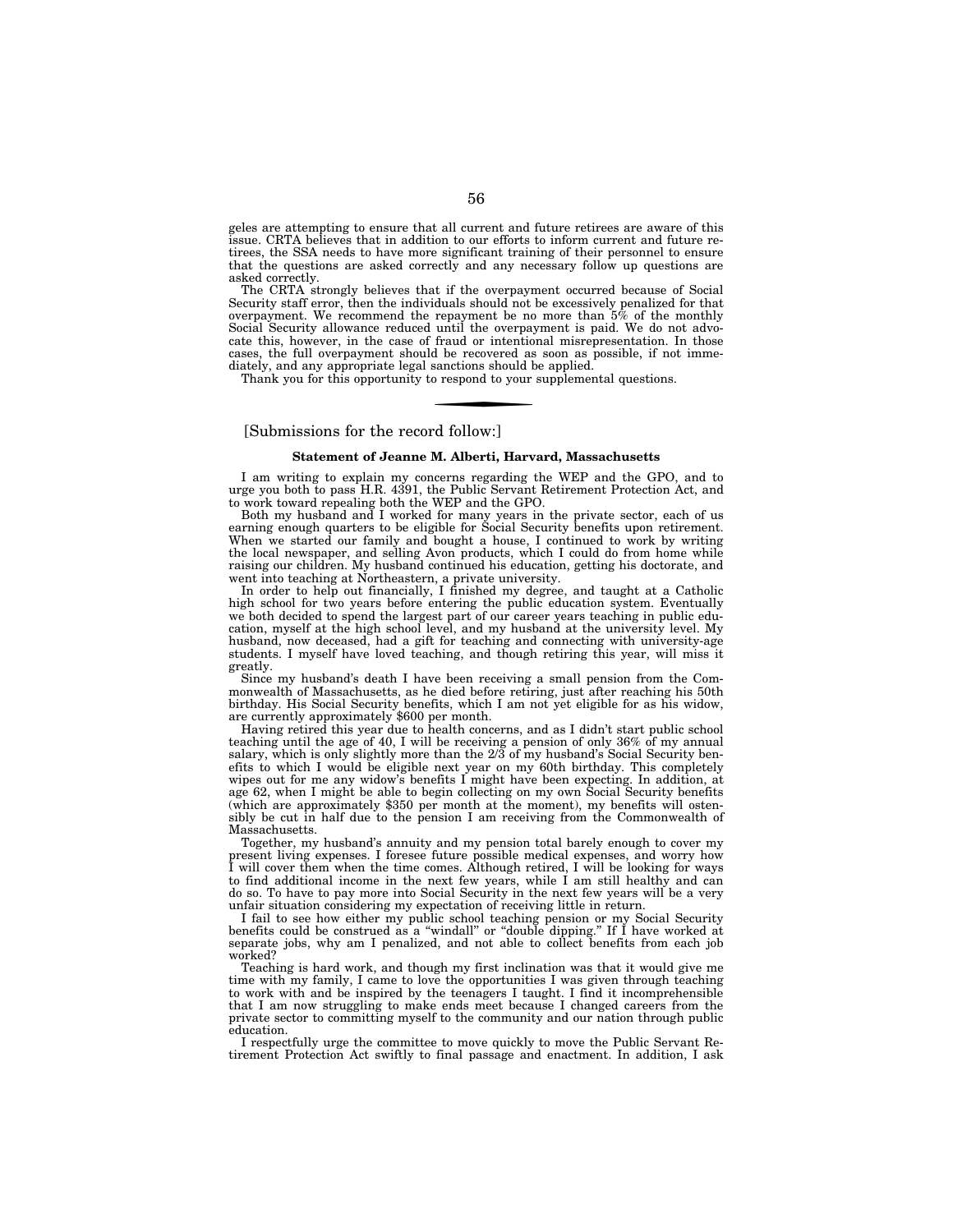you please to look for ways to repeal completely both the WEP and the GPO as Congress continues to explore these issues.

> Midlothian, Texas 76065 *July 20, 2004*

House Ways and Means Committee Social Security Subcommittee

Dear Sirs:

I am writing this letter as a plea to quickly pass the Public Servant Retirement Protection Act, which will ultimately repeal the Government Pension Offset of Social Security provision and the Windfall Elimination Provision. These laws penalize the people who have dedicated themselves to serving their communities and their coun-try. Most of us have sacrificed financially in the first place by providing these services. As it stands now, I would never encourage anyone to enter the education field knowing what they would be facing at retirement age. My particular situation is as follows:

I am a single woman and have 25 years of social security contributions (19 years that ''count''), but have spent the last 12 years working for a public school district. I will be eligible to retire from Teacher Retirement Service (TRS)in 8 years. Since I am a secretary (lower salary=lower annuity), my retirement will not cover my living expenses. I was counting on supplemental income from social security to help offset this deficiency. I have recently attended a seminar, ment from TRS.

I realize that my contributions to social security ceased when I began my employ-ment with the school district, but feel that I should be allowed to draw the full benefit that I earned with 19 years of prior contributions. Without this, I will fall into the poverty level and will most likely be forced to sell my home.

the poverty level and will most likely be forced to sell my home.<br>My projected TRS retirement annuity will be approximately \$1100/month. My full<br>social security benefit is \$575/month. I will be hard pressed to live on \$167 is NOT what I worked my entire life for.

I'm not asking for anything more than what I feel I have earned but I would like to know that what I have contributed to social security was, indeed, mine and not be penalized for drawing retirement from TRS. Had I been self-employed these last 12 years, I would not have suffered from this reduction in benefits. Had I just stayed home and not worked, I would not have suffered from this reduction in bene-fits. Had I retired from ANYPLACE other than TRS, I would not have suffered from this reduction in benefits.

I know that I am just one of many who have similar situations. Please listen to our pleas and move the Public Servant Retirement Protection legislation through your committee.

Respectfully,

Judy A. Bates

## **Statement of the Honorable Howard L. Berman, a Representative in Congress from the State of California**

Thank you, Chairman Shaw, Ranking Member Matsui and Members of this Committee for holding this hearing to highlight the unfairness facing some public employees upon retirement.

The Government Pension Offset (GPO) and Windfall Elimination Provision (WEP) are two provisions of Social Security law that directly affect public servants who, throughout the course of their career, earned both a Social Security benefit and a benefit from a Social Security substitute, such as a state pension plan. The GPO reduces or eliminates Social Security spousal benefits if the worker's spouse has a government pension based on work that was not covered by Social Security. Likewise, the WEP reduces Social Security worker benefits based on work history by applying an arbitrary formula to calculate benefits.

Public employees—teachers, police officers, fire fighters—face the possibility of losing up to two-thirds of their retirement benefits as a result of the GPO and WEP.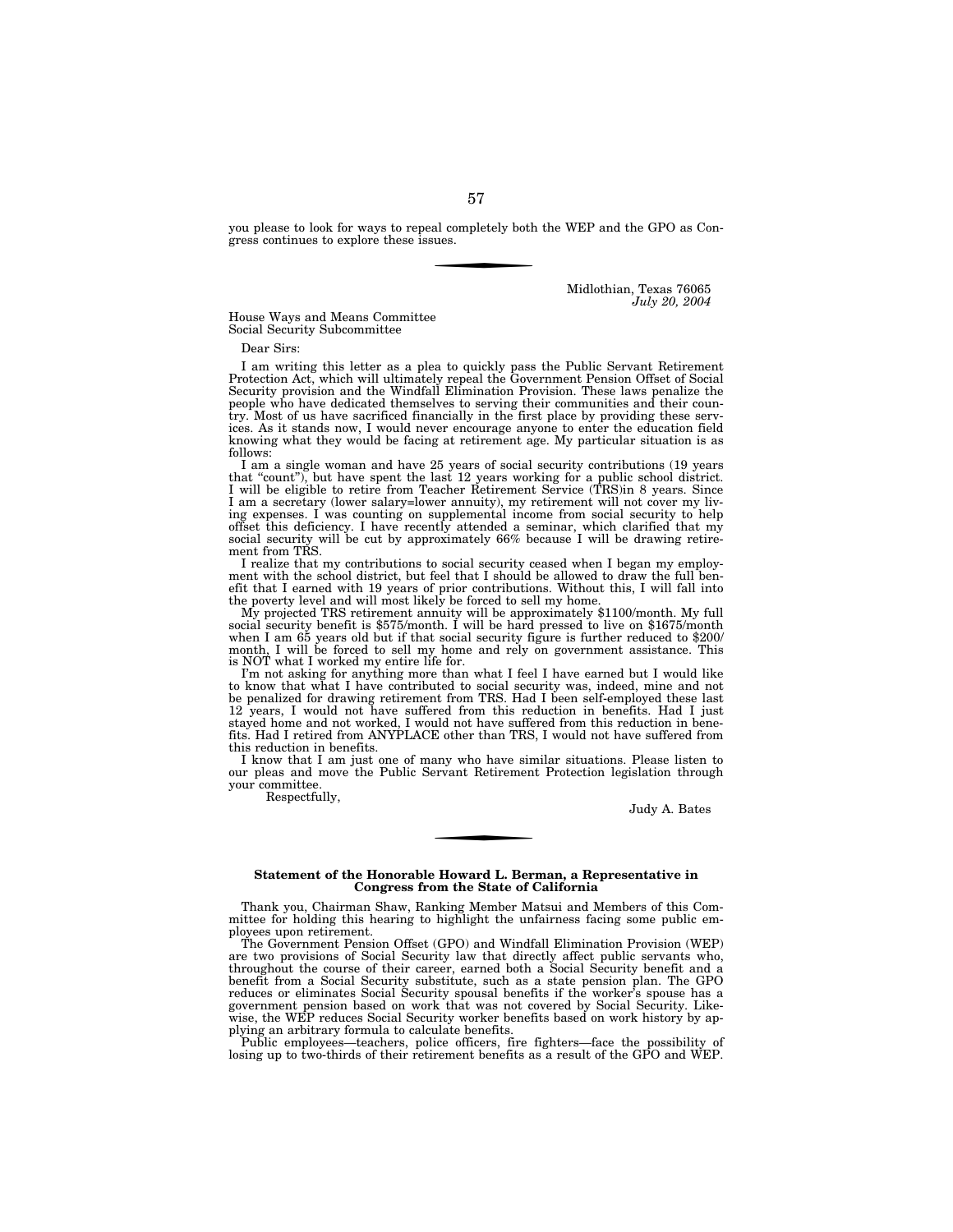While these two provisions were created to help equalize the treatment of workers, the consequences have proven to be a significant financial burden for many of our nation's retiring public servants.

Today, more than 758,000 public servants in thirteen states today face up to a \$306 reduction in their monthly Social Security income upon retirement.

In early February 2003, Congressman ''Buck'' McKeon and I introduced legislation to repeal both the Social Security Government Pension Offset (GPO) and the Windfall Elimination Provision (WEP). Our bill, the Social Security Fairness Act (HR 594), has 300 cosponsors.

Since introducing H.R. 594, I have been working with you, Mr. Chairman, other members of Congress and with various advocates to provide workers affected by the GPO and WEP with some financial relief *before the end of the year*. That is why I am an original cosponsor of H.R. 4391, the Public Servant Retirement Protection Act, introduced by Congressman Kevin Brady, which takes a meaningful step in granting some relief to these dedicated workers.

The Public Servant Retirement Protection Act provides an immediate solution to the arbitrary WEP adjustment of worker retirement benefits by implementing a formula that calculates retirement benefits in proportion to each worker's actual work history. Specifically, the legislation repeals the arbitrary WEP formula and treats the Social Security contributions of public servants the same as those of the rest of the American workforce. Under this legislation, a worker's entire work history, regardless of whether he or she paid into a Social Security substitute, would be used to calculate benefits.

Although H.R. 4391 does not address the GPO, it does provide immediate relief for retirees and their families while serving as an amicable bipartisan compromise. H.R. 4391 is an important first step leading to a full repeal of the GPO and WEP. I urge you, Mr. Chairman, to move this legislation to the Floor as quickly as possible.

Thank you again for holding this hearing. I hope that this is one of many steps that will lead to the elimination of this inequity in our nation's Social Security policy.

# **Statement of Carolyn J. Bishop, Belmont, Massachusetts**

Please accept my statement for the record for the hearing by the Committee on Ways and Means, H.R. 4391. The Public Servant Retirement Protection Act:

As a statement on the unfairness of the current WEP provision I would like you to consider my story. I contributed to Social Security while a teacher in NY State for three years, while a teacher in a private school in MA for 6 years and during various summer jobs before, during and after college. I had my 40 quarters in and am eligible to collect benefits of over \$600 a month and of course a portion of my husband's benefits should I survive him.

However, because for 24 years I taught in the MA public schools I am receiving a pension from the Mass Teacher's Retirement System. This pension is based on 24 years of 3/4 pay because that is what I made as a full time Kindergarten teacher in the Brookline Public Schools. I retired at age 56 because of personal health reasons. Therefore I retired on 40% of my 3/4 pay, which amounts to about \$15,000 a year . . . obviously not enough to live on!

When my husband turned 65 in 2002 and went to the Social Security office to inquire about his benefits, the agent urged me to start collecting at my age of 62, and then gave me the bad news about WEP/GPO: my benefit is reduced by 2/3s to \$225 from which is now deducted by \$66.60 Medicare since I turned 65 this spring. My survivor benefits would also be seriously reduced. Now if I were unfortunate enough to be single and trying to survive on my own pension plus SS you can see I could not manage.

Teachers in New York State contribute to Social Security and a retirement system and are able to retire relatively comfortably. Not so in Massachusetts.

As it is the unfairness of the situation still rankles! If I had not contributed to SS then of course I should not expect to collect. If I had been offered the option of contributing during my Massachusetts Public School teaching years and refused it, then I should not be able to collect. But to have contributed through those many years and not be able to collect what should be due me is UNFAIR! Add that to the fact that my income from my pension is exceedingly low, the spectre of struggling by in my senior years is very real, especially if widowed.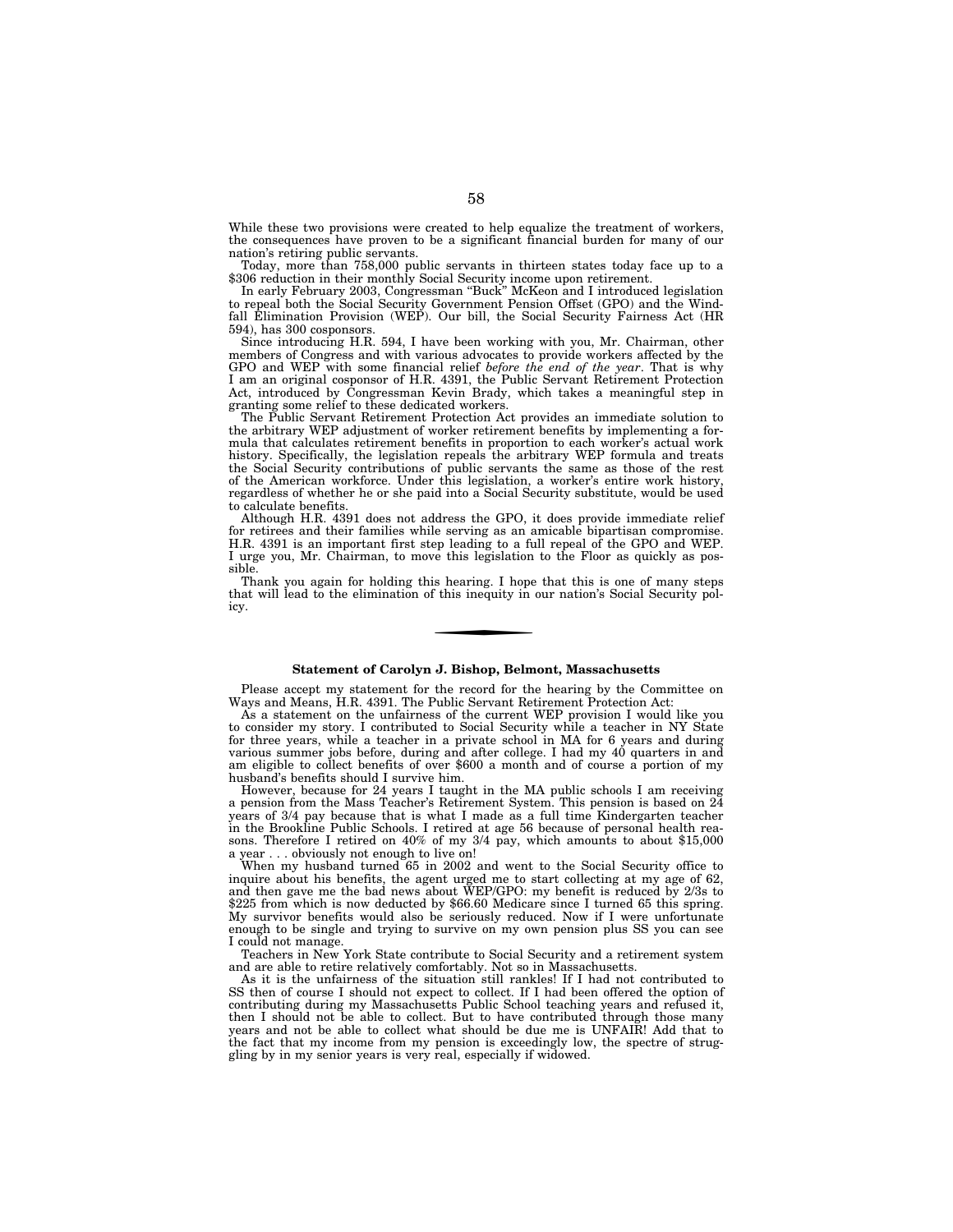It is ironic that "public servant" has come to mean just that, being treated as the lowliest of servants when it comes to collecting the Social Security to which we are due. When accepting and performing the low paying public position for the rewards of teaching in the public school, I never dreamed I would be penalized by the Social Security system at retirement.

This unfair provision must be repealed and repealed retroactively to bring those of us who are being cheated into a living wage. Thank you for your consideration of my statement.

# **Statement of Martha E. Blackwell, Sunnyvale, California**

At age 76, the GOP and WEP prevent me from retiring from part time teaching. My California State Teacher's Pension is \$752 a month. My Social Security benefit has been decimated to \$200 a month by the GPO and the WEP. My retirement income does not cover the rent and mortgage on my very modest Mobile Home in Sunnyvale, CA., not to mention other living expenses.

I was married to a Methodist pastor for 32 years and assisted him in the churches he served while he paid into the Social Security system. During those years, I worked full time and part time (and paid into S S) and raised two children. I fully anticipated being eligible for a modest retirement income from my spouse's account as well as the portion I earned on my own. I am denied all but \$200 because of my very modest California Teacher's pension of \$752 a month. Divorced at age 61, I earned a Master's Degree in order to resume teaching in order to support myself.

I respectfully request that you repeal or at the least modify the formula in these laws which unfairly penalize teachers (as well as other public servants) such as myself who, after working many years, find ourselves living barely above the poverty line.

I do not believe these laws were designed to create the circumstances I have described. I sincerely hope and pray that you will seriously consider the hardship that many of us are enduring and take action during this Congressional session.

I heartily commend Anna Eshoo for her hard work on our behalf and I thank the 300 co-sponsors of HR 594.

#### **Statement of Charlene Bovee, Long Beach, California**

I do not have access to word perfect. I would like to respond to HR 4391. I think Teachers et al should be able to get Social Security and their retirement. I am a widow and cannot even get my husbands social security because I get a teachers' retirement! Thank you for considering this response.

#### **Statement of Richard Kirk Bowers, Spring Branch, Texas**

This letter is to inform you that I am in favor of the repeal of the Social Security, Windfall Elimination Provision on federal retired employees. I paid in my quarters and feel that I am entitled to my fair share.

#### **Statement of Maurice A. Bracken, North Brookfield, Massachusetts**

I am a veteran teacher of electrical technology at Tantasqua High School in Sturbridge, MA. I have been here in the trenches for 20 years. Although many years ago I took a substantial cut in pay and benefits to leave employment in the electrical trade for a career in public education, I am proud to say that I have made a significant difference in many young people's lives. I know this because the past graduates stay in touch with me and I am privileged to watch them grow into contributors to our society.

I began working on a farm at the age of 13 and began contributing to Social Security at that time. I contributed into Social Security for 20 years before I left the sys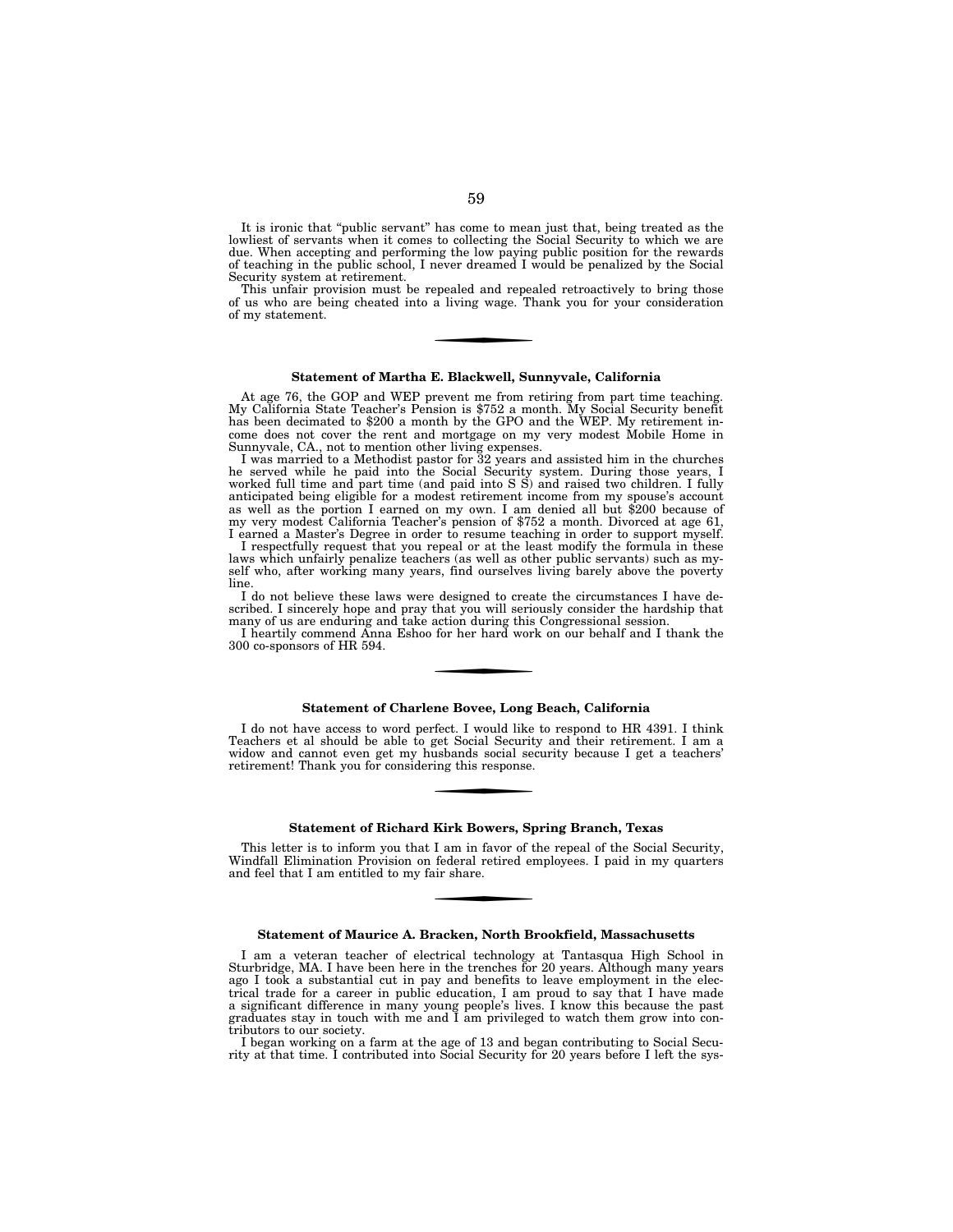tem to start work as a public school teacher in a state (Massachusetts) that has it's own public employee pension system. Now I find out that my benefits as a citizen contributor into Social Security will be severely depleted because of the GPO–WEP laws that currently exist. Worse than that, my spouse will not receive the normal death benefit from the system when I pass on!

Truthfully, if I had know the consequences of leaving the Social Security system 20 years ago I doubt that I would have made the choice to switch careers. One of my former students, a gainfully employed electrician, wishes to make a similar ca-reer choice to teach in a public vocational school and I am advising him not to! This will be a loss of a fine teacher to the future of America. This example is typical of the hurdles the educational industry has to overcome in hiring qualified teachers in every subject area, due in no small part to the GPO/WEP laws.

I understand the original logic of the law. I respectfully submit however, that my circumstance, which is typical, is not the intention of the original legislation. People like me, and our loved ones, are being penalized for making an unselfish career choice many years ago. This affects not only teachers, but also any public servant who retires from a non-contributing state. We are not seeking a ''windfall'', but rather are trying to secure only the benefits that we paid for, and not to have our fami-lies penalized because we choose to serve the country we love!

I urge the Committee to favorably move the Public Servant Retirement Protection Act to enable its enactment into law. This will provide some temporary relief to my colleagues who are facing retirement soon. My ultimate goal is for the complete elimination of the GPO/WEP laws. I believe the Public Servant Retirement Protection Act is an important step towards that goal.

Thank you for this opportunity to testify.

#### **Statement of Janet Brandwein, Newton Center, Massachusetts**

- I retired in 2000 after having taught for 28 years in Massachusetts having moved to Massachusetts when my husband's profession brought us there. I taught in New York and Maryland and had paid into Social Security while working at other non-teaching jobs as well. I will be 67 years old in September and have paid into Social Security since age 16.
- I was fully vested only to learn that I would receive only 40% of what I would otherwise have been entitled to because of the WEP; *after the fact and when it was too late to make a career decision based on this knowledge.*
- The Windfall Elimination Provision was enacted after the fact of my paying into Social Security and thus withdrew the social contract promised by the government. I now receive \$86 per month, 40% of what should have been my allotment and a sad thank you for a teacher.
- It is terribly unfair and discriminatory to single out and penalize those of us who chose careers in public service while retirees who worked in the private sector receive no penalty at all.

In addition to the WEP's effect on retirement security, because of the Government Pension Offset provision, were I to be widowed, I would receive *nothing* in survivor benefits through my husband's Social Security despite the fact that, at age 70, and still working, he has paid into Social Security at the maximum rate for half a century. Who would choose a teaching or other public service career today knowing they would lose so much in benefits? ? ?

# **Statement of Dennis E. Buccola, Rock Falls, Illinois**

I am writing to you with my concern about the Social Security Bill. I worked hard putting myself through college as a young adult. I entered the teaching profession because I wanted to work with kids and to help mold them into becoming successful citizens. While attending college I worked full time to keep my head above water. I continued working in retail for over 20 years. I have paid thousands of dollars into the social security program and am STILL paying into it. I have heard over the years I will not be able to collect any of this money since I am a teacher. How UN-FAIR! If I am not able to collect SS, then why am I being forced to pay it? All I am asking is that I am given the SS that I am entitled to when I retire. It is so unfair that since I chose to enter the teaching field, that I will not be able to collect.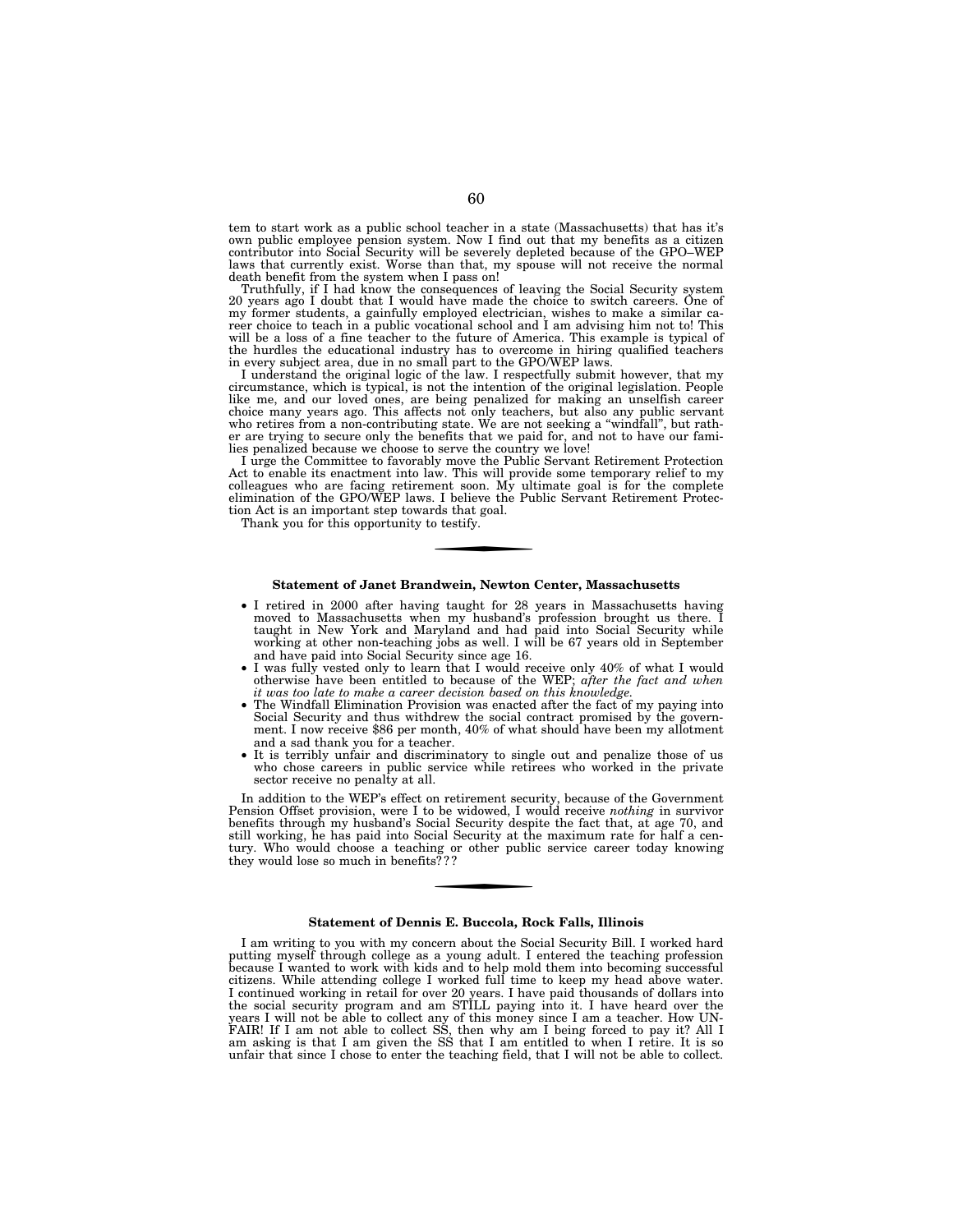Public servants should NOT be discriminated against. We are underpaid as it is. For those of us who have paid into SS and have over their 40 quarters, should be entitled to collect their benefits or be given a refund of those contributions.

#### **Statement of Judith Michaels, California Federation of Teachers, Sacramento, California**

The California Federation of Teachers, American Federation of Teachers, AFL– CIO submits this testimony because of the serious affect the Government Pension Offset and Windfall Elimination Provision of the Social Security Act have upon our more than 100,000 active and retired members, specifically those who are members of the California State Teachers Retirement System (Cal-STRS. Many California teachers have earned Social Security benefits by working second jobs or from private-sector jobs they held before becoming teachers. In addition, many mid-career individuals reject teaching when they discover that they would have to give up Social Security benefits during retirement if they become teachers. Our teachers, former teachers, and prospective teachers cannot count upon a full Social Security benefit, either as a benefit from work they may have done under Social Security or from benefits earned by a spouse.

The California Federation of Teachers supports H.R. 4391, the Public Servant Retirement Protection Act (PSRPA), revising the Windfall Elimination Provisions of Social Security, as a step forward that would partially correct current inequities by looking at each member's full career, work covered by both Social Security as well as in California teaching. We realize that H.R.4391 addresses only the Windfall Elimination Provision. Since H.R. 4391 does not address the Government Pension Offset (GPO), we urge your support for an amendment to the bill that will address the harsh effects of the Offset on California public school teachers. H.R. 594, the Social Security Fairness Act, legislation that would repeal both the WEP and the GPO, now has 300 bipartisan cosponsors, including several of the cosponsors of H.R. 4391.

We urge you to take steps to make sure that public employees will not have to worry about their retirement because of the provisions that reduce Social Security spousal and worker benefits. We would like to see both H.R. 4391 and legislation to address the Government Pension Offset pass the 108th Congress and become law. Passage will encourage qualified teachers to remain in the classroom, and support mid-career individuals to become public school teachers without giving up the Social Security benefits to which they would otherwise be entitled.

#### **Statement of Gary Lynes, California State Teachers' Retirement System, Sacramento, California**

### *Introduction*

Established by State law in 1913, the California State Teachers' Retirement System (CalSTRS) provides defined pension retirement benefits to more than 735,000 active and retired public school teachers and their beneficiaries. Thus, CalSTRS was in operation some 22 years before Social Security was created. At the time Social Security was established, California's teachers and all other State and local government workers were barred by Federal law from participating. California public school teachers are the largest single group of State and local government employees in the country who do not participate in the Social Security system. Through sound management over nine decades, CalSTRS has developed into the third largest pension system in the United States, with assets of over \$116 billion. CalSTRS currently provides almost \$5 billion a year in retirement benefits.

The California Teachers' Retirement Board has previously expressed its strong concerns about the impact of the Government Pension Offset (GPO) and the Windfall Elimination Provision (WEP) of the Social Security Act, particularly on California's ability to recruit and retain workers from other professions into second careers as teachers and teachers from other states. California would be better able to recruit and retain future California educators if these professionals did not face reductions in their future Social Security benefits. Accordingly, in 2003, the Board supported California Assembly Joint Resolution 29, which requests that the President and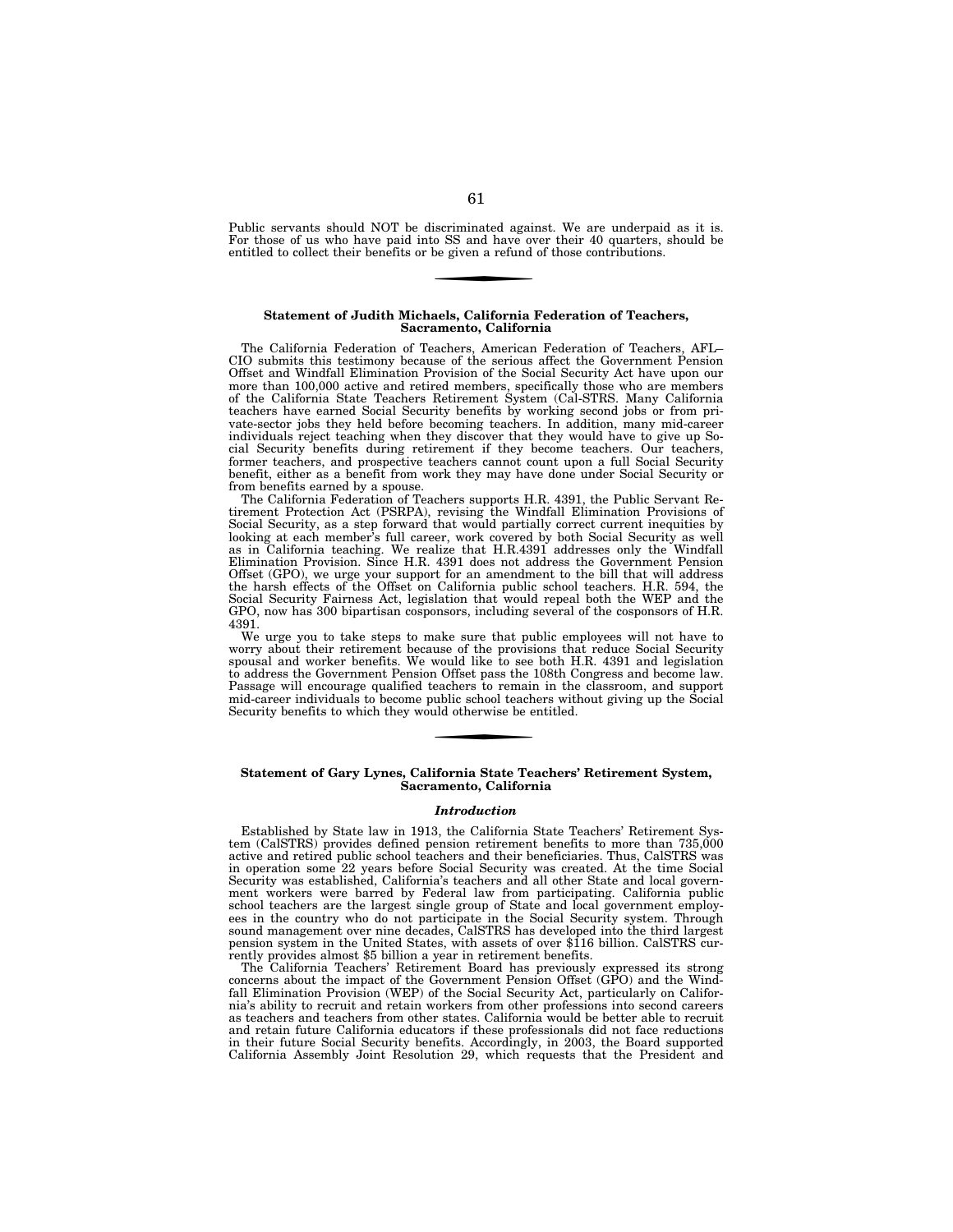U.S. Congress enact legislation that removes the burdensome effects of the WEP and GPO. Absent full repeal of the WEP and GPO, CalSTRS supports efforts to eliminate the inequities resulting from the application of the WEP. Benefits should not be determined by provisions that are arbitrary and unrelated to the very government pensions which subject those individuals to the offsets.

H.R. 4391, the Public Servant Retirement Protection Act (PSRPA) represents a good first step to addressing these inequities. The Teachers' Retirement Board supports the general approach taken by the PSRPA to address the inequities created by the WEP under current law. In addition, the Board stands ready to work with the Subcommittee in exploring possible legislative solutions to relieve similar inequities created by the GPO.

### **The Windfall Elimination Provision Hinders Efforts to Attract Qualified Teachers**

CalSTRS members do not pay the Social Security payroll tax on their earnings from CalSTRS-covered service, and therefore are not entitled to Social Security benefits for such service. Nonetheless, many CalSTRS members are eligible for Social Security benefits either because they were employed in Social Security covered positions for some period of time or are the spouses or widow(er)s of individuals who were employed such positions. However, the WEP reduces Social Security benefits of teachers in California public schools, who worked in education long enough to receive a CalSTRS pension and also worked other jobs for which they paid Social Security taxes long enough to qualify for Social Security retirement or disability benefits.

Many California educators have complained that the WEP creates an unfair reduction in the Social Security benefits that they have earned. In addition, California schools have indicated that imposing a reduction in Social Security benefits has a negative effect on efforts to recruit and retain teachers. Specifically, the WEP may reduce the willingness of people who have worked in Social Security-covered service to change to employment, such as public school teaching in California, if it results in a reduction in Social Security benefits. This is particularly true for individuals who are considering teaching as a second career or taught in another state under Social Security.

Creating an impediment to people who might otherwise want to change careers<br>to become public school teachers in California may hinder efforts by school districts<br>to attract new people to the California classroom. Currently are 60 years old or over. Clearly, most of these people will be retiring over the next decade. Although many enter the teaching profession at the beginning of their career, a significant portion become teachers as a second career, after lengthy work in the private sector covered by Social Security. In addition, individuals work as educators in a state in which their earnings are covered by Social Security, but later desire to teach in California. The current WEP may cause persons who otherwise would receive a full Social Security benefit to decide not to become public school teachers in California, if their Social Security benefits would be substantially af-fected by their California service. This makes it more difficult for California school districts to find qualified educators to replace those who will be retiring in the near future.

#### **H.R. 4391 Is a Significant Step Forward to Correct Inequities Caused by the WEP**

Unlike the arbitrary WEP offset formula, which reduces the Social Security benefit from the covered employment unless the individual has 30 years of substantial Social Security covered earnings, the PSRPA replaces the WEP with an approach based on each worker's actual work history. More fairly, it uses the standard benefit formula based on an individual's entire work history as if all the individual's earnings were subject to Social Security taxes with the benefit multiplied by the percent of earnings subject to Social Security taxes. Similar to the current Social Security benefit formula, the earnings that are covered and the earnings that are not covered by Social Security would be adjusted for inflation.

A more detailed analysis of H.R. 4391, its impacts on CalSTRS members, and issues raised by the current version of H.R. 4391 is attached to this written statement.

#### *Conclusion*

PSRPA represents a new approach to addressing some of the concerns of the Windfall Elimination Provision. The proposal would result in a larger and more equitable Social Security benefit for most affected CalSTRS members. For some future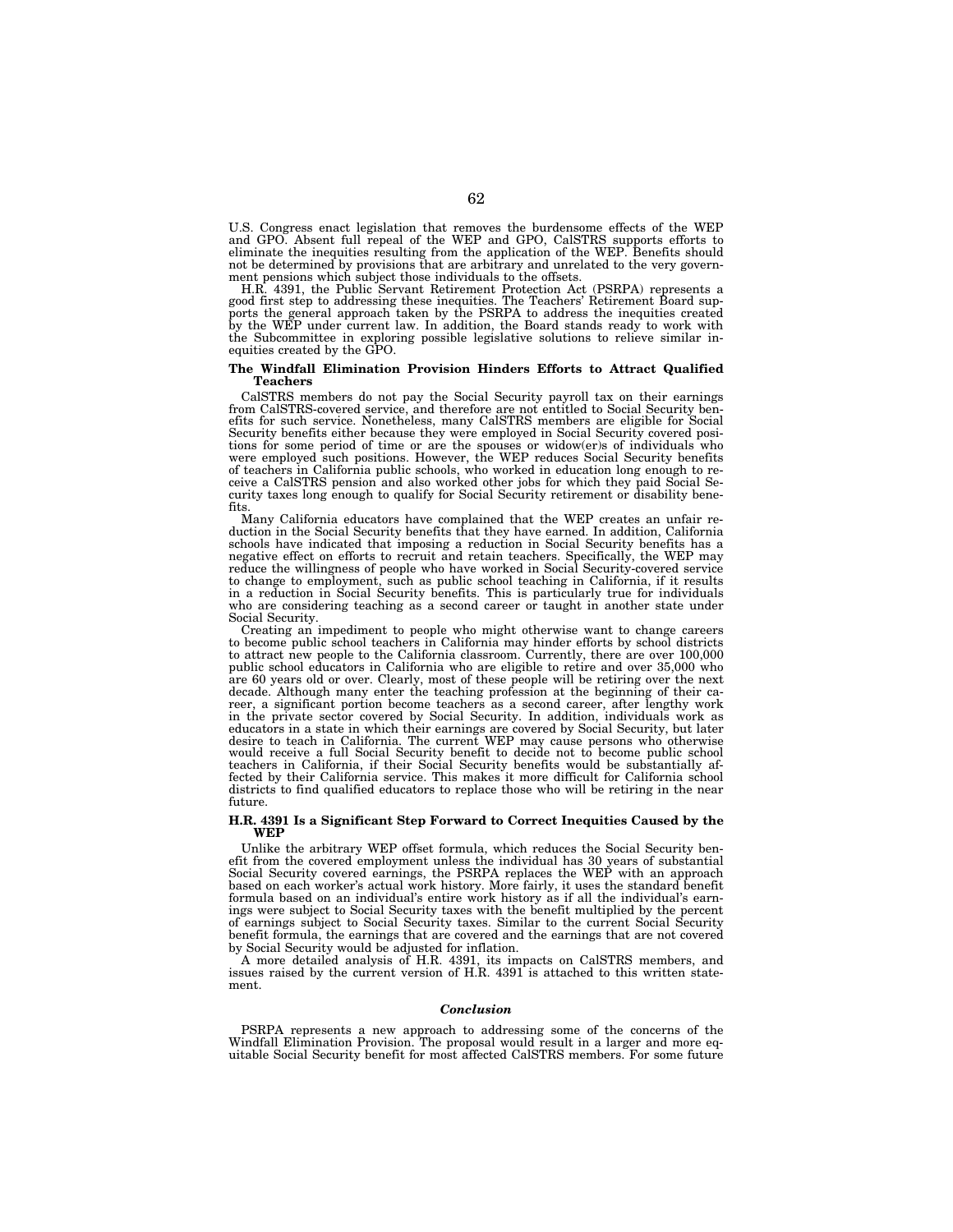workers, there could be a reduction in Social Security benefit as compared to the current WEP, although typically the cut would be relatively modest compared to the increases in Social Security benefits to others.

Although the Teachers' Retirement Board remains concerned about the adverse impact of the Social Security offsets on California's efforts to recruit and retain people to serve as public educators in California, the Board, on behalf of its 735,000 members, supports the efforts reflected in the Public Servant Retirement Protection Act to provide a more equitable adjustment in Social Security benefits to those members who receive both government pensions and Social Security benefits. We stand ready to work with the Subcommittee on some minor changes to the legislation to improve its equitability and resolve potential administrative burdens.

#### **Statement of Robert Arthur Cannon, Rockport, Massachusetts**

I am writing in favor of the "Public Servant Retirement Protection Act" as a proper and appropriate step to correct the existing situation, which is blatantly unjust and a grievous disservice to public servants and the people they serve.

Approaching retirement, my wife and I decided to finish our working careers in public education as a way to contribute to the future of our community, state, and country. We had no idea what a personal financial calamity would ensue due to the misfortune of our living in one of a few states where public servants are singled out for a so-called ''Windfall Elimination Provision'' or ''Government Pension Offset''. After a lot of effort to fathom this complicated and arbitrary WEP/GPO, it is our understanding that we must either give up pension benefits in the last years of our working lives or lose roughly **two thirds** of the Social Security benefits we have already earned. Believe me, when you look at the numbers for people changing careers to serve the public, this is no windfall! If the 108th Congress does not take action soon, we will have to leave our service careers in order to meet basic family financial responsibilities. How ironic it will be if we—and many others in our situation—have to leave our *government* jobs in order to keep the *government* retirement benefits of Social Security we have been earning all the previous decades of our working lives.

At a time when the *Committee on Ways and Means* states that ''America's economy is strong and growing'' your action is needed to backup stated administration priorities for education and other public service efforts by supporting H.R. 4391 now.

#### **Statement of Henry L. Carbone, Fort Kent, Main**

I would like to ask for help in correcting a wrong that has been done to retired teachers in the State of Maine and other states that have their own retirement systems.

The Public Servant Retirement Protection Act offers an important first step toward the ultimate goal of repealing both the WEP and the GPO. It will make a real difference for many public employees, who will receive increased Social Security benefits as a result.

I recently retired after thirty-eight of teaching in secondary education and now faced with the realty that my other career as an adjunct faculty member at the University of Maine at Fort Kent will have been and is for not. I have been employed for twenty-seven years at the university, working to supplement my state retirement because of low teaching wages. Now I find that my social security will be reduces by sixty percent because I already have a pension from the state. This is not fair, as I have worked two careers so I would be able to enjoy my retirement. This is not a case of double dipping. I have put the hours into both jobs and should be able to receive the benefits that I am entitled to from each.

We who have earned Social Security benefits are not getting a ''windfall.'' We are merely asking to receive the benefits we earned.

I urge the Committee to move this important bill quickly to final passage and enactment into law, and I urge Congress to continue to work toward full repeal of both the GPO and the WEP. Thank you in advance for any help you give on this important matter. Time is of the utmost importance to me as  $\overline{I}$  am quickly reaching full retirement age.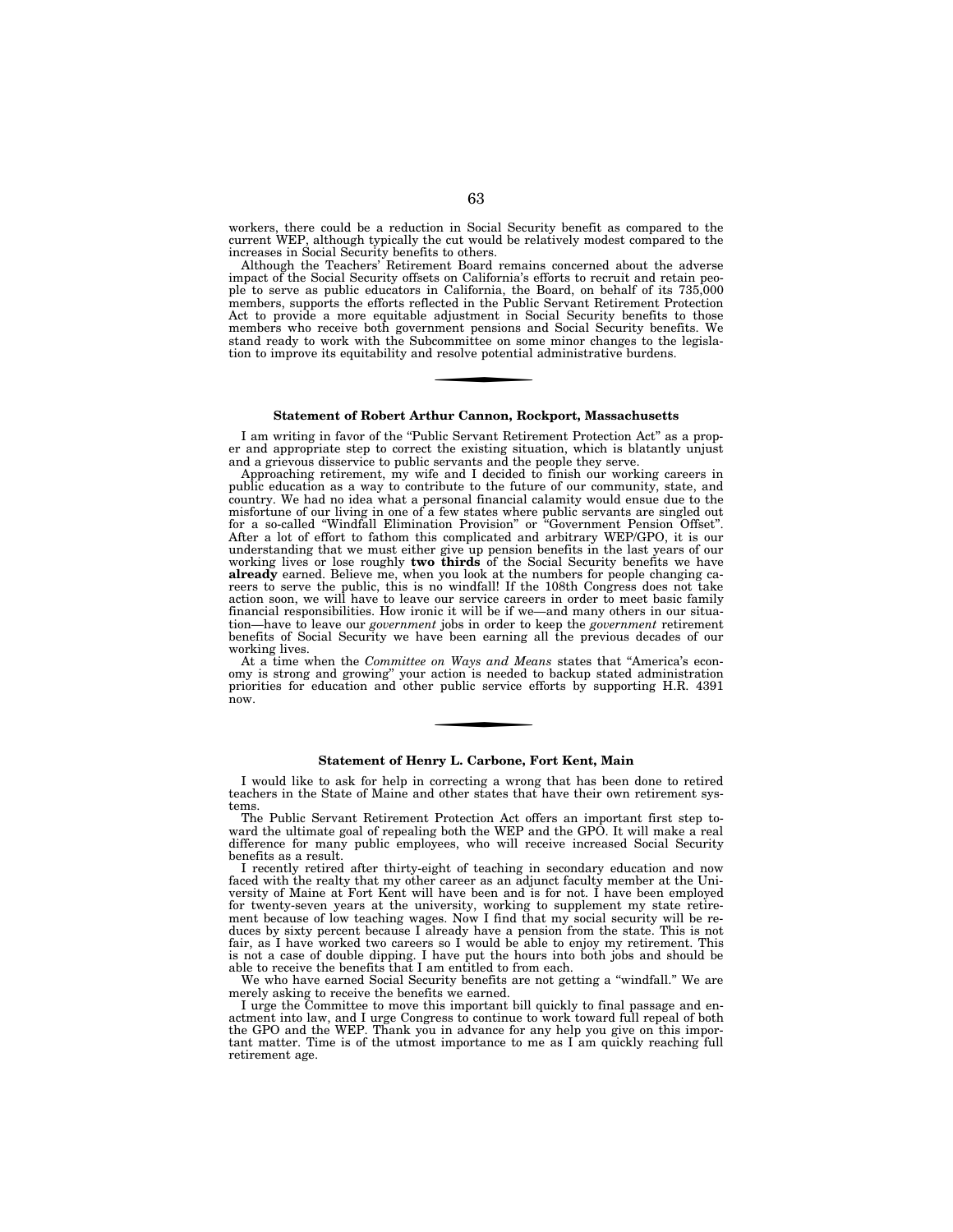#### **Statement of Margaret Ann Castro, Cypress, Texas**

My name is Margaret Ann Castro. I am a teacher in the Cypress Fairbanks School District in Cypress, Texas. I have taught in this district for 14 years, and twice during that time have been named the Spotlight Teacher of the Year for my campus (Millsap Elementary and Hamilton Elementary). I have also been a participant in the NEWEST program, which is a 2 week training program sponsored by NASA for math and science teachers. I received my Masters in Early Childhood Education in May 1985 after working 13 years in the business world. Throughout my years of teaching I continued to work part-time to supplement my income, especially once my two children began college. I love teaching, and do not want to give up this career. However, I face losing major portions of my own social security income and that of my husband's (in the case that he predeceases me) due to the unfair laws currently in effect. I am asking you to correct this inequality to me and to all other public servants the law affects. My last statement from social security states that at retirement age of 66 years, my benefits would be \$663 a month. This is money I paid into social security myself. I WOULD NOT be ''double dipping''! I have paid into two different retirement programs and should be able to receive complete benefits from both without being penalized. With my understanding of the law as it now stands, I would stand to lose between \$600 and \$700 per month from social security benefits owed to me or to my husband, merely because I have served as a public school teacher. This represents a major drain on my retirement income. This is not fair, and it is a shame to penalize those of us who teach our future generations. I ask you to please revoke the existing laws and quit penalizing teachers and other public servants. Thank you.

### **Statement of Jeff Clary, Spring, Texas**

To Those People Who Care About Our Children:

I write to you as a teacher. I made a career change six years ago and have invested my life since in young people. I always hear people talk about the importance of education, how children are our future. I have chosen to not only talk, but to do something. I hope you will join me!

Recently, I have discovered that my government has decided that the Social Security money that I paid in during a previous career shouldn't be mine. I am not referring to unearned benefits. I am talking about money I contributed. Although it really isn't relevant, it should be noted that in my previous career, I was an independent contractor, so I paid ALL of those benefits directly, myself! Now, I discover that teachers, who are in another retirement system, are barred from collecting their SS benefits. Imagine that, the people who are in charge of caring for our future are asked to turn over all those retirement earnings and start again at zero. Where is the support for our children in those actions?

We constantly hear of teacher shortages. The newspapers tell story after story of troubled children facing difficult times. We only have to turn on the TV to discover the plight of thousands of young people born into desperate situations. Yet teachers across this country dedicate themselves to fighting for those kids. A short visit with any seasoned teacher will expose you to a series of sad stories of kids in need.

It is no secret that those very teachers can never aspire to earn their way to the top levels of society. Personally, it is my wife's income that allows me to continue to teach and maintain my standard of living. I am not asking for a handout; simply allow me access to my money.

If you are truly concerned about our children, then you will support those with whom you have entrusted their care. Please allow Texas teachers to collect all the retirement benefits they earn, both as teachers and in their other careers.

Do it for the children!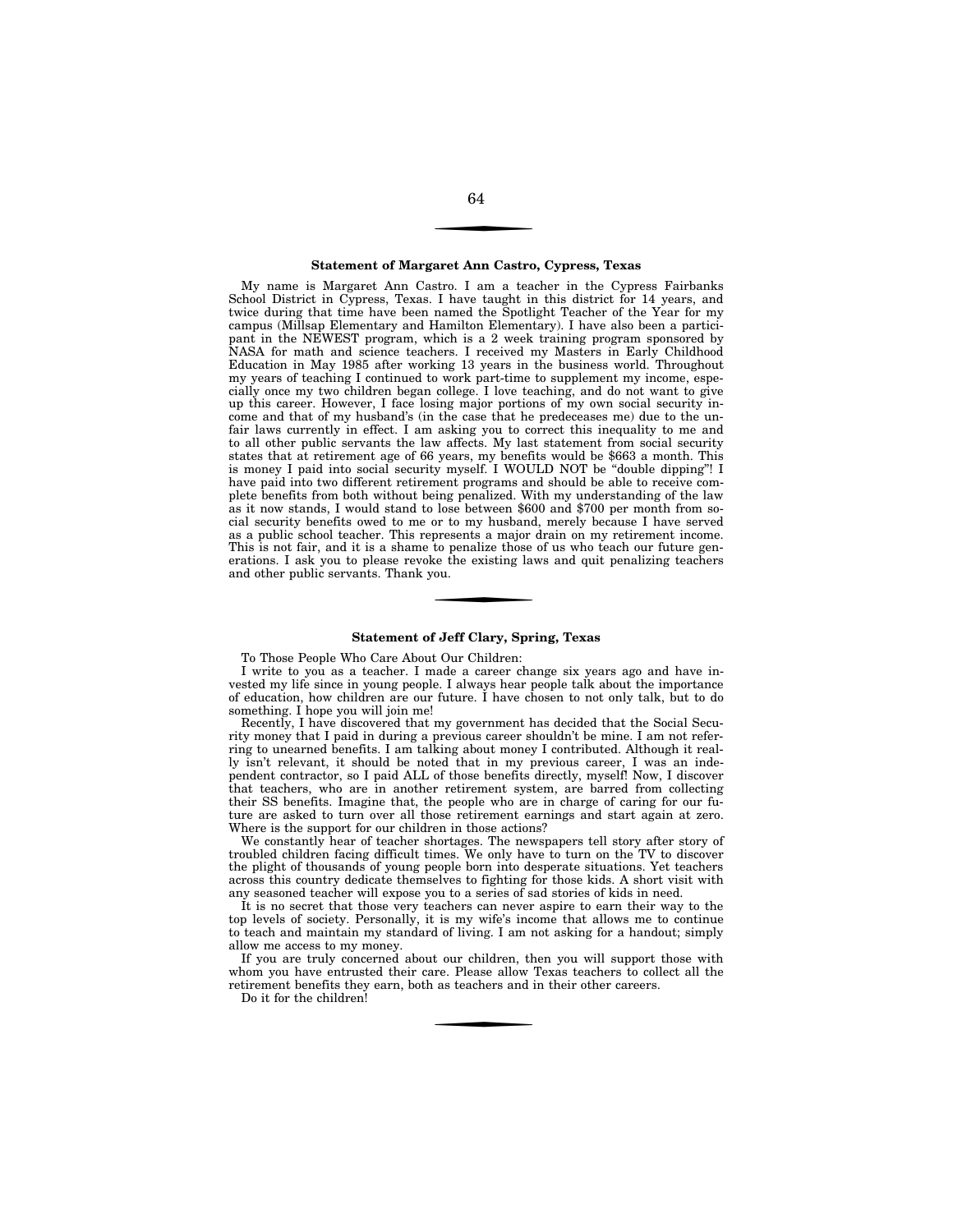## **Statement of Robert Gray, Colorado Public Employees' Retirement Association**

Chairman Shaw, Ranking Member Matsui, Members of the Subcommittee, I am Robert Gray, Director of Government Relations for the Colorado Public Employees' Retirement Association (PERA). PERA covers 177,000 active state, school, local government, and judicial employees in Colorado. PERA also pays monthly lifetime benefits to 67,000 retired public employees and survivor beneficiaries. Except for a few of the local government members, PERA members are not covered by Social Security from their public employment with a PERA employer.

I would like to thank you for having the hearing on July 20 and receiving written testimony on H.R. 4391, the proposed Public Servant Retirement Protection Act (PSRPA). PSRPA would affect thousands of state, school, and local workers who will receive or who already are receiving benefits from public employee retirement systems from their employment not covered by Social Security.

Colorado PERA has followed the Social Security Windfall Elimination Provision (WEP) since it was enacted over 20 years ago and revised in 1988. There have been a number of attempts to revise or repeal WEP since then. H.R. 4391 has many strong features, and Colorado PERA urges the Subcommittee to approve this bill and send it to the full Ways and Means Committee.

The original purpose of the WEP is to ensure that public employees who work a part of their career in Social Security-covered employment and the other part of their career in public employment outside Social Security, do not receive an unfair advantage from the weighting in Social Security's regular benefit formula. Social Security is a social insurance program in which benefits paid to low-income workers replace a higher percentage of pre-retirement earnings than for higher-income workers. For example, in 2004 Social Security replaces 90 percent of the first \$612 of a worker's AIME (Average Indexed Monthly Earnings), and replaces 32 percent of the next \$3,077 of AIME.

Because weighting occurs in all Social Security benefit calculations, it makes sense that public employees who have pensions from employment not covered by Social Security should be treated for Social Security benefits in some manner that takes into account their entire career earnings. Public employees who also have other employment in their careers that was covered by Social Security should not be accorded the advantage normally given only to low-income career workers in the calculation of their Social Security benefits.

PSRPA would accomplish this goal better than WEP. PSRPA would use a sounder concept for calculating the Social Security benefit. It compares the average indexed earnings covered by Social Security to the average indexed earnings during the worker's entire career, and bases the Social Security benefit on this ratio.

PSRPA would apply to public employees' Social Security benefits the same earnings-based weighting that is currently used in Social Security benefit calculations. According to examples prepared by the Subcommittee, the Social Security benefit under PSRPA to a low-wage career earner would replace a higher percentage of his average SS-covered indexed monthly wages than would be replaced for a mediumwage earner or a high-wage earner.

The WEP calculation, on the other hand, uses fairly arbitrary percentages in order to calculate the ''windfall'' reduction. Employees who meet other fairly arbitrary thresholds of income earned and years worked are exempt from WEP.

Colorado PERA prepared seven examples of employees with differing work patterns. In six of the examples, the Social Security benefit under PSRPA would be higher than the benefit under WEP. This occurred whether the employee first worked under Colorado PERA and then went to a Social Security-covered job, or started in Social Security and ended the career under PERA. A table showing results for all seven examples is attached.

For worker 7 in the table, WEP provides a larger benefit than PSRP, but only because the worker has 33 years of ''substantial earnings'' under Social Security and is exempt from WEP. However, PSRPA would grandfather active and retired public employees, including worker 7. Under H.R. 4391 an employee would receive the greater of the benefit under WEP or PSRPA if he or she is already retired or had public employment outside Social Security prior to 12 months following enactment of H.R. 4391.

The examples in the table are consistent with the findings of several other groups that show that most public employees would receive larger benefits under PSRPA than under WEP.

In addition to providing larger benefits under a fairer method than WEP, Colorado PERA believes that H.R. 4391 is attractive for other reasons.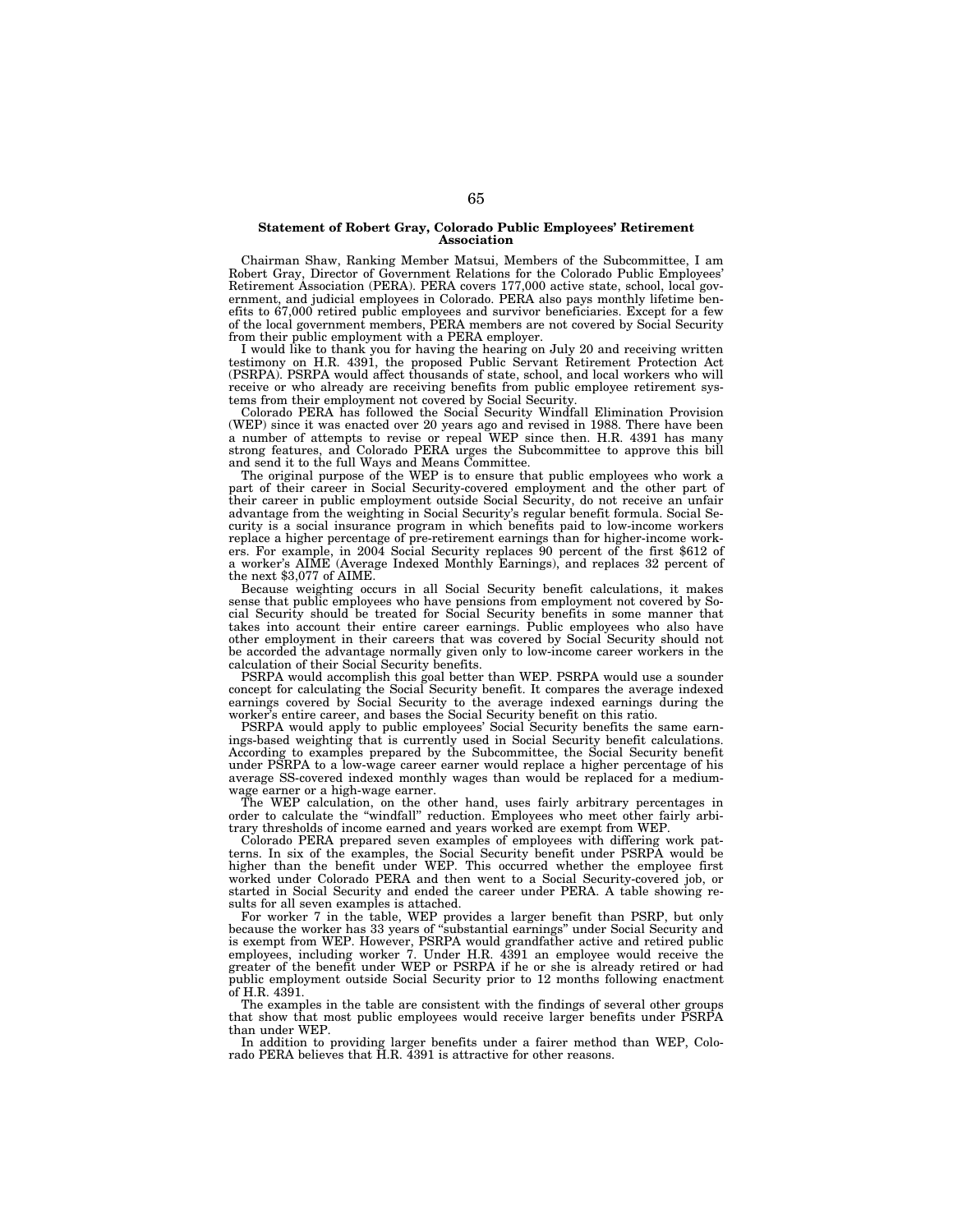Many Colorado PERA members make good use of portability provisions in PERA to purchase additional years of service credit based on prior, nonvested employment with another employer. In many cases, the prior employment was covered by Social<br>Security. The maximum reduction under WEP is \$306 per month in 2004, but in<br>no case greater than one-half of the PERA retirement benefit. The for purposes of the WEP, excludes the purchased service if the prior employment was covered by Social Security. Currently, PERA completes a special form to calculate the correct PERA benefit that is used by SSA for determi duction in Social Security benefits. H.R. 4391 would eliminate this step because under PSRPA, the amount of the PERA retirement benefit would not affect the Social Security benefit.

The cost to the Social Security trust funds is far less for H.R. 4391 (PSRPA), at \$7 billion over the next 10 years, than the cost of full repeal or the cost of H.R. 4234, which would eliminate WEP for public retirees with figure.

H.R. 4391 addresses how best to provide benefits to public employees who have also worked in covered employment for enough years to qualify for Social Security benefits based on those earnings. It does so without mandating Social Security coverage.

Colorado PERA opposes mandatory Social Security because the current PERA re-tirement system has worked very well in the eyes of employees, retirees and employers. PERA provides very comprehensive benefits as a substitute for Social Secu-rity, and PERA is an attractive part of the benefits package for Colorado public employees. All seven examples from the attached table show that the worker received a significantly larger benefit if he was covered by PERA during his entire career

than if he was covered by Social Security during his entire career.<br>The Colorado General Assembly has stated several times that it also believes that<br>its employees are already well-served by existing retirement plans that long run, mandatory coverage would not significantly benefit Social Security.

The Social Security Administration testified at the hearing on July 20 that it would be difficult to obtain data for employees' earnings prior to 1978, or to estimate it. The Internal Revenue Service has received wage and salary earnings reports<br>from all employers for years, and if it was retained, it would seem the IRS could<br>transmit this information to SSA. Colorado PERA would be will eral agencies and national public pension groups to try to find a workable solution to data problems.

#### **Conclusion**

Colorado PERA urges the Social Security Subcommittee to adopt H.R. 4391 and greatly appreciates the efforts of the sponsor and cosponsors to improve equity in the calculation of Social Security benefits for state and local workers who have earned those benefits.

Thank you for the opportunity to submit this testimony. I would be glad to provide further information or answer any questions the Subcommittee may have.

> Braintree, Massachusetts 02184 *July 15, 2004*

# Dear Sir or Madam:

I am a reading specialist for the Braintree Public Schools in Braintree, MA. I spend my day helping children in grades 1–5 improve their reading skills, something I consider extremely important. I am writing to you concerning the Windfall Elimination Provision, Government Pension Offset, and the Public Servant Retirement Protection Act. I want to thank you for working on this bill because its passage will make a tremendous difference to my family and me.

I am 51 years old and left a position in private industry in 1994. I had worked for 13 years in an extremely well-paid position, a systems analyst in the communications industry. I left my job to get my master's degree in education from Lesley University in Cambridge, Massachusetts; something I had always wanted to do. It took me four years to complete my degree and find a teaching position. Because of the years I spent working in private industry and the years spent working on my graduate degree, I will never be able to receive a full teacher's pension. In addition, the pension I will receive for those 13 years at my former company will be miniscule. Little did I know I would have little else on which to fall back.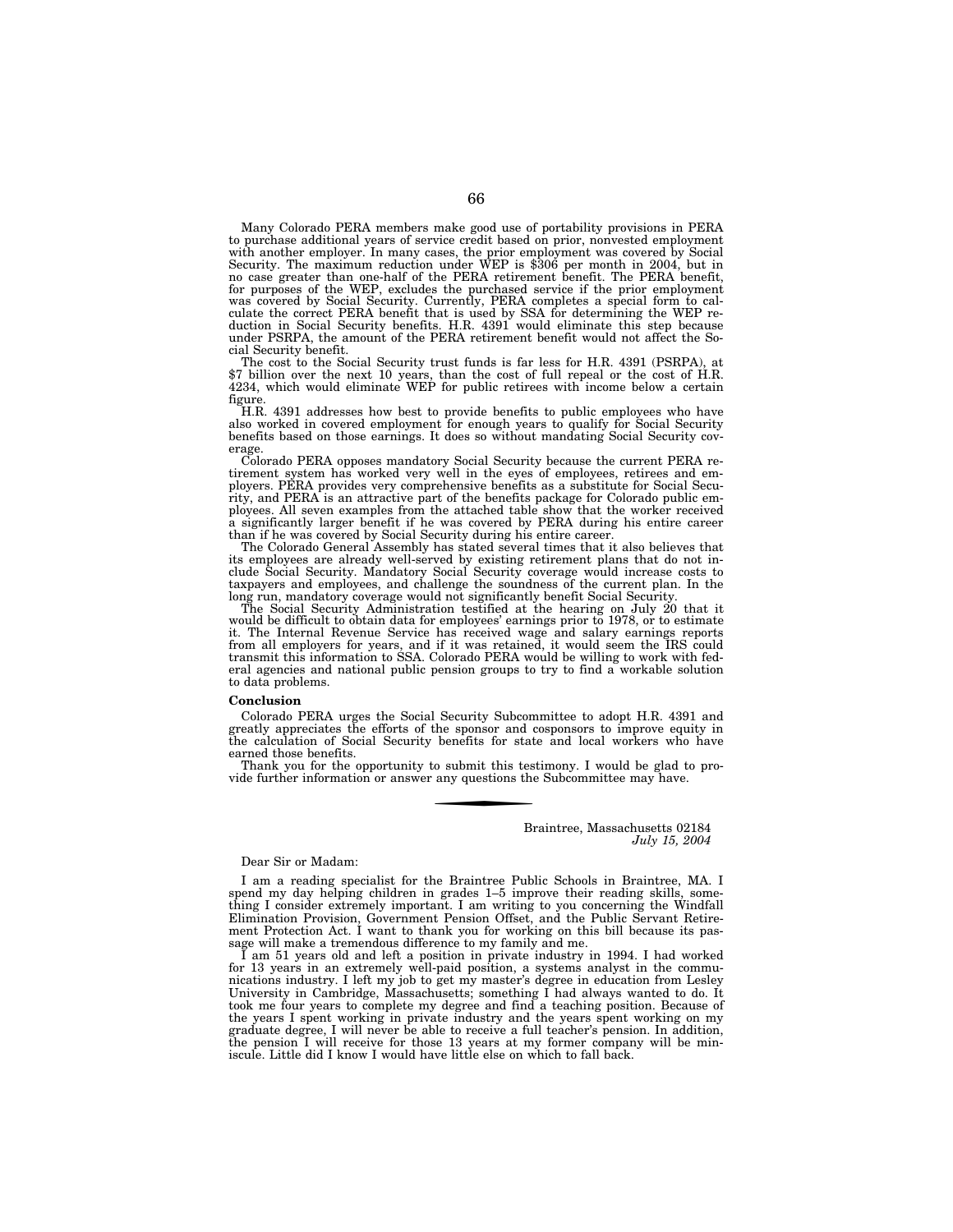When I left what was then the NYNEX Corp. (now Verizon) to go into education, it was for all the right reasons—social security and retirement issues never entered my mind. I knew I would be taking a tremendous salary cut (I am making about the same salary now in 2004 that I was making at NYNEX in 1994). However, I had absolutely NO idea that making this particular career change would have such a detrimental effect on my retirement income. The public pleas from state and federal government encouraging those in business to switch careers and enter teaching failed to inform about what we would be giving up. Many of the years that I was employed in the telephone industry seem to be for naught when it comes to my Social Security benefits. I also don't understand why, as a spouse, my survivor benefits will be cut. My husband has worked only in private industry, so that represents a significant loss for me as well.

I worked in private industry while my children were small. Financially our family, like so many others, required two incomes to make ends meet. Those were very difficult years for us. However, during those years, one consolation to me was that I was building retirement security. What is the *windfall* that this provision speaks of? It is only money I earned through hard work and sacrifice. To think that I am going to receive basically no credit for that work and also stand to lose most of my husband's benefit because I chose to enter the teaching profession seems cruel, unfair, and I must say, unfathomable.

Sincerely,

Patricia E. Cook

#### **Statement of Tracey Cook, Lisle, Illinois**

I am writing to support the passage of the bill. My husband, Donald R Cook and I are both impacted by the current laws that prevent us from collecting our social security benefits at  $62$  or  $65$ . We are not unique. We never expected to get rich in our careers. We have simple goals, but we do believe that we deserve the benefits we have paid. Both of us paid into social security in our first careers; both of us have earned the necessary credits to receive benefits. However, both of us chose to enter public service careers. I am a teacher and he is a firefighter. When we decide to retire, we will receive reduced benefits, if any, from Social Security. Public servants in other states receive benefits from more than one retirement plan. I have a friend in Montana who not only receives his full teacher pension, but also his pensions from BLM and Social Security.

I decided to become a teacher at age 40. I will never teach long enough to receive the pension equivalent of a thirty-year career. There are many answering the call to teach who bring the wisdom of a former career to the classroom. This is a benefit to the students and the educational system in general. Every career-changing teacher in Illinois is penalized for their decision by not being able to receive full social security if they also choose to take TRS benefits when they retire. We do not have the choice to continue to pay into the Social Security system. We are required to pay into TRS. Many teachers do not realize this situation until their first job. Many do not stay once they realize the long-term financial implications.

Why do legislators think we will become so rich? Firemen typically work 56 hours a week and then work a second job to support their families. Their wives usually juggle around their schedule to work a job as well. Teachers put in long hours (60 hours a week) during their nine and 1/2 months active teaching time and more hours retaining their certification and curriculum planning during their 2-month ''vacation'' time. Many teachers work another job in the summer to help make ends meet. People in both of these careers could be doing something that makes more money, but then who would save your houses when they burn? Who would teach your children?

You have chosen to punish us in a monetary fashion for dedicating our lives to the community. You, legislators, have a separate pension plan, at no cost to you just because you were elected to office. It is time to allow us to collect the full benefits of all of our pensions, just as you, the ''servants of the people,'' do.

Please note that the WEP and the GPO unfairly punish people who chose to become firefighter and teachers, in spite of the long term financial consequences. We cannot afford to continue penalizing teachers and firemen. With our fragile education system and even greater hazards in the fire service, our nations needs dedicated individuals who are appreciated for their efforts, not punished at the end of their careers.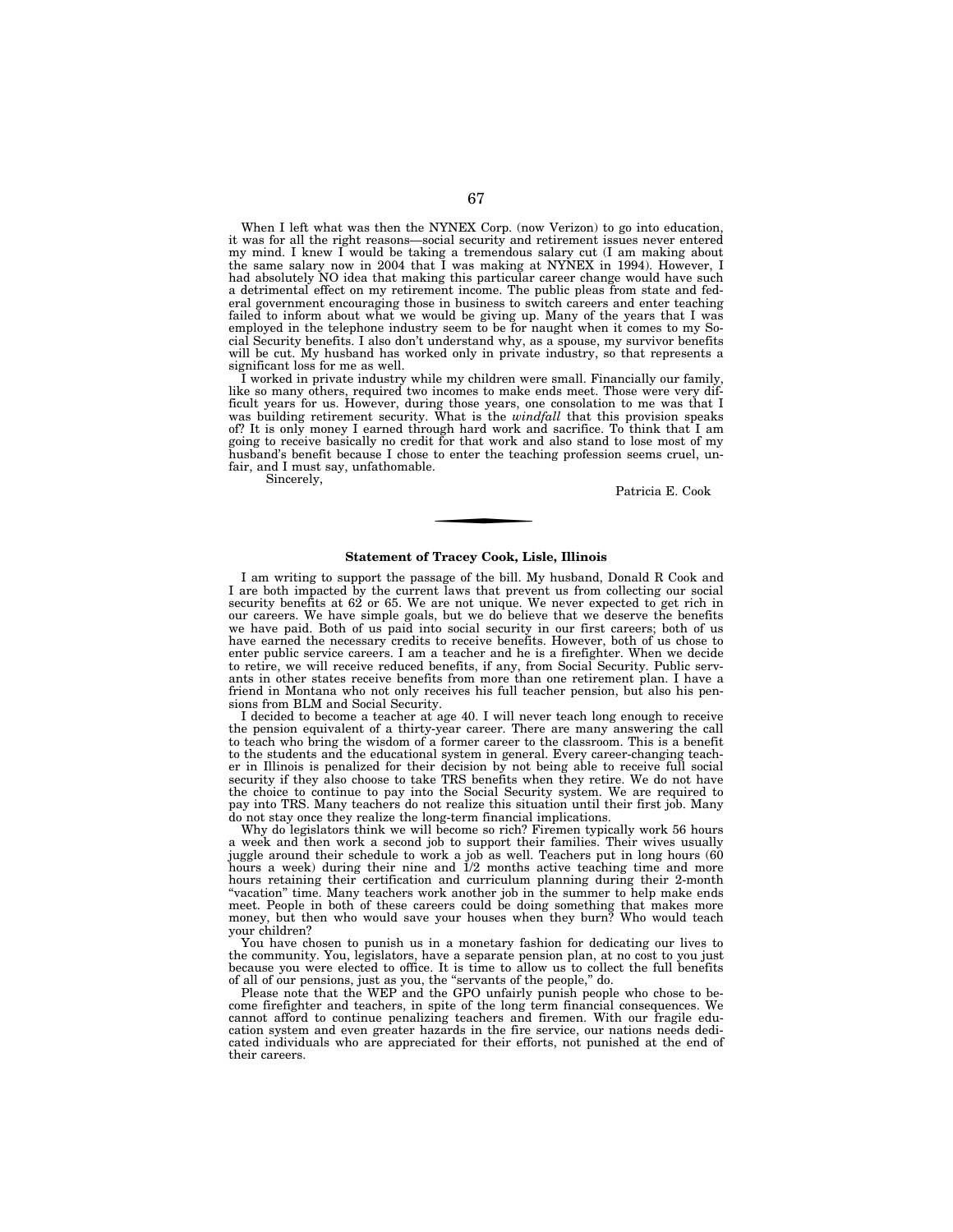Please also note that we are not asking for a "windfall;" we are only asking to receive what we have earned. My friend who stayed at home and never had a career will receive more social security benefits than me. That just doesn't make sense.

Please also note that the Public Servant Retirement Protection Act is an important beginning with the goal of repealing both the WEP and the GPO. This will impact many public employees by allowing them to receive what they have already earned.

I am asking you to get this bill out of committee so that it can be passed and enacted into law.

Then I ask you to work quickly to repeal both the GPO and the WEP. We need<br>good teachers in our school system. We can make a difference by getting career-<br>changers into the schools. Repealing the GPO and WEP will allow the Within the next two years, the country will need over 200,000 teachers to replace those who retire. If you *really* value education, you cannot fail to repeal GPO and WEP.

Thank you for your time and consideration.

# **Statement of Audrey Cournia, Sparks, Nevada**

I have been a teacher for 40 years and retired in 1997 from Washoe County with 20 years of service qualifying me for a pension from the state of NV which approximates 50% of my salary. In addition I have worked in other capacities earning more than the required 40 credits to qualify for social security. It was not a lot, but my<br>\$300 a month was arbitrarily cut to \$150 a month. These work credits had nothing<br>to do with my pension and I fail to see how it can be c as unfair as any legislation can be and it singles out public employees in a discriminatory fashion. I feel quite sure that public employees in the Congress are not sub-ject to this same unfair treatment, or it would have been rectified long ago. Please pass HR 4391 as at least a first step in bringing justice to those Americans who have chosen public service and are being treated so poorly!

# **Statement of Paul A. Cyr, Greene, Maine**

Thank you for giving me this opportunity to write to you. I am fifty-seven and a half years old and I work for the state of Maine Depart-ment of Transportation as a Highway Worker II. My job is driving truck—winter and summer—and when I'm not actually driving I am doing heavy physical work. I've worked for the state of Maine for approximately nine and a half years. The first three and a half years were as a Highway Worker I. The job was mainly flagging for eight to ten hours a day, and at forty-seven years old it wasn't easy standing on hot top all day or being out in 10 below zero weather. While doing this job I've had the driving public swear at me for holding them up for three minutes, or people going by and hollering at me to get a real job. There have also been numerous times when I was almost hit by cars and in some cases the drivers actually laughed about it. I took the insults and obsenities thinking I would just do what I had to and it would pay off in the long run—that when I retired I would have a pension from

this job to go along with my social security. Before I went to work for the state of Maine I was a sheet metal journeyman. I spent four years going to school at night to get my state license as a sheet metal worker. I worked for a copy while going to school and stayed with them for approxi-mately twenty-five years. After that I worked for another metal shop for about four years until they filed for bankruptcy. And than it was another metal shop company for three years until I was let go for supposedly not being able to keep up with the younger people. These companies had very few benefits—no pension, no paid vacations, no bonuses, some paid holidays, and some had very limited health insurance. During all those years I installed duct work in dirty paper mills, in buildings with asbestos, and out in the cold and heat. I was paying into Social Security during this time and thought I would have a SS check when I retired. I couldn't put money into savings for retirement because it took all I had to be able to get by and pay the bills.

Then after working with no benefits or pension all those years and being out of work for two years, I landed a job with the state of Maine. After being a state work-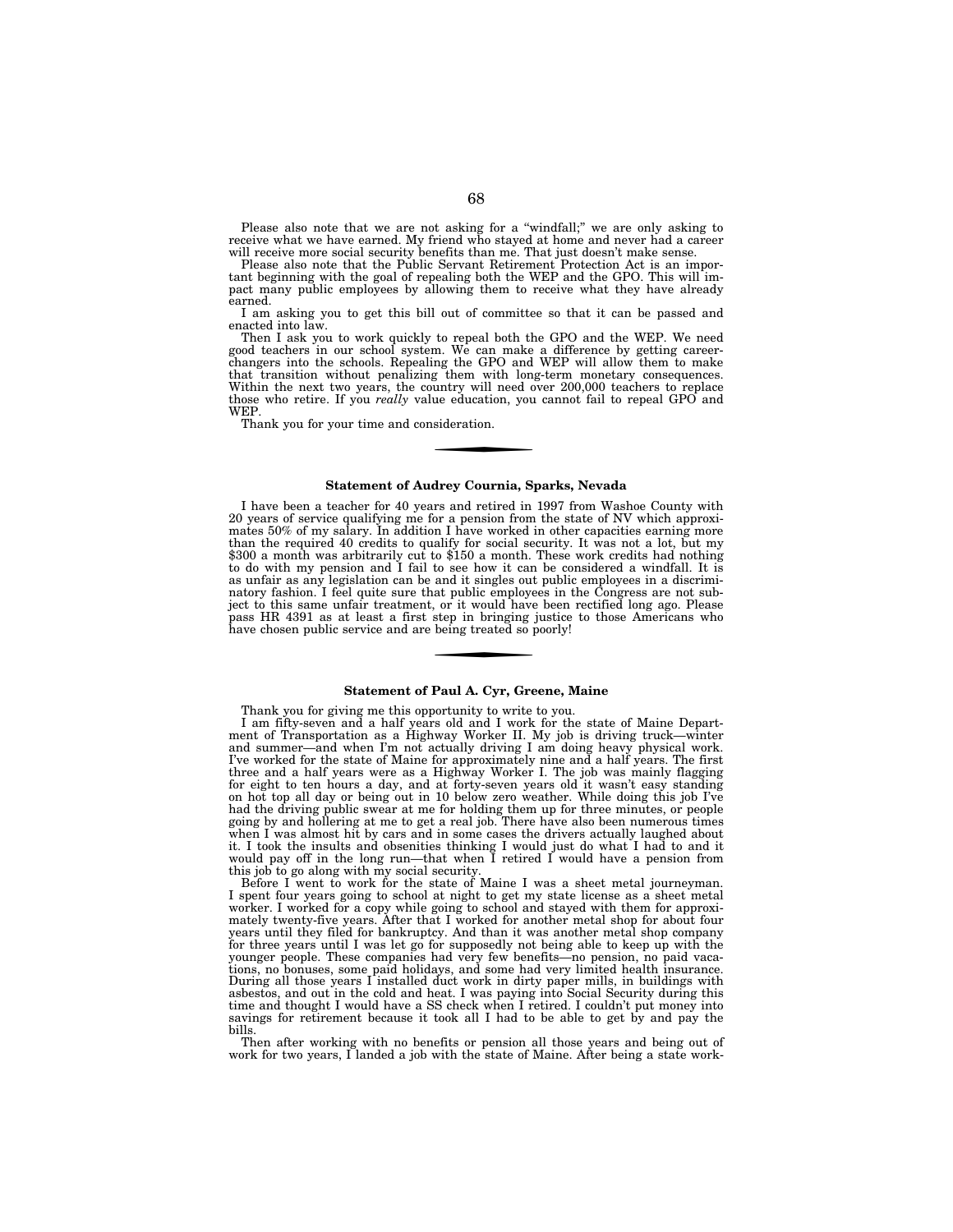er for seven years I went to a retirement seminar and learned about the GPO and WEP. I was very upset by what I was told so I went to my Social Security office in Auburn, Maine. The person I spoke to told me I would loose about a third of my Social Security benefits because I worked for the state of Maine. To add insult to injury, she told me that I should not have taken this job, but should have found work somewhere else! But as I told her, I had been out of work for two years when I got the job with the state and figured that with their pension and Social Security I would be able to get by when I retired. But now the way I feel they might as well bury me in my work clothes, because I'll probably be working until I die.<br>From what I see the future looks pretty bad for me. With taxes g

time as well as the cost of living (gas, lights, insurance, etc.), I'll never have enough to make ends meet if I retire. Also, there has been a woman in my life and we can't get married because if we do and she draws any of my state of Maine pension after I die she will get penalized on her Social Security. And I won't do that to her. And why should she get penalized anyway?

In my opinion HR4391 is not a good bill for anyone and will cost more to implement than just repealing the GPO and WEP. Just give me the money that I earned and put into Social Security over the years—all of it, no more and no less. And do not penalize my fiance either. Please, please repeal these two unjust laws so that people like myself that have worked so hard for so many years (four of which were serving this country in the military) can end our working days with dignity and a sense of self worth and accomplishment.

Thank you.

## **Statement of Therese K. Desmarais, Rockport, Massachusetts**

My name is Therese K. Desmarais. I am the only child of first generation Polish parents, the first girl on both sides to go to college. I paid my own way through a state college in order to earn my Bachelor's Degree in Elementary Education, and then attended a private university to complete my Master's Degree in Education. I was married in 1965, and continued to teach full time, attend graduate school part time and summers, and had two children.

When the children were born, I was not allowed to be in the public schools after my seventh month of pregnancy. My husband was laid off from a computer-based company, and we moved to Massachusetts in 1970. Since I was 100 miles away from both sets of grandparents and extended family, I stayed at home to raise my two children until they were of school age.

I returned to the public schools on August 24, 1975 and worked for two public school systems until my retirement at age 60, on August 24, 2002.

During that period of time, my parents began having age related health issues. I cared for my mother until 1996, when I was forced to turn to a nursing home because of her declining health, and the beginning of my father's poor health due to colon cancer. My husband, Richard had a serious heart attack in 1997, and I had to continue working because he was self-employed and our medical insurance was available through my teaching job. Richard was self-employed for thirty years.

In that same year, I was diagnosed with the same breast cancer that my mother was recovering from in 1994. After two surgeries and radiation, I could no longer keep up with the two round trips a week to my hometown of Hartford, Connecticut to care for both parents. My father wished to remain in the house he had built for us fifty years earlier, and to be near the Polish Catholic Church and his Carpenter's Union, his only sources of peer support.

I incurred many bills while caring for them, as they were both receiving Social Security. My mother's Social Security went toward payment of the nursing home. I managed my father's household bills, taxes, insurance, food, fuel, and clothing costs for those five years. My mother died in February 2001. My father died on Father's Day of 2001.

Both of our children attended college. Our daughter did a mid-career change from finance to teaching, attending Harvard University School of Education in order to comply with certification in Massachusetts for Math and Science teachers. She taught for two years, and is presently on maternity leave with her second child.

Upon my retirement, we relocated to our daughter's place of residency in order to be close to grandchildren and family, and eventually help with childcare, as she will return to work as a Math/Science teacher in a public school.

My husband, Richard James Desmarais, died on February 14, 2004 after living in our retirement home for nine months. Our second grandchild, Talia Therese was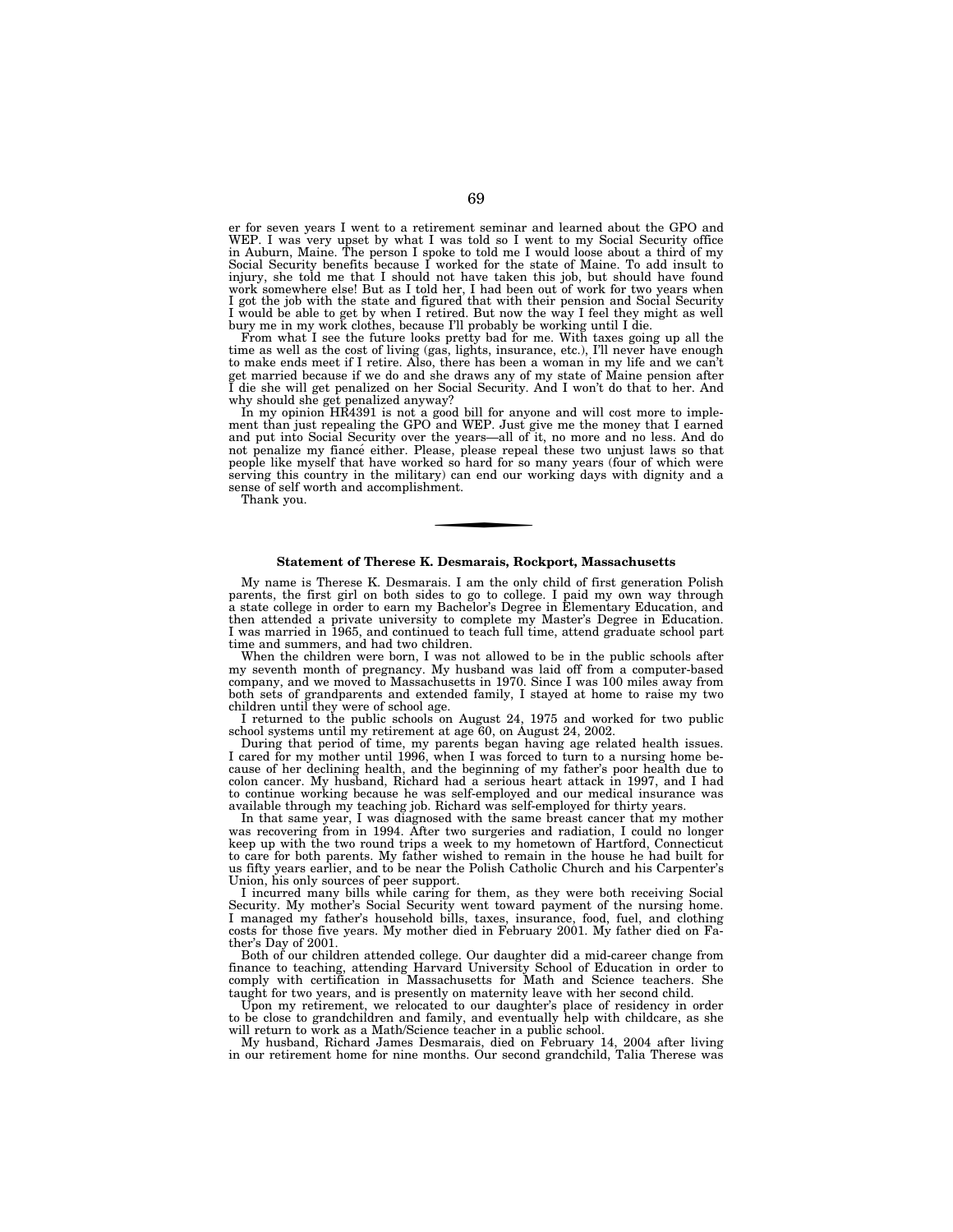born February 5, 2004. Those nine days were filled with the most intense joy one could ever have imagined.

Our son and his new wife were visiting the new baby when Rich had his fatal heart attack here at home, and he died in my arms, with my son and new daughterin-law at my side. I can never forget the sadness of the ensuing weeks and months. Richard's death caused his ninety-year-old mother to be hospitalized with grief, in shock, over losing her son.

I then began making all the arrangements for his funeral, tried to sort out his company which death with Information Systems, and our finances. It was at that time that I realized that I was not eligible for his social security widow's benefits because I was retired and receiving my teacher's pension from a private retirement board.

Because of Richard's history of heart disease, (his father died of a heart attack, his mother has had a triple bypass twice), he was only able to get minimal life insurance before his parents were diagnosed with heart disease. It was minimal coverage. Since he was self-employed, he not only paid the standard Social Security tax; he paid twice that amount.

Richard began working on tobacco in 1954 at the age of 14. He worked very hard, providing all the necessities to both his children, my parents, his mother who is still living. He contributed to the Social Security System for fifty years, expecting that it would help, along with my retirement to allow us to live in our own home, as independently as our health would allow.

The Government Pension Offset (GPO) and Windfall Elimination Provision (WEP) are causing me to loose my home, my independence, my simple but quality life style of caring for family and community members. I have been receiving the same social security projection notices that everyone else receives not knowing that I would loose them upon my husband's death, when I need it the most. I was not trying to cheap or double dip, as the writers of that bill projected. I need it to pay my mortgage, my taxes, and my car insurance, buy food, fuel, and clothing.

I urge you to consider the impact this is having on my family, especially my daughter, whom I never want to see in this position at any point in her lifetime. I urge you to consider my situation when you meet to discuss this bill addressing the GPO and WEP. Richard paid into social security for fifty years so that he and his family would have financial security.

I do not have him to help me through this sad time. Please consider my situation, and know there may be many others who are depending on your support of this action.

# **Statement of Alfred E. Devereaux, Lenox, Massachusetts**

I would like to submit for testimony my personal distress caused by the GPO WEP.

I taught in the public schools of Massachusetts for 24 years and retired early. I currently receive \$609 per month in retirement benefits.

For the past 16 years I have been self employed and have contributed to Social Security.

I was surprised to find out just three years ago that I would only be eligible for a portion of my Social Security.

I had been counting on the full amount that was revealed in the statements that I was receiving from the Social Security Administration.

I was assuming at the age of 65 I would be able to get by on the combination of my Social Security, my wife's Social Security and my small teacher's pension.

Unless this law is overturned I do not see how I can get by unless I continue to work full time.

It is not fair to have to pay in to the system and not receive the benefits that are accorded to other people that pay the same and have not worked as a public servant.

I realized going into teaching that the rewards were not necessarily monetary, however, I didn't realize going in that I would be penalized further.

Please repeal this law and allow our teachers, police, firemen, and other public servants in Massachusetts that work a second job to be fairly treated. Thanks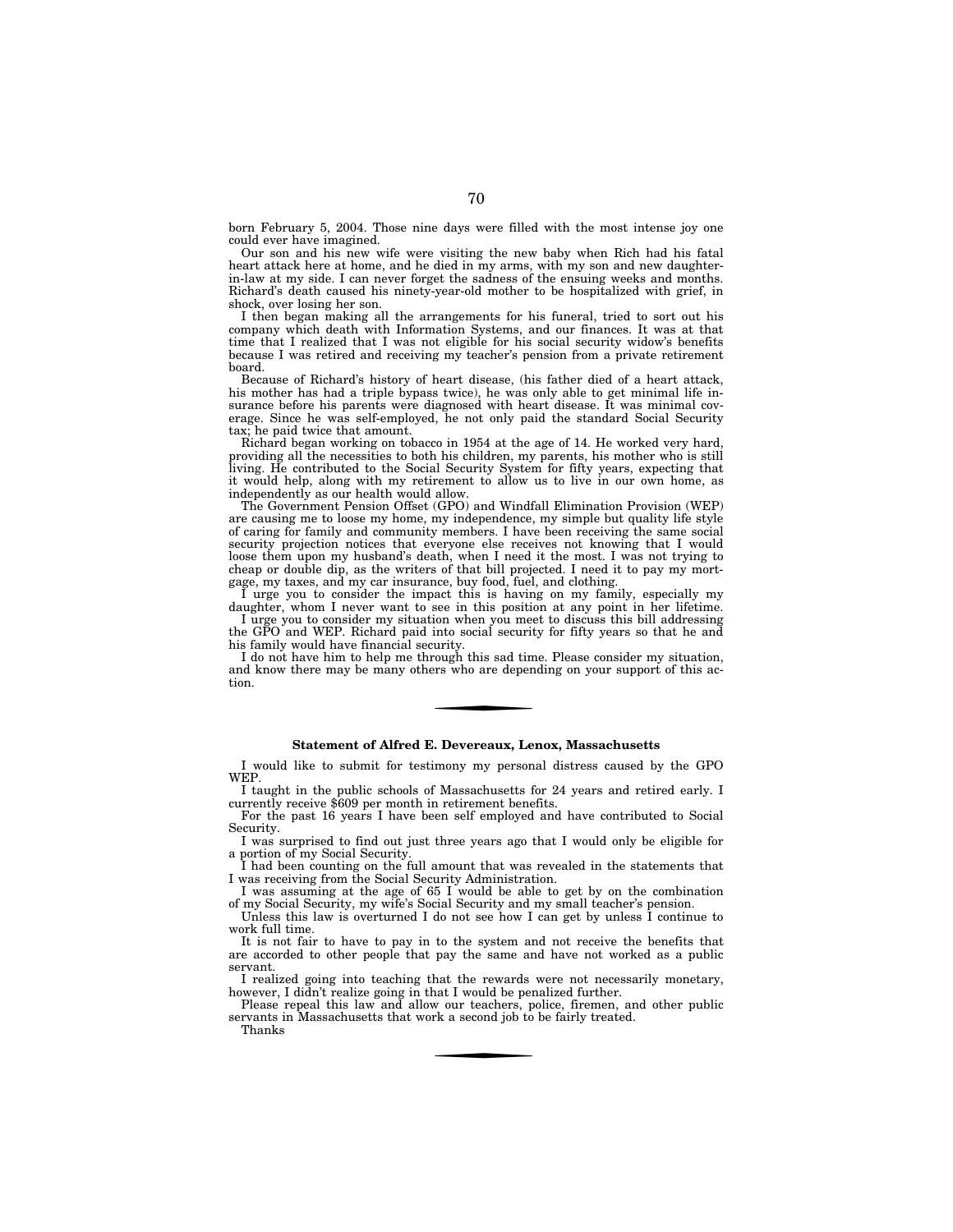# **Statement of Katie DeSotell, Aurora, Illinois**

I am writing in regard to the Social Security issues facing me and many other Americans. I am very proud of my work as a teacher and I feel that I have given a great deal of myself serving my community as a teacher.

Raised in a middle class neighborhood, I worked to put myself through college. While my parents helped with the cost of my education, I worked part time during the school year as well as the summer to put myself through school. During my beginning years as a teacher it was necessary for me to work a second job to meet my financial obligations.

During high school, college and for part of my teaching career, I contributed to Social Security. I do not feel my contribution to the Social Security funds is any different than anyone else's contribution. I do not feel that I should be penalized for serving my community as a teacher while working a second job.

Please allow me and other public servants the opportunity to obtain our fair share when we reach retirement. I have paid into Social Security and should be allowed to collect upon retirement from the teaching profession.

Thank you very much for the opportunity to share my thoughts.

Foxboro, Massachusetts 02035 *July 20, 2004* 

Dear Hearing Committee Member,

Please address the unfair impact of the Windfall Elimination Program (WEP) which has caused many teachers like me, who left industry to work in our public schools, to lose the benefits for which they have worked long and hard.

In 1986 I left a lucrative position as a Systems Analyst working for a privately held firm (Nyman Manufacturing, RI) to work as a high school teacher in the Bridgewater-Raynham Regional School System. I was 39 years old and had dutifully paid social security during my years in industry. I have since contributed to the Massachusetts Retirement System and my current rate of contribution is 11% of salary. Massachusetts teachers do not contribute to Social Security. I will be 62 in five years but will only have 23 years in the teacher retirement system by that time. This means I can only draw 50.6% of the average of my last three years income at that time**[1]** Current calculations show that I would only receive about 1/3 of the social security payment I would receive otherwise (about \$210 in today's dollars) according to the WEP calculator available at the socialsecurity.gov website.

Had I never contributed a cent to Social Security but rather earned all my income teaching, I would be able to retire at 80% instead of 50.7% at age 62. Conversely, had all my earnings been under the social security system, my monthly contribution would be at the rate of 6.2% and not 11%. To compare apples and apples this means that at age 62 I would have three sources of income:

- a. Social Security at over \$1500/mo plus
- b. interest from retirement savings at the differential between the SS contribution rate of 6.2% and the MTRB contribution rate of 11% or an additional \$500/ mo plus
- c. the professional retirement plan with over 30 years vested at a private company (like Nyman Manufacturing above) at about 80% of my last several years.

This is the payback for leaving industry to work with our nation's children! Please do right by our nation's teachers by not penalizing them for responding to a noble calling.

Sincerely,

Jeanne Dyer

[1] Reference: Estimating Your Retirement Balance an MTRB publication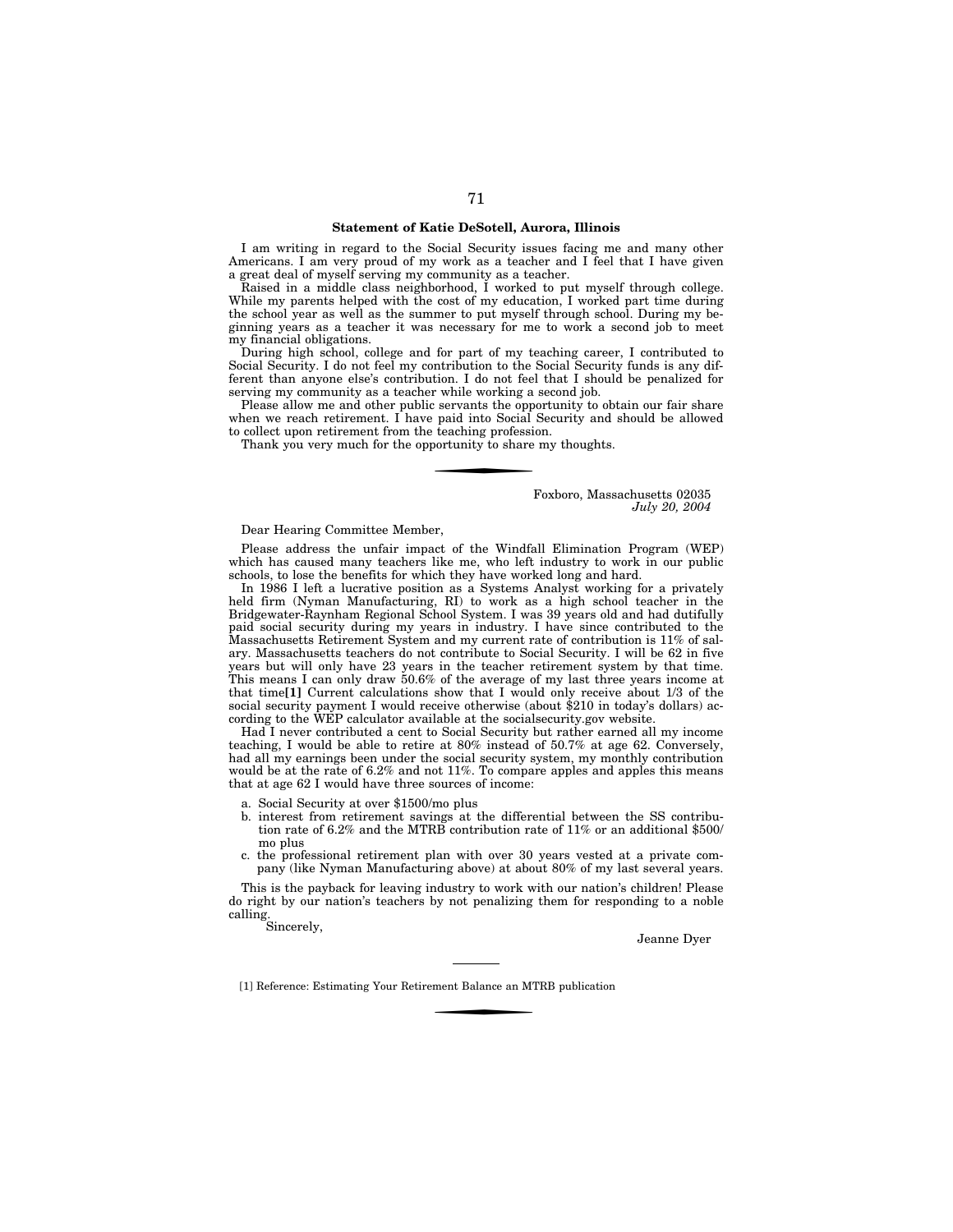Cotuit, Massachusetts 02635 *July 22, 2004* 

Social Security Subcommittee Committee on Ways and Means United States House of Representatives 1102 Longworth House Office Building Washington, D.C. 20515

Dear Committee Members,

I am writing to outline how the Windfall Elimination Provision (WEP) unfairly penalizes those who have chosen or desire to enter public service and how it impacts our nation's schools.

In 1975, I obtained my Bachelors of Science in Mathematics. And, although I had many options available to me, I decided to become an educator. I truly felt that in a classroom, I could make a difference. For six years, I taught mathematics at Dedham Junior High School in Dedham, MA. During this time period I obtained

graduate degrees in Special Education and School Administration. In 1981, I, like many of my peers, was faced with the impact that budget cuts and declining enrollment had on many aspects of public education. At that point, I decided to explore some of the other options that were available to me.

For the next fourteen years, I worked in a variety of technology positions. These jobs ranged from computer programmer to director of information technology for a major manufacturer. In addition, I continued my studies at the graduate level and obtained my M.B.A.

From a financial standpoint, my situation changed drastically during this time period. Within months of leaving the classroom, my salary doubled. The annual growth in my earnings after that point far exceeded that which I I ever considered spending those first six years as a teacher.

On a personal level, however, I knew why I spent those six years in a classroom and I yearned to be back there. It was because I could make a difference. As a teacher, I could ''touch the future''. Due to this, I returned to education in 1995.

My desire to make a difference has not been without significant financial hardship. The Windfall Elimination Provision has significantly reduced the Social Security benefits that I earned and would have received if I was not committed to returning to the classroom where I knew my educational and business experience would make a difference.

Our nation's schools are lacking qualified teachers of mathematics and science. There is a need to actively recruit educators from the private sector. The hardships associated with the Windfall Elimination Provision serves as a barrier to improving public education.

The Public Servant Retirement Protection Act offers an important first step toward improving our nation's educational system. It will make a real difference for many considering the possibility of transitioning from business and industry in order to become public school teachers

I urge the Committee to move this important bill quickly to final passage and enactment into law, and I urge Congress to continue to work toward the full repeal of the Windfall Elimination Provision.

Sincerely,

Paula Emerson Fay

## **Statement of Patricia Wolfe, Federally Employed Women**

FEW is a private, non-profit organization founded in 1968 after Executive Order 11375—that added sex discrimination to the list of prohibited discrimination in the federal government—was issued. FEW has grown into an international organization serving the one million federally employed women (both civilian and military). FEW is the only organization dedicated solely to eliminating sex discrimination in the federal workplace, and the only organization that monitors legislation particularly of concern to women employed in the federal government.

#### **INTRODUCTION**

Federally Employed Women (FEW) very much appreciates the opportunity to submit this written statement on HR 4391, the "Public Servant Retirement Protection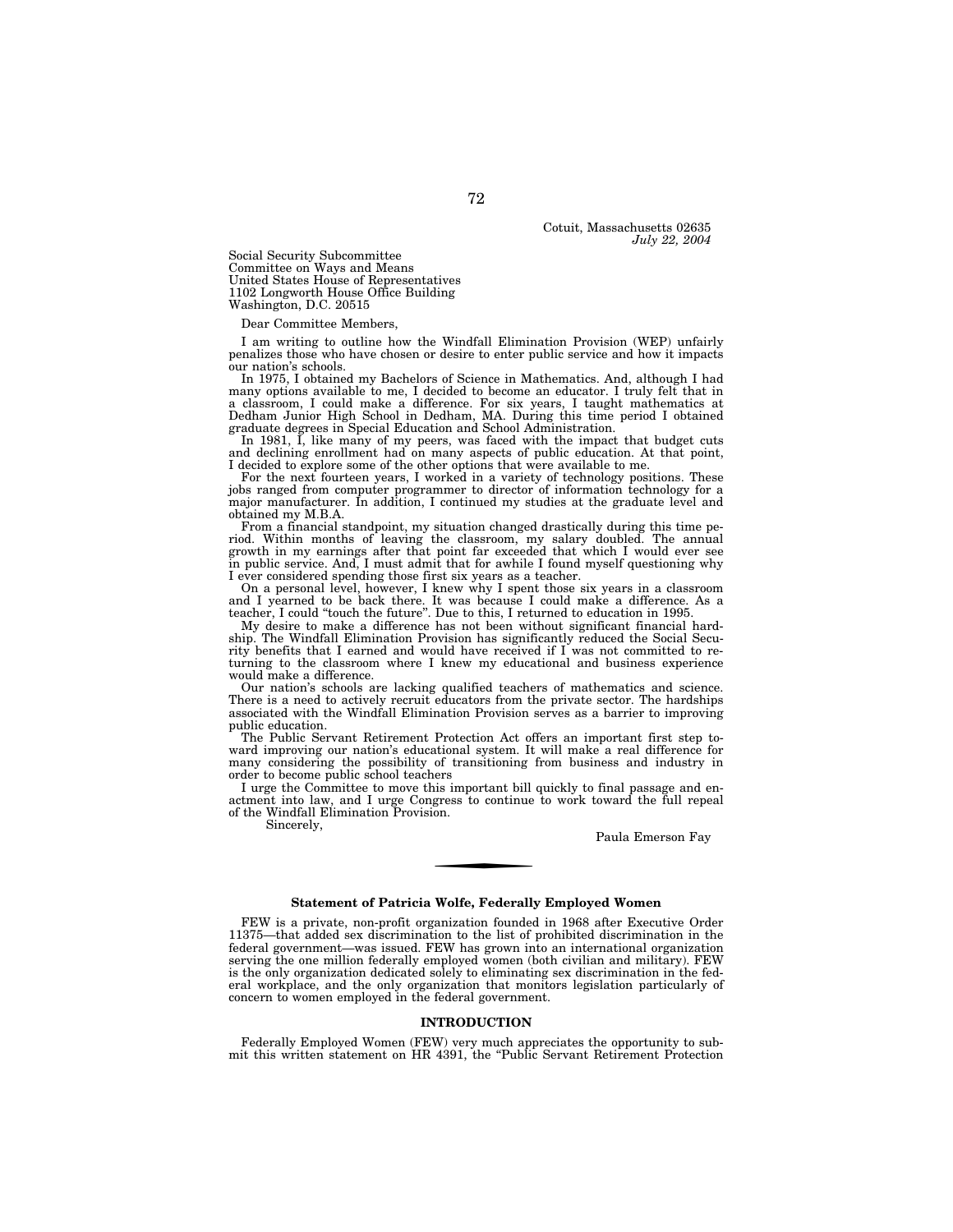Act.'' On behalf of the one million women employed in the federal government and military, we thank Chairman Clay Shaw and the other legislators serving on this Subcommittee for conducting this important hearing on the Windfall Elimination Provision (WEP). We call on Congress to completely repeal this provision, as well as the Government Pension Offset (GPO) which both unfairly impact federal workers, especially women.

## **BACKGROUND**

FEW is a private, non-profit organization founded in 1968 after Executive Order 11375—that added sex discrimination to the other forms of discrimination prohibited in the federal government—was issued. The early organizers of FEW realized that the government could dismantle the Federal Women's Program (FWP) that was established after E.O. 11375 was issued within most Federal agencies. They wanted to ensure that there would always be an organization dedicated to promoting equality for women and addressing concerns of women in the Federal workforce.

As a private organization, FEW works as a constructive pressure group to improve the status of women employed by the Federal government. This includes contact with Congress to encourage progressive legislation. FEW national officers also meet with agency officials at all levels to demonstrate support of the FWP, encourage officials to support the program and to obtain insight on the effectiveness of the FWP at agency and local levels. FEW has been called on in past years to testify before Congress on sexual discrimination, Senior Executive Service (SES) diversity and sexual harassment cases.

For 36 years, Federally Employed Women has been working to end sexual discrimination and enhance opportunities for the advancement of women in government. Every day, nationwide, FEW members work together to bring about an awareness of the issues facing women throughout the federal government and achieve positive reforms and equality for women in the federal workplace. In addition, FEW members support all efforts within the government to improve operations and efficiencies in the federal workforce.

#### **THE PROVISIONS**

As the Subcommittee members are already aware, the Windfall Elimination Provision (WEP) greatly reduces the Social Security benefits of a retired federal worker who paid into Social Security and also receives a government pension. Private sector retirees receive monthly Social Security checks equal to 90% of their first \$561 in average monthly career earnings, plus 32% of monthly earnings up to \$3,381 and 15% of earnings above \$3,381. Federal retirees however are only allowed to receive 40% of the first \$561 in career monthly earnings, a penalty of \$280.50 per month simply for working in the federal government.

## **GOVERNMENT PENSION OFFSET**

Of equal importance to FEW members is the Government Pension Offset (GPO). This provision was enacted in 1977 to prevent government retirees from collecting both a government annuity based on their own work and Social Security benefits based on their spouse's. This law decreases by two-thirds whatever spousal social security benefits for which a retired government worker might be eligible.

The GPO, in effect, prohibits federal retirees from collecting both a full Civil Service Retirement System (CSRS) annuity based upon his or her own government employment and full Social Security benefits based upon a spouse's employment. The victims of GPO are largely elderly women who are both CSRS annuitants and widows of private sector employees. Had these women spent their careers anywhere but the federal government, they would be entitled to full, unreduced Social Security spousal or survivor benefits. But because they earned their pensions through federal service under CSRS, their Social Security benefit is ''offset'' by their own earned retirement benefits.

The National Association of Retired Federal Employees (NARFE) has estimated that approximately 635,000 beneficiaries are receiving less benefits than they deserve due to the provisions of the WEP. This number continues to grow by 60,000 annually. The GPO penalizes about 335,000 beneficiaries, and this number rises by about 15,000 per year. Of those affected by the GPO, 73% are women, and this offset reduces benefits by more than \$3,600 a year. This is simply unfair and it is time to make it right.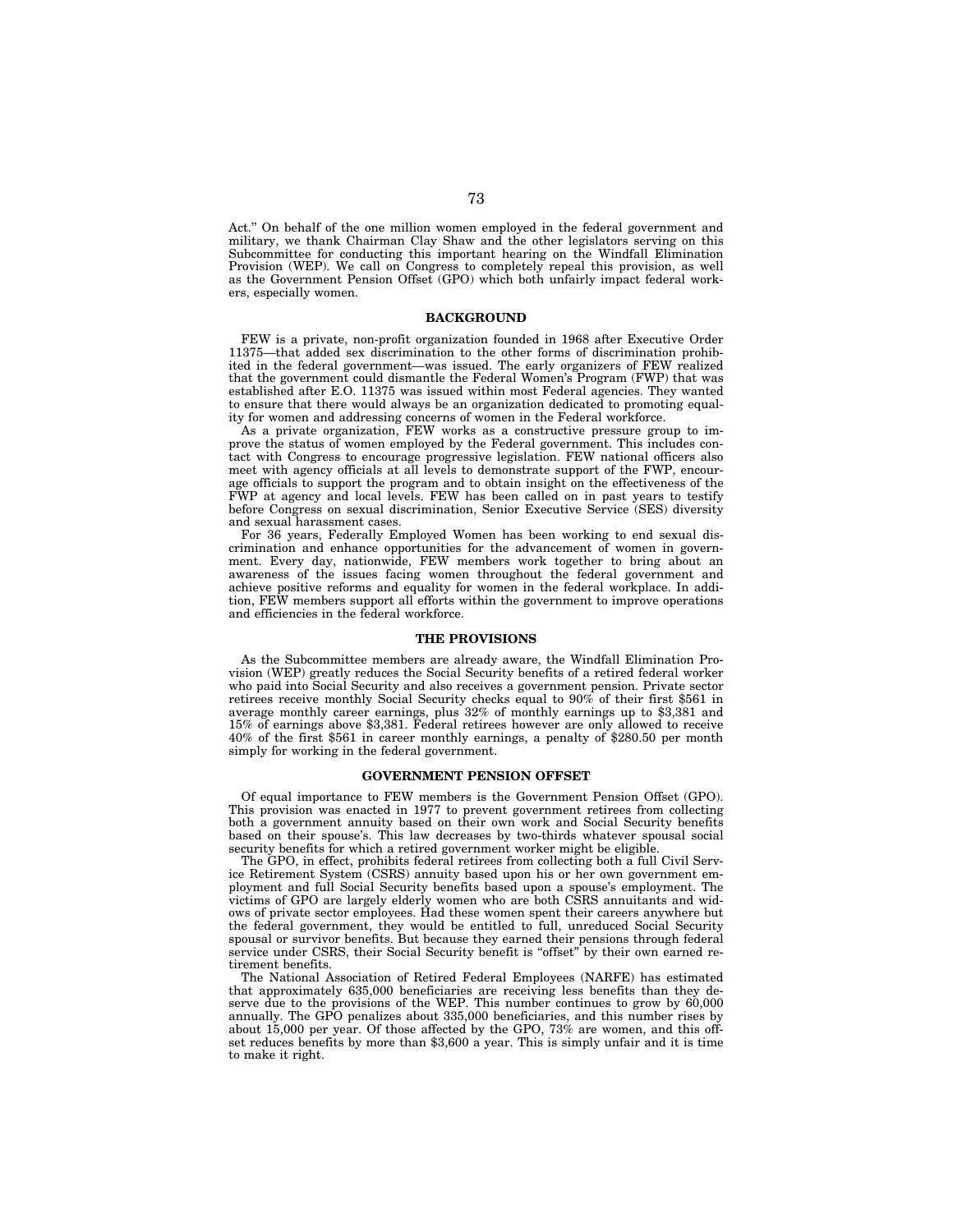# **OUR VIEWS**

FEW supports the repeal of both of these unfair provisions. Both the GPO and WEP lower the retirement income of federal employees by altering the Social Security benefit formula for certain groups. What is particularly egregious is that spousal and retirement benefits are reduced for Americans simply because they worked for the federal government. The end result is to dissuade more potential federal workers from joining the civilian workforce.

Additionally, both affect women much more harshly than men despite the fact that older women are one of the fastest growing poverty populations in our nation today. Plus, women are more likely to spend time out of the workforce (about 12 years) to tend to family care giving responsibilities. That is time she is not earning a pension, vesting in a pension or contributing to Social Security. This absence from the paid workforce translates into inadequate retirement income and an increased financial dependency on their spouses.

Our views have previously been made part of the public record through written testimony submitted to the Senate Governmental Affairs Committee for its September, 24, 2003, hearing, as well as the issuance of numerous Press Releases sent out over the last year.

## **FEW'S GRASSROOTS EFFORTS**

FEW, on August 1, 2003 asked its members and other interested parties to send letters to their legislators urging them to co-sponsor bills in both Chambers that would repeal these provisions. To date, over 2,500 letters were sent to lawmakers representing 42 states. And FEW is just one organization. No doubt, hundreds of thousands of letters from a whole host of multi-faceted organizations have been sent to Congress urging repeal.

During these times of an aging workforce, we need to do what is right for federal retirees. Americans who choose to serve their country by working for the federal government should not then be penalized during their retirement years. These provisions need to be repealed as soon as possible.

## **HR 4391**

Although the bill being discussed at this hearing is a good attempt and first step at rectifying the situation for federal retirees, FEW harbors some concerns about the legislation's language:

#### *No GPO Included:*

As mentioned above, FEW is firmly advocating the repeal of **both** the WEP and GPO. The latter has an even greater negative impact on some of our nation's most hard-hit Social Security recipients—widows and widowers, and lower-income women. Fixing the WEP while leaving the GPO in place will not help the majority of retired federally employed women who are being punished monetarily simply for working in the federal government. They need some relief now!

## *Social Security Records:*

It is our understanding that this bill would compute a recipient's benefits based on the individual's entire work history and earnings. However, it has been reported by the Deputy Commissioner of the Social Security Administration (SSA) that SSA only has records of non-covered earnings beginning in 1978. Therefore, those beneficiaries who earned non-covered wages after 1950 would be negatively impacted under the formula included in this legislation. This problem needs to be fixed.

## *''Hold Harmless'' Clause:*

Contained in this bill is a ''hold harmless'' clause that states that earners would receive the higher of the two benefit calculations (current method and new method outlined in this bill). We want to express our firm belief that no individual should be harmed by this bill, and we ask the Subcommittee to further investigate the proposed formula by using many different scenarios to ensure that it is equitable. We also ask that a process be detailed in the bill on how recipients can appeal their Social Security payments should they be penalized through the use of the new formula.

Again, we very much appreciate the Subcommittee and Chairman's interest in this issue and all the support you have given federal workers in the past. I, and the thousands of other FEW members, am proud of the work we do for the federal government, and simply want to receive those retirement benefits to which we are entitled.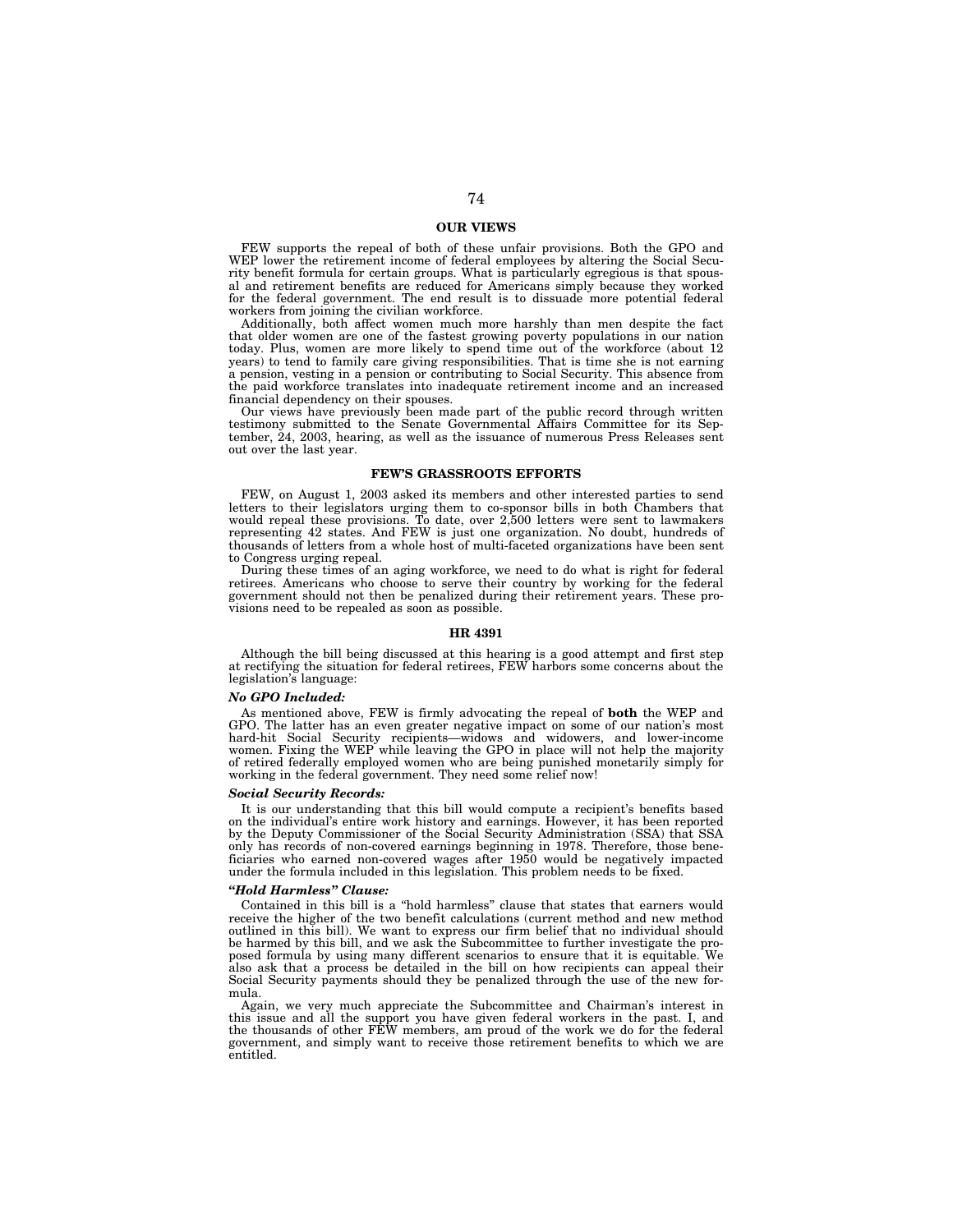We look forward to working with the Subcommittee members and their staffs to repeal these unfair provisions.

## **Statement of Wayne Flick, Grand Junction, Colorado**

I taught in the public schools of Colorado for 31 years. I started teaching at age 30 after about 10 years working for several companies and spending time in the Army. I paid social security all those years, even the years in college. After receiving my teaching credentials, and getting my first teaching position, I realized how little teachers make. The first summer I got a job, and every summer following I got ''summer jobs''. Summer jobs were easy to get in Leadville where I taught the first five years. When I moved to Grand Junction, summer jobs weren't easy to find. I probably made about \$100,000 total in today's dollars in non-teaching jobs. As a retiree, I won't see but a small portion, if any, of the amount I would have, had I not gone into teaching.

I understand why I don't get any SS for the money I earned teaching, but I can't understand why I can't get SS for what I earned outside of teaching. Had I known I was going to take such a hit, I probably would not have become a teacher.

The Public Servant Retirement Protection Act offers a first step toward the ultimate goal of repealing both the WEP and the GPO. It will make a real difference for me and other people in my shoes since I will receive increased Social Security benefits as a result.

Both the WEP and the GPO unfairly penalize public servants which severely limits communities ability to attract quality people to fill positions in education, firefighting, and public safety.

I urge the Committee to pass this bill through congress and enact it into law, and I urge Congress to continue to work toward full repeal of both the GPO and the WEP.

# **Statement of Gerald R. Garrett, Moses Lake, Washington**

I am writing to urge the Committee to move quickly in its deliberations on the Public Servant Retirement Protection Act as a first step toward full repeal of the WEP and GPO. I am one of the tens of thousands of retired Americans who are unfairly penalized by the WEP, thus denied full benefits of Social Security after making contributions to the system through full—and part-time jobs for fifty years. Since retirement I continue to contribute to Social Security through occasional and part-time jobs with no possibility of enhancing my benefits because of the WEP.

In my opinion, both the WEP and GPO are unfair offsets that deny public servants who have worked in non-Social Security jobs the benefits that they have earned through contributions made in prior employment and in part-time or second jobs. Nothing about the careers of these hard-working public servants smacks of a windfall. Instead, these are benefits that have been earned through many years of social security contributions. In my case, I have made contributions in some years at the maximum level in every year of my life since I was a teenager. This includes some 32 years as a professor and administrator at the University of Massachusetts Boston and several years as a university professor providing educational services to the U.S. Forces in Europe, Asia, and at home. Like many others I was counting on Social Security to help protect me from inflationary costs that are often financial obstacles for retired Americans. Since I am subject to the WEP, my benefits are reduced to only a few hundred dollars each month.

This nation should not take advantage of dedicated public servants, such as educators, police, firefighters, and public administrators, by denying them benefits that they have earned. Thus, I urge the Committee to move this bill quickly to final passage and enactment into law, and I also hope that Congress will continue to work toward a full repeal of both the WEP and GPO.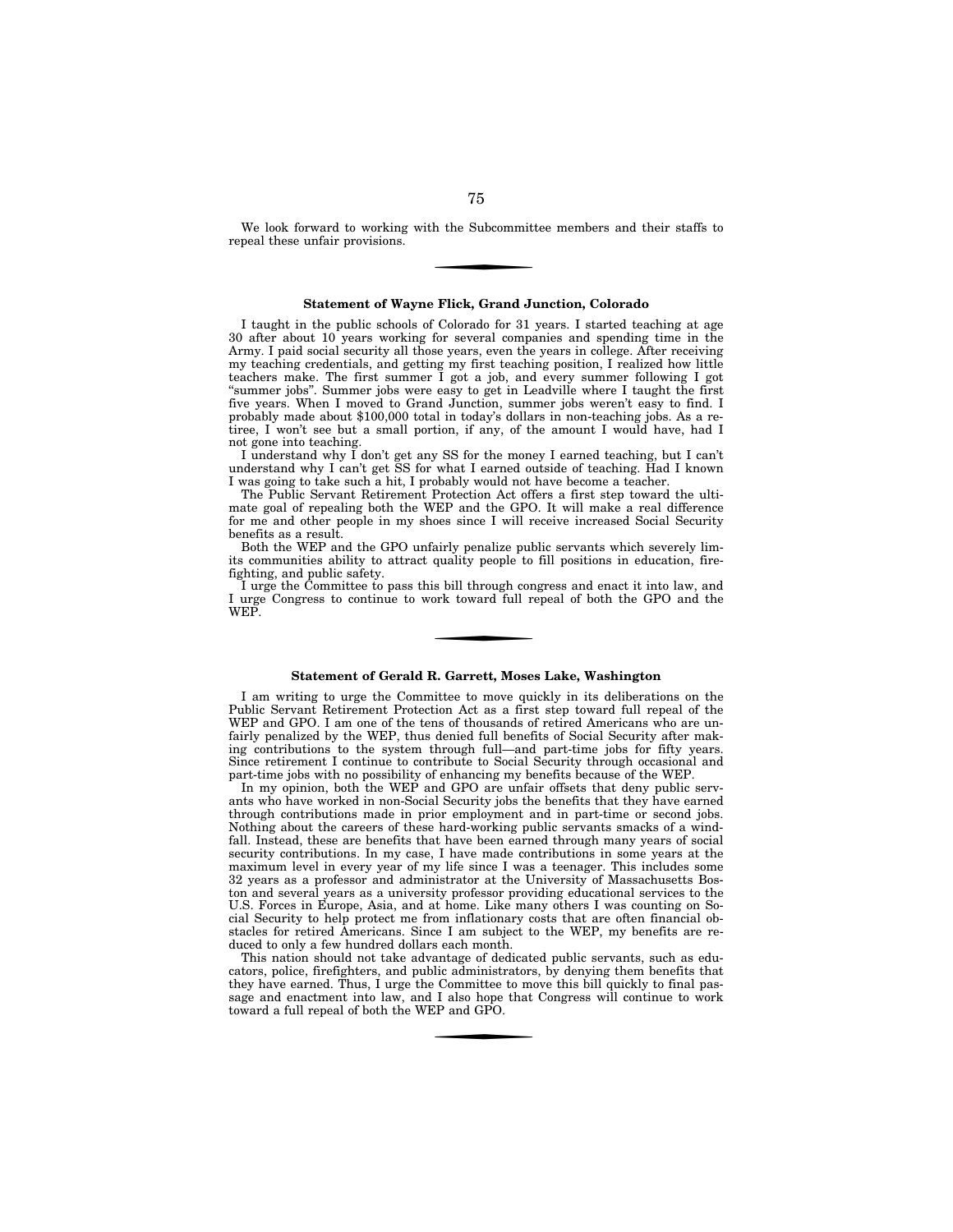# **Statement of Ken Hamdorf, Seal Beach, California**

Recently I retired after forty years of Teaching in California school systems. I also worked at numerous jobs part and full time to supplement my teaching income. These jobs all contributed into my social security account. In addition I served during the Viet Nam war for two years in the U.S. Army, also subject social security. When I turned 65 I applied for Medicare. Which I received because I had the necessary Quarters. I was also informed that because I had a teacher's retirement I would not be eligible for my full entitlement (\$950), instead I would be reduced to approx. \$243. Someone who works outside of the public employees system can earn MILLIONS and still be eligible for full social security. Hardly seems just or fair! ! Please repeal the W.E.P.

## **Statement of Wayne V. Hatford, Palm Springs, California**

There are several bills now before your subcommittee that deal with proposed changes in the very unfair WEP provisions of current Social Security laws: The Total Repeal Bill plus HR 1321 & HR 4391.

Here is an example of how that unfairness adversely affects someone's life: I am a retired public school teacher who taught in the Brookline, Massachusetts public schools for a total of 24 years; my current gross teacher's pension from Massachusetts is approximately \$12,.600 per year with net payments of \$878 per month; I have worked in other part-timeand full-time jobs and paid into SS for a total 30 years which will provide me with a social security benefit; however, when I am eligible for Social Security in September, 2004 at age 62, under current law, and just for the fact of having been a ''public'' employee in MA, I understand that my earned social security benefit, which should be \$444 per month, will be cut in half to \$222 per month due to the WEP law.

As you can see, my retirement income level is already low without facing a 50% reduction in earned social security benefits. And, at my income level, the notion of "Retirement" seems very elusive; Losing \$222 a month is tough.

The current WEP Law is unfair and discriminatory towards people who chose to be of service in society and who worked in the ''wrong'' states—teachers plus many other public sector employees—while those with any size private pension collect their full earned social security benefits—Another point: I was never made aware of this law when I was a teacher in MA; Neither the SS Administration nor the school districts in non SS public employees states inform teachers of this law *and they should*; I would have loved to pay into Social Security while working in the Massachusetts Public Schools but I had no choice in the matter.

From what I have read, a large number of Representatives and Senators are interested in either eliminating the WEP and GPO provisions or providing relief in the form of exemptions or a recalibration of how SS benefits are calculated. Please give everyone in Congress a chance to discuss these bills and to vote on these ideas. Please help this to happen in the 108th Congress! !

My personal opinion is that both the WEP and GPO should be completely repealed; however, if in your opinion, an exemption style bill is much more likely to pass in this Congress, please see that HR 1321, (which exempts 24K annually of combined public pension and SS benefits from the WEP) or HR 4391 get to the floor for consideration and vote. These bills represent strong steps in the right direction! !

HR 4391 provides some relief to the WEP; in my specific situation, I calculate that I would regain \$50 to \$60 per month of the \$222 per month that I am losing due to the current WEP Law; that is an improvement and I support this proposed law as it does go in the right direction. However, I have 2 concerns: the calculations required for this law are complicated (because each person's tax returns will have to be examined for an up to 40+ yrs time period) and also this law may be very costly for the SS Admin. due to the personnel required to do the calculations work. Why not just exempt a certain amount of pension from being subject to the WEP and/ or do a phase in of the WEP on higher amount pensions? ? ? ? That would be so much easier for the SS Administration to calculate and easily accomplish.

Thank you so much in advance for your consideration of my comments and your support of either Hr 4391 or HR 1321; please work toward a total repeal of the WEP—. Please allow these bills on the floor ASAP!!!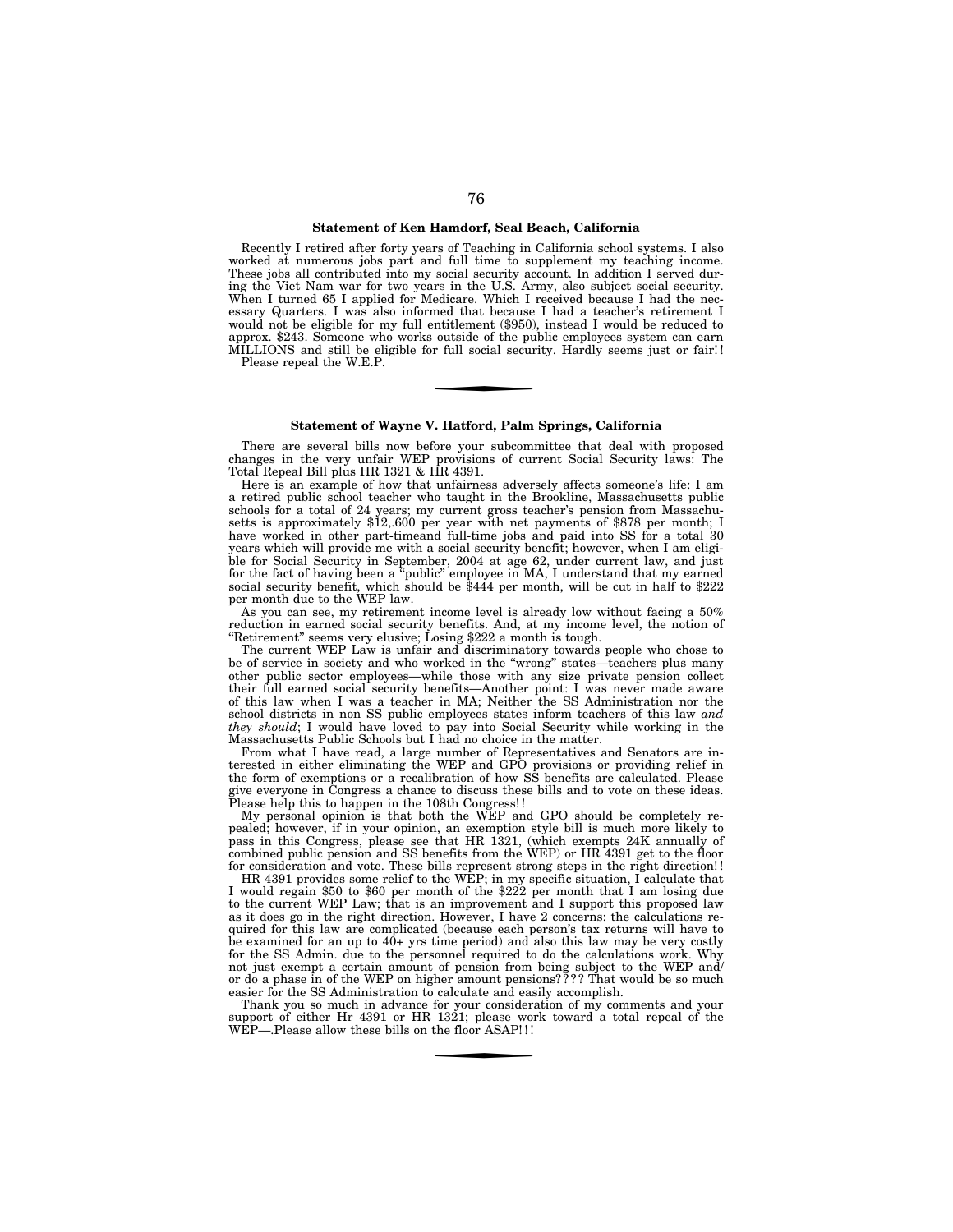# **Statement of James C. Hayes, Las Vegas, Nevada**

The WEP and the GPO unfairly penalize those who have chosen to enter public service, often at great financial sacrifice. Our nation cannot afford to penalize educators, police, firefighters, and others who have dedicated themselves to serving their communities and their country. The Public Servant Retirement Protection Act offers an important first step toward the ultimate goal of repealing both the WEP and the GPO. It will make a real difference for many public employees who will receive increased Social Security benefits as a result. I urge the Committee to move this important bill quickly to final passage and enactment into law, and we urge Congress to continue to work toward full repeal of both the GPO and the WEP.

I am a teacher. I have been teaching mathematics in Clark County, Nevada for 29 years. Teachers are known to be underpaid professionals. I have had to financially supplement by teaching job by working for DOD and DOE. I have also done work for private industry. This was the only way I could remain a teacher yet afford the luxury of buying a home and new cars, sending my sons to college and living a life that is equal to the advanced degrees I have earned. In all these supplementary jobs, I paid Social Security taxes, making me eligible for benefits. I DE-SERVE to receive full Social Security benefits, just like every other US citizen that<br>pays their taxes. To say otherwise is to say that teachers and others who have jobs<br>that offer retirement benefits but still can qualify not equal citizens.

Since everyone knows that teachers are unpaid. Since most teachers work more than one job to maintain a higher standard of living and in doing so pay taxes which earn them Social Security benefits, PLEASE DO THE RIGHT THING and correct this unjust situation to the people that dedicate themselves to serving the citizens of our nation.

# **Statement of Karen Hedden, Wells, Nevada**

I would like to be on record as opposed to the WEP and GPO. As a public school educator, I have worked part-time, minimum wage jobs. I did this before, during and after college. After obtaining employment as a teacher, I still needed a parttime minimum wage job at night and over the summer in order to pay off my student loans and make ends meet. I am a single-parent. Those small jobs meant a lot to my family. I had Social Security taxes deducted from my paychecks, now you are telling me because I chose a higher calling to work as a public servant, I won't<br>be able to claim those benefits? How fair is that??? Firefighters, police officers, and<br>the military are also being penalized. We all put and you are telling us we are not worth supporting when we retire! If this doesn't change, a lot of public servants are not going to be working in the professions they chose for the very reason of being penalized at the en

## **Statement of James Herzberg, Katy, Texas**

## **PUBLIC SERVANT RETIREMENT PROTECTION ACT**

This message is in support of the Public Servant Retirement Protection Act. This legislation offers an important first step toward the ultimate goal of repealing both the Windfall Elimination Provision and the Government Pension Offset. These provisions unfairly penalize people who have chosen to enter public service. We are not asking for a windfall, only to receive benefits we earned and which were promised to us.

In my own case I entered the teaching profession after several years of work in the private sector and with government. I and my employers paid into Social Security for thirty-four years. As some of that work was part time and temporary when I was in school, I do not have enough years of substantial payments to avoid the Windfall Elimination Provision. As a result, even though I have more than met the forty quarters requirement and had several years in which I paid the maximum contribution into Social Security, I will see my benefits reduced to a *third* of what I had expected to receive. As is well known, teachers do not make a great deal of money. Saving and investing enough to cover this offset will be difficult. Having come somewhat late in life to this profession, neither can I accumulate enough se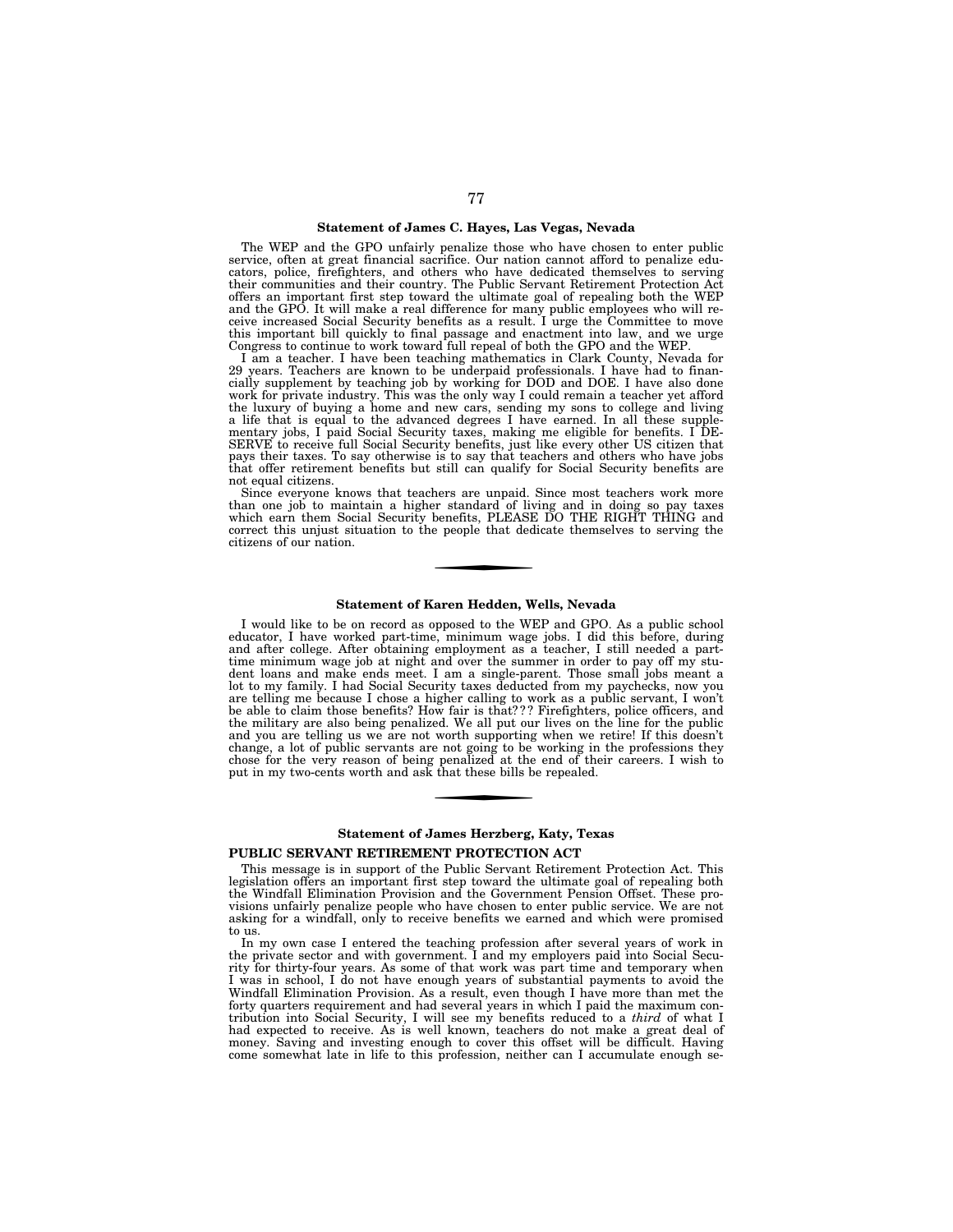niority in the teacher retirement system to receive adequate support in my old age. As the law now stands, I will have to work several years beyond conventional retirement age. I will probably have to work part-time, even as a retiree.

Besides being unfair, the present law discourages many qualified people from en-tering the profession. Had I known of this penalty, I would not have made the move myself. People who have years of experience and great expertise in many areas,<br>which could greatly enrich the classroom, will find something else to do. With the<br>chronic teacher shortage, our nation cannot afford to do thi fair and punitive. I urge its repeal, or at least its modification.

#### **Statement of Robert A. Hudson, Colorado Springs, Colorado**

Even though I currently am employed by the Social Security Administration, this statement is not a voice of the agency but instead an individual citizens input. I am not representing the agency what so ever in this regard.

I do however have an advantage in that I understand the WEP and GPO to a great extent. I must voice my concern regarding the solubility of the trust funds by allowing fellow tax payers to receive full Social Security benefits even though for years they had paid into another retirement. Since Social Security benefits are a pay as you go plan' then the persons not involved with paying as you go' for a num-ber of years, if not an entire career should be offset under the Windfall Elimination Provision. It is only fair to those of us that have and will continue. There is no case to be made that these individuals are going to be disadvantaged. The max reduction<br>this year is \$306.00. Even though a person may be reduced by this amount, he or<br>she will certainly still get more from the program than he to provide those that have contributed additional years by further lessening the reduction factor. Please do not give those that have not participated any more than the current law allows. It is fair and equitable the way it is written.

As far as GPO goes I must echo the same comments. The Government Pension Offset is truly designed to stop those that would be the quintessential double dippers into a system that they contributed naught. Please allow the current law to stay the way it is. This is an equitable system and gives those that paid exactly what they are due. Thank you for your time.

## **Statement of Linda B. Jacobson, Northbrook, Illinois**

I firmly believe that not permitting public school teachers to receive their teach-er's pension AND social security benefits (if they qualify for such benefits) is discriminatory. In my personal situation, it has been a hardship, and a loss of income which I had counted on in my retirement years, not knowing initially that it would be kept from me by those very people that I elected. I began working and paying into Social Security when I was twelve years old. I continued working and earning Social Security benefits throughout my early years, even while I was attending col-lege. Later, when I was teaching, I held a second job to earn Social Security benefits. That was the only way I could insure my retirement, since I did not make enough money to save significant amounts of money. When my children were eight years old and eleven years old, my husband became terminally ill, and I had to support my family alone. During this time, I paid into Social Security also, hopefully planning for my future needs, since it was clear that my husband would not be around to take care of us. As a young widow, I did receive Social Security benefits for my two dependent children until they were sixteen years of age (I understand that now, children get benefits until they are eighteen years old), but was denied Widow's benefits from Social Security, because I allegedly ''earned too much because I was a teacher.'' It did not matter that I had paid for many years into Social Security, or that my late husband had paid the maximum into Social Security during his work lifetime—I was denied benefits, except for the \$255.00 I received as his death benefit. For the next fifteen years, following his death, I worked several jobs, sometimes as many as four jobs at a time, working seven days a week, including my full-time job in education, to save money for my children's college education. My husband was ill for four years prior to his death, and any money we had put aside for the children was used to help pay for his bone marrow transplant and other medical expenses. I supported our family during this time. I was a responsible cit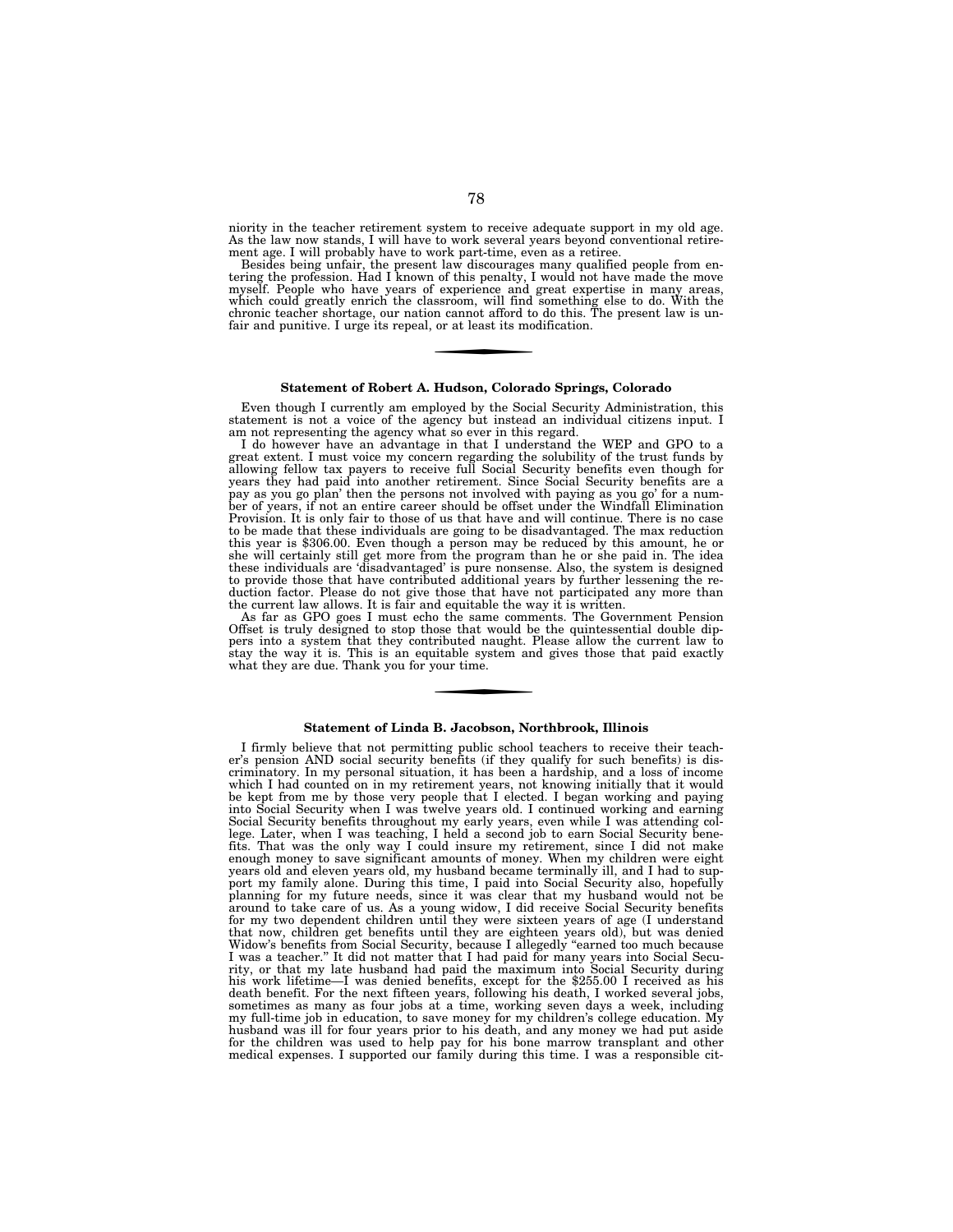izen. I put my children through college. I paid off more than one hundred thousand dollars in college loans for them. When my educational career in the public school system approached twenty-nine years, I prepared to retire. The public elementary school districts where I had worked reported all my years of service to TRS (Teacher's Retirement System of the State of Illinois), so getting my credits from them was not a problem.

Next, I contacted the University of Illinois, Illinois State University, Northern Illinois University, Northeastern Illinois University and Governor's State University<br>for my work "credits", because I was told that if I pa versity Retirement System, now, for the years I had taught at these universities, they would contribute to my retirement income. There was reciprocity with TRS, I learned. I was pleased, because there was no SURS credit available for part-time faculty when I taught at these graduate schools, so I paid into Social Security only at that time.

It is significant to note that despite the fact that I worked over thirteen years in the state university system as a lecturer and adjunct professor, these state schools could not locate *any* employment records for me. They don't keep them that long, I was told. And I had paid into Social Security during those assignments! I taught for ten years and was a Program Director in the Graduate School of Education at Roosevelt University. In Chicago. I paid into Social Security for those years also, but Roosevelt. Is not, of course, a member of SURS.

Next, I called and wrote the Social Security Administration to seek my old em-ployment records. They did have a record of my participating in Social Security between 1981 and 1994 (My years at the universities), but they had NO records of *where* the Social Security contribution had come from, so I still could not document my service at the universities! Next, I called the Internal Revenue Service in Kansas City. Surely they would have a record of whom I had either 1099s or W2 forms from during those years—they, too, informed me that they do not keep records that long.

The end result was that I lost thirteen years of retirement credit when I retired from TRS. I received only less than two years credit from SURS, and my income from them is only one hundred four (\$104.00) per month as a result. For twelve years of service in the SURS system!!!! Had I received the credit I was entitled to, I would have retired (as I planned) with full credit and full retirement benefits (36 years of service), but instead, got only twenty-nine years and a reduced retire-ment benefit. Also, even though I retired at fifty-eight due to health reasons, I had to pay an eighteen thousand dollar penalty to TRS on the day I retired, because I was retiring before the age of sixty, and wanted to get my full benefit for twentynine years.

Also, from 1979 through 1998 I worked for the Illinois State Board of Education as a Level I Due Process Hearing Officer in matters related to schools and special education for the disabled (one of our three children was profoundly disabled, and I had become somewhat of an educational expert in this area of the law. I attended The John Marshall Law School for three years on a full Academic Dean's Scholarship, but was unable to ever finish my last semester because my husband was so ill). There was no retirement benefit available for these nineteen years of service.

After these experiences, I hope you can imagine my upset and disappointment to learn that I would not be entitled to Social Security retirement benefits at sixtytwo years of age. Despite the fact that my deceased husband paid the maximum into Social Security for as long as he worked, and despite the fact that I paid into Social Security for many, many years, I will be denied benefits. How could that possibly be fair? How could that possibly be equitable? How could that possibly be right?

We are the people who taught your children and prepared them for life in our society. This is not the thanks I expected. Ironically, The Social Security Administration disappointed me again.

After more than eight years I remarried. I was told that because I was not yet sixty at the time of my remarriage (I was only fifty), I would be *permanently* denied Widow's Benefits from my first husband when I turned sixty! It didn't matter that we were married for more than twenty-two years. It didn't matter that I was denied Widow's Benefits when I became a widow, because I worked and earned more than three hundred dollars a month! ! (How can the Social Security Administration arbitrarily decide, with the approval of legislators who don't seem to care or are unrealistic about life in the real world, that one who is widowed at forty-two years of age can not re-marry until they are sixty without losing their benefits? ? ?) To add insult to the injury, I was also informed that I can not get Social Security Benefits from my second husband either, until we are married for ten years! Then, the final blow! I wouldn't get benefits from either of my husband(s) or from my own Social Security paid in anyway, because my state, the State of Illinois, does not permit people re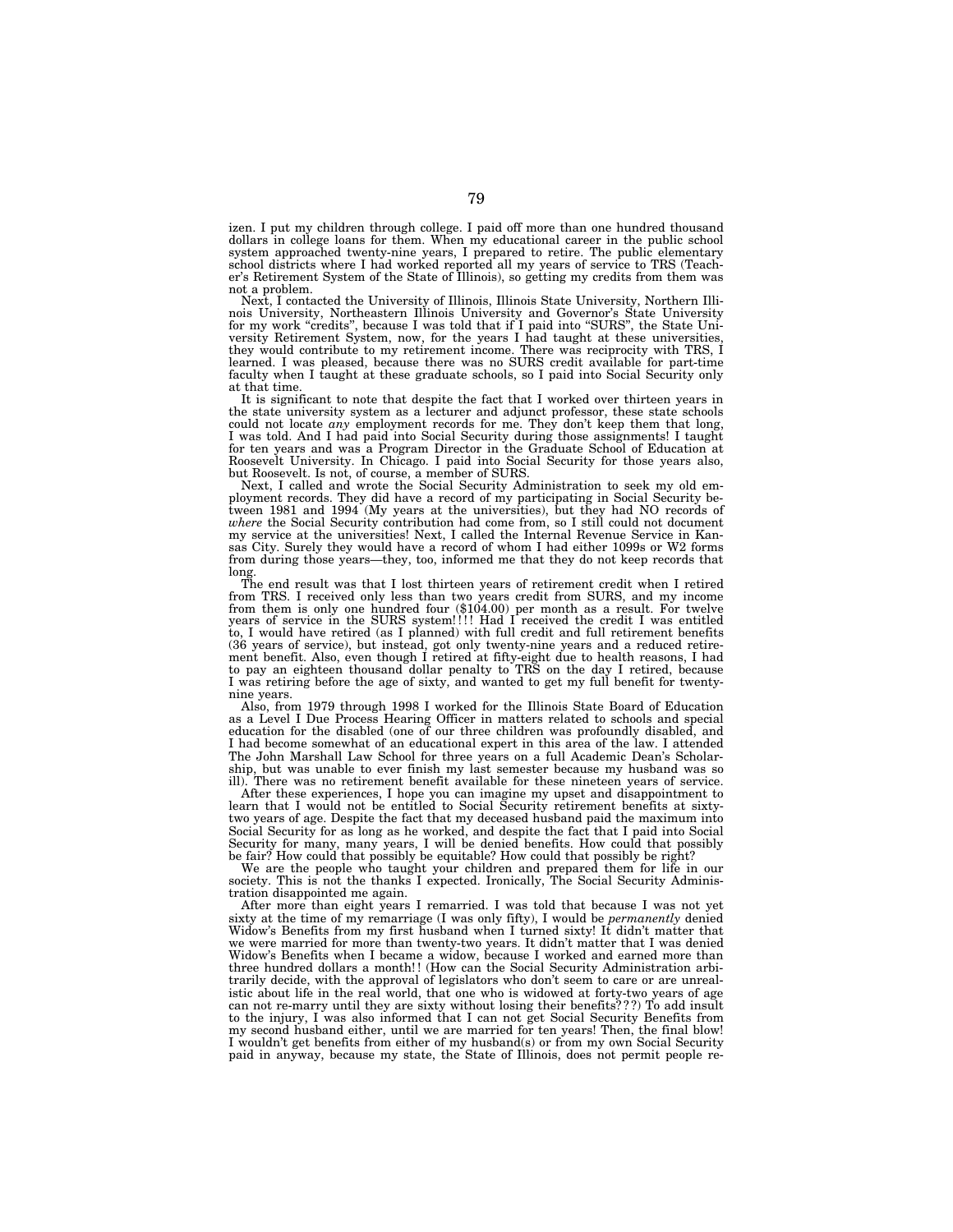ceiving Teacher's Retirement Benefits to also receive Social Security, if the TRS benefits exceed the amount I would have received from Social Security. I could not believe that this could be true!

I worked my whole life. I paid my taxes. I paid into Social Security. I raised my children alone. I put my children through college alone. I paid for their weddings alone. Now, it is time for me to retire, and I find I will be denied benefits I worked hard and long to get!

It is my understanding, and has always been my understanding, that there is a pension one gets from working in the District Attorney's Office. Then, if they become legislators, they can get a pension from the House of Representatives. Then, if they go onto the Senate, they can get a third pension from the Senate. If they go onto to higher office, they can get a fourth pension. Presidents have received as many as five pensions!!! And I am only entitled to one?? Where is the logic??? Where is the concern for your constituency??? Where is the fairness??? I am only asking for what should be mine. I worked for it! I paid for it! I earned it. I do not get a refund of monies which I paid in from the Social Security Administration, if they do not pay me my benefits or the benefits worked hard for by my husband $(s)$ .

I hope that you will consider this letter very seriously. I hope that you will attempt to put yourself in my shoes, so to speak, to see how truly unfair and inappropriate the current law is for teachers and other service personnel. I hope that you will not disappoint me, and that I will eventually receive the Social Security Benefits for which I worked, and which I counted on in my retirement years. To do otherwise is to discriminate against me and all others negatively affected by this unjust law.

## **Statement of Sheri Jones, San Antonio, Texas**

My name is Sheri Jones. I have been a teacher in the San Antonio Independent School District for the last 20 years. As an employee of this school district I have paid into Social Security and into the Texas Teacher Retirement System for all of those 20 years. I was not given a choice. I had to pay into both because that is the way the school district is set up.

Public Servant Retirement Protection Act is very necessary for me. Without a change in the way public servants are allowed to receive their social security benefits I will loose much of what I was told I had to participate in. I will loose benefits that the government of our Nation and the government of my state have *required*  me to pay into. I am being negatively impacted and it is all because the two governments can't cooperate.

This reform is very necessary.

#### **Statement of Barbara C. Joyce, Sparks, Nevada**

Please respect public service and repeal the Social Security Offset. I am one of the many people affected by this unfair offset. I began working part-time jobs in the state of New Jersey at the age of fourteen. I went on to teach in the public schools of New Jersey and New York for over ten years. I earned social security benefits during this time.

Currently I am teaching in the state of Nevada and no longer earn Social Security benefits because I am now part of the Public Employees Retirement System. I am beginning my twenty-first year teaching in NV.

I feel that I am being penalized by the Social Security Offset for choosing to continue my teaching career here. It is not unreasonable to expect to receive the benefits I have previously earned, as well as the retirement I am now building. This is not a ''windfall.'' This is simply what is right.

Please move the "Public Servant Retirement Protection Act" to final passage quickly and enact it into law. I ask you to please continue to work to fully repeal both the GPO and WEP.

Thank you so much for your consideration.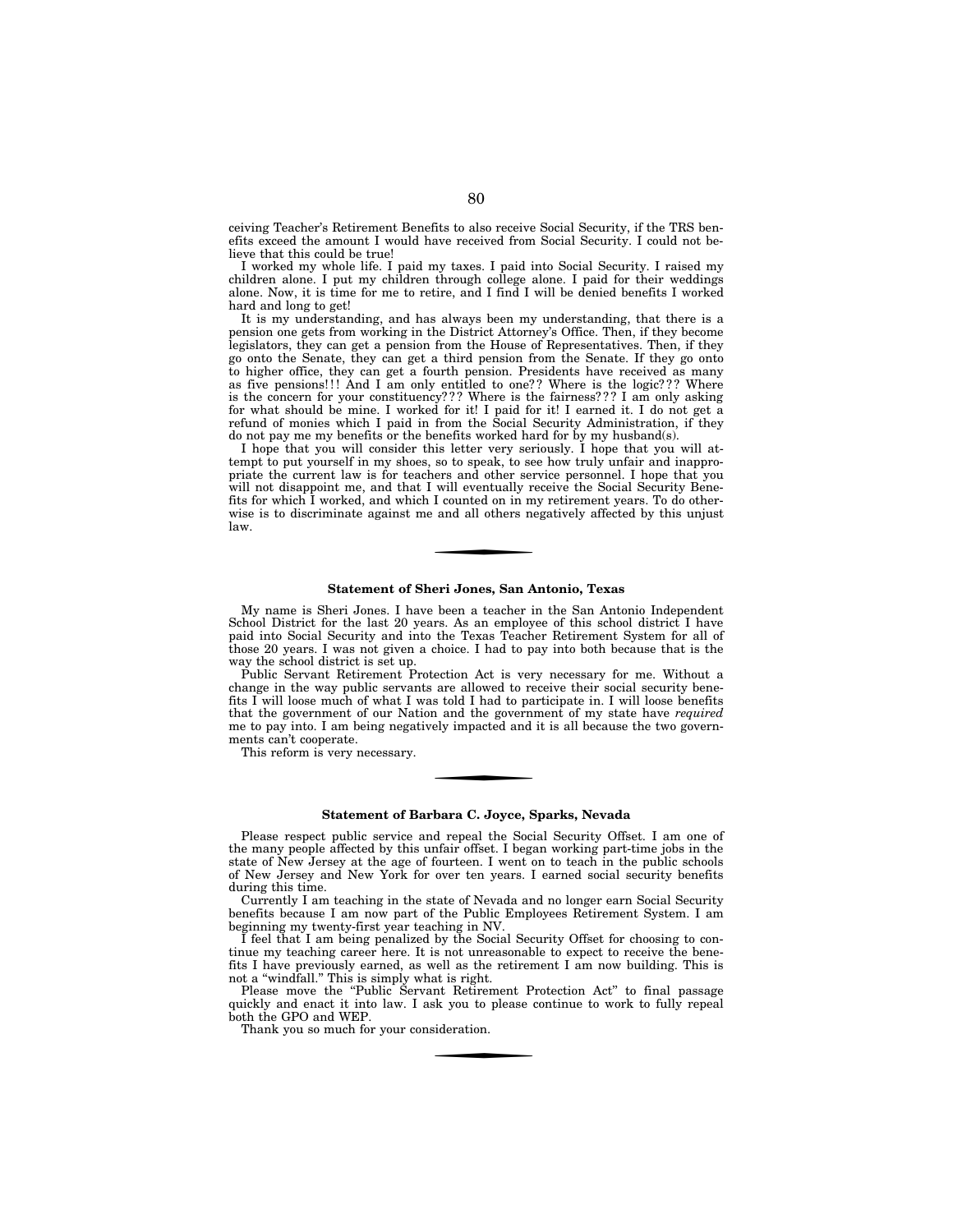# **Statement of D.R. Joyner, Lufkin, Texas**

Eight months ago, I became a teacher; however, I worked at the Lufkin paper mill for twenty-five years and also at a motor home plant before entering the teaching profession. The mill had five different owners during my employment. I toiled in the paper machine department, made cores, worked in the quality control lab, and endured humid buildings with 150 degree summer temperatures until I could go outside on a break where it felt cooler. I was re-assigned three times during a six month period of downsizing.

Following several years of multiple-week shut-downs and downsizing, rumors began to circulate that the Canadian owners would permanently close the mill. Workers with over twenty years experience believed they were immune from the downsizing and doubted that the mill would ever shut its doors. Sons, fathers, and grandfathers had worked at that mill for sixty years. The Canadian government subsidizes its paper mills. When it was cheaper for a Canadian paper mill to transport its paper by boat and truck than the Lufkin mill could transport paper to their next door neighbor via the railroad tracks, the mill lost even its neighbor's business.

I saw the handwriting on the wall and prepared for an "after paper mill" life. There were numerous newspaper stories about the Texas teacher shortage. I decided to reach my goal of earning a degree, started as an eighteen-year old in the 1970's, even though a teaching salary amounted to nearly a 50% pay cut from my paper mill salary. I took seventeen college hours each semester while working forty or more hours per week, mostly on the graveyard shift. I accumulated \$32,000 in student loans while completing requirements for teacher certification.

I wanted my sons' lives to be better than mine. Their college education was very important to me even though our finances were strained. My wife is a first grade teacher and her salary hasn't increased since her twentieth year of service. Our insurance costs are also much higher through TRS Active-Care than they were through Cigna. We drastically altered our way of life and budget. Watching our debt increase was terrifying. Watching my sons personally assume student loan debt was worse.

During the summer of 2003, I applied to every school district in the area, but they chose certified teachers over those completing post-baccalaureate certification. In September, a small school district planned to move one of its current teachers to a reading specialist position through the ''No Child Left Behind Act''. I was hired to teach fourth grade, pending grant funding. Unfortunately, funding for the bill was gutted on September 16 and TEA cancelled all grants. In November, the same district located alternate funds and hired me as an elementary science teacher for one year. Although I was heavily in debt and earned a diminished salary, I made a difference in children's lives as a public servant and had a future in teaching.

There was one problem. When officials asked people to change careers and become teachers, they never mentioned that in doing so, one would be sacrificing their social security benefits earned over a lifetime. This spring, I was advised to quit teaching before becoming vested at five years to prevent the loss of the majority of my social security. My wife and I searched for school districts that still withdraw social security from teachers' paychecks to determine where we needed to move. Our home is here. Our friends are here. Our jobs are here. But we had to repay school loans and still save for retirement following our years of public service. Once shut-downs at the paper mill began, our budget hadn't included retirement plan allocations.

At my age, I am unlikely to reach the twenty year marker as a teacher, so my teacher pension will be at a very reduced benefit and my social security will be WEP'ed. I could withdraw my TRS deposits instead of becoming vested at five years, but that would prevent me from buying TRS medical insurance during retirement. I could be covered with spousal insurance through my wife, but that is much more expensive.

The Texas teacher shortage is more acute than ever following a mass exodus of veteran teachers this year. Many teachers retired early in order to take advantage of the government pension offset loophole, which was eliminated on July 1 of this year. Our entire nation needs science teachers. Please repeal the WEP and replace it with a fair benefit calculation so that those who entered public service after working for years in the private sector will not lose the retirement they earned. I ask you to reward those that chose to share their real world skills with America's children rather than punish them.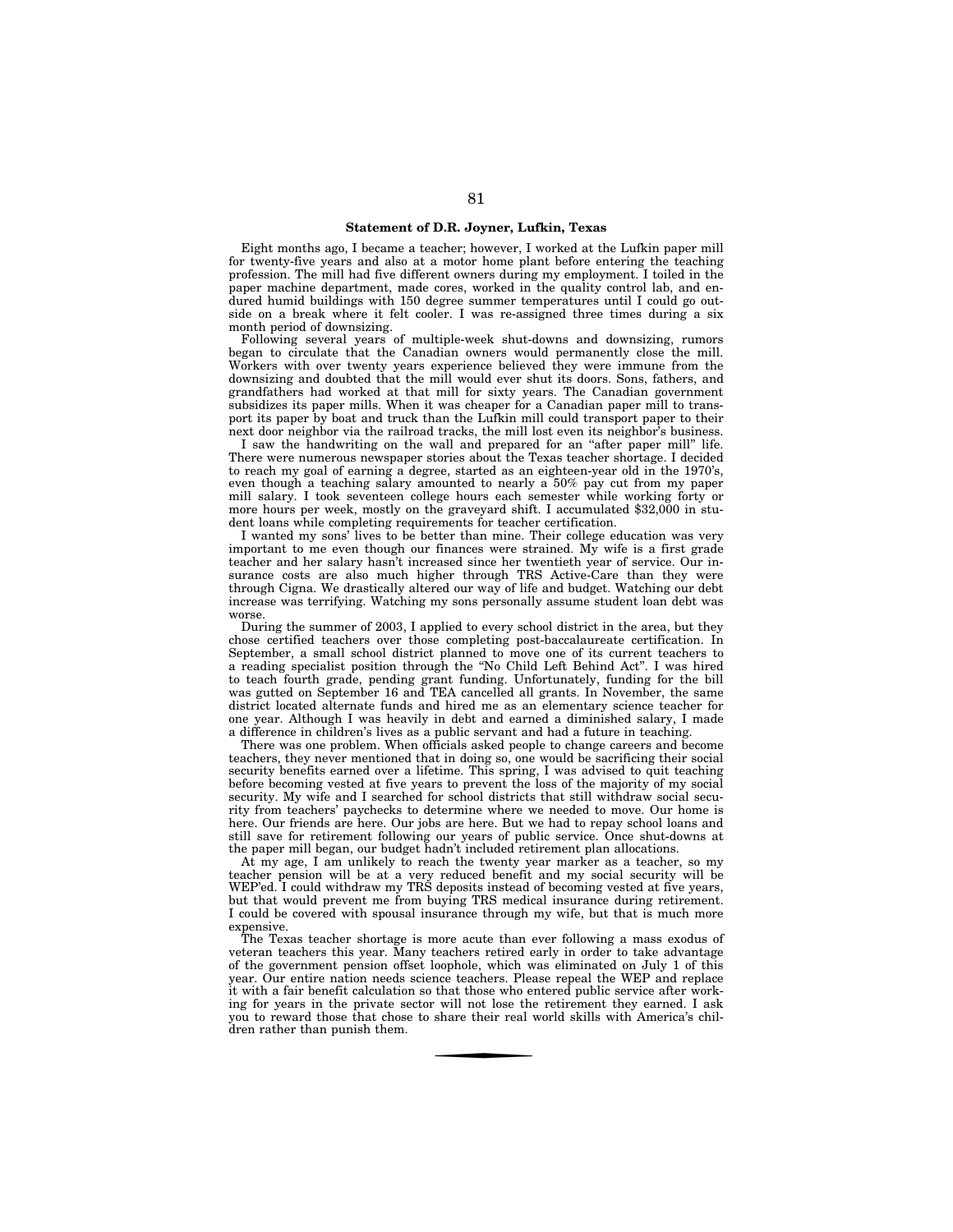# **Statement of James H. Keegan, Jr., Belmont, Massachusetts**

The WEP and GPO unfairly penalize people who have chosen public service. As someone who has paid into Social Security for over 42 years (both full-time and part-time), I know. When I begin to receive SS payments this fall, I will lose about \$300 per month in benefits. I spent nearly 35 years in Massachusetts public education. During most of those years, I found it necessary to work second jobs just to satisfy basic family needs. I can't understand why those of us who chose public service are being singled out through the current WEP to receive a reduced benefit. We earned the full amount and planned on receiving it at retirement. The Public Service Retirement Protection Act is an important first step toward the ultimate goal of fully repealing both the WEP and the GPO. I respectfully request the committee to move quickly to final passage and enactment into law. Thank you. James H. Keegan Jr.

> Elko, Nevada 89801 *July 18, 2004*

Committee on Ways and Means 1102 LHOB

Washington, DC 20515

Dear Committee:

The ''Windfall Elimination Provision'' is discriminatory and should be eliminated! From 1976 to 1998 I worked in the private sector as an account representative, sales manager etc. During this time, approximately \$40,000.00 of privately paid Social Security taxes were taken directly out of my earnings. My deductions should be used for my retirement when I turn 66 years of age. I worked long and hard to maintain this employment, sacrificing my enjoyment with my family, friends, and educational endeavors as well.

In 1998 I was able to sell some assets and go back to school to become a ''public school teacher''. You know those people that help train the next generation of ''tax payers'', the students we all so desperately need to keep filling the coffers of Social Security! After 5 years of employment I am now vested in the Public Employee Retirement System of Nevada. My district (taxpayers) pays for a retirement contribution that goes into a fund for my retirement if I stay in the PERS system. My retirement account with the state of Nevada is paid by the taxpayers of Nevada, not the Federal Government. PERS is a totally separate retirement system than social security (thank god).

I am now faced with the reality that my 22 years of ''private sector'' social security ''benefits'' will be reduced because I now have a ''state funded'' pension plan. This is outrageous! If Social Security was privatized, I would have *MY MONEY, IN MY ACCOUNT* and some bureaucrat would not be able to *INTEND* to do anything with *MY MONEY without my permission! ! If I want to give it to others, then I could make that decision, not some Social Security analyst! !* 

You have no right to reduce my hard earned Social Security benefits because of the *''intentions''* of the program. What made the United States a great country is the fact that some of us work long and hard to have a better life. What you have done with this provision is slap all of us ''hard workers'' right in the face with an illegal reduction of benefits for some idiotic social scheme built on the ''robin hood'' theme. Take from the rich and give to the poor. Need I remind you that ''the road to hell is paved with good intentions''?

From your web page I read-

''Your Social Security benefits are reduced because Social Security benefits were *intended* to replace only a percentage of a worker's pre-retirement earnings. The way Social Security benefit amounts are figured, lower-paid workers get a higher return than highly paid workers. For example, lower-paid workers could get a Social Security benefit that equals about 55 percent of their pre-retirement earnings. The average replacement rate for highly paid workers is about 25 percent.''

The ''windfall elimination provision'' affects how the amount of your retirement or disability benefits is calculated if you receive a pension from work where Social Security taxes were not taken out of your pay. A modified formula is used to calculate your benefit amount, resulting in a lower Social Security benefit.

This Committee needs to do one or more of the following:

1. Eliminate the WEP altogether.

2. Provide full Social Security benefits for teachers now covered by state plans.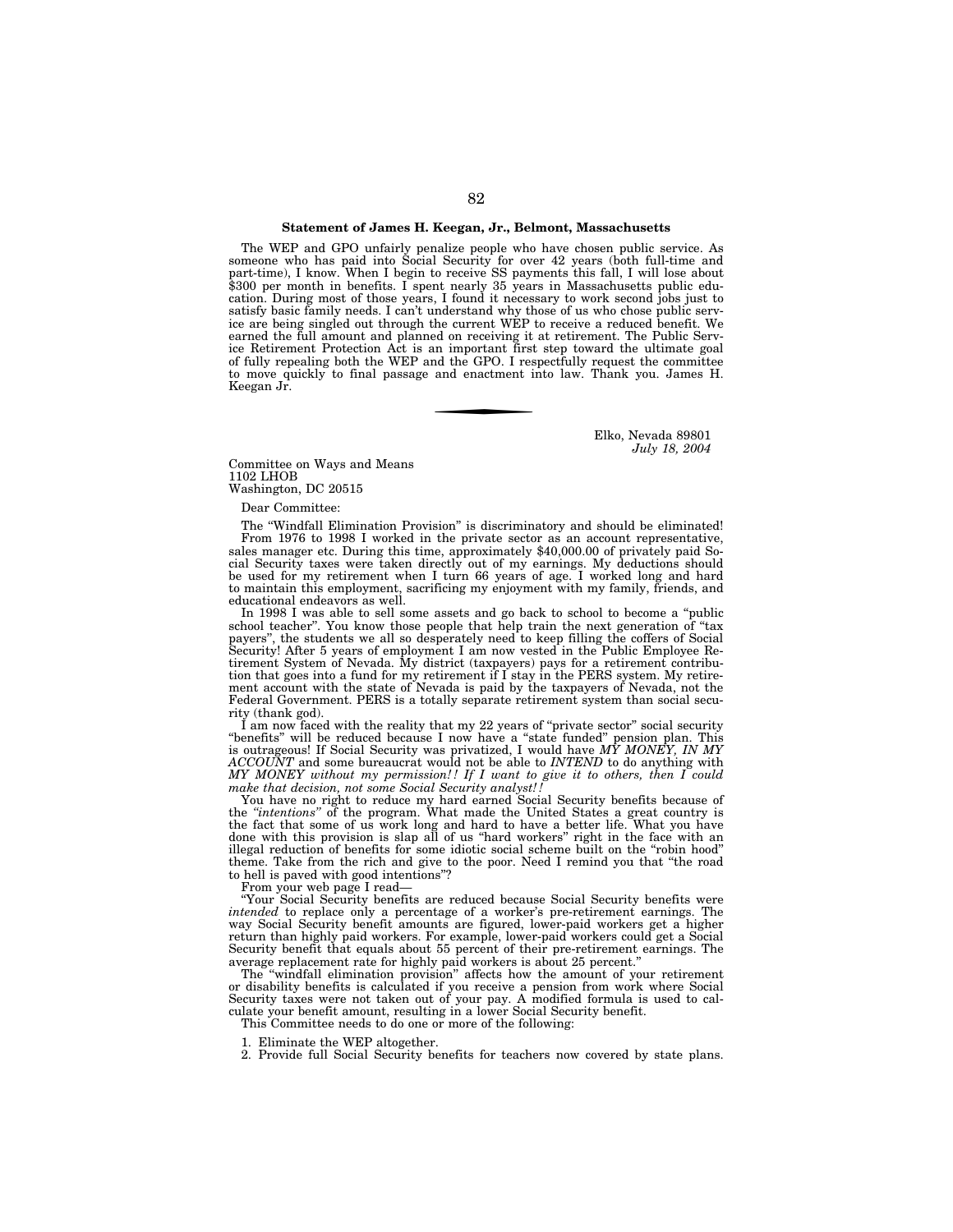- 3. Require everyone to pay into Social Security and eliminate WEP altogether.
- 4. Privatize Social Security so the individual can determine where and when to spend his/her money. Halleluiah! !

Realize that your actions are important to many individuals that feel betrayed by a system that has no right to label hard work as a ''windfall''. Being a Senator or Congressman with six figure salaries, outrageous perks, retirement benefits, cheap insurance, and Social Security to boot is a true *''WINDFALL''*. Take some of these goodies away from the ''lords of the land'' and see how they squeal like pigs.

Thank you for allowing me to opportunity to enter this into the record!

Sincerely,

Gary Kimber

## **Statement of Ralph Kush, Sylmar, California**

I'm requesting passage of H.R. 4391, the "Public Servant Retirement Protection Act'' for the following reasons:

- 1. My wife pasted away in May of 2003. During the course of our thirty-three years of marriage, my wife paid Social Security more then sixty-thousand (\$60,000.00) dollars. In addition, her private sector employers contributed an equal amount and the total received by Social Security is in excess of one-hun-dred and twenty (\$120,000.00) thousand dollars. Because I come under the provisions of the Government Pension Offset (GPO), as a survivor, I receive one hundred and sixty-six (\$166.00) dollars a month.
- 2. I have been self-employed for the past six years. That means I have been forced to pay into Social Security both as the employer and the employee. For the month of October 2003, I earned Two-thousand, nine hundred and sixty-two dollars and thirty-seven cents (\$2,962.37). According to Social Security, I will pay 15.30 percent or four hundred and fifty-three dollars and twenty-four cents (\$453.24) into the Social Security Benefits Program. I am paying into the Social Security Benefits Program more then twice the amount I receive each month as a survivor. It is also my understanding that after paying into Social Security as a self-employed individual, my monthly benefits will not change after full retirement.
- 3. Had I been employed in the private sector, I would be receiving full benefits as a survivor. Because I was employed by my government I only receive a frac-tion of what other survivors receive. I paid for my pension and receive an amount commensurate with the duties, years and contributions I paid into the system while being employed by my government. Why should I be penalized for receiving a pension I earned?
- 4. My wife died thinking all the monies withheld from her private sector earning would be of help to her in her retirement years or to her family in the event of her death. I am sure she never conceived that her government would keep
- a vast amount of all that money and leave her family less well off. 5. I do not understand how something so grossly unjust and unfair, something so obviously illegal and morally wrong, has been allowed to continue for so many years.

For the reasons cited above, I urge you to pass H.R. 4391.

#### **Statement of Deborah Langford, Spring, Texas**

Thank you for the opportunity to express my opinion on the matter of Social Security and WEP. When I began with the school district in 1980, there was no penalty with me being able to have my own career and then still rely on my husband's social security in my older age. Especially, if he were to die before me. Now, that is not available to me, and also with the WEP, I cannot collect my own social security. I think this is very unfair, and Social Security was taken from my check every year for 11 years, (without my permission), and today, they tell me I can't receive any benefit from the monies that I paid in for those years. *To me, that is theft.* The government demanded that I pay into a system that would benefit me later, just to change the rules in mid-stream to accommodate themselves. America shouldn't punish people for working with the school districts, or their state by "stealing" the mon-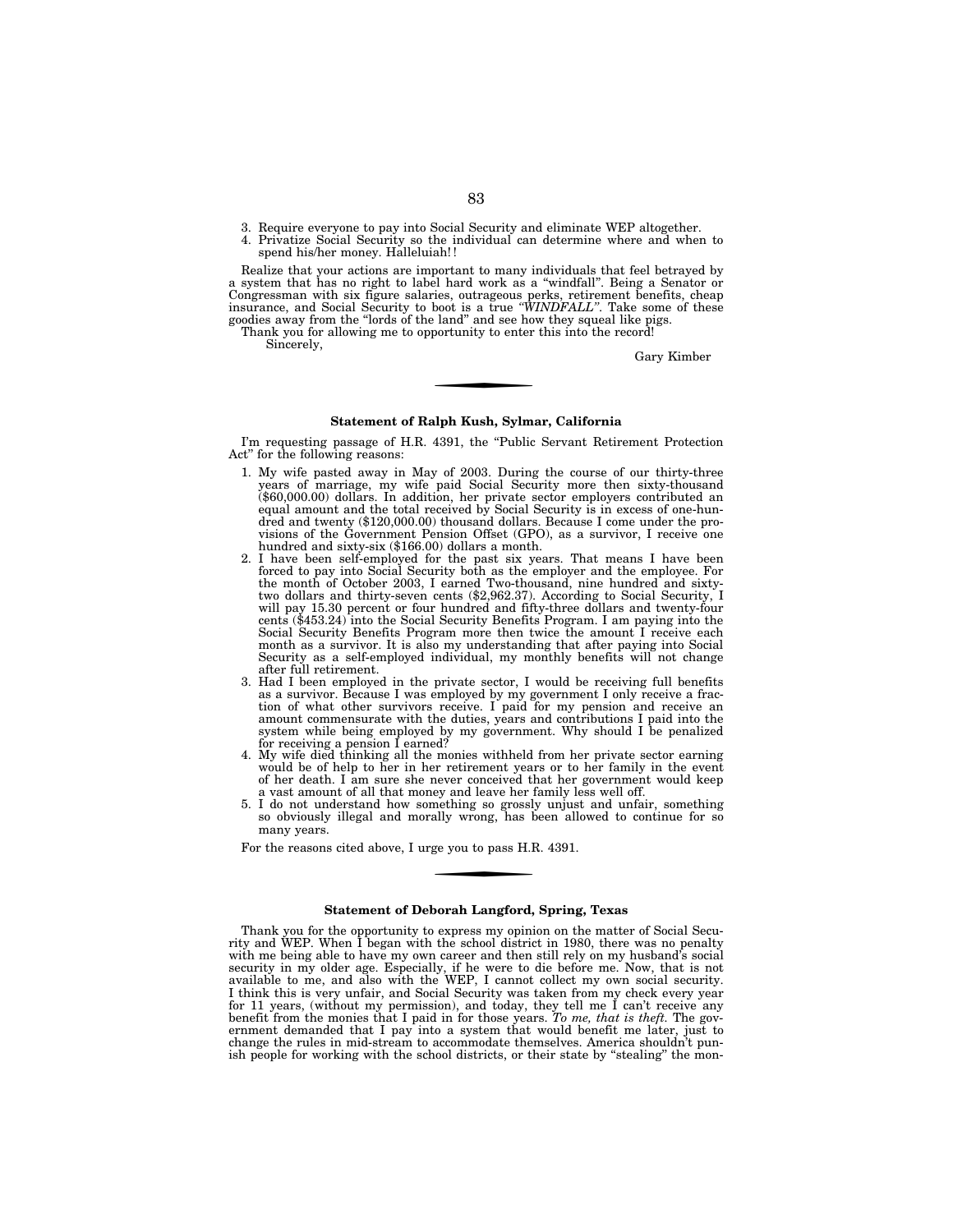ies already paid into the system. We should at least be "grandfathered" into social security, since the WEP wasn't in effect when I started with a school district. Millions of other people are allowed to invest in social security and a pension plan at their jobs. Why should we be different? If I am not allowed to receive compensation for the 11 years, (plus what I will pay in, not voluntarily) when I work after retirement in 5 years, then all monies should be returned to me. If not, then again, *It is theft.* My daughter always wanted to be a teacher, but after teaching for four years, she had to make the decision to quit so that she could get another job, where she could earn a retirement and social security. This is really hurting the children, with so many school workers leaving the teaching field.

This bill restoring the Social Security benefits of thousands of teachers, police, firefighters, and other state and local government employees now reduced by an outdated federal formula known as the Windfall Elimination Provision (WEP) is a great advancement for all the ones that have been forced to pay Social Security without benefits. God bless you all, and I am making sure that all school workers know of your attempts to "make right", what was made wrong by stupid and ignorant politicians.

## **Statement of Paul E. Larson, Fallbrook, California**

My wife and I are impacted strongly by the Government Pension Offset and Windfall Elimination Provisions as they relate to Social Security retirement benefits. We are both retired teachers in the state of California. My wife retired in May, 2003 and I retired in June, 2004 at the age of 74.

I entered the teaching profession quite late in life. After serving four years in the United States Air Force and working in my family's automobile repair business in the state of Nebraska for approximately 15 years and contributing to social security for 30 years due to contributions from other occupations, I have been receiving social security benefits for the past four years. Since I was over the age of 70,  $\Gamma$  was able to continue teaching and still receive benefits. I was hoping to teach to age 75, but health issues that occurred in the past year have caused me to retire this past June. Now that I have retired from the teaching profession, I have been told by the social security administration that my benefits will be cut substantially when I need them the most. Should I become deceased, my wife as my dependent would not be entitled to any benefits due to the pension offset provision. This is extremely discouraging.

It is most sad that I have had to drive 140 miles per day round trip to my place of employment at the age of 74 in order to maintain my standard of living. I was counting on benefits from social security added to my meager California State Teachers' Retirement benefits to provide a comfortable retirement. Unless these provisions are changed, a comfortable retirement that I have worked for 55 years to obtain will not be a possibility. This is truly unfair.

Upon graduating from college in the state of New York and having obtained a teaching credential there, my wife worked in several different occupations during her college days and for several years after. She chose to move to California and become a teacher in 1965. She has accumulated 31 quarters of social security credit through working in other professions—real estate, immigration inspection, etc. Her plan was to accumulate at least 40 quarters by working after retirement from teaching. But due to the provisions indicated above, she would receive nothing for her efforts. What will happen to the money she has contributed to social security up to now? Will she just lose it?

Please don't continue to penalize us as dedicated educators who have given much to the teaching profession. Please enable us to receive the benefits we have earned. Please pass this intermediate bill and continue to work towards full repeal of both the GPO and the WEP.

# **Statement of Don LeCompte, Chula Vista, California**

It was the shock of a lifetime when the Social Security counselor told me that, contrary to my years of understanding, my retirement benefits would be reduced to a pittance of what I had been promised. It was explained that, because I am involuntarily part of the State Teachers' Retirement System, I fall under the cruelly ti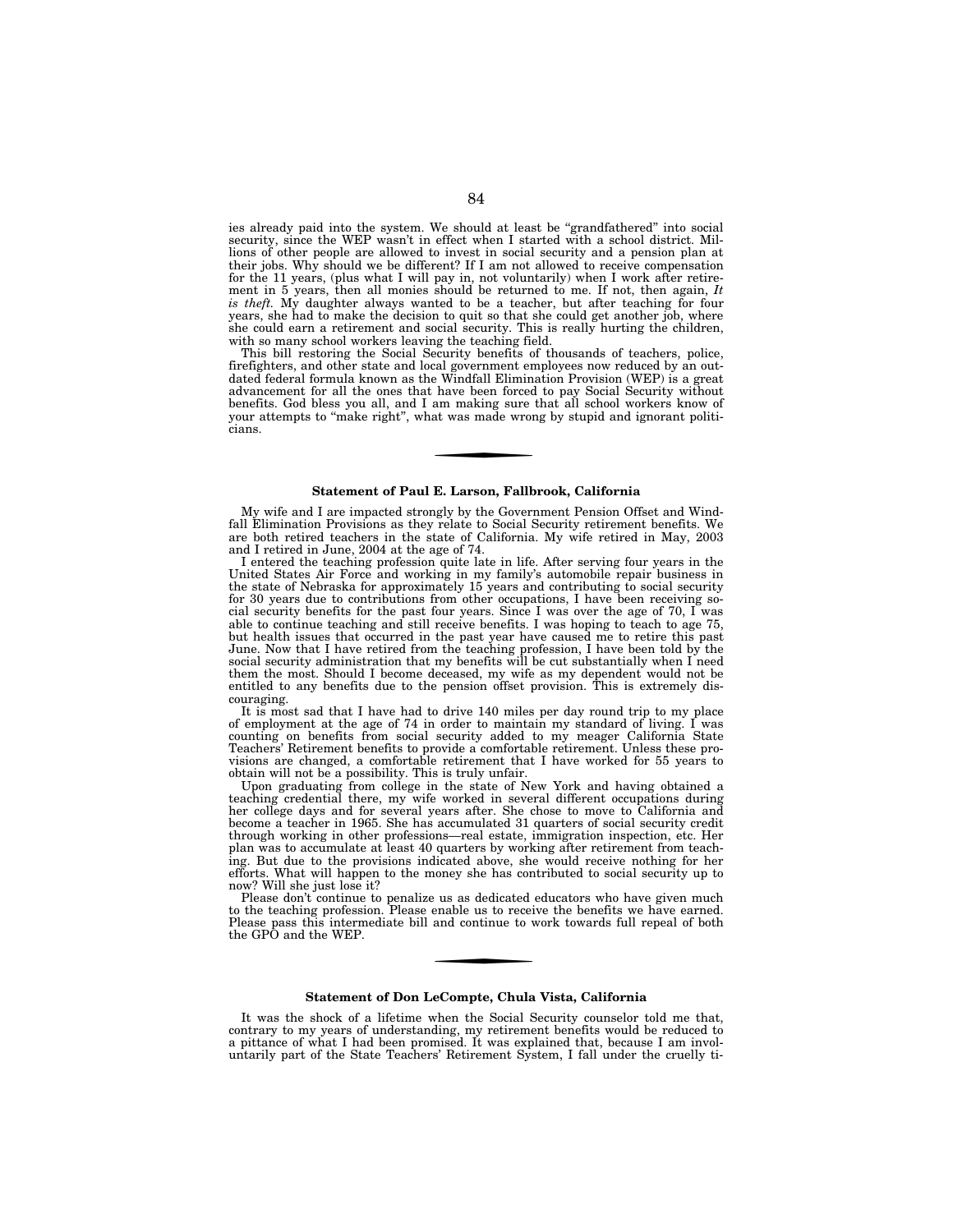tled, ''Windfall Elimination Provision.'' (Up to this point the word windfall has meant to me some serendipitous, unmerited economic bonus.)

My situation is that I spent the first half of my work life, following my four year enlistment in the Air Force, in the field of business, working for IBM, Xerox and Standard Oil. When I felt the call to become a business and social science teacher my wife was working as a modestly paid elementary teacher herself and we had two young children. I traded in my stock options for a college education. When I earned my credential and entered the field of education I was fully vested in the Social Security System.

I happily spent the second half of my work life serving my students and their families and contributing to STRS. I have seen many of my students become entrepreneurs, business leaders, lawyers and solid citizens. I have always taught them of the benefits of active citizenship and self-determination.

Imagine my surprise at age 65 when I discovered that my years in the world of business and my years in the service of education would collide to cost me the retirement benefit I had consistently been informed I could expect.

My wife, by the way, has worked her entire adult life as a teacher and only earned 29 quarters of Social Security while putting herself through school. She has been cut off from the benefit she should have derived through our 45 year marriage because of the Government Pension Offset. Our question would have to be, ''Offsetting what and for whose benefit?''

In the future we will have need for great numbers of new teachers; some are predicting a shortage of crisis proportions. Hopefully a balance will be drawn from among mature people attracted as I was from other fields of endeavor. If we expect our educational system to keep pace with ever-increasing demands, we must attract the best. How can we ask people of talent and good will to subject themselves to this future folly?

Please vote to repeal the WEP and GPO.

Natick, Massachusetts 01760 *August 3, 2004* 

Representative Clay Shaw, Chairman Social Security Subcommittee The House Ways and Means Committee Washington, DC 20515

Dear Chairman Shaw,

When I graduated from college I never thought about Social Security, pensions, Medicare, retirement, etc. I was young and I was just glad that I had been offered a job. I worked at that job for a year and had Social Security taken out. Then I moved to Massachusetts and took another job in which Social Security was also taken out. Again, who ever related to retiring and collecting a pension? I returned to graduate school and then took a job in a school system where I joined the Massachusetts Teachers Retirement System. A number of years ago I took a second job as a means of supplementing my educator's salary. That job deducted Social Security and Medicare payments. I still didn't think about Social Security or it's ramifications. All I knew was that someday I would have a pension. Well, that someday is now only 2 years away. I will be eligible for my state pension but I also have the 40 quarters needed to be eligible for Social Security.

Over the years, I learned that even though money was being taken out for Social Security, money that was mine, part of my salary, I would not be able to collect its full value because I belonged to a State Retirement System, in one of the few states where you cannot collect a State Pension and full Social Security benefits. How unjust!!! How unfair!!!. The government is keeping my money. I earned that money!!! It's mine.

I grew up in New York City. Both of my parents worked for the City. They contributed to both a City Pension System and to Social Security. When they retired they each made almost as much as I was making because they collected their City Pension and Social Security. They deserved it, it was the money that they had contributed and they were recouping it so they would be comfortable in their retirement. Why shouldn't it be the same for me? I guess they were lucky because they lived in New York. I am being penalized because I live in Massachusetts.

I could go on and on and list umpteen concerns about the Windfall Elimination Provision and the Government Pension Offset and their impact on my retirement income. I guess one question I do have is why is it called ''Windfall'' Elimination?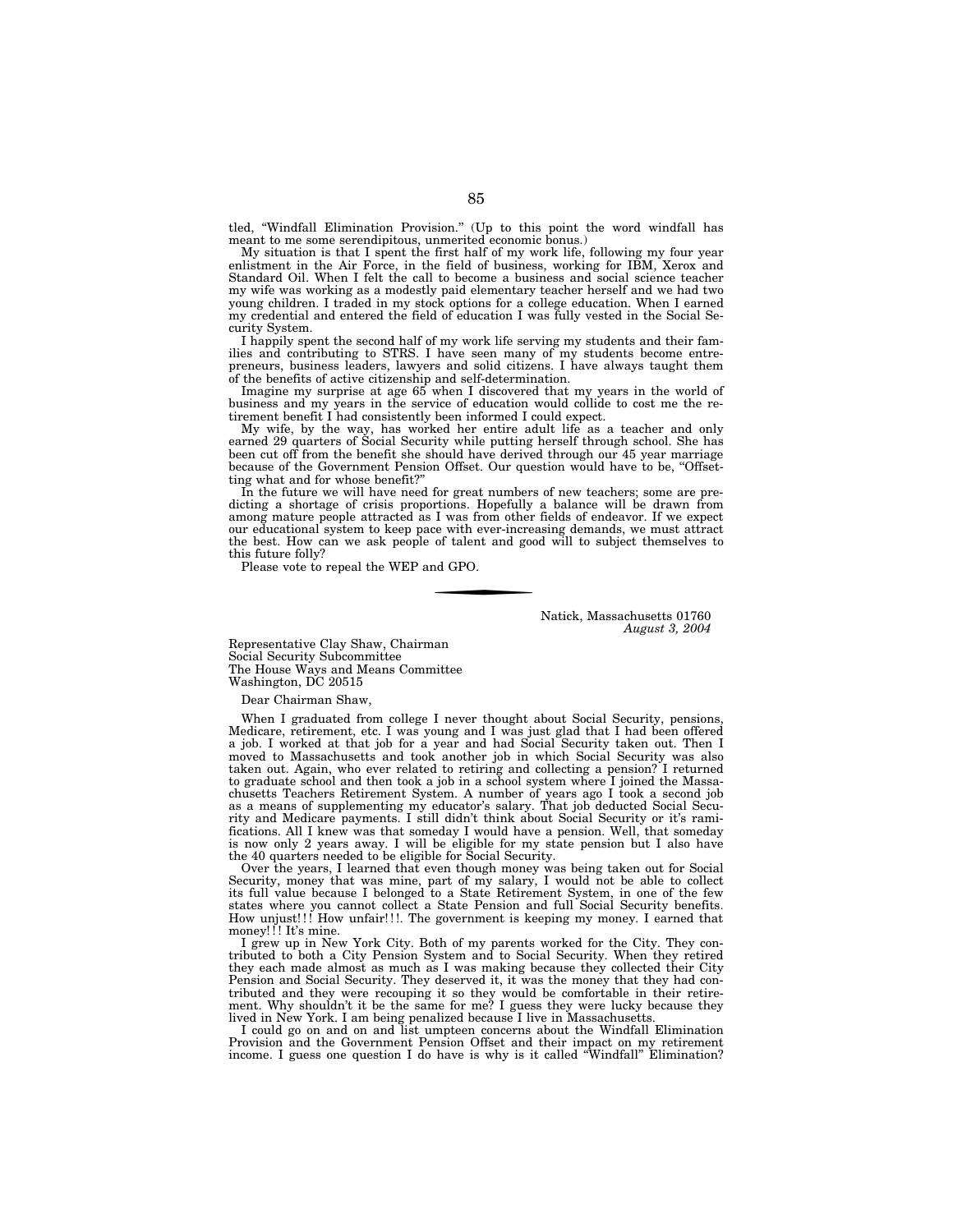What kind of "windfall"? Is it a "windfall" because I would collect my State pension and Social Security? "Offset" my State Pension? Why? Why not? No matter how or why, no matter what the rational was when this was first passed, no matter the present implications, THAT MONEY IS MINE AND I DESERVE TO GET IT BACK AND GET ALL TO WHICH I SHOULD BE ENTITLED.

The Social Security Administration is concerned about finding the money to pay all the people affected, to recalculate and readjust payments already being made. Over all these years, they have been holding my money and the money of everyone else who has contributed but isn't getting their full amount back. What has been done with that money? It should have been accumulating interest all these years. Or, is the SSA using our money to pay full benefits to others? *Robbing* Peter to pay Paul.

I certainly hope the Committee, in its wisdom, will realize how unjust these provisions are. They effect all public employees in the given states. That includes not only educators but firemen, policemen, senators and representatives and any one else who has a state pension but also has earned their Social Security quarters. The fact that a person cannot collect both also has an impact on people who are contemplating a career change. People who might want to move from the private sector to the public sector. Should they have to give up their full Social Security benefits? Unfair.

Again, I could go on, as I tend to do, but I think you are all aware of the implica-tions of the WEP and GPO. I hope you will all DO THE RIGHT THING and repeal this provisions.

Thank you for your time and attention.

Sincerely,

Jane Lenarsky

# **Statement of Harold N. London, Northbrook, Illinois**

As a retired teacher, I often hear people talk about our retirement benefits. I assure you that they are not exorbitant, and are often less for more time on the job than other government employees who do not also have to face reduced Social Security benefits. I currently pay almost maximum Social Security, but will face a reduction in benefits simply because I receive a pension that I have paid into for 34 years as well. I feel that if I face a reduced Social Security benefit, I should pay are re-duced amount to Social Security while I am working. If I pay, I should receive the benefits to which I am entitled I have more than fulfilled my 40 quarters of contributions, and continue to pay in to the system. I should receive the benefits to which my contributions would entitle me, not one reduced arbitrarily by law.

# **Statement of Linda and Fred Makler, Ballwin, Missouri**

To: Committee on Ways and Means Hearing on H.R. 4391, the "Public Servant Retirement Protection Act''

My name is Linda A. Makler, and I am a retired Missouri Public School Teacher. My husband, Fred A. Makler, is also a retired public school teacher. Before re-entering the teaching profession in 1986, I held other positions in which I contributed to the Social Security System. My husband, Fred, taught for 30 years, and in addition, worked two other jobs, after school and summers to support our family. He also contributed to the Social Security System. We each have accumulated 40 quarters but are receiving a very small monthly benefit in addition to our teacher pension. We feel this is unfair. We contributed to Social Security in good faith and expected to receive the benefits of our contributions. Please do all you can to pass the Public Servant Retirement Protection Act, H.R. 4391.

Thank you for your interest, concern, and positive vote

#### **Statement of William A. Mathison, East Longmeadow, Massachusetts**

I wish to express my outrage at the unfairness of the Government Pension Offset (GPO). As I understand the provisions of the GPO, because my wife has a Massa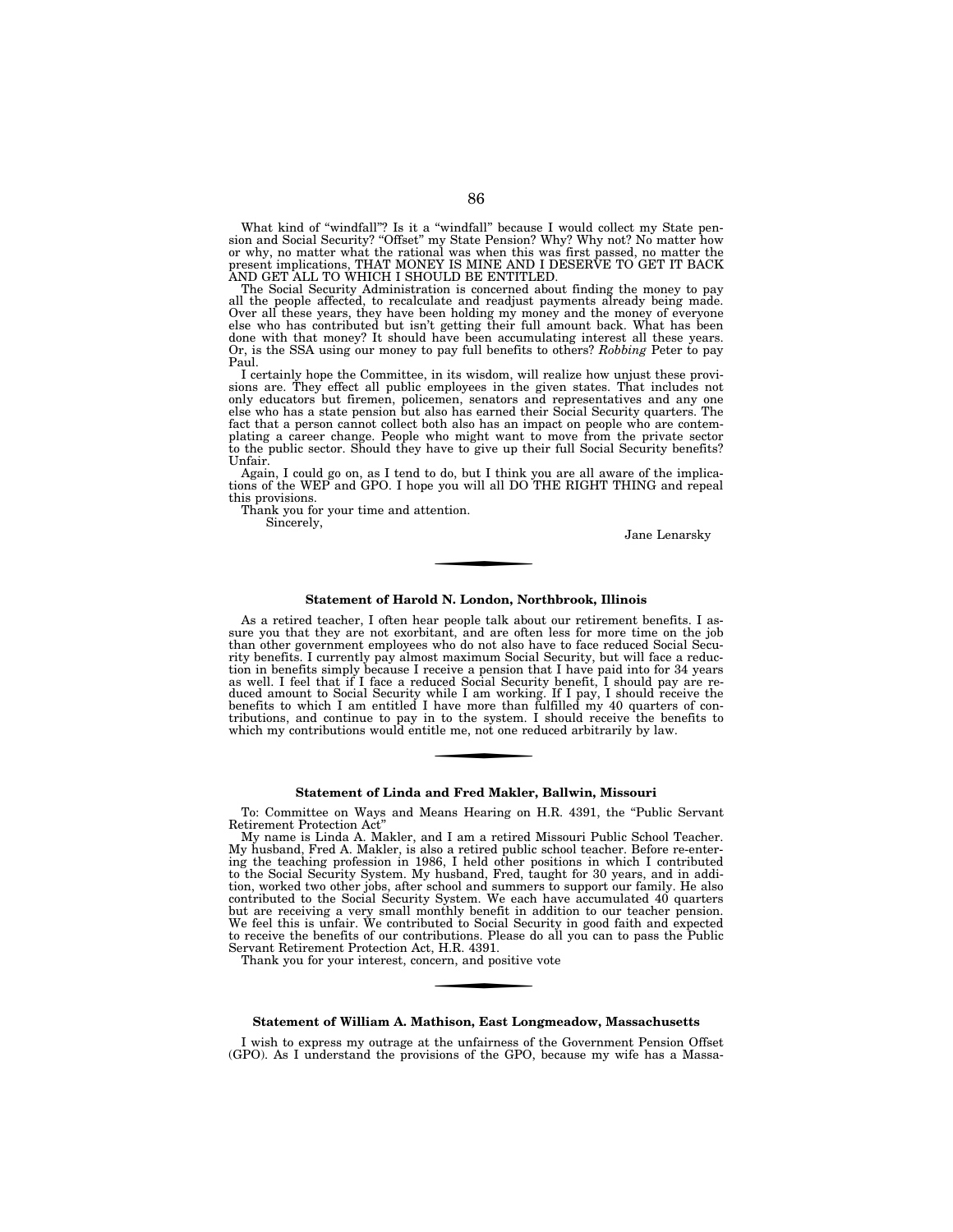chusetts' Teachers Pension she will not receive full Social Security spousal benefits in the event of my death. After paying into the Social Security System for over forty years I am enraged that my wife's retirement security will be reduced because of this offset. I urge you to repeal this provision immediately!

# **Statement of the Honorable Howard P. ''Buck'' McKeon, a Representative in Congress from the State of California**

Thank you Chairman Shaw, Ranking Member Matsui and Members of the Social Security Subcommittee for holding this important hearing on HR 4391, the Public Servant Retirement Protection Act, which takes a strong step forward in obtaining

equity in Social Security for our nation's public servants. As you know, full repeal of both the Windfall Elimination Provision (WEP) and Government Pension Offset (GPO) has become a very important issue to public serv-ants, their spouses and families nationwide who earned both a Social Security benefit and a benefit from a Social Security substitute, such as a state pension plan throughout their careers. Although these provisions are only applicable to some 13 states, they affect people in many of our nation's most populated states such as Massachusetts, Texas, Illinois and my home state of California.

For this reason, my friend, colleague and fellow Californian, Congressman How-ard Berman, and I have spent the last two Congresses working hard to provide these dedicated firefighters, police officers, teachers and other public servants with<br>the money that they have rightfully earned over the course of their careers. Our leg-<br>islation, HR 594, the Social Security Fairness Ac pletely repealing both provisions.

Since introduction of H.R. 594, we have spent a lot of time in discussion with Chairman Shaw, other members of Congress and various advocates, so that we could come to some compromise that would assist these workers with some financial relief before the end of the year. As such, I signed on as an original cosponsor to HR 4391, the Public Servant Retirement Protection Act, introduced by Congressman Kevin Brady, which will provide relief to those workers unjustly affected by the WEP.

Specifically, the legislation repeals the arbitrary WEP formula and treats public servants' Social Security contributions like the rest of the American workforce. Under this legislation, a worker's entire work history, regardless of whether he or she paid into a Social Security substitute, would be used to calculate benefits. The benefit formula would be the same as applied to all other American workers. To ensure Social Security benefits are based on Social Security wages, the benefit would be multiplied by the percentage of earnings subject to Social Security taxes.

While H.R. 4391 does not address the GPO, we still recognize the importance of its effect on retirees and their spouses. It is our full intention to continue to work with the Subcommittee and its members to push for further reforms of these provisions in the near future.

I want to express my gratitude again for allowing me the opportunity to share my comments with the Subcommittee today.

Thank you.

Houston, Texas 77096 *August 3, 2004* 

Committee on Ways and Means 1102 LHOB Washington, DC 20515

Dear Social Security Hearing Advisory,

I am writing in reference to the Government Pension offset and the Windfall Elimination Provisions of the Social Security System.

In Texas, as well as other states, the recruiting and sustaining new teachers in the field of education has become more difficult each year. States and school districts across America are desperately trying to find certified teachers to fill the diminishing ranks caused by attrition rates, leaving for other jobs, or simply because of the low pay and benefits that most teachers receive across our nation.

Benefits are a critical issue when recruiting employees in any job. ''Head-hunters'' for corporations tout benefits in accompaniment with salaries. One of the means to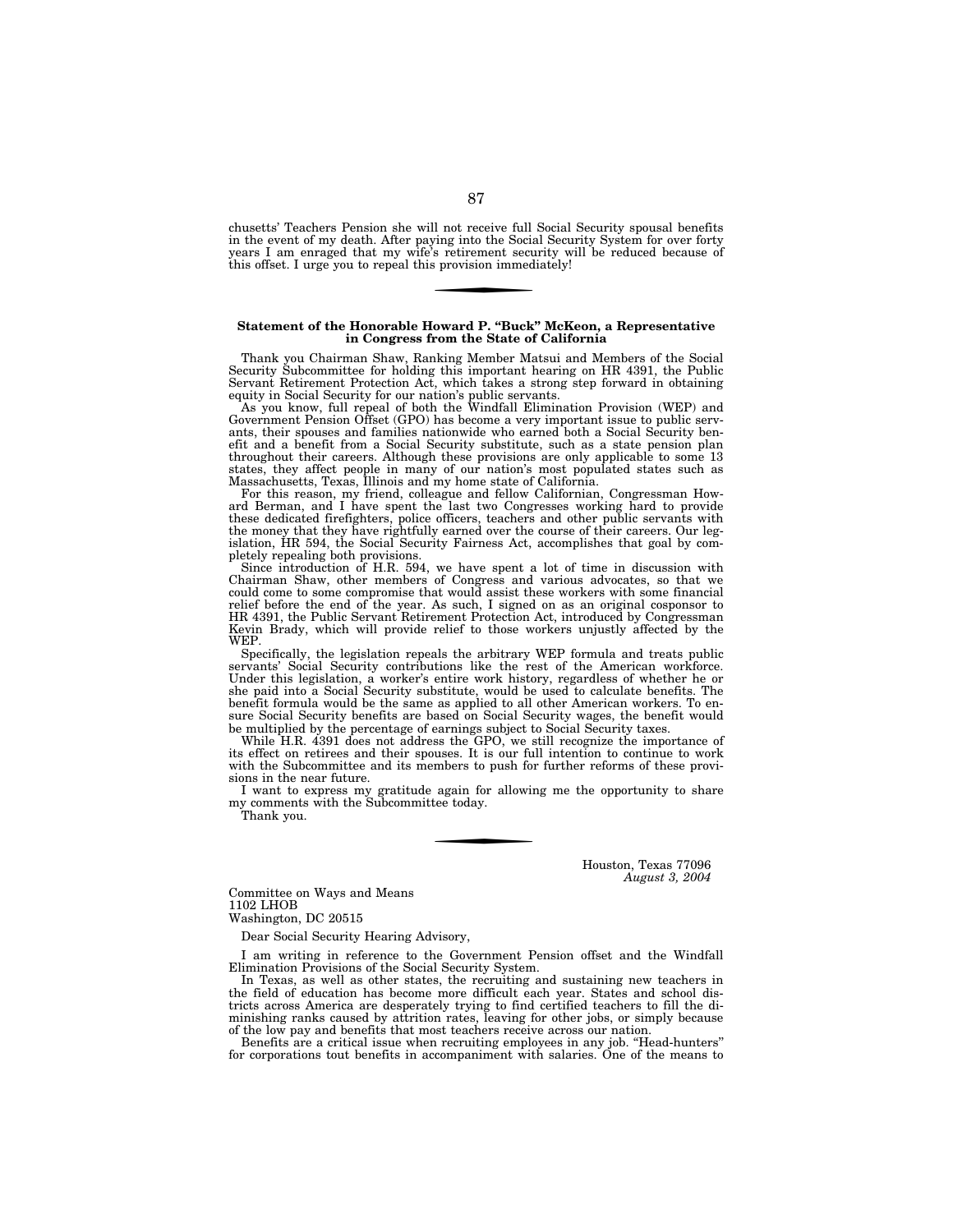fill the vacancies in education is to find workers, current, or retired, who hold college degrees in any field and place them into education through "alternative" certification methods.

Any employee who works in a school district which selected not to participate in our government's Social Security System, should not be penalized that business did not dig into its coffers to match Social Security Benefits for that employee whom they hire. It is common knowledge that teachers and all those who support their efforts in a school system traditionally have some of the lowest paying jobs. As a contract worker, my benefits paid by my employer are sick days and contributions to a health care plan.

Until recently, there were few ways a teacher could receive "extra money" within a school system.

A teacher that I admire greatly who is a single mom of five, left her job at school each day and went to work as a grocery cashier until midnight for years to support her family. She is still a career educator. Is she a double ''dipper?'' Another friend, recently lost her husband before she reached her magic number (80) to retire from her long time, educational district that selected not to pay into the system. She will not receive her spouse's Social Security check now. She could not retire on June 30, 2004. Many educational employees have left employment in Texas to meet the dead line of June 30th. In this manner, spousal benefits would not be denied. Your committee's recommendations in the upcoming months will have an effect on millions of families. Many educators wanted to keep working left the workforce. The idea of retiring to receive what was rightfully promised from our government, is a ''forced'' decision created by the current law(s). This is not a ''recent'' occurrence. Several years, a friend phoned me so distraught after retiring from her school district. She had paid into northern school districts, private schools, etc., which paid into the social security system. When she retired from a school system in Texas that didn't pay into social security, she "lost" 2/3's of the money she had earned. To add to this, she will not receive spousal social security if he precedes her death (it would be the greater of the two).

I could go on. But, the point should be made by now. Why would any person retired or otherwise wish to work in a system that does not pay into social security?<br>Many people retire from one job to work again. How could this a taxpayer to have full deductions taken out and then receive 2/3's less or nothing, while other workers do not?

If you speak to a person who started teaching at an annual salary of \$1000, they would confer that after 30–40 years in education, their retirement check and even having full, social security benefits would provide an income barely above the poverty level. Therefore, having another pension is essential to provide a satisfactory level of income with inflation considerations. They were counting on both checks at full value. Many people have left the educational system as of June 30, 2004 to "beat" the loophole. This mass exodus left many jobs without experienced employees. This loophole was not criminal then and would not be now if it continued to exist. My grandmother never worked outside the home, did not pay into the social security system, and received her husband's social security. My grandfather was a farmer and sought a job that paid some Social Security for her. Children who never pay into the system receive benefits from a deceased parent until age 18 while perhaps, simultaneously having a job after the age of 16. Will you call that child a double dipper?

Equity is the question that I would address to your committee. ''Will you be our Representative that does not try to balance the budget with state or federal employee benefits?'' This is simply not the solution. Any company that has 20,000 employees should pay into social security and not have the option to eliminate those monies into the social security system. This could put money into the system. Does our government wish to have situations of this nature to embed reducing social security recipients by 20,000 employees in the future? If so, you have created a system of no-win for both our government and citizens.

Do I have all my quarters? No. My husband worked sometimes three jobs while supporting our family and putting me through school. The district that I work in does not pay into Social Security. Honestly, at the time, 1978, the amount not taken out paid for many things we would have not had. No one explained the causal effect. Medicare, what was that in the 60s' and 70s' to a young worker? I needed that money. I remember leaving a job with an oil tool company because I did not get a raise of \$ 5 a month when I was making less that \$200 per month. I had earned that small raise. I left because I felt betrayed for doing a job well done. The next day, I found another job that paid that 5 plus 5 more. Now, twenty-six years later, I have been employed by the largest employer in Houston, Houston ISD. It did not contribute to social security. Therefore, I am caught in this dilemma.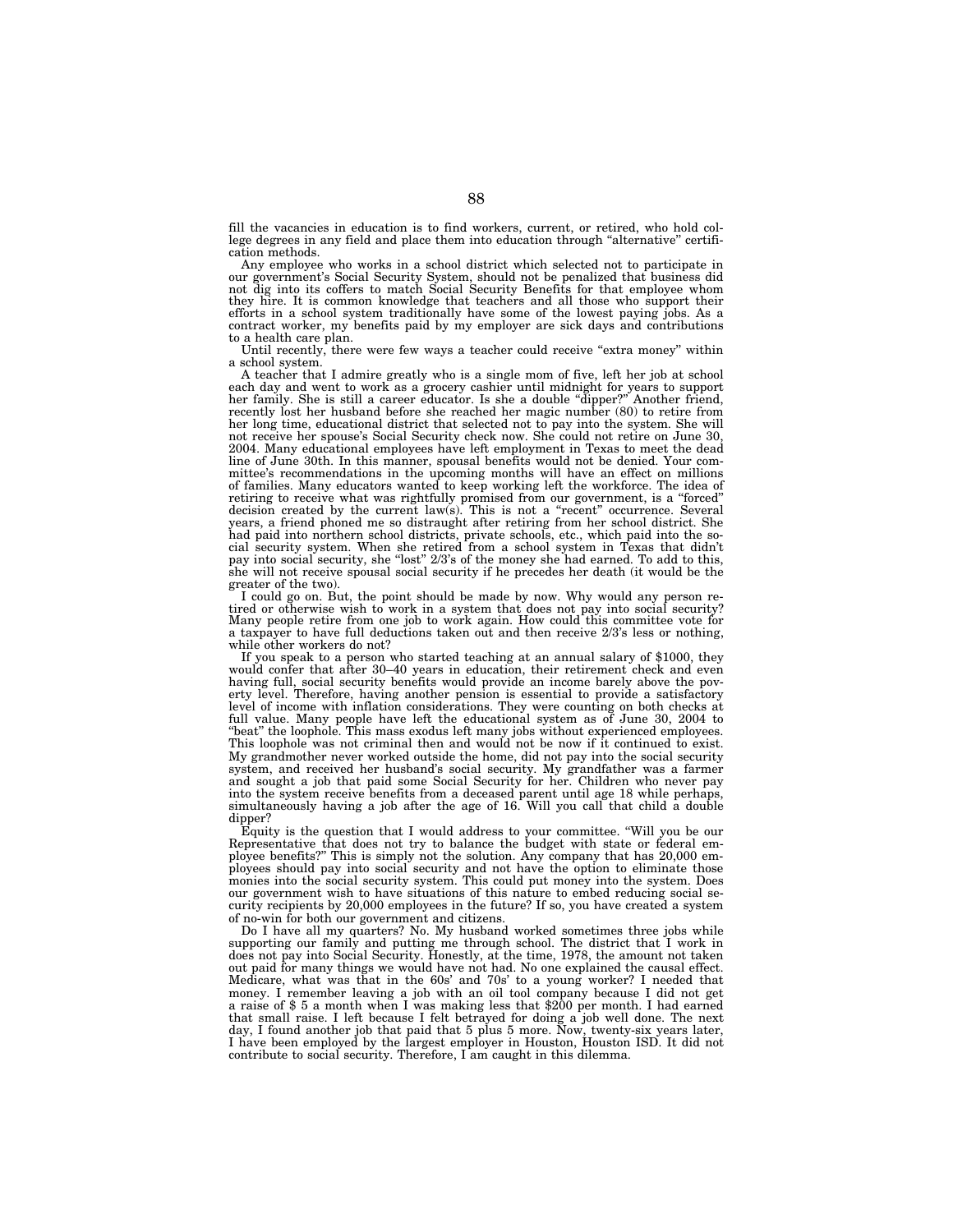Teachers who left our ranks faced this question, ''If I stay, will working keep reducing my benefits? If so, I must leave even if I don't won't too.'' They left to receive what their husband, wife, etc. had earned honestly in social security. To imply now that somehow it is "cheating" is simply a deep betrayal. For people coming into a system that does pay into Social Security, that employer to the employee to decline or to pay into Social Security. Why does our government allow an employer to make a decision not to support the Social Security System? My school district is the largest employer in this city. As an educator, where were

my chances of getting a job? Employers should by law provide training and full disclosure of what not paying into Social Security could mean 30 years into an employee's future. Where was the label on the education, postal, firefighter, VA Hospital employment papers warning us that this company's policy was dangerous to our financial health? Who will testify that this information was with held from the worker? Where in the contract was the fine printing that we, the public servants would receive fewer benefits for ourselves or from a spouse because we worked for a state or federal company? Who was responsible for not reporting this to the worker years ago? Was it our government, employer, of a joint "don't tell if not asked?" I am still finding people today that do<br>not know of this policy. Your citizens are distraught that their Social Security<br>earned will be cut entirely or reduced. Do we have th curity now what should have been taken out all along?

I still have a job to tend to tomorrow in the same district that does not pay into Social Security. I recently compose a letter of recommendation for a peer who is seeking employment. She is a widow of two years. Her husband worked hard to pro-vide for her. Social Security was part of that plan. She now does not qualify for his social security. She has changed jobs to a system that pays into social security and Texas Retirement System. My own husband worked over thirty years providing service to our veterans in the VA Hospital. He maintained many other jobs over the years that garnished social security from his paycheck. Now, the government will reduce the benefits he earned and will stop all his survivor benefits from me if he proceeded me in death.

What would this committee say to the deceased husband or wife who paid into social security for years to have a fund available in case of his or her death for their surviving spouse? My friend must count every penny after the medical bills added up and wiped out most of their savings before her husband's passing. She continues to work, as she will receive nothing from her deceased husband's social security to offset living expenses at this time. She will do what she has to do. But after 30 years of her and her husband's financial planning together, the government decided that she should not receive money that her husband had earned. Your committee must address this issue of equity. Equity in terms of how benefits earned are then provided back to each citizen. Selecting one group over another is governmental discrimination. Selecting a group that the committee feels is most ''deserved'' is subjective and based on a means to ''balance'' the budget. Using one group's money, state and federal workers, to balance the budget by cutting or eliminating spousal or personal benefits is not a solution. You, our legislators, have placed citizens who did not work in state and federal employment the majority of their careers into another category. You have decided up to this point, our future, with out due process from all concerned.

I am asking you to help my friends, my retired uncle (postal worker), and the countless others, including my husband and myself, who feel the absence of equal treatment guaranteed under our American law.

Respectfully,

Sandra L. McLemore

## **Statement of Valerie J. McNay, Las Vegas, Nevada**

I am a 53 year old woman with a Ph.D. and employed as a Speech/Language Pathologist in the Clark County School District, Las Vegas, Nevada for the past 10 years. I could work in private practice or in a hospital, home health care organization, university or other facility—but I love to work as a school based speech/language pathologist because I can provide my services to those students who need treatment regardless of their ability to pay.

Prior to relocating in Nevada to work for the 5th largest and fastest growing school district in the country, with extreme shortages of professionals in my field— I had worked for 27 years in the states of Michigan, Indiana, Montana, and Kansas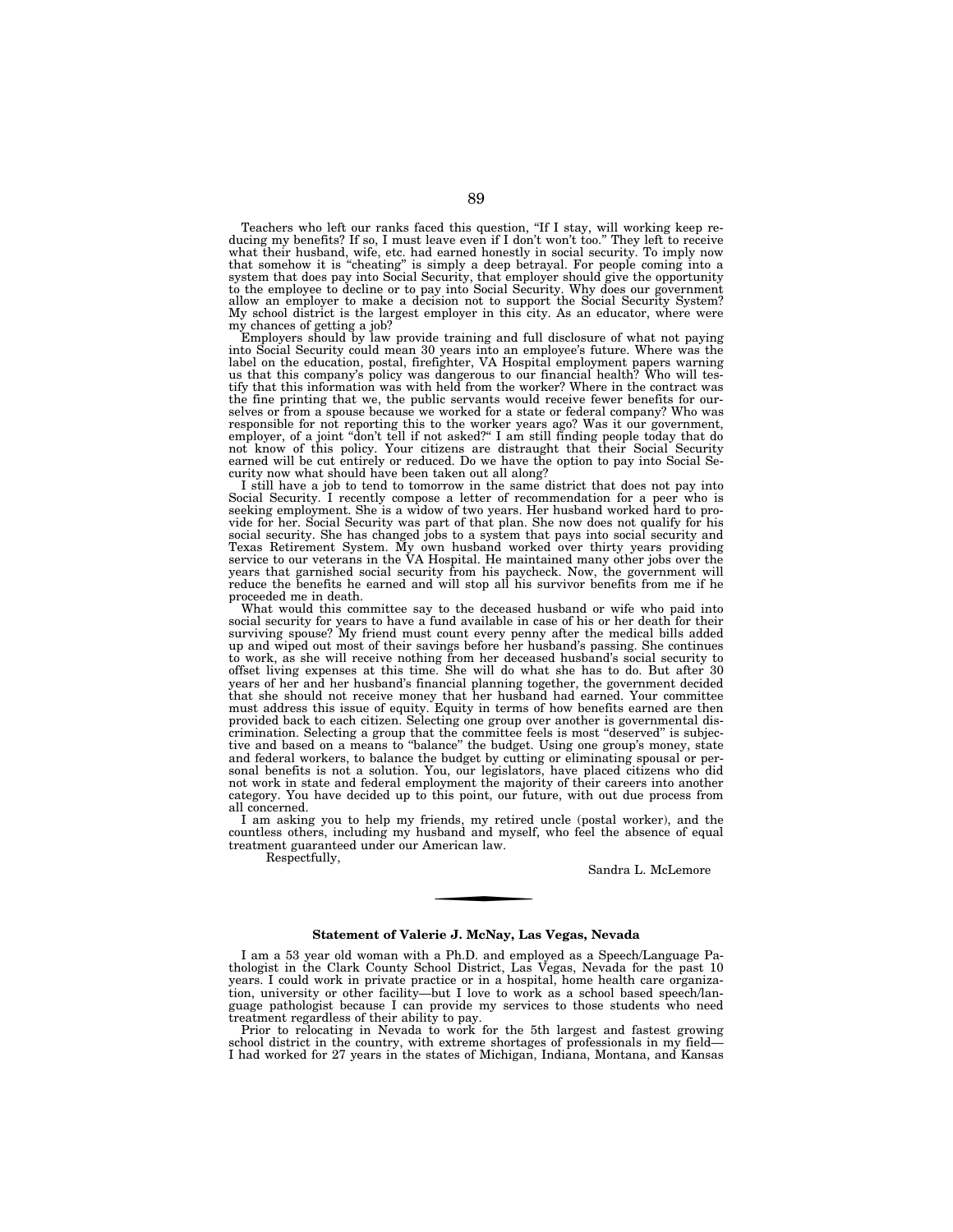and in all of the various positions I held I these states I contributed to the Social Security System. I receive my periodic reports from Social Security indicating what I have contributed and my expected benefits upon reaching retirement age.

When I was considering the position in the Nevada Public Schools, I was told that though the salary I would receive was not very high for someone with my credentials, I would be receiving an excellent benefit package worth approximately nearly \$7,000 per year if I had to pay for these benefits out of my own pocket and this<br>included the district's contribution to the Public Employee Retirement System in<br>Nevada and since FICA would not be taken out of my salary I sion to accept the position in Nevada, since I am my sole provider.

I had no idea there was such a thing as WEP (the Windfall Elimination Provision)—which is an inappropriate name for an act which reduces the Social Security Benefits I earned because I happen to have choosen to take a low paying position in the public schools for which I will receive a small public pension (depends on years of service and I have worked nearly 30 years in Social Security system and only 10 in my current public pension position). If I had known about this unfair legislation, I don't think I would have accepted a position in the Nevada Public Schools at this point in my career—I would have sought out position in the Social Security system so as not to loose the benefits I have earned over nearly 3 decades.

Not only am I hurt by this unfair legislation but many of my colleagues are also being penalized not only by WEP but also by GPO (Government Pension Offset). The services for children in the Nevada Public Schools is also being harmed because we are loosing good speech/language pathologists and other specialists and educators when they find out they will have their Social Security benefits reduced by staying in the teaching profession in Nevada. In our department alone, we are almost always short nearly 50 positions because of the growth in the district (1 new school built every month) and now the difficulty in recruiting staff from out of state who will be penalized like I will be. Please do the right thing for teachers and other poorly paid public employees and allow us to keep the benefits we earned by repealing both the WEP and the GPO. If there is further information that I can provide to the committee please feel free to contact me.

## **Statement of Elsie Lynn Meehan, Salisbury, Connecticut**

I am a 61 year old retired teacher from the Connecticut and New York public schools. After teaching for 35 years, I was quite confident about my retirement benefits until I learned of the WEP and GPO laws. I discovered when I attended a retirement seminar, that even though I have met the requirements for Social Security benefits while I was teaching in New York state for 13 years, I am eligible for only 40% of these benefits because I retired after teaching in the state of Connecticut. There is no logical explanation for this reduction of federal benefits because of a state's employment.

For years, I have received my Social Security earnings reports with no indications that my benefits would be reduced so drastically. Specifically, the report states that my earnings at age 66 would be about \$747 a month; but in reality, I will receive about \$298 a month. Since my husband was also a teacher, our two retirement funds are hardly what one would call a windfall, especially when we compare our incomes to those in the corporate world who receive substantial retirement benefits, golden handshakes, and full Social Security.

There seems to be an underlying belief that retired state workers in 14 states do not need Social Security payments to live comfortably. This argument, at its best, is arbitrary and unfair. It does not take into account cost of living in our state nor the relatively low salaries of teachers. And in my case, why should my teaching in Connecticut have any effect on the benefits I earned in another state at another time? ?

I must add a comment about the WEP. If my husband predeceases me, I will not be allowed to collect any of his Social Security payments. That means that I must provide for all my housing, medical and food bills on my retirement income and 40% of my Social Security benefits. This is not the way to treat your public servant who has taken care of this country's children for 35 years!

The Public Servant Retirement Protection Act offers an important first step toward the ultimate action of repealing both the WEP and the GPO. Increased Social Security benefits will make a real difference in the lives of your public employees. I urge you to move this important bill to final passage and enactment into law.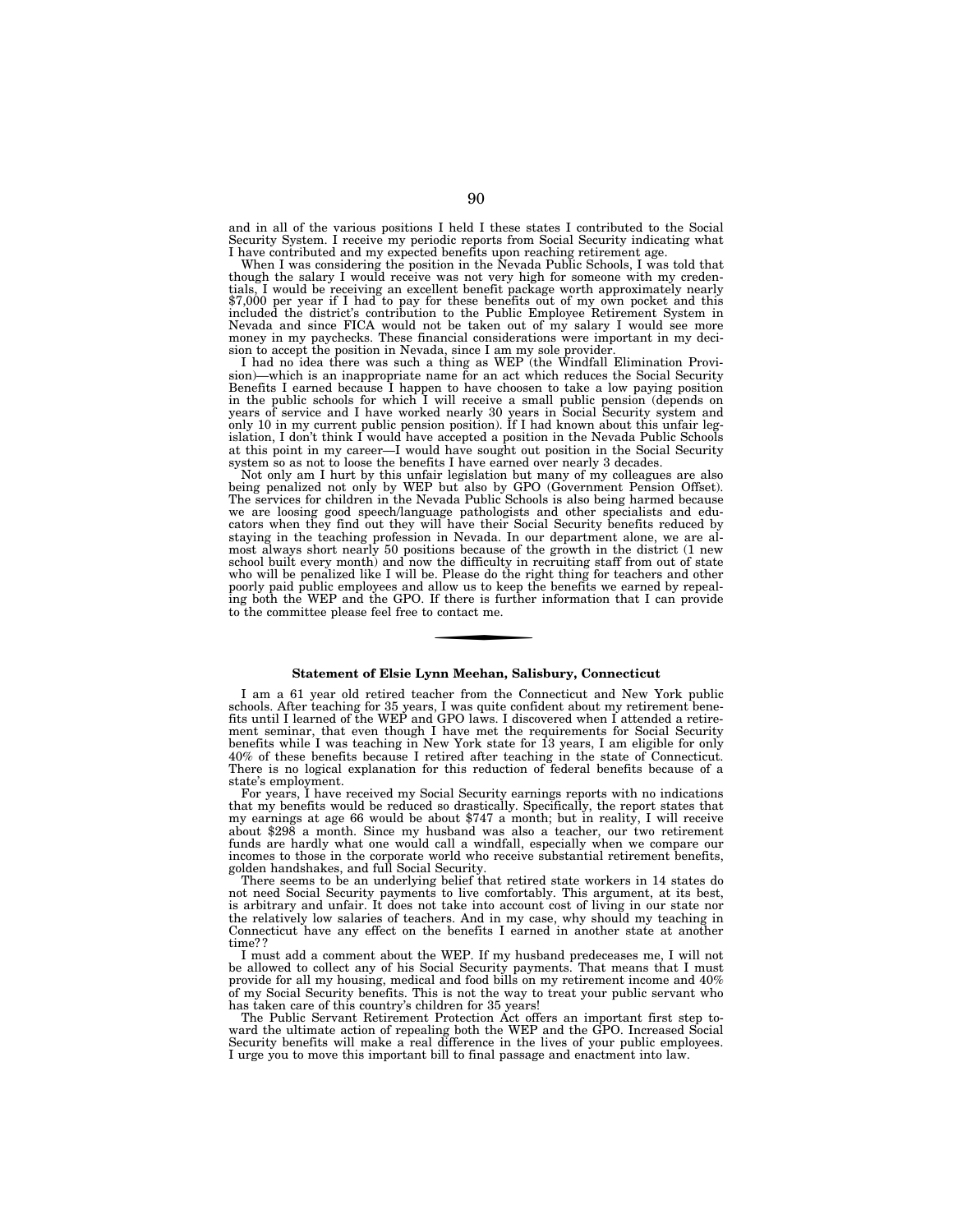Ultimately though, both the GPO and WEP must be repealed and the fair and equable treatment of your public employees must be obtained.

#### **Statement of Mary Ann Moore, San Antonio, Texas**

I am currently a teacher in San Antonio, Texas. I am concerned with the unfairness of the non-application of social security funds for educators who have held other jobs before becoming a teacher. I was a late bloomer and did not earn my degree till I was 38 years old. Prior to that time I worked several jobs and earned social security benifits for a number of years. At the present time I work an extra job to increase my income. I feel that postal employees and military personal are able to get their retirement benefits and still collect social security with out being penalized. Why can't the same apply to educators? Your child's teacher, neighborhood policemen, and firemen should be afforded the same privilege especially if they contributed to the social security fund?

These hard working Americans who have earned Social Security benefits are not getting a ''windfall.'' We are merely asking to receive the benefits we earned. Please support the Public Servant Retirement Protection Act offers an important first step toward the ultimate goal of repealing both the WEP and the GPO. It will make a real difference for many public employees, who will receive increased Social Security benefits as a result. As a teacher, I urge the Committee to move this important bill quickly to final passage and enactment into law, and we urge Congress to continue to work toward full repeal of both the GPO and the WEP. Thank you.

> Sparks, Nevada 89436 *July 15, 2004*

Committee on Ways and Means 1102 LHOB Washington, DC 20515

Dear Congressional Committee Members:

I urge you to support H.R. 4391. I have always been under the impression that my Social Security earnings would supplement my retirement as I had always been told as a young man. I had my first Social Security earnings withheld in Corpus Christi, Texaas when I was eleven years old. Today, I am approaching retiring age and hope to retire within 3–5 years. From my perspective, the government has changed the law as it applied when I initially begin having Social Security earnings withheld from my wages. Now I am being told that I am eligible to draw a fraction of what was promised to me.

As a teacher for 30 years and having paid into the Social Security System for a minimum of 40 quarters, it is only fair that I should be entitled to what  $\dot{I}$  was promised initially. Please support and help us pass H.R. 4391. It will be of tremendous help in fulfilling a promise to the American worker. Sincerely,

Robert R. Muñoz

Point Blank, Texas 77364 *August 1, 2004* 

Representative E. Clay Shaw, Jr. Chairman

Subcommittee on Social Security

Dear Representative Shaw:

I am a retired Texas Public School teacher with 35 years of experience in the classroom. At the time that I retired from Jasper ISD in l997, Jasper was not contributing to Social Security. However, I had worked for the Port Arthur ISD who did contribute to the SS System for their teachers. Prior to my teaching career, I worked in several businesses in which I paid into the Social Security System giving me more than forty quarters of contribution. Now that I am retired from a school district that did not pay into Social Security at the time I retired, I am getting only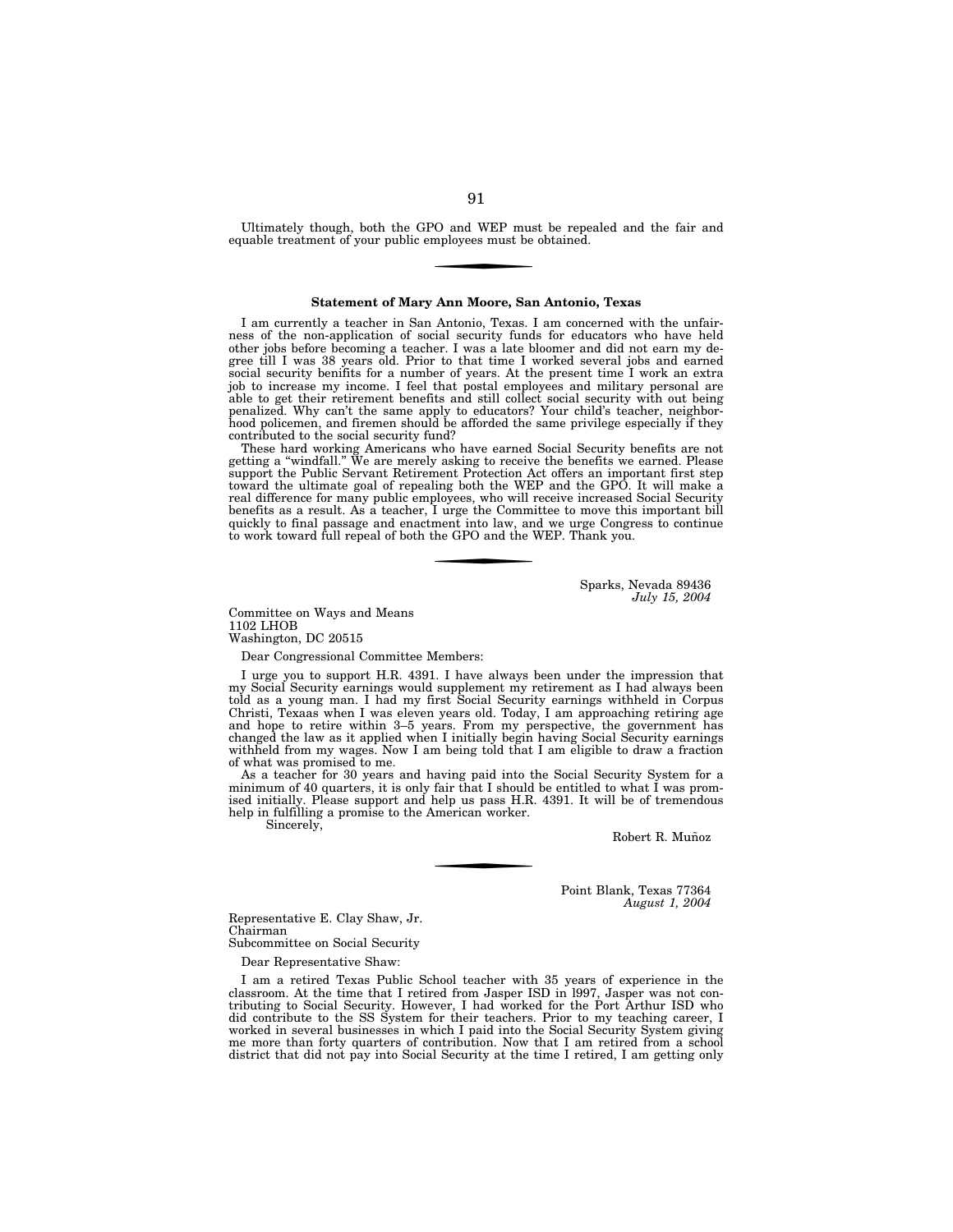one-third of the amount that I should be allotted. The SS office told me that I should be getting \$l,l00. a month from my deceased husband of 39 years if it were not for the unfair Offset Laws. I only get a payment of \$260. monthly which is a third of my earned Social Security. Of that amount, \$66. is taken out for Medicare.

Therefore, I am in favor of a complete repeal of the GPO/WEP. Please let this bill out of the Ways and Means Committee to be voted on in Congress. It has only 45<br>co-sponsors. This bill will not "fix" the Offsets. Also, I am in favor of the Discharge<br>Petition for HR594 (the bill that would totally repeal sponsors and only 26 more would force a vote on the bill. There are 300 co-sponsors for HR594. Please consider this plea from a retire Texas teacher and vote to repeal the GPO/WEP Offsets

Sincerely,

Sally P. Montague

## **Statement of Wally Olihovik, National Association of Postmasters of the United States**

Thank you, Chairman Shaw and Members of the Subcommittee. I appreciate the opportunity to share the views of the more than 40,000 members of the National Association of Postmasters of the United States (NAPUS) with you regarding legislation to modify the Windfall Elimination Provision (WEP). Moreover, NAPUS is pleased about the legislative efforts of Representative Kevin Brady and other members of this Subcommittee to alleviate the impact of the WEP on public employees.<br>H.R. 4391, "the Public Servant Retirement Protect Act," is addressing the legitimate needs of retired postmasters and other retired government employees.

As members of this panel know, the WEP unfairly slashes the earned Social Secu-rity benefits of retired and disabled workers receiving annuities from employment not covered by Social Security. This large group includes many retired and soon-to-be retired postmasters. Postmasters who have Social Security covered employment contribute into Social Security just like private-sector employees. They should not be treated differently.

I would like to note for the record that NAPUS continues to urge this panel to report favorably legislation to lessen the punitive affect that the Government Pension Offset (GPO) has on the surviving spouses of many Social Security recipients. Last year, NAPUS submitted testimony to this Subcommittee requesting that Congress enact legislation to correct both the WEP *and* the GPO problem.

Under the WEP, postmasters who retire under the Civil Service Retirement System (CSRS) can lose almost two-thirds of their earned Social Security benefit. This is simply not fair. In 1983, Congress enacted the WEP during a legislative frenzy to "save" Social Security. The intent was to eliminate a "windfall" for public employees not covered by Social Security, yet who also worked in positions under which they earned enough credits to qualify for Social Security. The offset amount is arbitrary and regressive. The WEP victimizes many retired postmasters who managed small post offices for which their salary history renders them ripe for financial distress without their full-earned benefits under both CSRS and Social Security.

Obviously, repeal of the WEP is the desireable alternative. Nonetheless, the legislation under consideration today, H.R. 4391, is a positive step forward. The measure would require that the Social Security Administration to compute Social Security benefits based upon a person's entire work history, using the standard benefit formula. The Social Security benefit would be adjusted to reflect the portion of the employee's earnings that were subject to Social Security taxes. This legislation would aid low and middle-income government retirees, while also guaranteeing that no employees subject to the WEP would receive less than currently entitled. Furthermore, Representative Brady's bill would apply to current and future Social Security beneficiaries. In sum, the measure would replace the current arbitrary WEP offset with a better, more appropriate, mechanism to narrow the impact that the WEP has on former public employees.

While H.R. 4391 does not remedy completely how the Social Security law discriminates against public-employed retirees, the legislation strives to lessen the financial distress they suffer. Therefore, NAPUS urges the Subcommittee to report favorably the Public Servant Retirement Protection Act.

Thank you.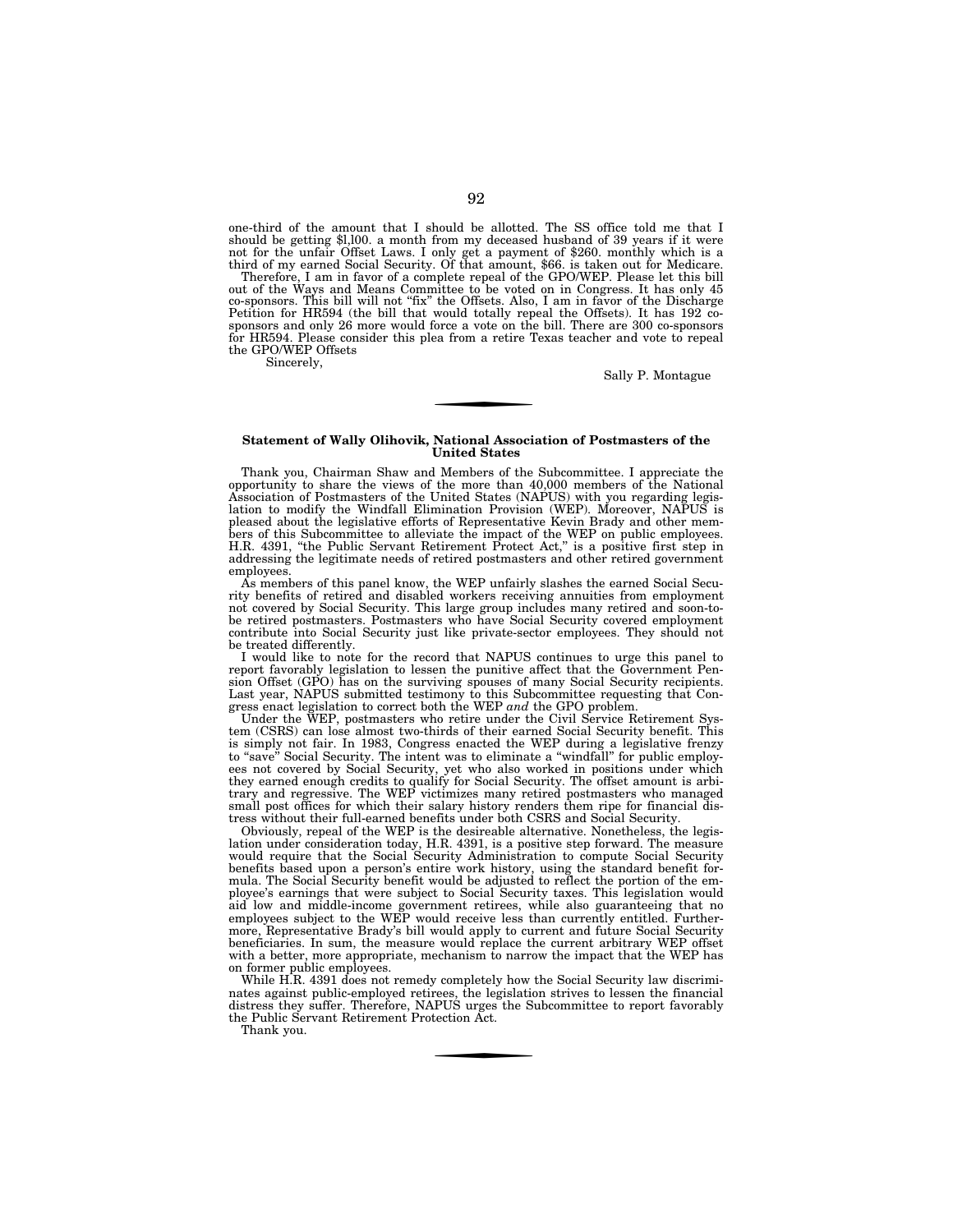# **Statement of Colleen M. Kelley, National Treasury Employees Union**

# **Social Security Provisions Affecting Public Employees**

Chairman Shaw, Members of the Committee: I am Colleen M. Kelley, the National President of the National Treasury Employ-ees Union (NTEU). NTEU represents more than 150,000 federal employees across 30 agencies and departments of the federal government.

First of all, Mr. Chairman, I want to thank you for holding this important hearing today. NTEU has presented testimony on many occasions and before several different Committees of the Congress over the years on the need to that both the Windfall Elimination Provision (WEP) and the Government Pension Offset (GPO) have caused for federal employees and retirees.

While we are disappointed that the legislation under consideration today does not address the GPO, NTEU is nevertheless pleased that the Social Security Subcommittee is examining the need for reform of the WEP. NTEU is on record in support of bills to repeal and/or revise both the GPO and the WEP. These two Social Security offsets may affect the benefits of as many as 7 million federal, state and local government employees. As you know, many of these employees first learn of the potential application of either the GPO or the WEP to their expected Social Security benefit at the time of retirement. This frequently comes as a devastating blow to their retirement plans.

The WEP unfairly reduces the retirement income of many federal retirees by reducing their own earned Social Security benefit by as much as 50%. Under current law, an employee eligible for both Social Security and a pension from work not covered by Social Security finds that a lower benefit formula is applied when calculating the Social Security benefit to which he or she is entitled.

For example, a private sector worker with average monthly earnings of \$500 would be eligible for a Social Security benefit of  $$450$  each month (90% of \$500) at age 65. Using the same earnings as the private sector worker, a former federal employee at age 65 who is affected by the WEP would have his or her Social Security benefit calculated using a 40% formula in place of the 90%, significantly reducing the Social Security benefit he or she expected in retirement.

The use of this lower formula—simply because the individual chose to spend his or her career in public service—has a devastating and unfair effect on the retirement plans of many federal employees. Those federal employees with 30 or more years of substantial Social Security covered employment are exempt from the WEP, however, it is a rare federal employee that can complete a public service career and also have 30 years of Social Security covered employment.

It is precisely this financial devastation that so many federal employees only learn about when they apply for retirement benefits that has led so many members of Congress to introduce or cosponsor legislation to repeal or revise the WEP. Congressman McKeon (R–CA) has introduced H.R.594 to repeal both the GPO and the WEP provisions. This bipartisan bill has already garnered 300 cosponsors. In addition, Senator Feinstein (D–CA) has introduced S.349, legislation that also seeks repeal of both the GPO and WEP offsets. Her bill has attracted 30 cosponsors.

Moreover, two other bills are pending before Congress that address the WEP. S.1011 (Kerry, D–MA) would restrict the application of the WEP to those individuals whose combined monthly income from both Social Security and a public sector pension exceeds \$2,000 each month. Congressman Frank (D–MA) has introduced similar legislation in the House, H.R.2011.

H.R.4391, the Public Servant Retirement Protection Act, and the subject of today's hearing, seeks to apply a new benefit calculation that would take the place of the WEP. It is my understanding that under the new benefit calculation contained in H.R.4391, an employee's potential Social Security benefit would first be calculated as if Social Security deductions had been applied to all the employee's earnings (even for periods that the employee may have contributed instead to a retirement plan such as the Civil Service Retirement System). The standard Social Security benefit formula would then be applied and a Social Security retirement benefit determined.

That potential benefit would subsequently be multiplied only by the period of time that the employee actually contributed to Social Security. This final calculation would determine the individual's actual Social Security entitlement. If half of the employee's career had been spent in positions covered by Social Security, for example, then the employee would be eligible to receive half of the Social Security benefit

to which he or she would otherwise be entitled. While NTEU appreciates the Subcommittee holding this hearing to review H.R.4391, we would encourage the Chairman to fully consider these other pending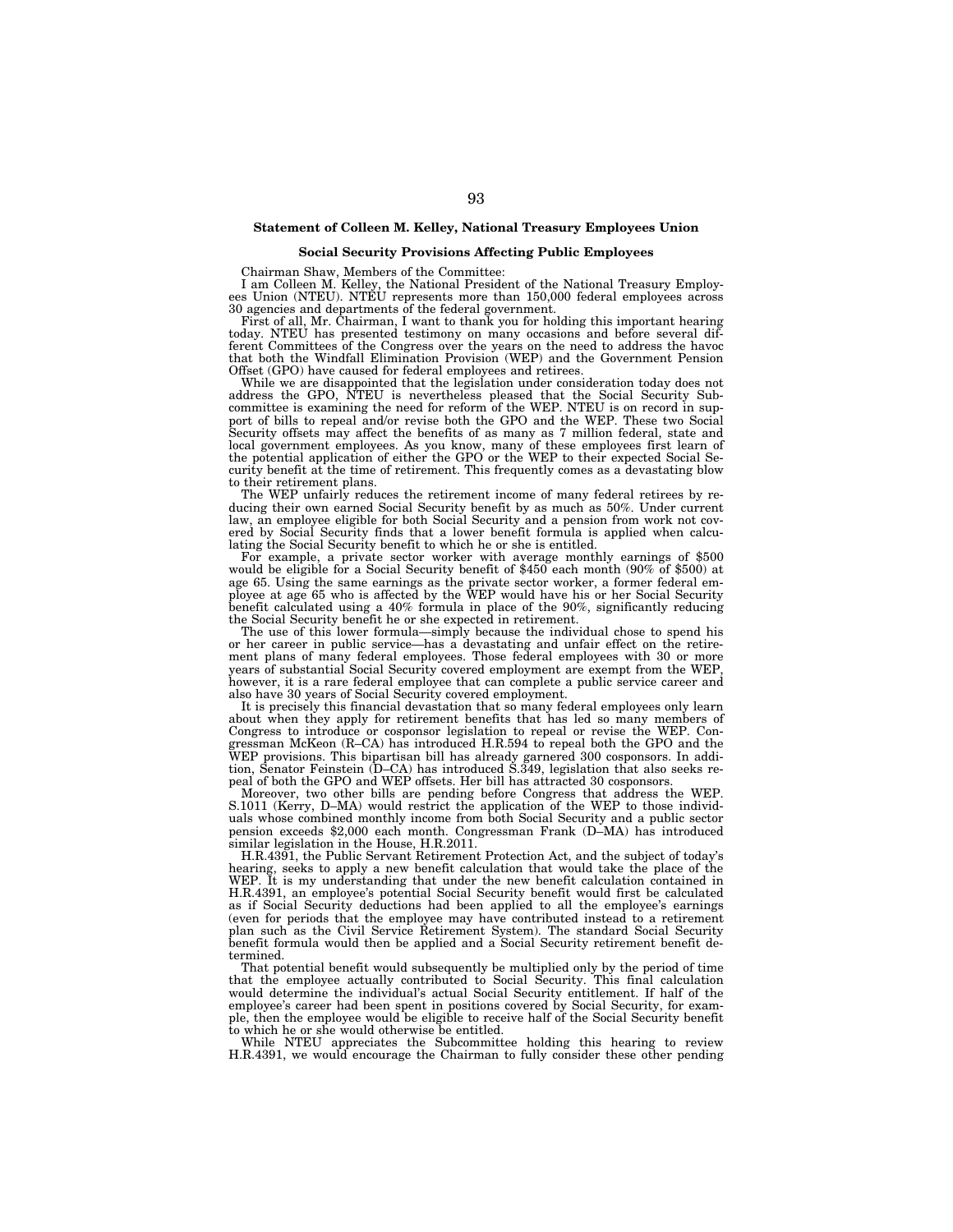proposals for reforming or repealing the WEP. H.R.594, in particular, with 300 current cosponsors should be the subject of thorough review by the Subcommittee.

In addition, NTEU urges this Subcommittee to hold hearings and consider legislation to either repeal or reform application of the GPO. This offset unfairly penalizes recipients of government pensions who are also eligible for Social Security based on a spouse's work record. The GPO reduces the spousal Social Security benefit by twothirds of the amount of the government pension. In entirely too many cases, this provision results in the elimination of any Social Security benefit the federal retiree is otherwise eligible for.

Unlike the WEP, which predominantly affects men (December, 2001 data from the Social Security Administration indicates that 67% of those affected by the WEP are male), the GPO has a particularly devastating impact on female federal retirees who frequently are eligible for smaller federal pensions than their male counterparts. This stems from a number of reasons, including interruptions they may have had in their careers while raising their families or working at lower paid positions for the bulk of their federal careers.

A primary example of this is the elderly widow who is eligible for a monthly pension of \$600 based on her federal government service. Two-thirds of her pension, or \$400 must be used to offset any Social Security spouse's or widow's benefit for which she is also eligible. Assuming she is eligible for a monthly spousal Social Security benefit of \$500, the application of the GPO results in her receiving only \$100 in Social Security each month. The GPO has effectively slashed this individual's retirement income from \$1100 monthly to only \$700 each month.

More often than not, the GPO disproportionately affects those who can least afford to forgo this retirement income. Had individuals such as the widow in the above example not dedicated their careers to public service, they would remain fully eligible to collect their spousal Social Security benefits. As you know, the GPO does not apply to individuals who collect private pension benefits and are also eligible for Social Security.

According to the Social Security Administration, more than 300,000 former federal employees have their Social Security benefits reduced as a result of the Government Pension Offset (December, 1999 data). It is particularly troubling that 69% of these individuals were women and the average offset applied to their Social Security benefits was \$391 each month.

I bring these facts to the Subcommittee's attention in the hope that the Subcommittee will consider legislation to amend or repeal the GPO. In addition to the bills mentioned earlier, H.R.887 (Jefferson, D–LA) would impose the GPO in only those situations where the combined federal pension and Social Security benefit exceeded \$2000 monthly. This bill currently has 126 cosponsors. Legislation pending before the Senate, S.363 (Mikulski, D–MD), would only apply the GPO when the combined pension and Social Security income exceeds \$1200 each month This legislation is currently cosponsored by 28 Senators.

It is my understanding that H.R.4391 has been estimated to cost \$7 billion over a 10-year period. In this period of tight fiscal restraint, I applaud the Chairman for his interest in taking steps to address the WEP. However, in NTEU's view, it is equally important that Congress commit the necessary resources to address the GPO. Thank you very much for this opportunity to share our views with the Social Security Subcommittee.

## **Statement of Constance G. Newman, Acton, Maine**

Please repeal WEP and GPO

I have been the wife of a retired teacher for 16 years. He served as a teacher/ guidance counselor for 34 years before that. I raised four children on the meager teachers salary of those days. I worked part time getting 36 small quarters of Social Security in. He worked more time out of necessity, making his full 40 quarters. He EARNED his Social Security benefits.

He also attended more classes at his expense to keep up his teaching and guidance qualifications and value to the children.

Our Social Security benefits are cut because he has a teachers pension. He gets \$381 a month and I get \$135 a month. If he dies, I will receive nothing because of his teachers pension. But he EARNED his Social Security benefits. I feel that I earned something too, even if only in the part I played in keeping him in education when there were other more lucrative jobs available by taking care of our children and working part time.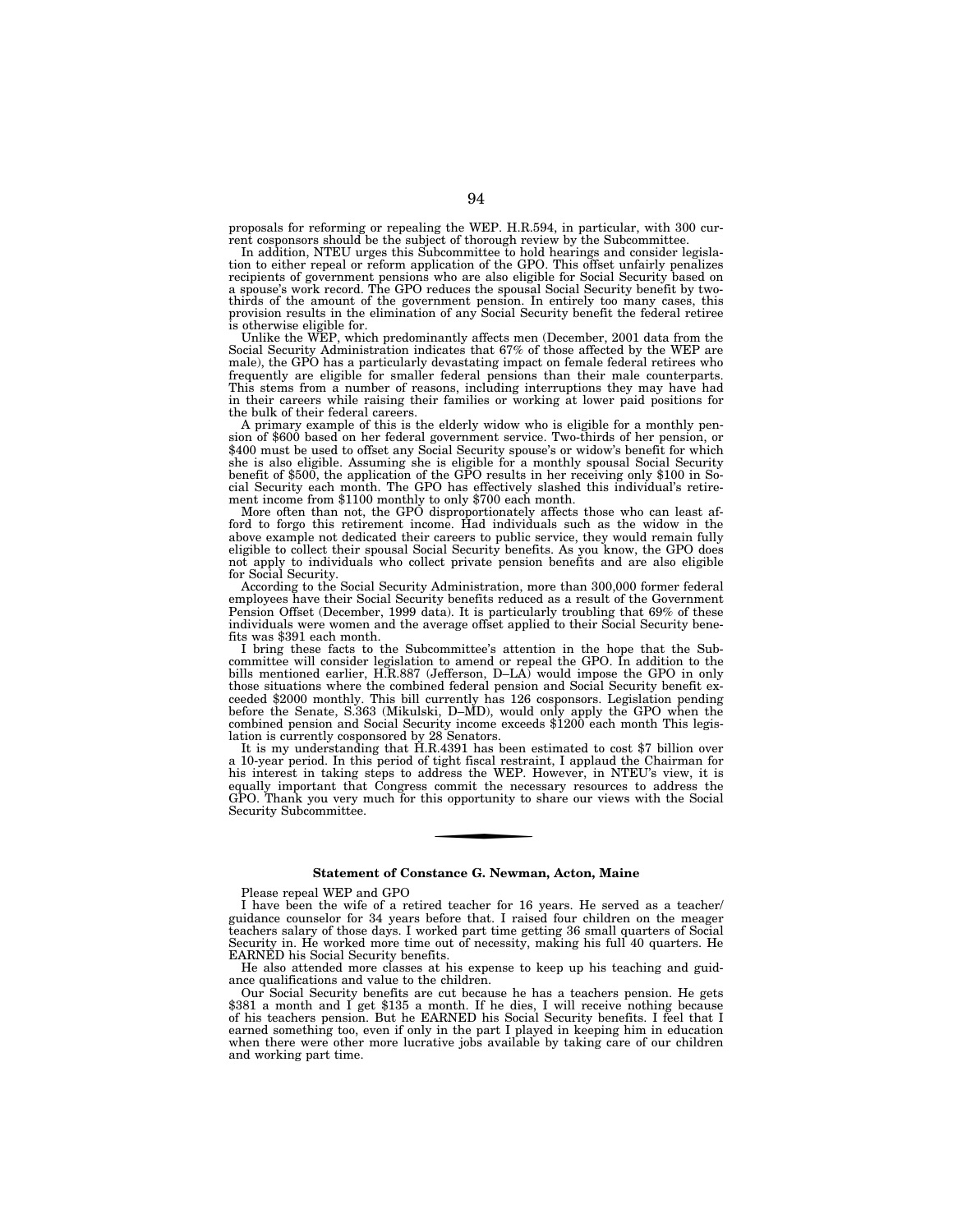Our health insurance premiums are about \$450 a month out of his teachers retirement pension of approximately \$1440 a month gross, before fees, taxes etc. The COLA increase in Social Security and retirement pension is not a thirtieth of the increase in the health insurance premiums annually. We are going backward in income and will have to give up some essential living expenses at some time soon. Our small savings will not keep our house going. Maybe we will lose health insurance

Many people receive both private pensions AND Social Security benefits, many who do not need them. Teachers, police, fire department workers and others who serve their community all their lives deserve the same treatment. Even members of Congress receive both, do they not?

Please repeal these unfair and perhaps illegal laws. Where will you get your public servants in the future if these are treated this way?

## **Statement of Francis A. Newman, Acton, Maine**

How WEP and GPO affect me and my family

I taught school and was a guidance counselor for thirty four years. Salaries were and are not high for teachers and I was forced to do other work to support my family which included four children. I also had to continue to take education courses to keep current with teaching standards.

I earned my forty quarters in Social Security benefits.

After retirement from teaching I found that my SS benefits were cut deeply because I had a teachers retirement pension which amounts to about \$19000 a year. I receive \$381 per month in Social Security and my wife receives \$135 per month. If I die, she would receive no SS benefits at all because of my teachers pension income.

Health insurance premiums are approximately \$450 per month for the two of us. They outstrip by far any COLA included in the pension or Social Security updates. Therefore our income is going backward year by year becoming less and less.

Please understand that I EARNED this Social Security benefit that I am not receiving. It was not given to me. At some point, we will not be able to afford health insurance or some other necessary cost of living. We live frugally now.

I urge you to repeal the GPO and WEP bills. They are totally unfair to people who gave up lucrative types of work to serve their country and their children. At the same time they earned the benefits they are now denied.

## **Statement of Joan Nimerowski, Andover, Massachusetts**

As an educator for nearly 30 years (1976–2004), member of MTA and a member of my local teacher organization AEA, I am submitting testimony in regards to the current House Ways and Means Hearing on the Public Servant Retirement Protection Act.

I started my full time working career in 1974. I was just out of college and unable to find a teaching position, so I took a clerical position in a local office and worked there through 1974 and 1975. I paid Social Security taxes on about \$4,000 of income for those two years.

In 1976 I found my first teaching position in a small Lawrence ''parochial'' school at the grand salary of \$6,300. I continued there for the next 7 years until 1983 leaving at the grand salary of \$8,500. Obviously, I worked additional jobs year round to supplement the low salary. Altogether I contributed Social Security taxes on about \$56,000.

From 1983 to 1986, I worked 1 year at a public library and then taught for 2 years in a New Hampshire school system. I contributed to Social Security on about \$25,000 over these 3 years.

From 1986 on I did not contribute to Social Security as I worked in a local community college part time and then in 1989 started in the Massachusetts public school system. I have paid into MTR since 1989 and have paid in to "buy back" substitute teaching time, New Hampshire teaching time, and my public library time. Much to my dismay I cannot ''buy back'' the 7 years I taught in a *parochial school*  or the three years I taught part time in the community college. I am also denied the full Social Security benefits I contributed from the  $\tilde{7}$  years spent teaching in a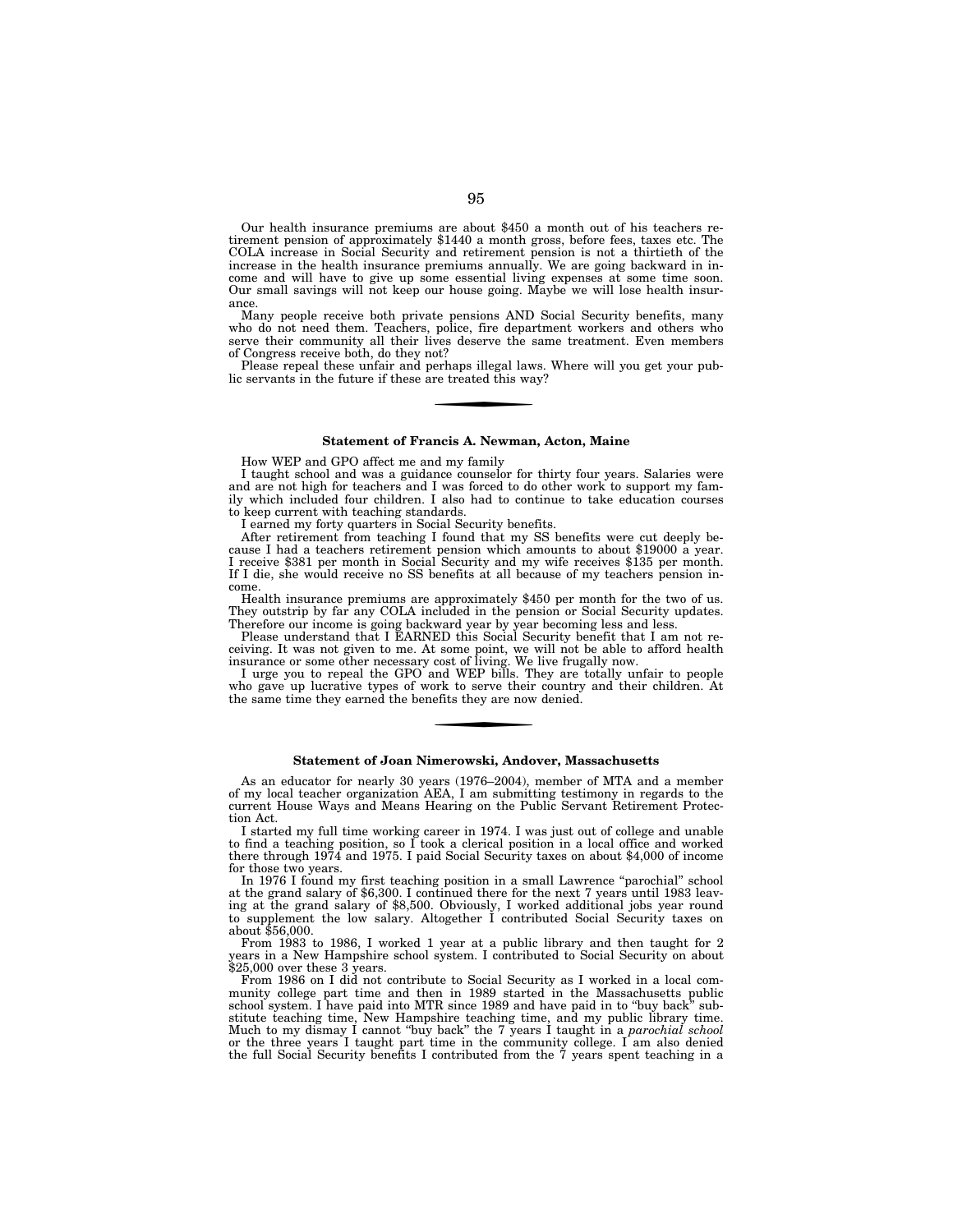parochial school. I have no pension from those 7 years either. I'm not clear how Social Security could be considered a ''windfall'' in this case.

In conclusion, I feel the WEP as well as the GPO are penalizing me in three ways. First, I will not receive the benefits from Social Security that I contributed from my working years both in and outside of teaching. Second, I can't ''buy back'' the 7 years parochial school teaching time, which would help provide years towards the MTR system, and I again won't receive the benefits from Social Security for these years. System, and I again won t receive the benefits from social secu-<br>Third, due to GPO, I'll lose a good portion if not most of my husband's Social Security benefits if he should predecease me.

According to Social Security records I would be eligible to receive \$370 per month in 2014 at age 62 (full benefits). If this were cut by 2/3 (WEP), I would receive about \$125 per month or \$1500 year. If I add this to my approximately \$30,000 to \$35,00 per year retirement, I come up with a total of about \$31,000 to \$36,000 per year, not a very strong retirement package after 38 years as an educator.

# **Statement of Jim Oldebeken, Gladstone, Missouri**

What successful American has not been positively affected by at least one teacher? Our teachers give us the knowledge, tools, inspiration and vision to succeed in our chosen profession.

For this reason I am shocked to learn that teachers and other public servants are denied a full social security benefit under the so-called *Windfall Elimination Provision (WEP)*. Such is not the case with private sector workers and the military who receive all of their social security benefits in addition to their primary retirement plan benefits.

My aunt, Sally Navarro, was a Junior High English teacher for 21 years. After leaving the teaching profession in 1984, she worked in the private sector and paid into Social Security for 20 years, earning 80 quarters under Social Security. Although the threshold for full retirement benefits is only 40 quarters, the WEP penalizes her for having been a teacher and participating in California's teacher retirement program, and denies her 56% of her rightful Social Security benefits.

She is not alone. Over 7 million teachers, police officers, fire fighters and other government employees are discriminated against in a like manner.

- The WEP creates several embarrassing problems:
- Discriminates against ''public servants'' who traditionally receive lower pay than private sector workers and the military.
- Causes some retirees to have to resort to government assistance programs like food stamps.
- Discourages young people from becoming teachers, fire fighters, and law enforcement officials.
- Further undermines the reputation of the Social Security Administration as a fair, effective and properly managed federal agency

Congress should not delay to pass this legislation. The excuse of *''it's an election year''* is not acceptable. America needs H.R. 4391 to end injustice toward a group of seven million Americans we should protect and revere for their service to this country and all of its citizens.

> Palmer, Massachusetts 01069 *July 17, 2004*

Dear Committee Members:

Some 35 years ago, like so many other teachers, I found it necessary to hold two (sometimes three) jobs to support my family. I chose radio news broadcasting as my second "career," because in addition to providing supplemental income, it also enhanced my teaching as a journalism instructor. I worked in radio over a period of two decades.

I contributed Social Security payments during all those years, both because it was required and because I anticipated one day to supplement my teacher's retirement pension with my SS earnings. However, I narrowly missed the legislated cut-off date for making me eligible to receive the full benefits of my SS contributions.

All those late nights and weekend days away from my family were a sacrifice I was willing to make in order to provide a better life for them. Without a second job,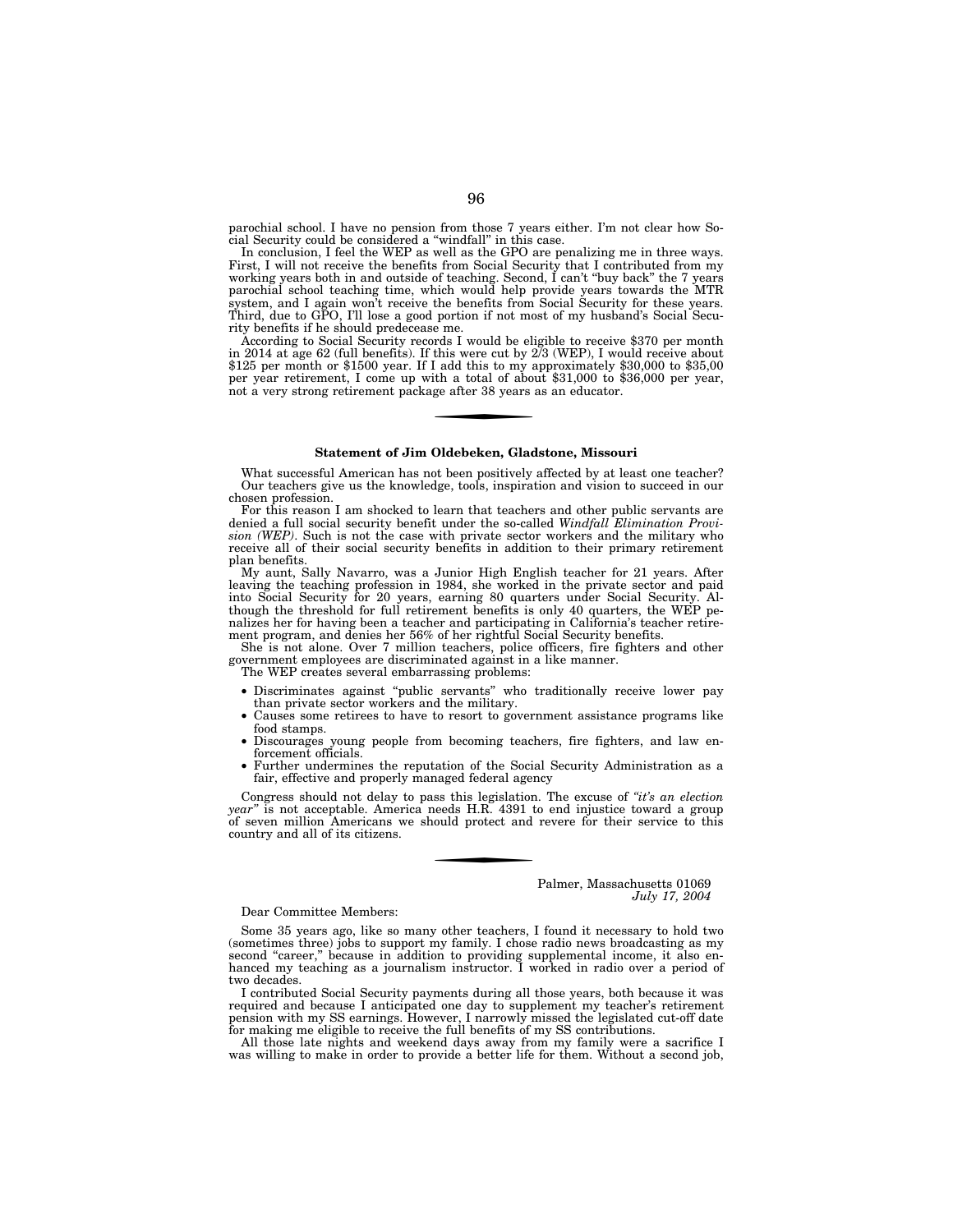it would have been very difficult, perhaps impossible, to make mortgage payments on a home. Now, in our retirement years, Social Security income would be very helpful for my wife and me.

The WEP and GPO are extremely unfair penalties for teachers and others who spent their careers in public service. It also bothers me a great deal to hear this situation referred to as a "windfall." These Social Security be

I earned, just as everyone else, through deductions from my paychecks. My wife and I urge you to move the Public Servant Retirement Protection Act to final passage and into law, and we urge Congress to continue to work toward full repeal of both the GPO and the WEP. Thank you.

Edward W. Orzechowski

## **Statement of Jane K. Pickett, Worcester, Massachusetts**

I am very interested in the resolution of this act of Congress. I have earned the requisite number of quarters to enable me to collect Social Security.

I'm also a late comer to the higher education system of the state of Massachusetts.

With retirement in the foreseeable future, I will need to be able to use both benefits in order to maintain even a marginal standard of living. As you well know most public service jobs are not especially lucrative. At age 67 I would be able to get 80% of \$42,000.

I can't help but think about the retirement system that members of Congress are entitled to. Is it 100% of their current salary??

I'm weighing for the public record because I think Congress needs to know that most public servants are not in lucrative positions, and will need as many resources as they are eligible for.

Please restore our Social Security benefits, we have rightly earned them. Thank you for your consideration.

## **Statement of Richard Pond, Rochester, Massachusetts**

I am writing to voice my opposition to the WEP and GPO bills before you for your consideration. I urge you to reject these acts as being unfair and hurtful to retired public servants who have had to work second and third jobs to provide for their families. As an elementary school teacher, that is what I had to do for 20 of my 30 years of teaching. I earned my social security benefits and I ask that you give me and others like me the benefits we earned.

Our nation cannot afford to penalize educators, police, firefighters and other public servants who have dedicated their lives to serving their communities and their nation.

By supporting the Public Servant Retirement Protection Act, you, the members of congress, will move toward repealing both the WEP and the GFO. That repeal will make a great difference in myself and my wife's quality of life in retirement. I am sure I speak for many public servants who have had to work second jobs and have social security benefits that they have *earned*. This money is no ''windfall''. It was earned— often at great sacrifice to our families.

# **Statement of the Honorable Jon C. Porter, a Representative in Congress from the State of Nevada**

## **Subcommittee on Social Security Hearing on:** *H.R. 4391, the ''Public Servant Retirement Protection Act''*

Mr. PORTER: Thank you Chairman Shaw, for calling this hearing on H.R. 4391, the Public Servant Retirement Protection Act of 2004. I wish to express my gratitude to you, Mr. Brady, and Mr. McKeon for introducing this important legislation that will protect the hard earned retirement benefits of nearly seven million Americans, and many of Nevada's teachers, police officers, and other public servants. I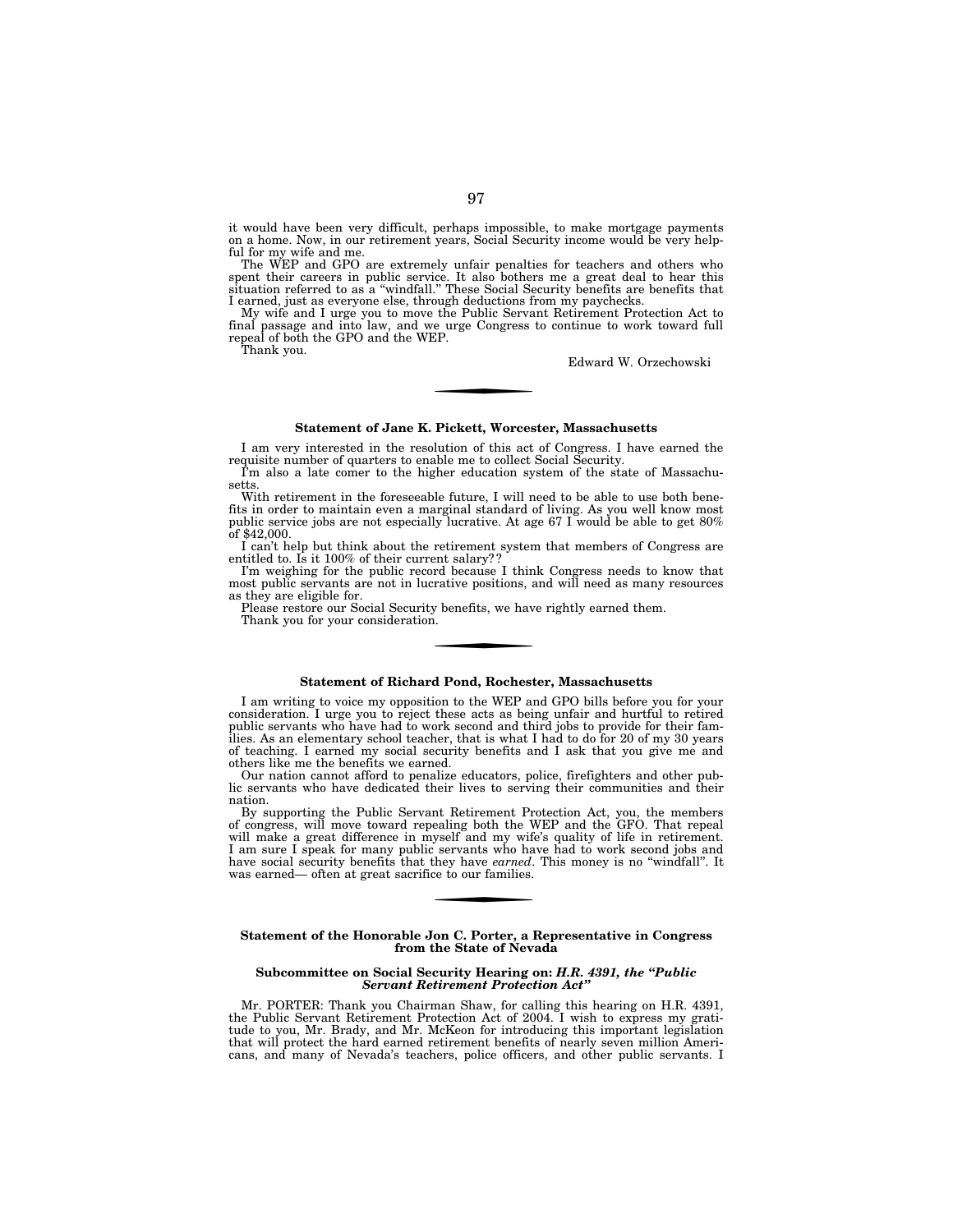would also like to thank Terry Hickman, of the Nevada State Education Association, for coming here today to represent Nevada's teachers and those around the country.

This legislation represents a significant step forward in restoring fairness to the Social Security system that helps provide retirement benefits for many of America's most dedicated employees. While created to equalize the treatment of all workers, the Government Pension Offset and the Windfall Elimination Provision proved to be onerous burdens to many government employees. By correcting the problems as-sociated with the Windfall Elimination Provision, a significant obstacle in restoring fair benefits will be overcome.

Under current law, employees who pay into a government pension system or other retirement program in lieu of Social Security for some jobs in their career do not receive benefits that are relatively more generous than those of workers with equal earnings who paid Social Security taxes for all jobs in their career. An accurate accounting of the monies to be paid from the Social Security Trust Fund must be made.

This important legislation would modify the Social Security benefit formula to first calculate all of the worker's earnings, as though they were subject to Social Security taxes, using the standard benefit formula. To ensure Social Security benefits are based only on Social Security-covered wages, the benefit that is actually paid would be adjusted to reflect the proportion of the worker's earnings that were sub-ject to Social Security taxes. This common sense proposal would allow those individuals who choose to give up more lucrative careers for the benefit of their commu-nities to receive their just dues from the Social Security Administration.

Again, Chairman Shaw, I thank you for holding this important hearing. Through consideration of this important legislation, this Congress will better serve those individuals who so greatly benefit our communities. I encourage continued consideration of this legislation and urge support from all of my colleagues.

> Carver, Massachusetts 02330 *July 31, 2004*

Committee on Ways and Means 1102 LHOB Washington, DC

To Whom It May Concern:

I am writing regarding the impact of WEP and GPO. I have been a Registered Nurse since 1968. Up until 1987, I worked at several different jobs, spending 13 years in geriatrics; my only pension was Social Security. I started working as a school nurse in 1987. My salary was initially reduced by 1/3; monetary compensa-tion would have been much higher had I continued to work in the private sector. I chose to remain in the school system even as the Medical issues facing me every day increased. My pension will not be adequate to live on. If I had a pension other than Social Security for my first 20 years of employment I would be allowed to collect both.

If something were to happen to my husband, the widows Social Security which I should be entitled to would be greatly reduced. I have a friend whose husband died; while she was working she was able to collect his Social Security after she retired it was taken away. She was a teacher, who had stayed home with her children for many years so her retirement was minimal. If I had known that I would loose most of my Social Security, which I worked

hard for, I might have made different decisions.

Please repeal the WEP and GPO so that those of us who are entitled to Social Security Benefits that we earned will be able to receive them enabling us to retire and live as we should be able to. Any one who has worked hard for their entire adult life deserves to collect the benefits they have earned.

Sincerely,

Mary Ellen Pratt

# **Statement of Retired Educators Coalition for Social Security Fairness**

We, the undersigned, as representatives of nearly 300,000 retired educators in 15 states that are affected by Social Security's Windfall Elimination Provision and Government Pension Offset, believe that H.R. 4391 (the Public Servant Retirement Pro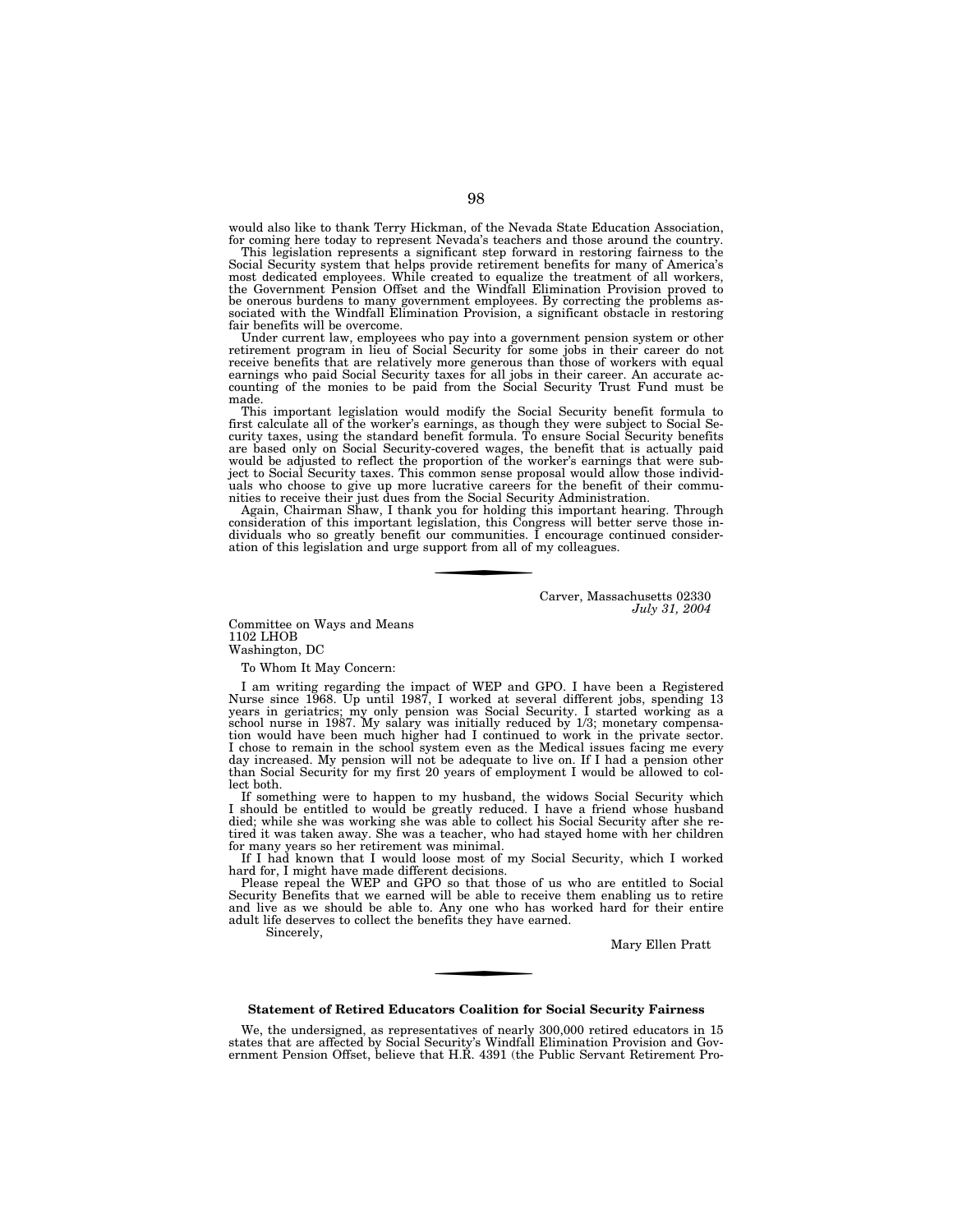tection Act) is a positive first step in providing equitable treatment to public retirees. We are pleased to submit this statement to the House of Representatives' Subcommittee on Social Security as it gathers facts concerning the impacts on public employees of the current Social Security system.

For 20 years, our members have suffered under the financial hardships imposed on public retirees by the Social Security system. Carefully constructed personal retirement plans have been destroyed because of the WEP and GPO. Too often, teachers and other affected school employees only find out about these penalties when they go to apply for their benefits. By then, it is too late to make alternative financial planning decisions, and public retirees are left to cope with what is often a greatly diminished retirement income. We appreciate the fact that Congress at long last realizes that the impacts of these penalties are not what were originally intended when they were enacted.

The WEP, as currently designed, penalizes people who have dedicated their lives to public service, often at a personal financial sacrifice. Teaching is a rewarding career, but it is not lucrative. In order to support their families, teachers typically work in summer jobs and pay Social Security taxes. Many do so without realizing they will receive a reduced benefit because of the WEP. They understand they will not receive the maximum Social Security benefit because, frankly, they have not earned one. But they do believe they will be treated the same as everyone else who meets the minimum eligibility criteria of 40 quarters of covered Social Security employment.

The regressive formula used in the computing the WEP, whereby all of the reduction is imposed on the first increment of eligible earnings, is counter to the intent of the Social Security system. The basic premise of Social Security is to replace a greater portion of the income of people who were more modestly compensated in their working lives. Imposing equal penalties on all public workers, regardless of whether the pension from a non-Social Security system is \$500 a month or \$1,000 or more per month, further compounds this inequity.

Replacing the current WEP calculation with a formula that takes into consideration the individual's entire working career is an important step towards greater fairness in the system. While the increased benefit that will become available to those impacted does not fully restore Social Security earnings lost under the current formula, the additional income will be significant for the poorest retired teachers in our ranks.

Additionally, many of the states we represent are experiencing severe teacher shortages. To meet increasing demands for qualified teachers, many school districts will seek to recruit mid-career individuals from other professions, most of which are covered by Social Security. While these individuals may be willing to make salary sacrifices to pursue a second career in education, they would be unwilling or unable to accept further financial sacrifices that Social Security will impose upon them for their career choice. Reducing the impacts of the WEP will also reduce this obstacle to teacher recruitment.

As we have previously communicated to you and the entire Congress, our eventual goal is complete repeal of both the WEP and the GPO. These penalties impose too great a financial burden on hundreds of thousands of retired teachers who worked hard all of their lives, gave of themselves to their communities and played by the rules. HR 4391 represents an important first step towards achieving that goal. Thank you.

> Farmers Branch, Texas 75234 *July 16, 2004*

Committee on Ways and Means 1102 LHOB Washington, DC 20515

Dear Sir,

With regards to H.R. 4391, I can only relate my experience with the existing Social Security law. I worked for 22 years in jobs in which I was required to pay Social Security tax. I also worked as a public school teacher in Texas which did not withhold Social Security tax. For the last ten years or so, I received Social Security benefit statement that showed that I would get approximately \$360. 00 per month at retirement age. When I retired, I was told by Social Security that since I was getting a pension from the state teacher retirement system, that my Social Security benefit would be \$170.00 per month. To me this was not right at all. I had paid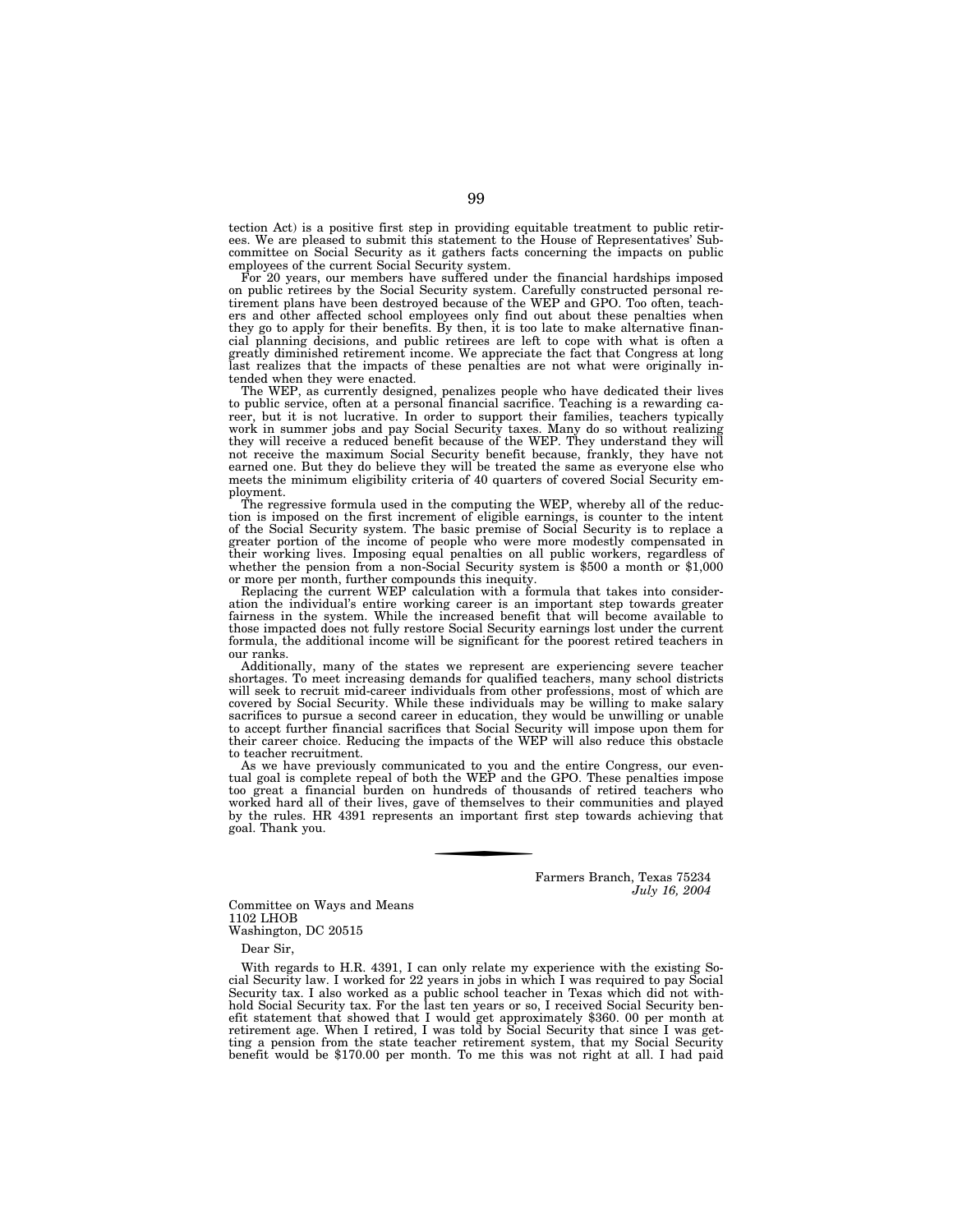into Social Security and met all the requirements, yet couldn't receive the benefits<br>for it. When I asked why, I was told—WEP.<br>I hope that H.R. 4391 will correct the unfairness in the existing law. I urge you<br>to support an rity system.

Sincerely,

Cecil Ralph Roberts

# **Statement of Noel R. Rosenbaum, El Paso, Texas**

I have been teaching in the public schools since January, 1993. I teach Computer Literacy to 8th graders and assist teachers and students in their Internet projects. I am now 62. As a Texas teacher, I am automatically enrolled in the Texas Retire-

ment System (TRS), for which pre-tax money is taken from my income. I am a widow. I also worked for thirty-five years—since the age of 15—at jobs that were within the Social Security system, meaning that I was contributing POST–TAX money to that system.

I became a public school teacher in 1993. NO ONE told me I would lose my survivor's benefit as a widow once I was part of the TRS system. I did not know that I would lose up to two-thirds of my Social Security benefits which, according to my December 17, 2003 Social Security Statement will be \$1,042 per month at the retirement age of 65 and ten months.<br>My last TRS statement dated August 31, 2003 informs me that my maximum TRS

based on my Three Year Average Salary of \$41,408 is \$873.02 a month at normal retirement age.

I've earned both Social Security and TRS retirements. I do not understand why I have to lose the Social Security I earned over 35 years. I am not sure what my spousal amount would be, but my husband earned well over \$200,000 every year, so I assume my spousal benefit would be at the TOP and maybe higher than my individual Social Security retirement amount!

I though I could afford to be a public school teacher. I have some money from my husband's estate that allows me to live in my own house. I do not take frivolous trips or spend lavishly on my three grandchildren and two children or even myself. Why am I being punished to be a teacher?

Please examine the consequences of this WEP provision keeping in mind thousands of women and men like me who have lost spousal benefits and will have their Social Security benefits reduced upon retirement from public school teaching. How can you justify such a legal/financial requirement?

## **Statement of San Jacinto College, Houston, Texas**

This be the full written submission for the list of persons of the San Jacinto College in that we are all in full support of the ''Public Servant Retirement Protection Act"

> School Employees Retirement System of Ohio Columbus, Ohio 43215 *August 2, 2004*

The Honorable E. Clay Shaw Jr. Chairman, House Ways & Means Subcommittee on Social Security 2408 Rayburn House Office Building Washington, D.C. 20515

Dear Chairman Shaw,

The School Employees Retirement System of Ohio is deeply appreciative of your co-sponsorship of Representative Brady's H.R. 4391, the Public Servant Retirement Protection Act, and of the recent hearing you held on this bill in the Social Security Subcommittee.

As you know, H.R. 4391 would eliminate the Windfall Elimination Penalty and recalculate public employees' Social Security benefits based on both covered and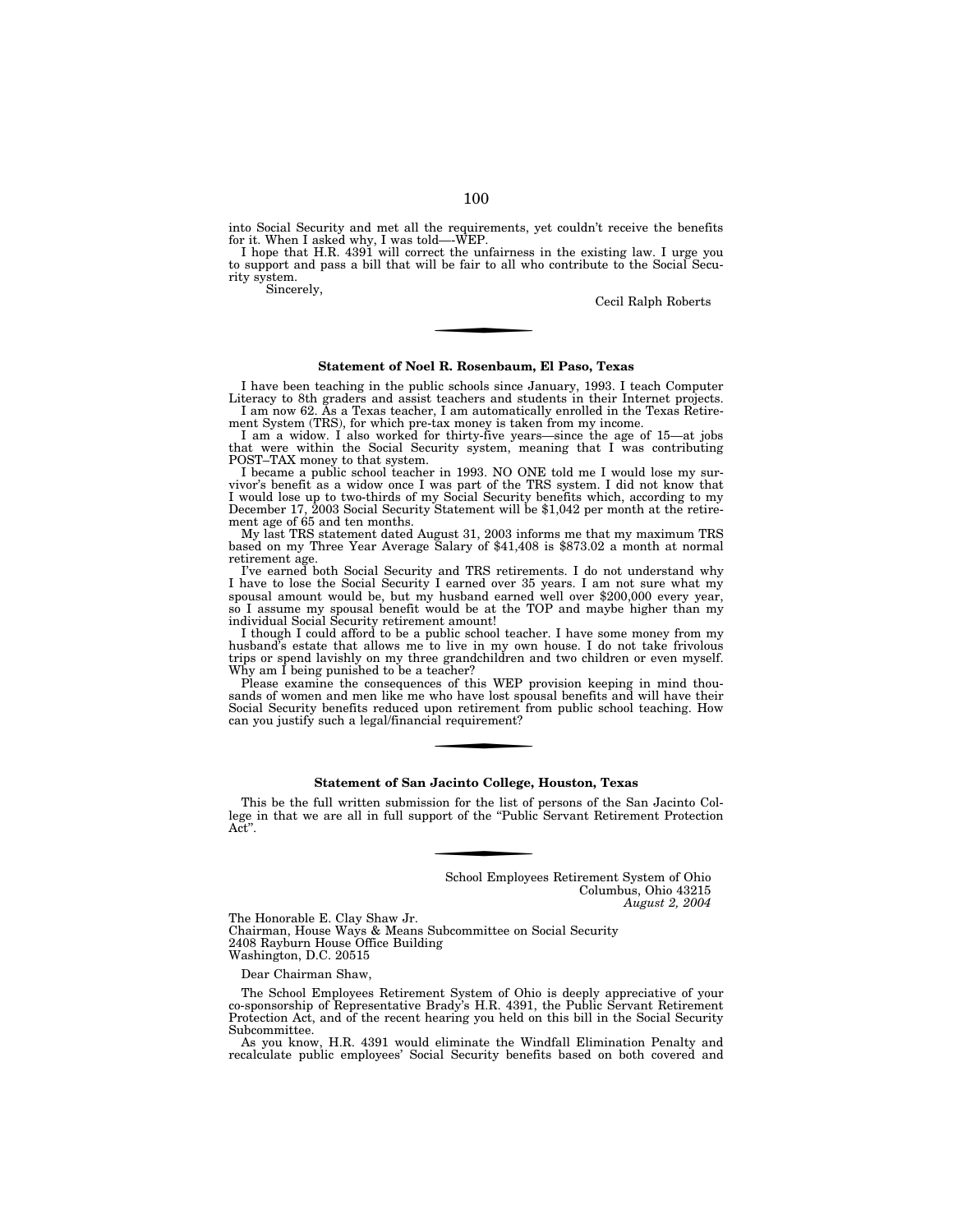non-covered earnings. We believe this new approach represents a far more equitable distribution of Social Security benefits to retired public employees.

We are especially pleased that this new approach continues to honor the intent of Social Security by providing a higher benefit to lower-wage workers. WEP penalizes both low-wage and high-wage workers equally; there is no modification for those who worked in vital, but poorly compensated public positions such as bus driv-ers, school cooks and custodians. These public employees will receive a far more meaningful Social Security benefit as a result of the new formula in H.R. 4391.

We would like to alert you to some areas of concern for us as deliberations con-tinue: we understand SSA only has records of non-covered earnings beginning in 1978, and some of these records are incomplete; and mandatory coverage of new public employees could be suggested as a partial source of funding for the bill's implementation.

On the data collection and reporting issues, it should be noted that public retirement systems might not have complete career non-covered earnings information, especially if an employee worked for multiple public employers covered by different public retirement systems. On the mandatory coverage issue, we would firmly oppose such a suggestion, as it would not be in the best interest of the State of Ohio, our public employers, or our public employees and retirees. Mandatory coverage would ultimately destabilize public pension funds like ours by starving it of the new contributions needed to pay current benefits.

In closing Chairman Shaw, we are extremely grateful for your efforts to move H.R. 4391 forward. It represents a far better approach to the calculation of Social Security benefits for public employees than we've had since the WEP and Offset were first introduced. Thank you for your diligence in pursuing critically needed reform in both these areas, and please let us know if we may be of assistance to you in this effort. Thank you again.

Sincerely,

James R. Winfree *Executive Director* 

# **Statement of Vashti E. Sherrill, Bakersfield, California**

I am writing this letter in support of H.R. 4391, the ''Public Servant Retirement Protection Act''. I ask you to support this bill because it is so important to teachers who begin their profession as a second career. As you know, I am sure, there are many working adults who change professions during their career. They change professions for many reasons, but one that is prevalent is the adult continues his/her education and is able to move into a more satisfying and economical position. At the present time, I am an Adjunct Professor with a private university that has many prospective teachers as students. The majority of these students are beginning a second career in education. Most are unaware that even though they worked in the private sector as a banker, secretary, medical assistant, etc., they are forfeiting a large portion of their Social Security benefit when they retire.

This happened to me. I married immediately after high school and worked at a local bank. Actually I began working at the age of sixteen. When my children started school, so did I. I have to say it was exhilarating. Education became very important to me. I received a Masters Degree in English, in Administration and a Reading Specialist credential. I had a rewarding career as a teacher, curriculum specialist and a principal. Even after retirement, I continued in the educational field as an Adjunct Professor because I love teaching and feel I have something to offer prospective teachers.

It was a shock to me to learn when I retired that even though I had been employed in the private workforce for almost twenty years before I became a teacher and had earned many more than the required 40 quarters, I am eligible to receive only about \$240 of a possible \$650 of Social Security benefits that should be available to me. I also learned that I would not receive ANY of my husband's benefits if anything happened to him. If I been widowed and receiving benefits from his Social Security, I would lose it when I retired. THIS IS NOT FAIR. If I had not paid into social security, then I would not expect to receive benefits, but I did pay into Social Security for many years. Not only that, I work for a private university part time and pay MORE into social security than I get and I will never receive any of these benefits unless you pass this bill. THIS IS NOT RIGHT!

As President of the Kern Division of Retired Teachers, I have become acquainted with many members who are really struggling because they do not receive their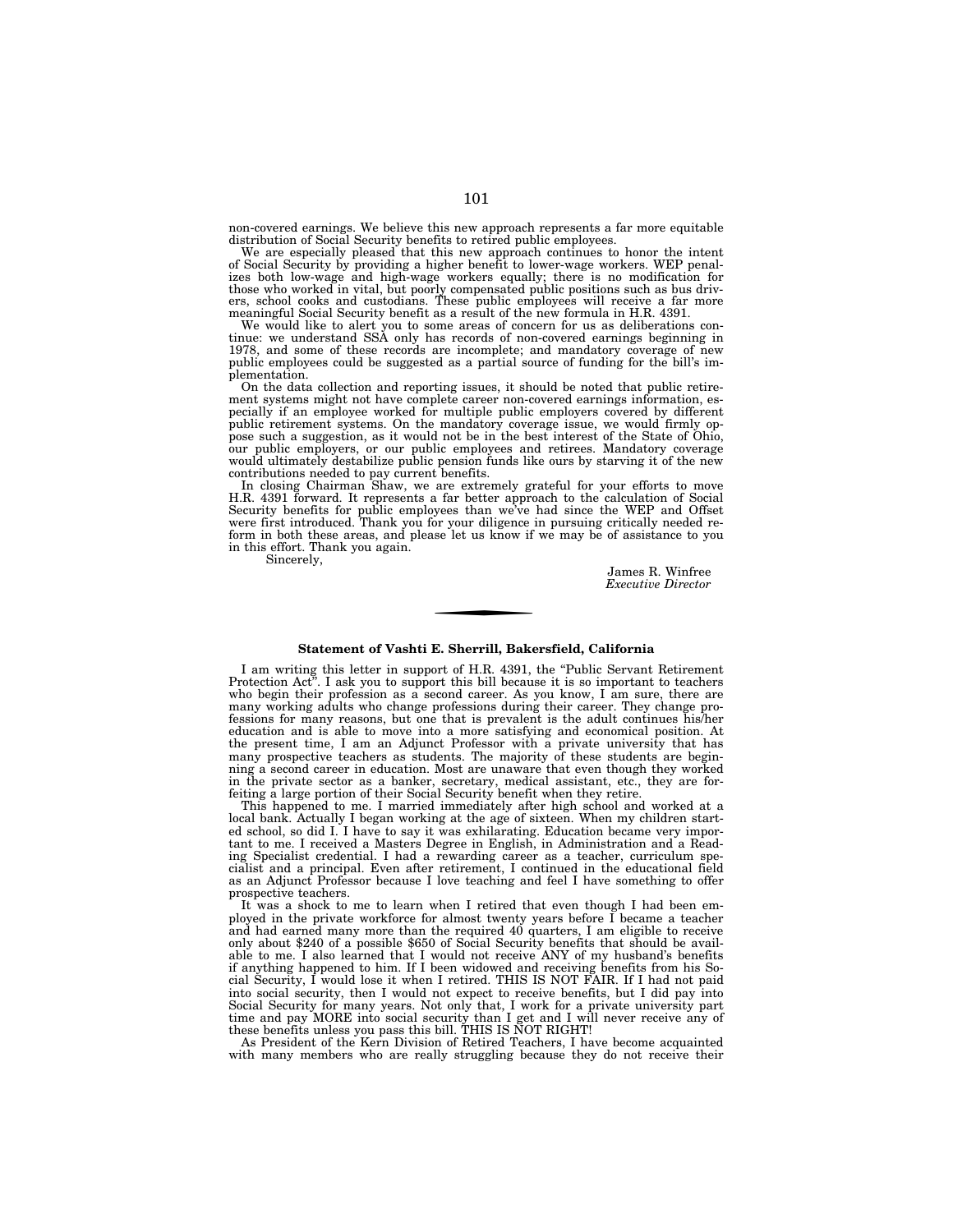earned Social Security benefit. These are teachers who spent their evenings, weekends and summers working a second job to support their families. They paid into Social Security for many years and now are denied the benefit they earned. But the teachers I am really concerned about are the ones who worked many years in the private sector and worked only a portion of their career as a teacher. Their pension, through the teaching profession, is low and even though they dedicated a portion of their life to helping students through teaching, they have to work during their retirement to survive. THIS IS NOT RIGHT!

I am sure that every one of you—who are the successful examples of education can remember a teacher who influenced your life. You must know and accept the importance of education. There are teacher shortages in many school districts in California and I fear that if becomes well known that second career teachers will not receive the Social Security benefit that they earned in their first career, they may decide not to go into teaching. They should not be penalized because they become teachers. If they worked in the private sector, received the necessary quarters, then they should also receive the benefits.

Please support H.R. 4391, ''Public Servant Retirement Protection Act.'' You will be supporting the many teachers who have dedicated their lives to you and your children.

# **Statement of Karin Shipman, Houston, Texas**

I would like to state my support for H.R. 4391, the ''Public Servant Retirement Protection Act.''

While I am not schooled in the technical aspects of Social Security benefit calculations, I do know that the Social Security benefits for which I have paid are being reduced due to my drawing retirement benefits from Texas Teacher Retirement System. Upon my retirement next year from the private sector, I will have 20 years of ''Substantial Earnings'' for Social Security purposes. It is my understanding that my Social Security benefit is being reduced under the Windfall Elimination Provision.

Let me be clear on this. I am not trying for benefits based on my husband's earnings. I simply feel that I should get full benefit of the Social Security taxes I have paid over the years. The publication furnished to me by Social Security Administration says that the ''modified formula prevents a windfall to people who would unfairly benefit from provisions aimed at low-income workers.'' My Social Security account will show that I am not a ''low-income worker.'' Surely there's a more equitable way to compute my Social Security benefit.

Thank you for this opportunity to submit information.

# **Statement of Glen P. Shultz, Las Vegas, Nevada**

To the Committee on Ways and Means:

I am a teacher in the Clark County School District in Nevada. I have been a teacher for six years. Before I became a teacher I was a pastor for 18 years. In those 18 years, and a few years before I became a pastor I paid into Social Security. It is my understanding that under current laws I would not receive my Social Security when I retired because of my public school retirement plan. I do not believe that I or anyone else who came into teaching as a second career should lose the Social Security benefits that we faithfully contributed to for many years. I urge your support of the Public Servant Retirement Protection Act and to stop this injustice toward public servants who have contributed to Social Security and who deserve to receive the full benefits of their prior service. Thank you for considering my request.

# **Statement of Mary Sowder, Henderson, Nevada**

I would like to submit testimony for the Public Servant Retirement Protection Act explaining how the WEP will impact my husband and me, and why Congress should address the unfair public employee offset.

I have been a school teacher for the past 26 years, and my husband recently is a recently retired police officer with 25 of years of public service. We both came to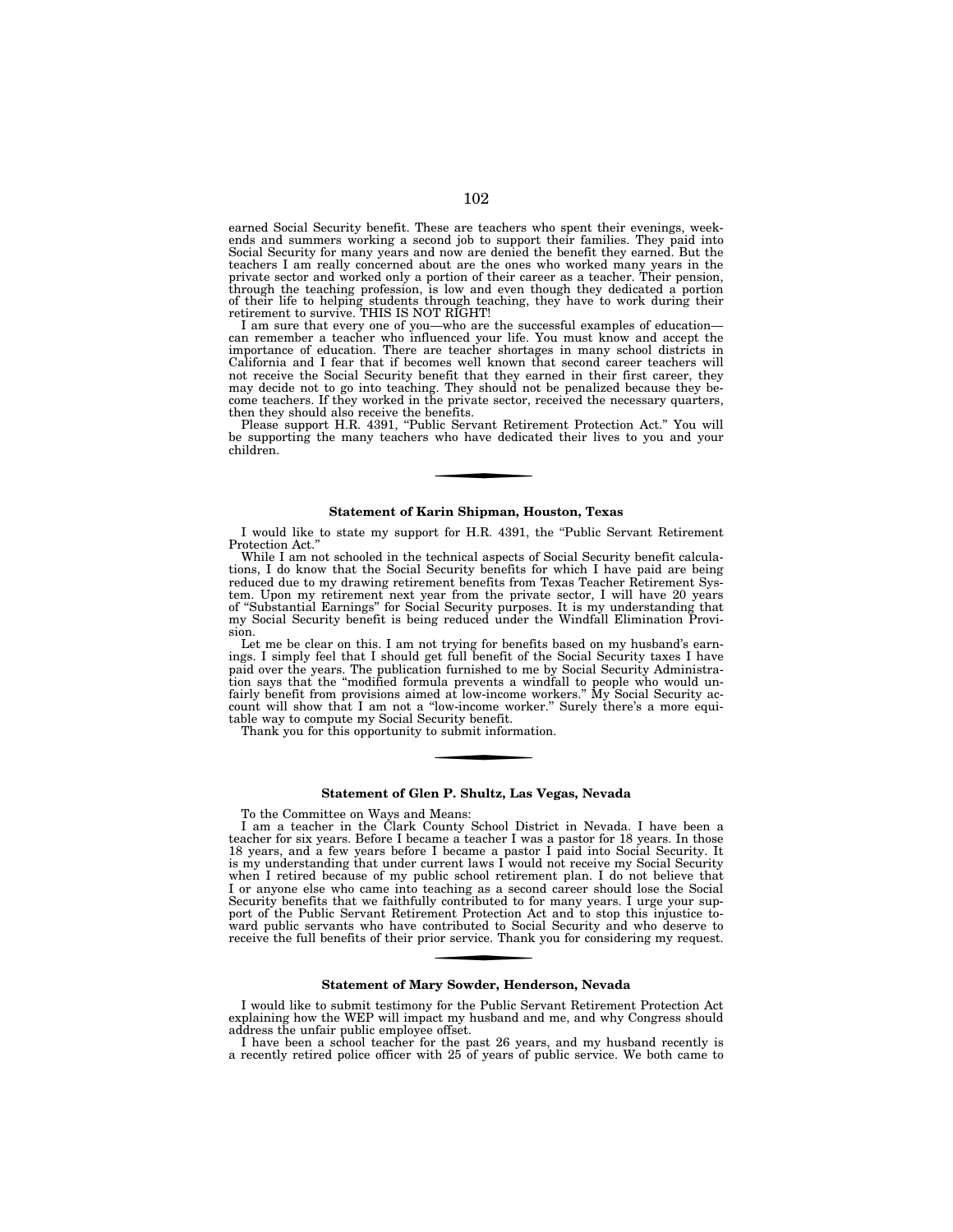the public sector from careers in the private sector because we wanted to serve our communities. Unfortunately, it seems like we also chose to give up the Social Security benefits. My husband is now once again employed by a private company and he is once again paying for Social Security taxes which he will never have a chance to enjoy. Over the years I have worked part time in other positions in addition to teaching in order to make ends meet. In all of these positions I have also contributed some amount to Social Security. The current Windfall Elimination Provision will negatively impact our retirement income. Although the Social Security benefits we earned and expected to receive are not large, our combined benefits would help offset enormous payments for continuing health insurance payments once we fully retire

My husband and I have earned Social Security benefits, and we would not be getting a ''windfall.'' We are merely asking to receive the benefits we earned. I feel that the WEP and the GPO unfairly penalize those who have chosen to enter public service, often at great financial sacrifice. Our nation cannot afford to penalize educators, police, firefighters, and others who have dedicated themselves to serving their communities and their country.

The Public Servant Retirement Protection Act offers an important first step toward the ultimate goal of repealing both the WEP and the GPO. It will make a real difference for many public employees who will receive increased Social Security benefits as a result. I urge the Committee to move this important bill quickly to final passage and enactment into law, and we urge Congress to continue to work toward full repeal of both the GPO and the WEP.

## **Statement of Barbara W. Stek, Anchorage, Alaska**

WEP Testimony

I am a retired school teacher from Anchorage, Alaska. Since high school, I have worked in many capacities in addition to my teaching career. I have earned all the quarters necessary in order to collect Social Security benefits when I reach the required age. Imagine my chagrin when I learned that even though I had met all the necessary requirements, I would not be entitled to all the Social Security benefits.

The Windfall Elimination Provision is very unfair to those of us in public service who have worked in traditionally lower paying positions in order to give back to our communities. My pension alone is not enough to support me and I have worked continuously since my retirement to supplement my income. I was, of course, looking forward to my upcoming Social Security income to insure that I would be able to live without too many monetary worries.

People in other professions are not subject to this inequitable practice. They are able to collect their pensions and their Social Security benefits. Clearly this is an injustice which needs to be remedied.

I ask that you give positive consideration to those of us who have worked in a public service position, who have contributed to Social Security, and who have earned their appropriate quarters in additional employment. Please repeal the Windfall Elimination Provision so that we may collect all the Social Security benefits to which we are entitled.

Thank you for your time.

## **Statement of Frank W. Sterret, Bridgewater, Massachusetts**

In 1984 I left the for-profit sector to take a job as a professor at Bridgewater State College. Now at age 59 with over 20 years of service at the college, I will soon be looking at retirement. Unfortunately, I am one of those hard working Americans who is caught in the penalty situation under the current WEP and GPO laws. As I understand it now, I'll be penalized approximately 40% when I retire and claim Social Security. My wife, who has not always worked full time while raising our children, has been working at various positions in public K–12 education. She never worked in the private sector and will suffer under GPO as well.

I really feel that the current WEP and GPO law is grossly unfair to those of us who have worked in multiple jobs where significant amounts of social security dollar have been deducted from our paychecks over the years while working in the private sector. (Please refer to the second page for a list of my Social Security wages.) Typically, I often worked two jobs to make ends meet and to fund college educations for my two daughters. This helped close the pay gap between typical private sector employment and the lower wages of a state college professor.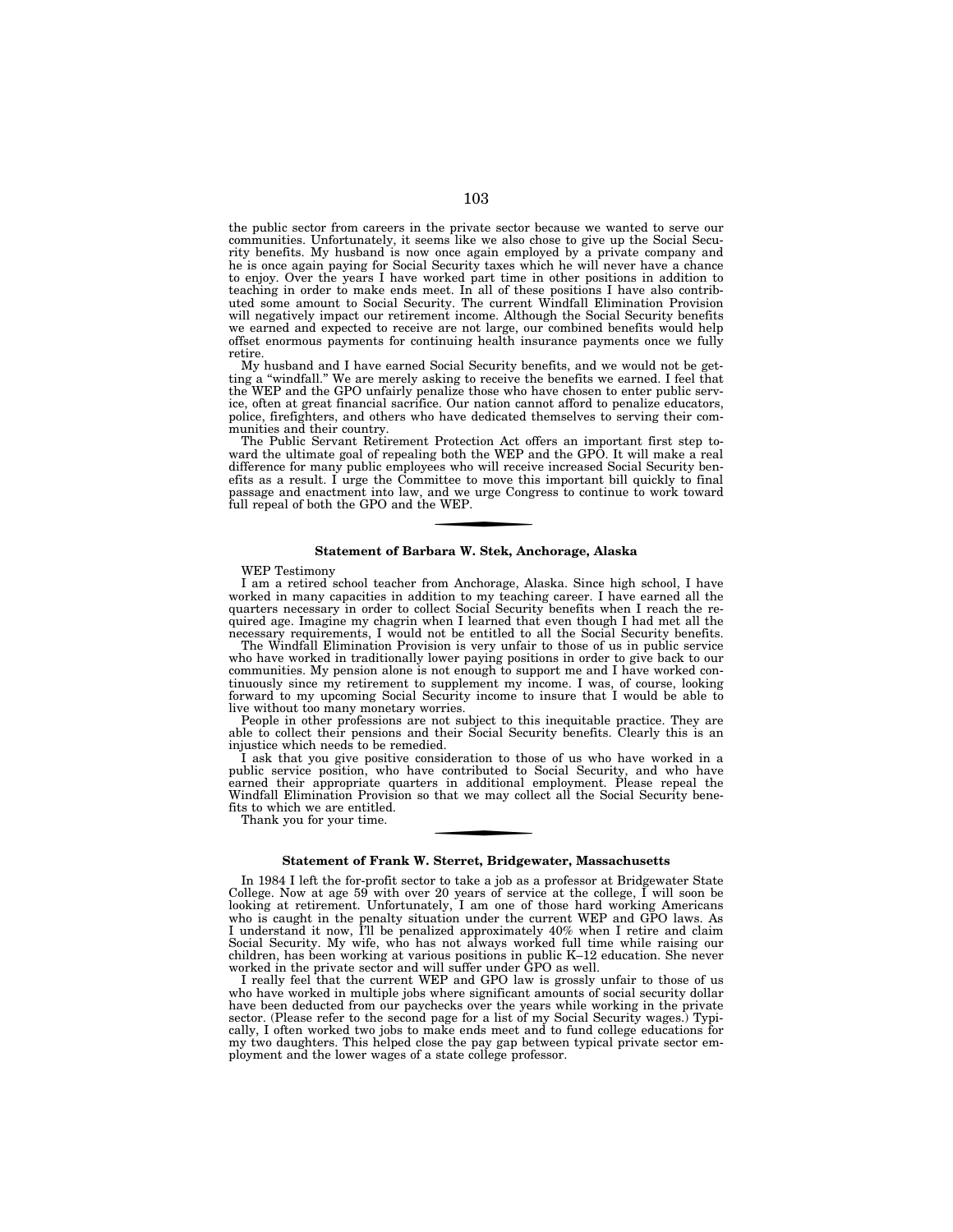It's not like I'm trying to get social security money when I retire and have never contributed-just the opposite. I have worked many years with significant earnings under social security in the aircraft repair business, medical device manufacturing, and as a senior systems analyst. As a result of these and other for-profit sector jobs over the years, I have contributed significantly to *both* the social security system in my private sector jobs and to mandatory state retirement funds when working in the public sector.

My wife and I have been in situations where we've had to sell two houses at a loss. We usually earned enough so that our daughters usually did not qualify for need based scholarships. We own our own home but still have 12 years to pay off our mortgage at \$2130 per month here in the Boston area. My wife and I do not have a lot of assets, are not independently wealthy, and will not inherit much. We are counting on Social Security to help us in our later years. We support all efforts to eliminate the unjust penalty clauses for those Americans who worked in both the public and private sectors. Thank you.

| Year you worked | Your Taxed<br>S.S. Earnings | Year you worked  | Your Taxed<br>S.S. Earnings |
|-----------------|-----------------------------|------------------|-----------------------------|
| 1963            | 337                         | 1981             | 26,983                      |
| 1964            | 912                         | 1982             | 30,500                      |
| 1965            | 305                         | 1983             | 35,700                      |
| 1966            | 727                         | 1984             | 833                         |
| 1967            | 2,584                       | 1985             | $\theta$                    |
| 1968            | 6,421                       | 1986             | $\theta$                    |
| 1969            | 7,330                       | 1987             | 5,000                       |
| 1970            | 7,800                       | 1988             | 6,400                       |
| 1971            | 4,975                       | 1989             | 6,600                       |
| 1972            | 8,546                       | 1990             | $\Omega$                    |
| 1973            | 10,800                      | 1991             | 7,800                       |
| 1974            | 13,140                      | 1992             | 17,400                      |
| 1975            | 12,761                      | 1993             | 13,399                      |
| 1976            | 15,300                      | 1994             | 1,500                       |
| 1977            | 16,500                      | 1995             | 56,072                      |
| 1978            | 17,700                      | 1996             | 62,700                      |
| 1979            | 16,754                      | 1997             | 65,400                      |
| 1980            | 19,426                      | 1998             | 68,400                      |
|                 |                             | 1999             | 72,600                      |
|                 |                             | 2000             | 76,200                      |
|                 |                             | 2001             | 64,212                      |
|                 |                             | 2002             | 21,700                      |
|                 |                             | 2003             | 5,400*                      |
|                 |                             | <b>TOTAL</b>     |                             |
|                 |                             | $S.S.$ Wages $=$ | \$801,717                   |

\* (partial)

## **Statement of Juanita Terrell, Mont Belvieu, Texas**

I began work for the Barbers Hill ISD in 1975, coming from other places of employment and paid into Social Security while employed at these other places (enough quarters to draw full benefits)

Since the school district only paid SS in the new employees, when I retired I was not paying SS and therefore fell in the bill ''must have been paying social security taxes on your last day of employment prior to retirement''.

I am unable to receive the social security that I have rightly earned, and am merely asking to receive those benefits.

The Public Servant Retirement Protection Act offers an important first step toward the ultimate goal of repealing both the WEP and the GPO. It will make a difference for many public employees, who will receive increased Social Security benefits as a result.

I chose to work for the school district starting out at \$350 a month which was not much, but I was giving back to my community.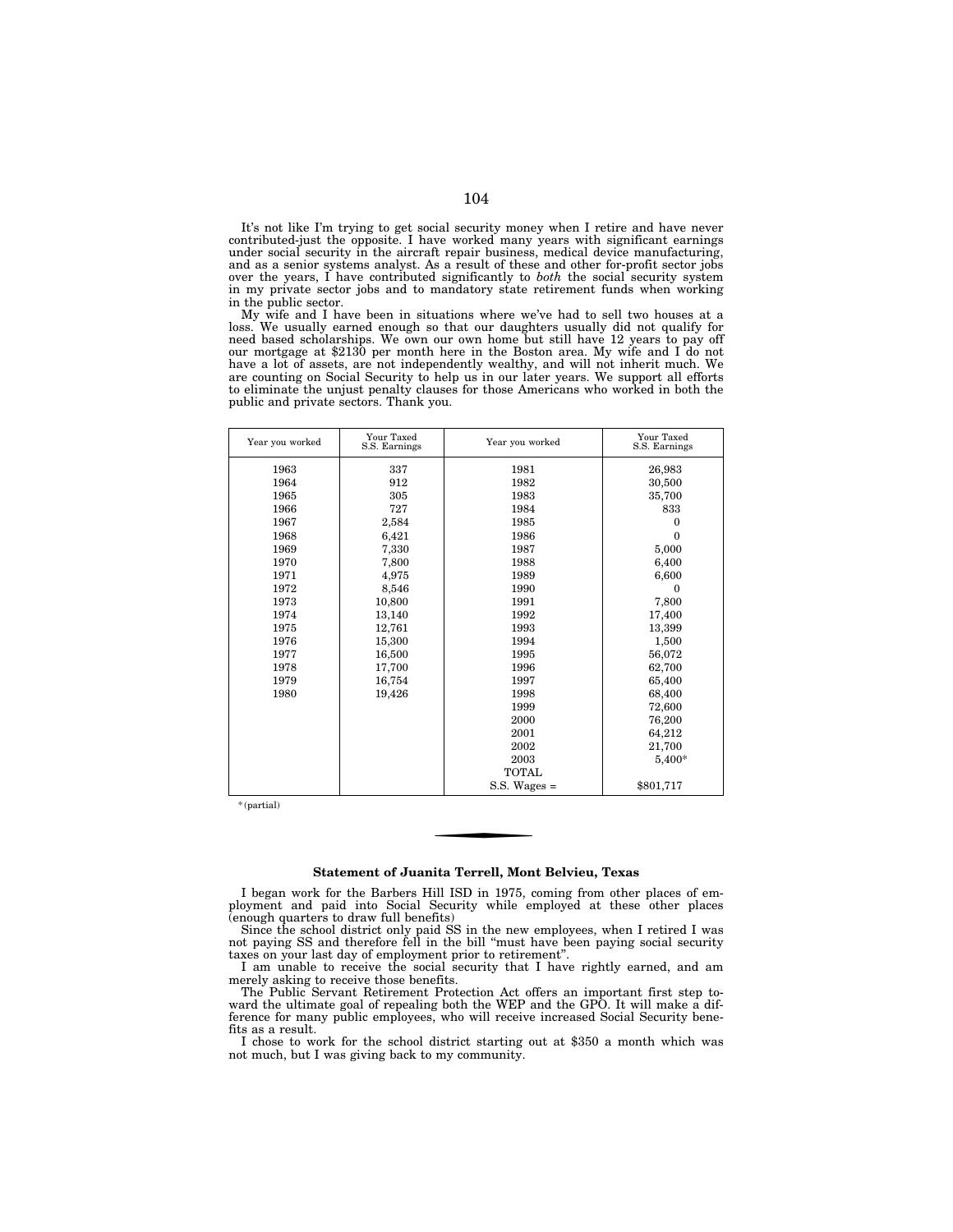I would like to urge the Committee to move this important bill quickly to final passage and enactment into law, and I also urge Congress to continue to work toward full repeal of both the GPO and the WEP.

Thank you very much for your consideration.

## **Statement of Shelby Patrick, Texas Classroom Teachers Association, Austin, Texas**

My name is Shelby Patrick, and I am the 2004–05 president of the Texas Classroom Teachers Association. I am also a high school chemistry teacher in Wichita Falls, Texas, and I appreciate this opportunity to provide input to the committee on an issue that has a serious impact on Texas teachers.

The Texas Classroom Teachers Association is a statewide professional organization representing over 50,000 teachers and other non-administrative educators across the state of Texas. A large majority of our members is affected by the Windfall Elimination Provision and the Government Pension Offset, the two laws that reduce Social Security benefits for many government employees.

The TCTA supports HR 4391, and we appreciate the efforts of Representative Brady, Chairman Shaw, and the other members of the U. S. House of Representatives who have co-authored and co-sponsored this legislation. We have long sup-ported HR 594 and other bills designed to either repeal the GPO and WEP or to at least mitigate their impact. We are aware that the costs of repealing the GOP and WEP are high, and understand the rationale behind finding a less expensive remedy to the problems faced by government employees who are subject to the two offsets. However, we strongly urge your support for HR 594 and encourage action on that legislation as soon as possible. While HR 4391 does not address the GPO, and does not completely eliminate the

reduction of Social Security benefits for those employees who have earned benefits through their own participation in Social Security, it does represent a step forward that we believe will benefit government employees in Texas.

Texas, as other states, faces a severe teacher shortage. The state has therefore made efforts to recruit individuals from other states and other professions. While there is no way to measure the impact of the WEP on these efforts, it is reasonable to assume that many such individuals are dissuaded from becoming a Texas teacher because of the likelihood that their hard-earned Social Security benefits will be reduced. Calls to our office have unfortunately borne out the other negative consequence: that individuals make the decision to become a Texas teacher only to discover the implications after the fact.

The WEP also affects school employees who have taken additional jobs in the private sector in order to make ends meet. This is not uncommon, particularly among educational aides and other low-paid employees but also among teachers whose salaries are inadequate to meet their needs.

These employees have paid into Social Security for 40 quarters or more, sometimes over a full career, and have fully earned Social Security benefits. The WEP arbitrarily and unfairly reduces those benefits. HR 4391 is designed to apply a more fair calculation that takes into account the employee's individual earnings and should represent an improvement over the current law.

We appreciate your consideration of our remarks, and encourage you to move HR 4391 through the process. TCTA will continue to advocate for repeal of the WEP and the GPO, and again we urge the members of this committee to take action on HR 594 as well.

## **Statement of Eric Hartman, Texas Federation of Teachers, Austin, Texas**

Thank you, Chairman Shaw, for scheduling this hearing and for providing the opportunity to submit testimony on behalf of the Texas Federation of Teachers, which represents more than 51,000 teachers and other education personnel in Texas public schools and institutions of higher education. TFT is an affiliate of the American Federation of Teachers, which represents 1.3 million teachers and other public servants nationwide.

Congressman Brady, as author of H.R. 4391, deserves credit for recognizing that the Windfall Elimination Provision is Aterribly unfair, as he has put it. By replacing the WEP with a new benefit-offset formula that could give back to school employees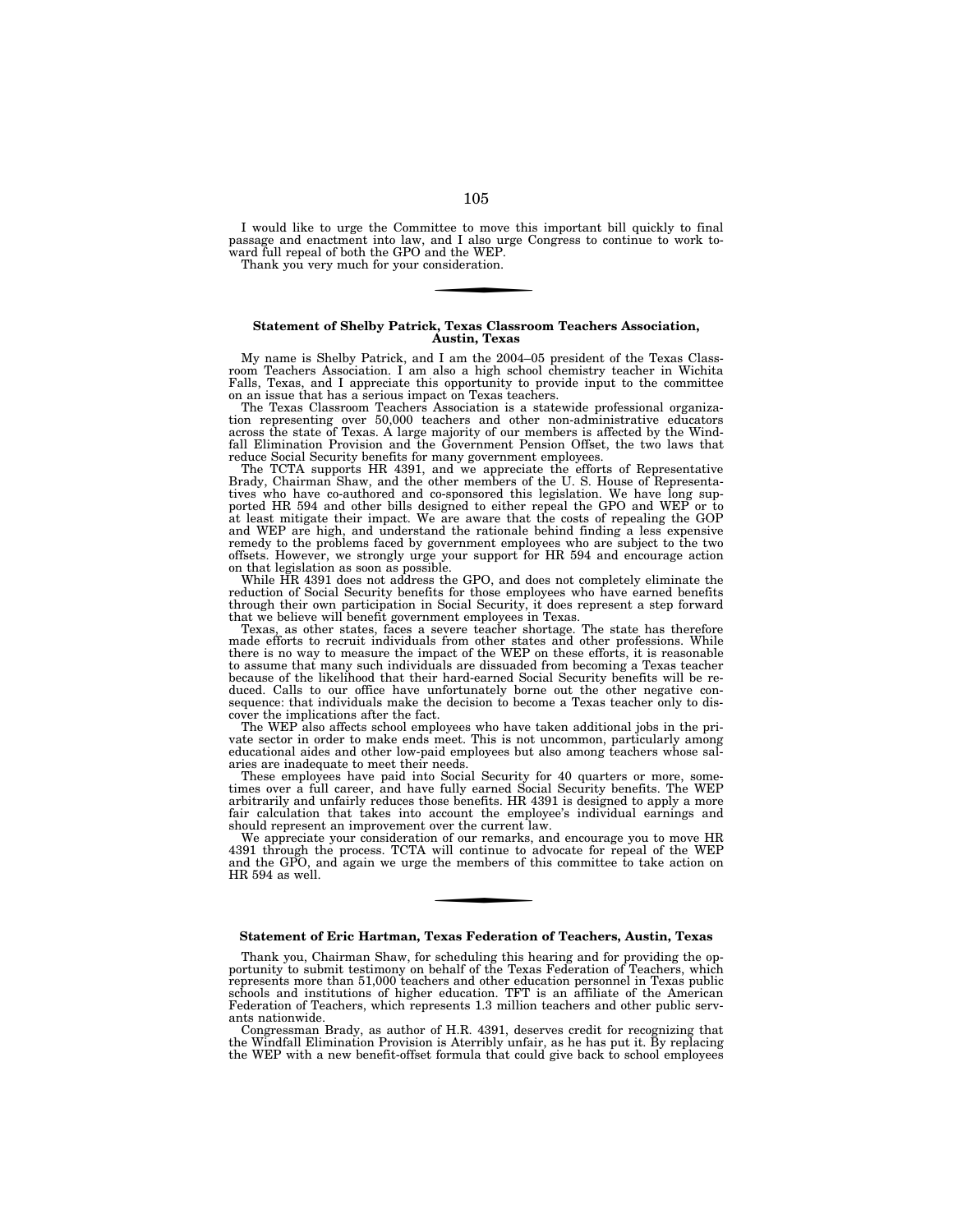an average of 23 cents for each dollar currently taken away by the WEP offset, H.R. 4391 would be a partial corrective for that unfairness.

We welcome the introduction of this legislation as well as this hearing as evidence of the growing momentum in Congress for Social Security fairness for Texas public school employees and other public servants. However, we believe Congress can and must do more to remedy the inequity of the WEP and the other offset that does grave harm to public servantsBthe Government Pension Offset.

These unjust offsets single out public employees like teachers for harsh treatment. The WEP typically takes \$306 a month out of the Social Security retirement benefit of a dedicated public servant who has earned those Social Security benefits. Even more damage is done by the GPO, which cuts Social Security widow's and spouse's benefits by two-thirds of the pension earned from public service not covered by Social Security. For most of those affected, the GPO wipes out the entire Social Security benefit, and for many the result is poverty.

At a time when Texas faces a shortage of more than 50,000 appropriately prepared and certified teachers, these offsets deter recruitment of educators needed to serve the schoolchildren of our state. Just this summer, the end of the last-day exemption from the GPO has aggravated the teacher shortage in Texas, as many teachers reluctantly retired in order to take their last opportunity to avoid the unjust GPO.

Texas educators already suffer low salaries, lack any guaranteed cost-of-living adjustment in their Texas Teacher Retirement System pension, and must bear soaring costs for retiree health insurance of deteriorating quality. Their Teacher Retirement System pension is not an adequate stand-alone retirement benefit. Yet both the existing and proposed versions of Social Security offsets for Anoncovered public service rest on the false premise that public servants already have the benefit of a sufficient substitute for Social Security and therefore can afford to lose some of their earned Social Security benefit through an offset. No formula-based justification makes this a fair outcome.

These offsets should be repealed outright, not just partially corrected. Texas school employees and other public servants nationwide lose billions of dollars a year in earned Social Security benefits because of these two unfair benefit-reduction formulas that apply only to retired public employees. It is an outrage that these federal benefit formulas treat a teacher's pension as if it were some sort of ill-gotten gain that must be offset by a reduction in Social Security benefits duly earned by a school employee or that employee's spouse.

H.R. 4391 would take a step in the right direction, but Congress must go much further. The current Congress should debate and vote on another bill that has gained broad support and would go the full distance toward fairnessBH.R. 594. This bill proposes a Social Security Fairness Act that not only would repeal the WEP entirely but also would repeal the equally unfair and damaging GPO offset of spousal benefits.

The Texas Federation of Teachers therefore calls on the Social Security Subcommittee to move quickly to bring H.R. 594 out of subcommittee and onto the floor for a vote. Another option would be to mark up H.R. 4391 promptly, send it to the House floor, and let the broader language of H.R. 594 be debated and voted on as an amendment to H.R. 4391.

Congressman Brady has estimated that H.R. 4391 could add something approaching \$7 billion to Social Security checks for 700,000 retired public employees nationwide over ten years. By comparison, H.R. 594, the bill to repeal the WEP and GPO entirely, would provide more than \$60 billion in added Social Security benefits to a million-plus retirees over that same span.

It is clear to us that Congress increasingly sees full repeal of these unfair offsets as the right thing to do. H.R. 594 currently has 300 cosponsors in the U.S. House, and an identical companion measure, S. 349, has 31 Senate cosponsors. Some 192 House members even have taken the extraordinary step of signing a discharge petition to force a House floor vote on H.R. 594.

As you continue to consider H.R. 4391, we ask you also to weigh the following concerns about the mechanics of the legislation:

Despite the net gain for affected retirees promised under H.R. 4391, it should give you pause that, for a significant number of employees, the current WEP formula actually is more advantageous than the proposed new benefit-reduction formula. The current WEP places a cap on the reduction in benefits for noncovered service and phases out the offset for those with more than 20 years of covered employment. H.R. 4391 has no such limits on benefit reduction. The bill's hold-harmless provision is a partial but not complete answer to this concern.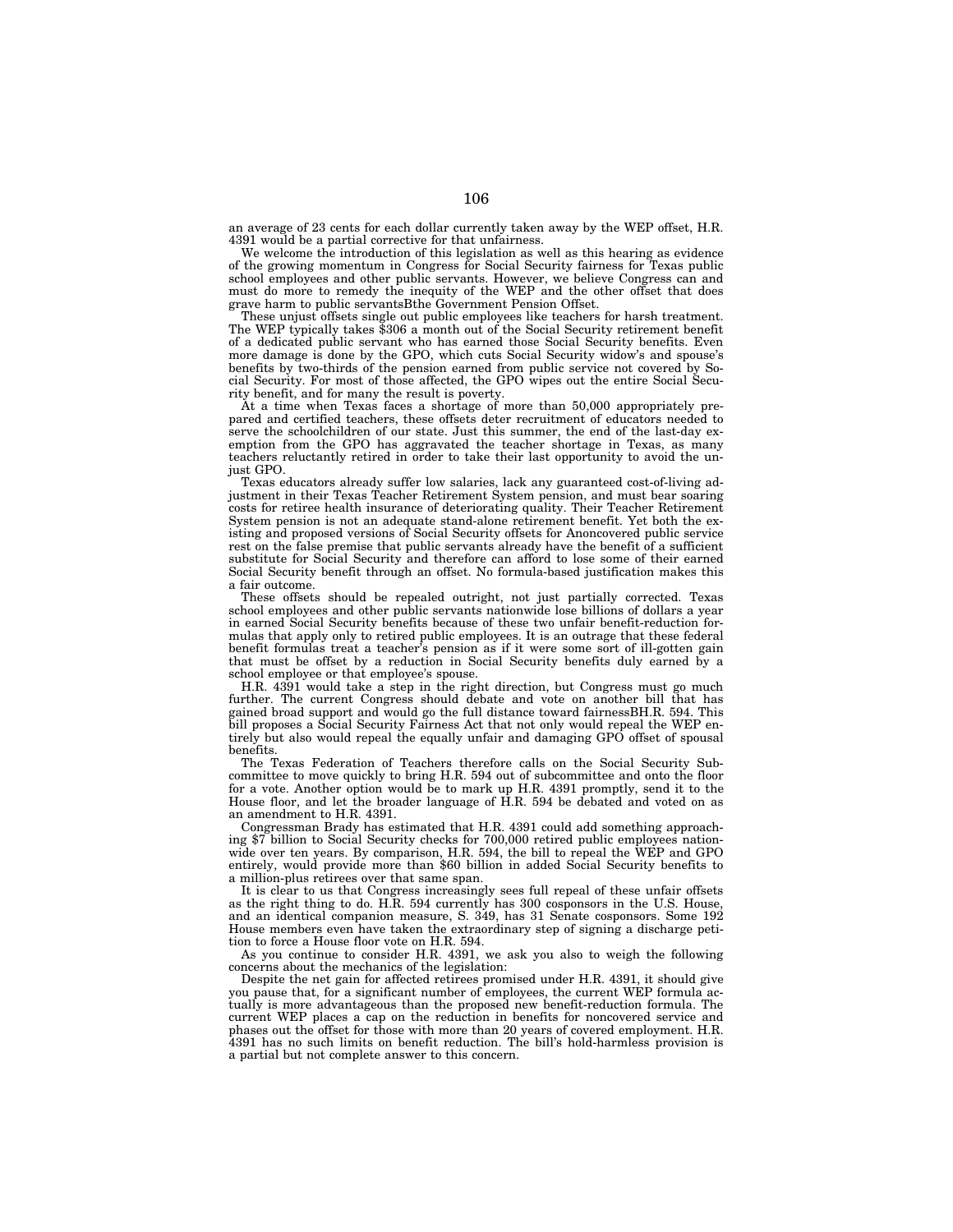When earnings records are unavailable, Social Security officials must not be authorized under H.R. 4391 to make arbitrary assumptions to the disadvantage of retired public servants regarding their earnings from noncovered employment.

H.R. 4391 does not specify how Congress would pay the cost of restoring the bene-fits now unfairly reduced by the WEP. Ironically, it has been suggested that such costs could be covered by new measures to enforce Social Security offsets such as the GPO! Nothing could be better calculated to destroy the potential good will gen-erated by H.R. 4391 among school employees. We call on the subcommittee to reject any such approach to paying for H.R. 4391.

### **Statement of Tom Tutor, Islesboro, Maine**

I ask that you support the passage of HR 4391 and eliminate the unfair provisions of the Government Pension Offset (GPO) and Windfall Elimination Provisions (WEP) of the Social Security Act.

I am a teacher in a small island school in Islesboro, Maine. For fifteen years of my adult working life I was a ships carpenter and custom furniture maker. In middle age, with small children in our local school, I became a member of the school board and found the school to be a wonderful place. Several years later, off the school board and looking for more mental stimulation in my life, I became a math teacher at the age of forty—my math degree, earned almost twenty years before, became extremely useful.

I have now been teaching for thirteen years and have found my life's calling. Without a doubt, this is the hardest work I have ever undertaken.

Looking ahead to retirement in another ten to twelve years, I am appalled to find that the contributions I made to Social Security (SS) for fifteen years will not be returned to me. Why? I'm no fat cat looking forward to living a luxurious life at the expense of the state. I'm a middle class, responsible, working citizen devoting my work to the betterment of my community. Why am I to be penalized and scramble to make ends meet as a retiree? I have worked long and consistently; I deserve an adequate pension. Only by combining my rightful SS benefits and my Maine State Retirement (MSR) benefits will I receive a meager living allowance.

I project that if I receive all of my rightful SS benefits from fifteen years' contributions and MSR after twenty years of teaching with a masters degree, I will receive \$23,202 dollars a year. Under the present GPO, that would be decreased to \$19, 602. I am not some well heeled executive trying to feather my nest. I, and my fellow teachers, are threads in the fabric of our communities who should be rewarded with an adequate compensation for years of conscientious work.

I ask for your help. Be active in your support of HR 4391.

### **Statement of Gertrude M. Vinci, Reno, Nevada**

This is my statement regarding the repeal of the Social Security Offsets.

I am a two-career person. At age 40 I left my 20-year career as an office manager with the largest private accounting firm in the state of Nevada. I went back to school and became a teacher. I am currently teaching a Business Computer Systems class at Regional Technical Institute. I send high schools seniors into the business world with IC3 and Microsoft Office Specialist (MOS) Certifications.

All of my retirement money has been paid into Social Security. I will only be able to teach, at the most, 15 years. Therefore, I will not be able to collect a full retirement from PERS or from Social Security under the current Windfall Elimination Provision Act.

It just doesn't seem fair that I have worked so hard and paid into these retirements and now will not be able to receive what benefits I have earned. I feel that this has been a deterrent for other people who have shown an interest in changing careers and going into teaching. There are a lot of business people who would like to help out our public education system, however, because of this WEP Act they feel that they cannot take the risk and loose their benefits.

I urge the Committee to move this important bill quickly to final passage and enactment into law and I urge Congress to continue to work toward full repeal of both the CPO and WEP.

Please respect public service—Repeal Social Security Offsets for the state of Nevada.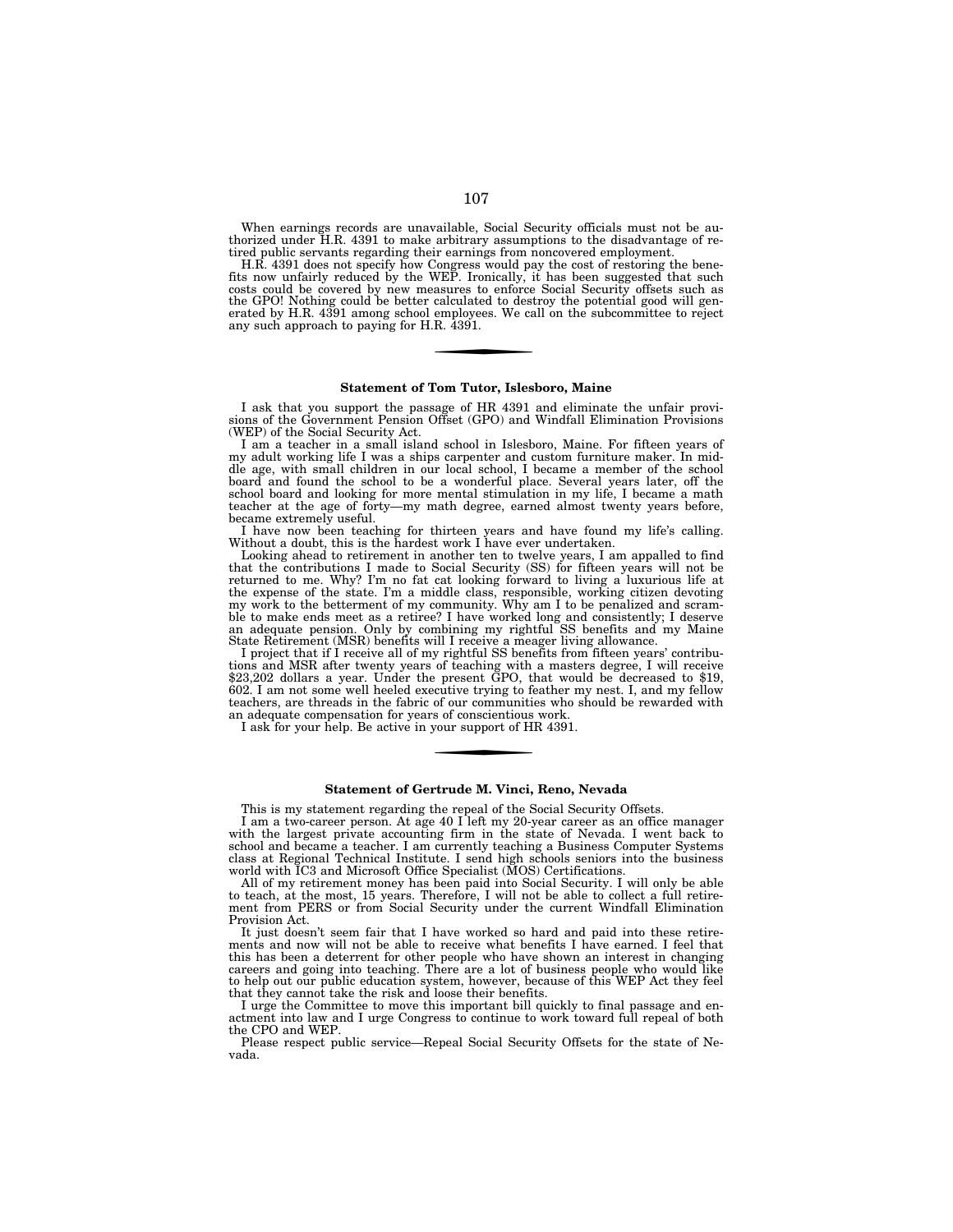Thank you!

### **Statement of Donna Wasneski, Grand Junction, Colorado**

I am Donna Wasneski, a teacher who will not be able to receive my late husband's social security or the benefits I have earned myself because of the GPO and WEP. These legislative actions unfairly penalize teachers and other public servants who

chose to enter these professions after accumulating sufficient social security quarters to qualify for benefits.

I am not asking for a windfall, just what myself and my husband earned.

Please repeal these two unfair mandates, GPO and WEP and support the Public Service Retirement Protection Act.

#### **Statement of Jean K. Willard, Spring Branch, Texas**

QUESTION: Looking for justification in not receiving ANY of my deceased husband's 40 years of involuntary contribution to Social Security. Perhaps this could be reworded—my husband's donation to be used for everything but his wife's welfare in her advanced unemployable years. That is the problem. These benefits were EARNED by a hardworking, conscientious man who started working nights during his high school years; then was a veteran Army Air Force pilot in the South Pacific; then employed (and contributing) until his death. He died thinking his family would be provided with those earned funds through Social Security. He was always active in his community believing he should contribute his expertise to make the community a better place in which to live. Many children benefited from his energy and caring for them. Meanwhile his wife taught school, not knowing the time and energy spent in that pursuit would penalize her and negate her receiving the benefits her husband had been assured would be there.

That Social Security check could make the difference in getting dental work done; medication and a decent diet not to mention house repairs. I'm not talking the Riviera here.

ANSWER: Repeal both WEP and GPO I don't understand how you can justify not doing IT. Stop the theft.

A heartfelt plea.

## **Statement of Kirt Willard, Pleasanton, California**

Thank you for taking the time to read this statement. My mother is Jean Kaylor Willard. She was married to my father Walter G. Willard (1923–1981). My father lost his dad when he was 9 years of age and worked two jobs (A&P market and Rubber sole factory) after school to help my grandmother make ends meet. During WWII my father was asked to fly B–24's in the South Pacific and was shot down three times. He returned to finish a degree in college and worked until his death, all the while paying Social Security.

There were five children in the household. My mother still found time to substitute teach and, if we stayed in one place long enough she would teach full time. Teachers are the most under appreciated and under paid in my opinion. I have seen her spend countless late night and early morning hours preparing for lessons or grading exams.

My concerns are that those who choose to enter public service are being penalized. The contributions my father made should not be kept by anyone other than his family.

I strongly urge you to repeal the WEP and GPO in order to help those who have given the most and made the biggest sacrifices.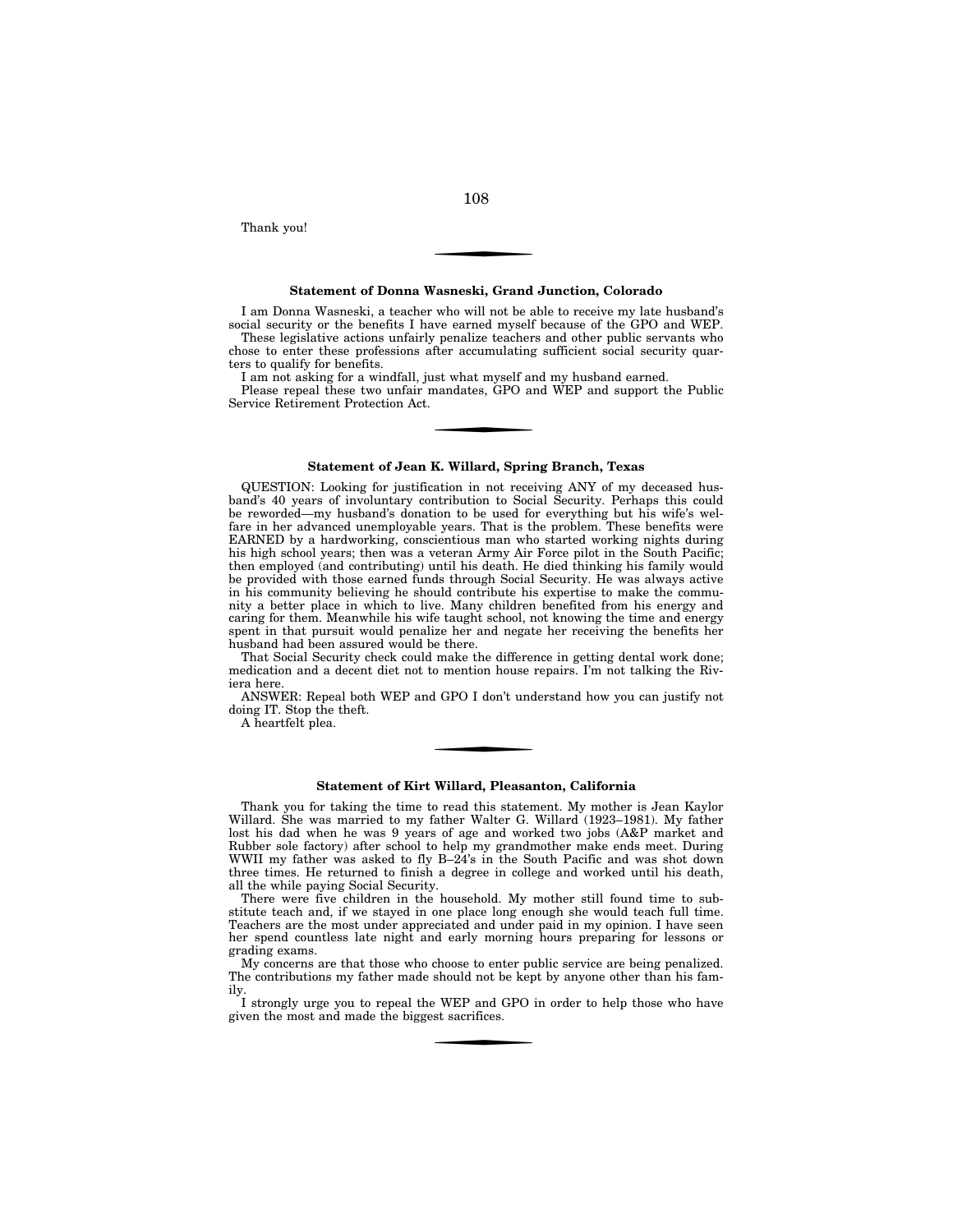# **Statement of Sandra Wilson, Aurora, Illinois**

My name is Sandra Wilson and I am a teacher at Still Middle School in Aurora, Illinois. If I had been aware of the WEP and GPO in 1992, I never would have left my business career to become an Illinois teacher. Although, I started out in teaching in 1970, I could not make enough money to support myself.

For that reason, I went back to school and received a Masters in Business. I then worked for several Chicago companies for 15 years. I was making a good salary all

of those years. However, I never lost my interest in the teaching field. In 1992, I took a 60% cut in pay to return to teaching. I was able to do that because then I was married. I exchanged a lucrative business career for a career working with children. Although it bothered me that I couldn't pay for an average house and lifestyle without my husband, I believed that I was making an important contribution to society and to the state of Illinois.

Although I was foregoing current income, I did not realize that I was putting my future retirement income at risk. Because I would not be able to teach more than 10 to 15 years, I knew that I would not get a large teacher pension. However, I was counting on living a decent life based on the combined benefits of my Social Security Pension and my Teacher's Pension. In order to have enough money in retirement, I need the full benefits of both pension plans.

This is not a windfall. I have worked very hard for both pensions and my husband and I will need that money when we retire due to high medical insurance cost and the rising cost of living. This is especially true since my husband has no pension benefits. It is only fair that I receive the all the benefits that I was promised and the money that I contributed to each retirement system. I especially will need both pensions if my husband dies and I am a widow. Since most women outlive their husbands, this is not an unlikely scenario.

I know that the government wants its public servants to live a decent life in retirement and not be penalized. For that reason, I am urging you to support The<br>Public Servant Retirement Protection Act. This act is an important step toward re-<br>pealing both the WEP and the GPO. This act will help me live

Please pass this bill and enact it into law as quickly as possible. Also, I encourage the Committee to continue to work toward the full repeal of both the GPO and the WEP.

## **Statement of John G. Wolfe, Toledo, Ohio**

Gentlemen:

I am a retired teacher, age 68, drawing my State Teachers Retirement and a monthly Social Security check of \$99.00.

I decided at age 13 to become a teacher. My parents were 8th grade educated that decided I would attend college. My dad was a city firefighter and my mother was a clerical worker in a hospital. I started my work experience at 13 in Pepsi Cola bottling plant putting cardboard carriers in pop cases. A year later, I got a job in a grocery store stocking shelves. When I turned 16 with a driver's license, I delivered groceries and then moved to a job in a dairy. I was general labor so I unloaded sugar trucks, took cans out of a can washer and helped load semi trucks with cases of dairy products. I always had a part time job after school when I reached high school age and in the summer I worked for a construction firm doing manual labor. My parents insisted I put part of my wages in a savings account for college. When I was 17, I had money to buy a Model A Ford to give me transportation to work (it was 24 years old).

When I went to college, I had a room and board job in the dining hall that also provided me with money for books and spending. My parents used money from their savings to pay tuition. In those days, it was \$90.00 per semester at a state university.

During college, I worked in a school bus factory to earn money for the following year. I was a teenager doing men's work for men's pay.

When I graduated college, I got married to my high school sweetheart and, because of Selective Service, I immediately became eligible for the draft. I chose to enlist in the Navy rather than go into the Army.

Because I was a college graduate, I was eligible for OCS. I served 3 years on active duty as a commissioned officer and upon completion of my obligation, I returned to Ohio and resumed a career in Education. Teachers were not overpaid in those days and I worked 2 jobs in addition to teaching to support my wife and children.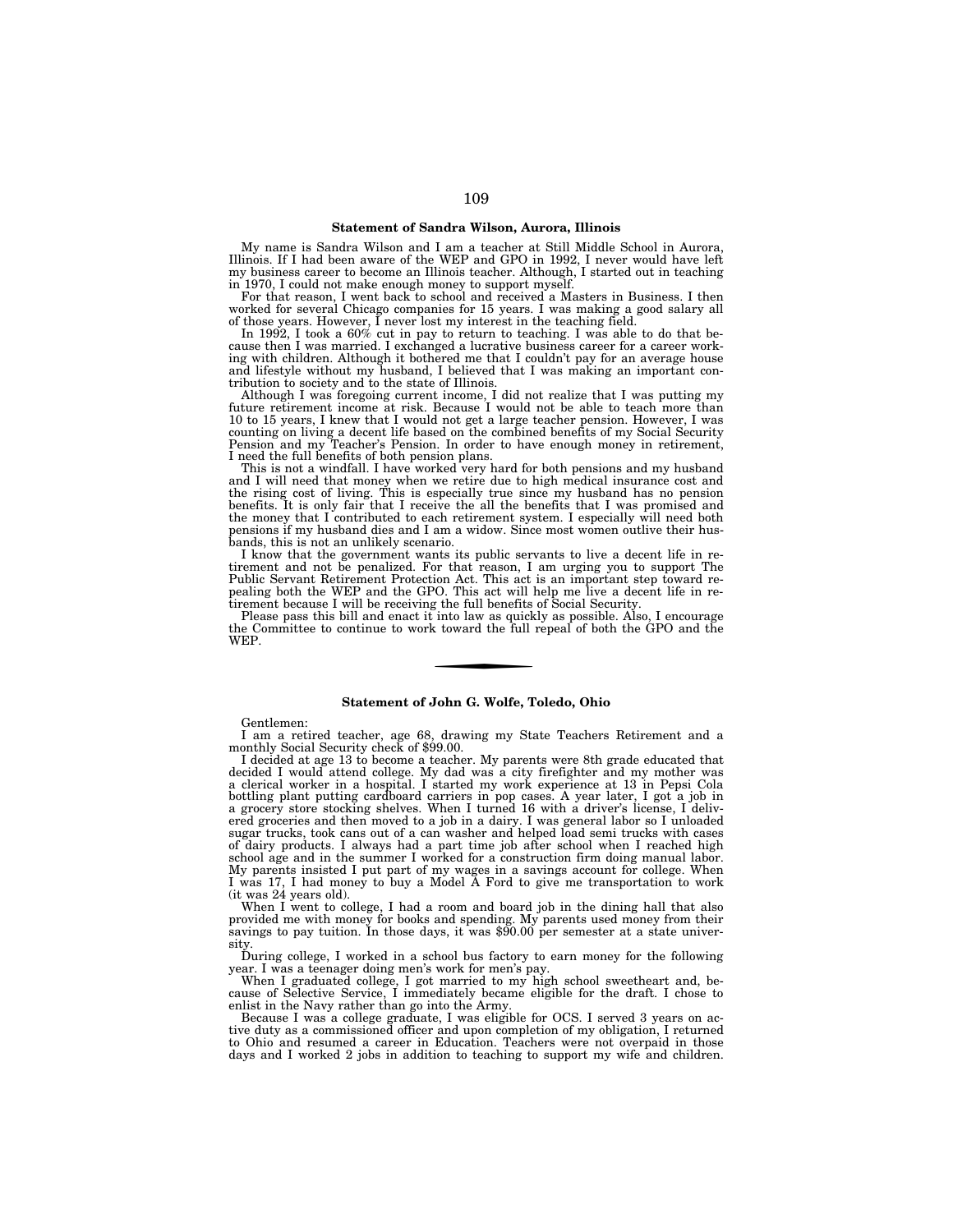Thanks to the GI Bill, I was able to go to graduate school and obtain a Masters. I continued summer employment, teaching in the winter and going to graduate classes at night.

After obtaining a Masters, I was able to secure a principalship in an Elementary School. I still worked in the summer building school buses as there never seemed to be enough money with a young family.

In my education career, I went on to be a junior high and eventually a high school principal.

As my administrative career progressed so did the terms of employment in the school so eventually I was unable to work a 2nd job in the summer.

I completed 31 years service in the Public Schools of Ohio and retired at age 51. Upon retirement from School Administration, I opened a remodeling and home repair business to supplement my retirement. I continued this for several years until I was eligible for Social Security. When I applied for Social Security, I was flabbergasted to find my Social Security benefit was reduced because I was drawing a teacher's retirement. I wrote to my congressman only to learn about the ''Social Security offsets.

I continued in my remodeling business to supplement my teachers pension and meager Social Security benefit until last year, when at 67 I was no longer able to physically do the work involved in remodeling.

My wife, who worked as a secretary for 24 years, later pursued her degree and entered the teaching field. We were able to send 3 of our 4 offspring to college with both of us working and our plans to reap the benefits of working 2 and 3 jobs with hopes of a teachers retirement and Social Security were dashed when we learned of the *unfair* offset of ''windfall'' provisions of the law. When I was contributing to Social Security, the deductions from my pay were not at a "50%" rate and I believe I should be entitled to the full amount of Social Security benefits, whatever they may be, for the years I worked and the benefits I accrued.

# **Statement of Mary E. Wolfe, Toledo, Ohio**

I am a retired secretary/teacher, age 67, drawing my State Teachers Retirement and a monthly Social Security check of \$225.00.

I began work at the age of 16 in various retail establishments. I started my college career at Ohio State Univ. in 1954, started as a clerk at a dairy company in the summer of 1955 and continued my college work in 1956 at Bowling Green State Univ. in their two year secretarial program. In 1957, I began doing secretarial work and had a variety of positions until 1967 when I started continuation of my college career. I was able to start in the teaching profession on a temporary certificate while completing my college degree in 1973. Needless to say, I was on a reduced payroll amount during this period of time. Because of my husband's career in Education, we had several relocations and thus I was unable to retain a steady teaching job and did a variety of secretarial work and substitute teaching positions.

When my husband retired from the education field in 1988 and we relocated to the Toledo area there were no business teaching positions open and I again entered the secretarial field working in temporary situations until the age of 60 when I was able to start drawing on my State Teachers Retirement. My retirement from STRS was a greatly reduced amount since salaries were low, substitute teaching was not a steady income, and temporary secretarial jobs were not high paying.

When I received information from the Social Security Administration that I could expect to receive \$450.00 a month at retirement, I felt that this would help supplement my reduced STRS amount. I was astonished when I found out that my Social Security amount would be cut in half due to my STRS income. For the last five years, I have received \$225.00 per month from Social Security. Every time there has been a COLA increase, Medicare has increased but my Social Security is still \$225.00 per month! I find this a very unfair provision.

Why is it that only a few of the 50 states have this offset? My understanding is that this involves only 12 or 14 states. Other teaching associates of mine, who have moved to other states that do not have this provision, receive their full STRS and Social Security benefits. Also, those in Ohio that started drawing Social Security first and later their STRS are not affected by this law. I do not find this a very fair legislative action.

When I was contributing to Social Security, my deductions were not at a 50% rate and thus, I believe I should be entitled to the full amount of Social Security benefits. I also feel I should be reimbursed for what I was entitled to over the past five years.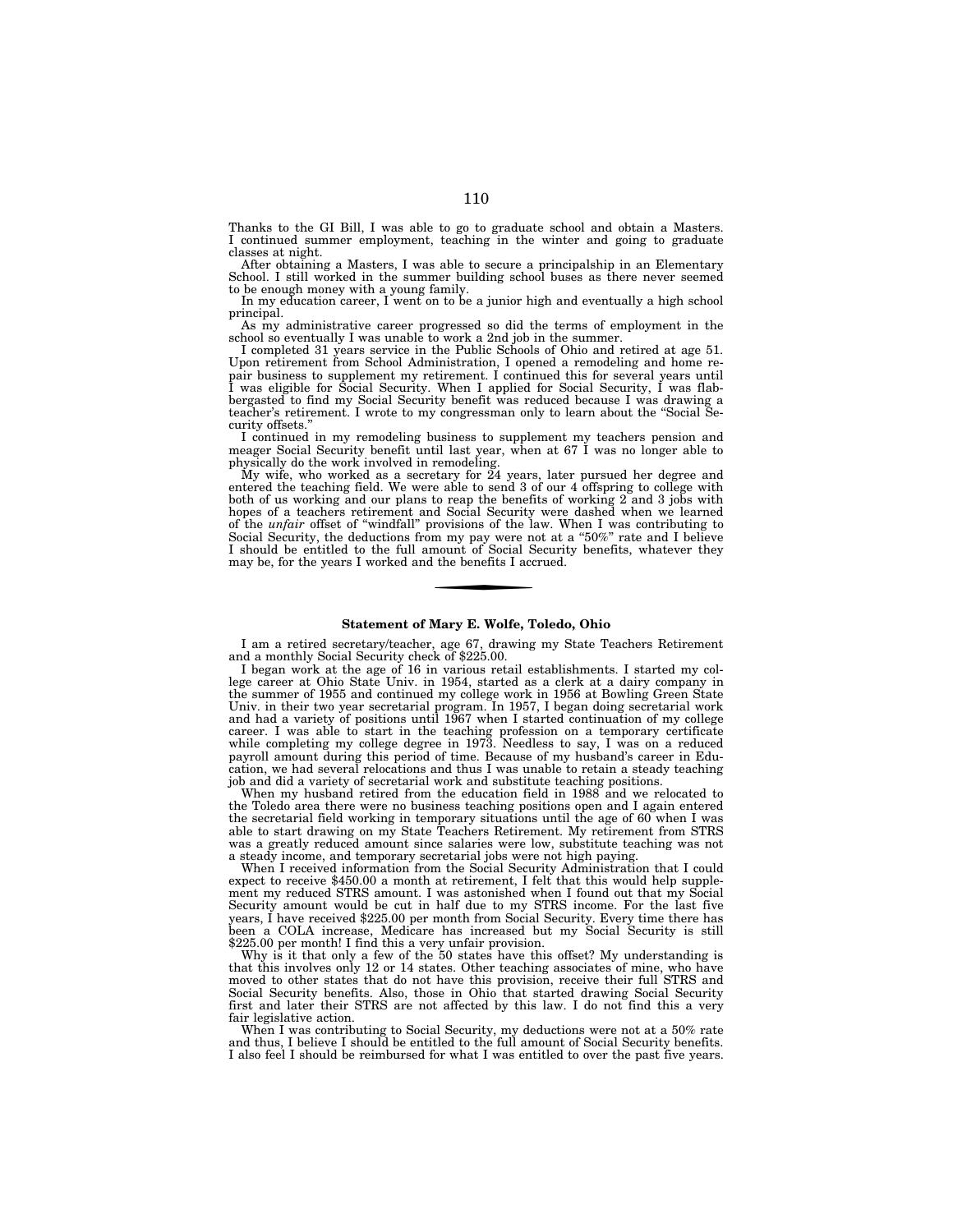#### **Statement of Pete Zimmerman, Mission Viejo, California**

In submitting the following written letter for the record for the Committee on Ways and Means Hearing on H.R. 4391, the ''Public Servant Retirement Protection Act'' (to amend the W.E.P.), I am in agreement with the subcommittee chairman's desire that the hard working, dedicated public servants of this country should not only be appreciated but should also be treated fairly and equitably with those in the private sector. That is why the first half of this letter deals with my opinion of the W.E.P. and the G.P.O. and why they both should be eliminated entirely. The last half of the letter focuses on my concerns/questions regarding H.R. 4391 which would instead amend the W.E.P.

I retired in 1998 after 30 years as a California teacher **and** have worked another job for about 25 years (most of which were in the same years that I was teaching). As a California teacher, I paid no Social Security taxes; but in my other job over this period of time, I have paid a significant amount of total Social Security taxes, the amount varying each year.

During the past years I have been working for the elimination of the WEP and the GPO. Since I am now 63 years old, and within two years of collecting Social Security, I have become more and more motivated to see the W.E.P. entirely eliminated—now. Furthermore, my wife has been a California teacher for 25 years; her government pension will be in an amount that will reduce her SSA survival benefit (after my death) to zero as a result of the existence of the G.P.O.—she is only one woman teacher out of tens of thousands that have or will have been hurt by this Social Security provision.

As I have consistently argued over the past years, the W.E.P. and G.P.O. are very unfair to so many hard working, dedicated public employees in our nation. (It is estimated that more than 1/3 of education employees and more than 20% of other public employees in the U.S. are not covered primarily under Social Security.) Both offset provisions can be shown to discriminate against public employees who, for the most part, have not earned high incomes from government employment; but then they are penalized with varying cuts in Social Security benefits just because they also receive a government pension other than from Social Security. This is not true of most of the private sector employees who are allowed to keep their full Social Security and/or survivor benefits in addition to their own entire private pensions. (Note: I have not yet been able to discover if and how members of Congress are affected by the W.E.P. and/or the G.P.O.

Secondly, many American public employees have not been made aware of these offset provisions until shortly before they retired. They had always counted on their full Social Security benefits for themselves and/or their spouses. Both the present G.P.O. and W.E.P. provisions have been a part of the Social Security Act since the 1980's, (15 years into my teaching career and 5 years after starting a second job). Yet I, like so many others, was never clearly informed by the Social Security Administration until the late 1990's. In reviewing my own written announcements that I received from the SSA (and still possess), I discovered that it wasn't until 1997 (the year before I had planned to retire) that the SSA started warning me of the possible affects of the G.P.O. and the W.E.P. on my Social Security benefits—a little late for planning for the future. All of these years I felt that by paying into Social Security on a second job I would be making retirement more comfortable for my wife and me.

Furthermore, it should be said that some people in my case (paying into a government pension other than Social Security AND paying into Social Security for a second job) are totally exempt from the WEP *if* they can show 30+ years of what is termed ''substantial earnings'' in a job in which they paid Social Security taxes. They receive partial exemptions on a sliding scale down to 21 years of ''substantial earnings''. Without committing a whole lot of time to a second job (which takes away time both from a teaching/government job as well as from a family), it's not easy to acquire those years of ''substantial earning'' which could lead to an exemption from the W.E.P. Unfortunately, it's physically impossible for me to earn the required number of years of ''substantial earnings'', since my retirement at age 65 (and eight months) is only two years away. Even if I would have been fully informed of these provisions back in the 1980's when the W.E.P. was passed (rather than in 1997 when I was actually informed), I would have only had a little over 20 years until my retirement at 65 to think about the importance of working towards qualifying for "substantial earnings" years. Of course, at that time, our decision that I would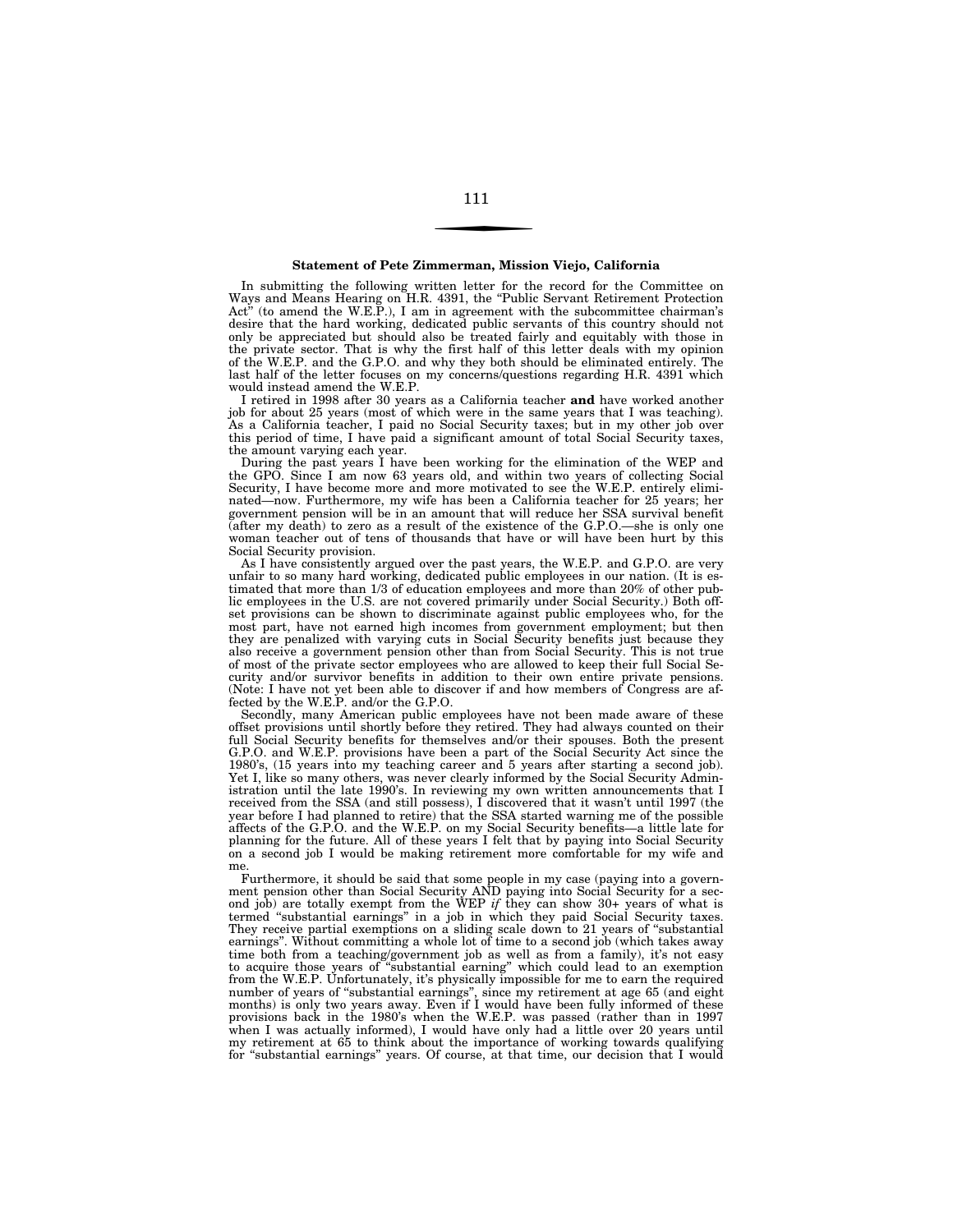work a meaningful second job rather than my wife taking a job outside the home, may have been different.

Still another crucial consideration is how the W.E.P. and G.P.O. affect teacher recruitment in many states. A state should want to encourage the hiring of quality, credentialed teachers for the open positions, rather than hiring less qualified teachers or rather than possibly raising the average class sizes. It doesn't seem wise to have the G.P.O. and/or W.E.P. penalizing individuals who are considering either moving from private sector employment (where they have paid into Social Security) or teachers who are moving from one state(where they paid Social Security taxes as teachers) to another state where their teacher pension will not be a part of Social Security. The latter would probably be best brought out by women teachers whose husbands are being transferred to another state; and the women might then have to think hard whether or not to continue teaching in any of the following states: California, Texas, Colorado, Illinois, Ohio, Louisiana, Alaska, Connecticut, Maine, Kentucky, Massachusetts, Nevada, or Washington (some of the 20 states in which the teacher retirement system is not within Social Security).

In analyzing the recruitment of teachers from the private sector, one definitely needs to consider the possible affect of the W.E.P. It appears that both President and Mrs. Bush have been encouraging experienced people to eventually change careers and enter the teaching profession. Mrs. Bush has spoken out on this a number of times. A few years ago the President proudly introduced the national teacher of the year—a retired military man who chose to teach in a California community containing numerous low income families. It would be interesting to see if (and to what degree) he will be affected by the W.E.P. once he retires from teaching. (He served 22 years in the military as an officer and thus no doubt has been credited with 22 years of ''substantial earnings'', still 8 years away from the 30 years necessary for a complete exemption from the effects of the W.E.P.)

Individuals who have worked in other careers would seem to be less likely to decide to teach, if they knew doing so would mean a significant loss of Social Security benefits that they or their spouse had earned. This is especially true in California where it is estimated that more than 1/3 of our teachers will enter the profession after the age of 35. Again, anyone changing careers from a ''Social Security'' job into teaching while still in the 30-to-early-40's age group, has probably earned no more than 20 years of ''substantial earnings''—not even good enough to receive a partial exemption from the W.E.P. penalty (let alone the full exemption with 30 years of ''substantial earnings''). Thus, it appears then that the most successful recruitment program would have to be directed toward those who are at least 50—an age which many might consider a little old for starting an effective career in many teaching assignments.

Finally, some would say that the W.E.P. was especially set up in the 1980's to limit "double dipping". Instead I would argue just the opposite—it actually affects peoplehaving two different jobs (one normally in the public sector and one in the private sector) and having two separate pension systems. That, in my mind, is not ''double dipping''.

I worked two jobs so that I could afford to have my wife stay home with our children during their early years, so we could pay for their future education, so we could prepare for an emergency and so we would have a comfortable retirement. Is that something that we should discourage by penalizing in their later years both the husband and wife for doing so? The G.P.O. and W.E.P. seem largely to be penalizing a lot of people who serve their communities/their country in what have been generally, lower paying public jobs. Furthermore, they do not encourage quality people to transfer from the private sector into many public jobs (especially those involving teaching).

At this time a ''compromise'' bill (H.R. 4391 or the Brady bill) is to be considered by the Social Security Subcommittee of the House Ways and Means. News of this led to efforts trying to figure out just how this would effect me personally and if my benefits would be much different than under the present W.E.P. offset. I used the examples on the N.E.A. website and also referred to Congressman Brady's website for a template or formula. Unfortunately, I was unable to calculate the impact on me under this new proposal, particularly in those years where I had earnings from BOTH covered and non-covered work. The following are questions about the Brady bill that I would hope that the discussions in the committee hearing would address: In counting the highest 35 years of earnings including those of noncovered work. How/where does one (the Social Security calculator or a person like

myself) find one's annual earnings as a teacher? 1. In counting the highest 35 years of earnings including those of non-covered work . . .